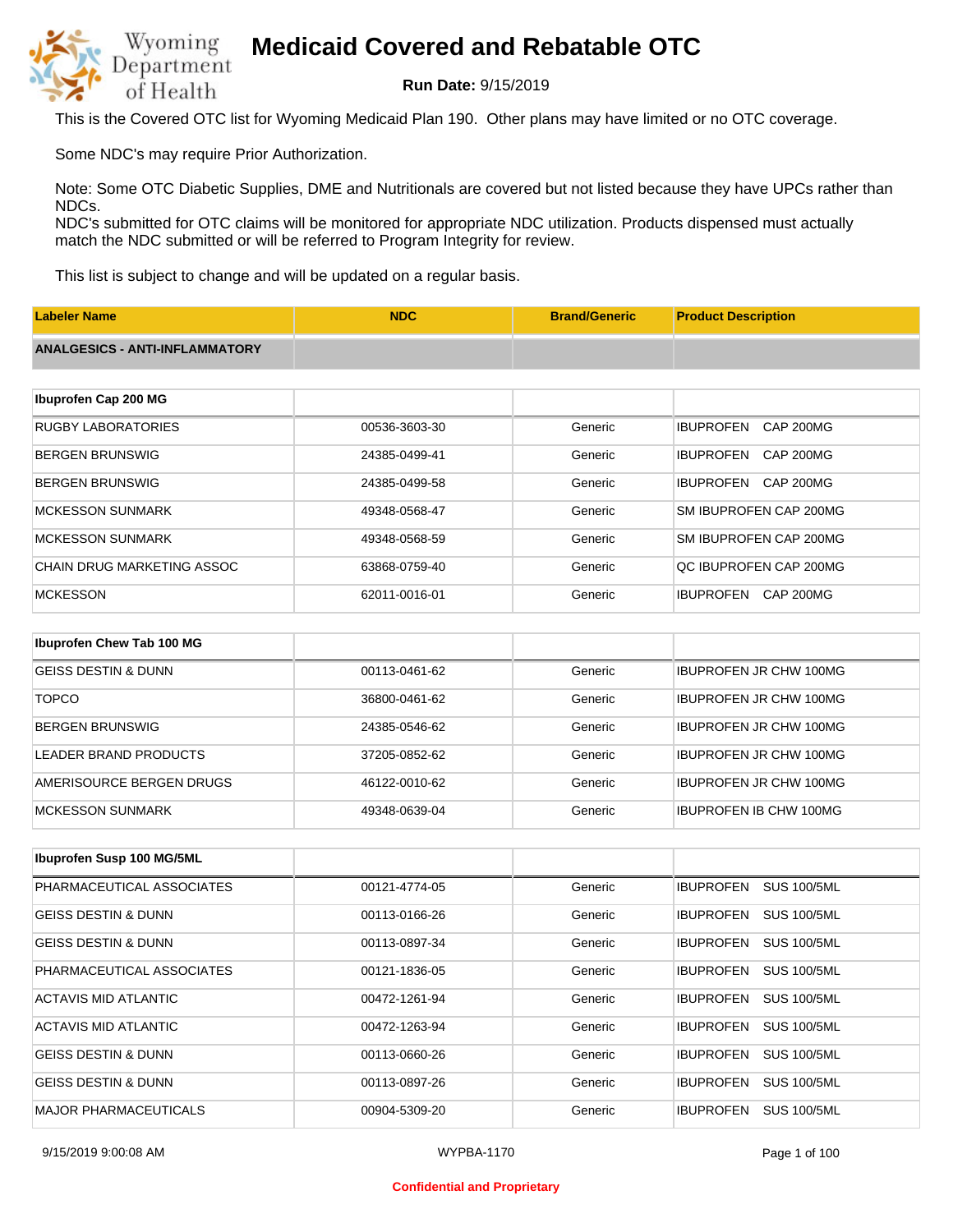| Wyoming                      | <b>Medicaid Covered and Rebatable OTC</b> |         |                                        |
|------------------------------|-------------------------------------------|---------|----------------------------------------|
| Department<br>of Health      | Run Date: 9/15/2019                       |         |                                        |
| ACTAVIS MID ATLANTIC         | 00472-1255-94                             | Generic | <b>IBUPROFEN</b><br><b>SUS 100/5ML</b> |
| <b>MAJOR PHARMACEUTICALS</b> | 00904-5309-09                             | Generic | <b>IBUPROFEN</b><br><b>SUS 100/5ML</b> |
| <b>MAJOR PHARMACEUTICALS</b> | 00904-5577-20                             | Generic | <b>SUS 100/5ML</b><br><b>IBUPROFEN</b> |
| <b>SELECT BRAND</b>          | 15127-0900-04                             | Generic | <b>IBUPROFEN</b><br><b>SUS 100/5ML</b> |
| <b>BERGEN BRUNSWIG</b>       | 24385-0009-26                             | Generic | <b>SUS 100/5ML</b><br><b>IBUPROFEN</b> |
| <b>BERGEN BRUNSWIG</b>       | 24385-0372-26                             | Generic | <b>IBUPROFEN</b><br><b>SUS 100/5ML</b> |
| <b>SELECT BRAND</b>          | 15127-0978-04                             | Generic | <b>IBUPROFEN</b><br><b>SUS 100/5ML</b> |
| <b>BERGEN BRUNSWIG</b>       | 24385-0009-34                             | Generic | <b>IBUPROFEN</b><br><b>SUS 100/5ML</b> |
| <b>BERGEN BRUNSWIG</b>       | 24385-0361-26                             | Generic | <b>IBUPROFEN</b><br><b>SUS 100/5ML</b> |
| <b>BERGEN BRUNSWIG</b>       | 24385-0361-34                             | Generic | <b>IBUPROFEN</b><br><b>SUS 100/5ML</b> |
| <b>TOPCO</b>                 | 36800-0660-26                             | Generic | <b>IBUPROFEN</b><br><b>SUS 100/5ML</b> |
| <b>BERGEN BRUNSWIG</b>       | 24385-0905-26                             | Generic | <b>IBUPROFEN</b><br><b>SUS 100/5ML</b> |
| <b>BERGEN BRUNSWIG</b>       | 24385-0905-34                             | Generic | <b>IBUPROFEN</b><br><b>SUS 100/5ML</b> |
| <b>TOPCO</b>                 | 36800-0166-26                             | Generic | <b>IBUPROFEN</b><br><b>SUS 100/5ML</b> |
| <b>TOPCO</b>                 | 36800-0897-26                             | Generic | <b>SUS 100/5ML</b><br><b>IBUPROFEN</b> |
| <b>LEADER BRAND PRODUCTS</b> | 37205-0643-26                             | Generic | <b>IBUPROFEN</b><br><b>SUS 100/5ML</b> |
| LEADER BRAND PRODUCTS        | 37205-0660-26                             | Generic | <b>IBUPROFEN</b><br><b>SUS 100/5ML</b> |
| PERRIGO PHARMACEUTICALS      | 45802-0140-26                             | Generic | <b>IBUPROFEN</b><br><b>SUS 100/5ML</b> |
| LEADER BRAND PRODUCTS        | 37205-0282-26                             | Generic | <b>IBUPROFEN</b><br><b>SUS 100/5ML</b> |
| LEADER BRAND PRODUCTS        | 37205-0283-26                             | Generic | <b>IBUPROFEN</b><br><b>SUS 100/5ML</b> |
| LEADER BRAND PRODUCTS        | 37205-0848-26                             | Generic | <b>IBUPROFEN</b><br><b>SUS 100/5ML</b> |
| PERRIGO PHARMACEUTICALS      | 45802-0133-26                             | Generic | IBUPROFEN SUS 100/5ML                  |
| PERRIGO PHARMACEUTICALS      | 45802-0897-26                             | Generic | IBUPROFEN SUS 100/5ML                  |
| PERRIGO PHARMACEUTICALS      | 45802-0897-34                             | Generic | <b>IBUPROFEN</b><br><b>SUS 100/5ML</b> |
| <b>MCKESSON SUNMARK</b>      | 49348-0229-37                             | Generic | <b>IBUPROFEN</b><br><b>SUS 100/5ML</b> |
| <b>MCKESSON SUNMARK</b>      | 49348-0499-34                             | Generic | <b>SUS 100/5ML</b><br><b>IBUPROFEN</b> |
| <b>MCKESSON SUNMARK</b>      | 49348-0500-34                             | Generic | <b>IBUPROFEN</b><br><b>SUS 100/5ML</b> |
| <b>MCKESSON SUNMARK</b>      | 49348-0876-34                             | Generic | <b>SUS 100/5ML</b><br><b>IBUPROFEN</b> |
| AMERISOURCE BERGEN DRUGS     | 46122-0110-26                             | Generic | <b>IBUPROFEN</b><br><b>SUS 100/5ML</b> |
| <b>MCKESSON SUNMARK</b>      | 49348-0229-34                             | Generic | <b>SUS 100/5ML</b><br><b>IBUPROFEN</b> |
| <b>MCKESSON</b>              | 62011-0011-01                             | Generic | <b>IBUPROFEN</b><br><b>SUS 100/5ML</b> |
| <b>MCKESSON</b>              | 62011-0030-01                             | Generic | <b>IBUPROFEN</b><br><b>SUS 100/5ML</b> |
| <b>MCKESSON</b>              | 62011-0214-01                             | Generic | <b>IBUPROFEN</b><br><b>SUS 100/5ML</b> |
| PRECISION DOSE, INC          | 68094-0503-61                             | Generic | <b>IBUPROFEN</b><br><b>SUS 100/5ML</b> |
| PRECISION DOSE, INC          | 68094-0494-58                             | Generic | <b>SUS 100/5ML</b><br><b>IBUPROFEN</b> |
| PRECISION DOSE, INC          | 68094-0494-59                             | Generic | <b>SUS 100/5ML</b><br><b>IBUPROFEN</b> |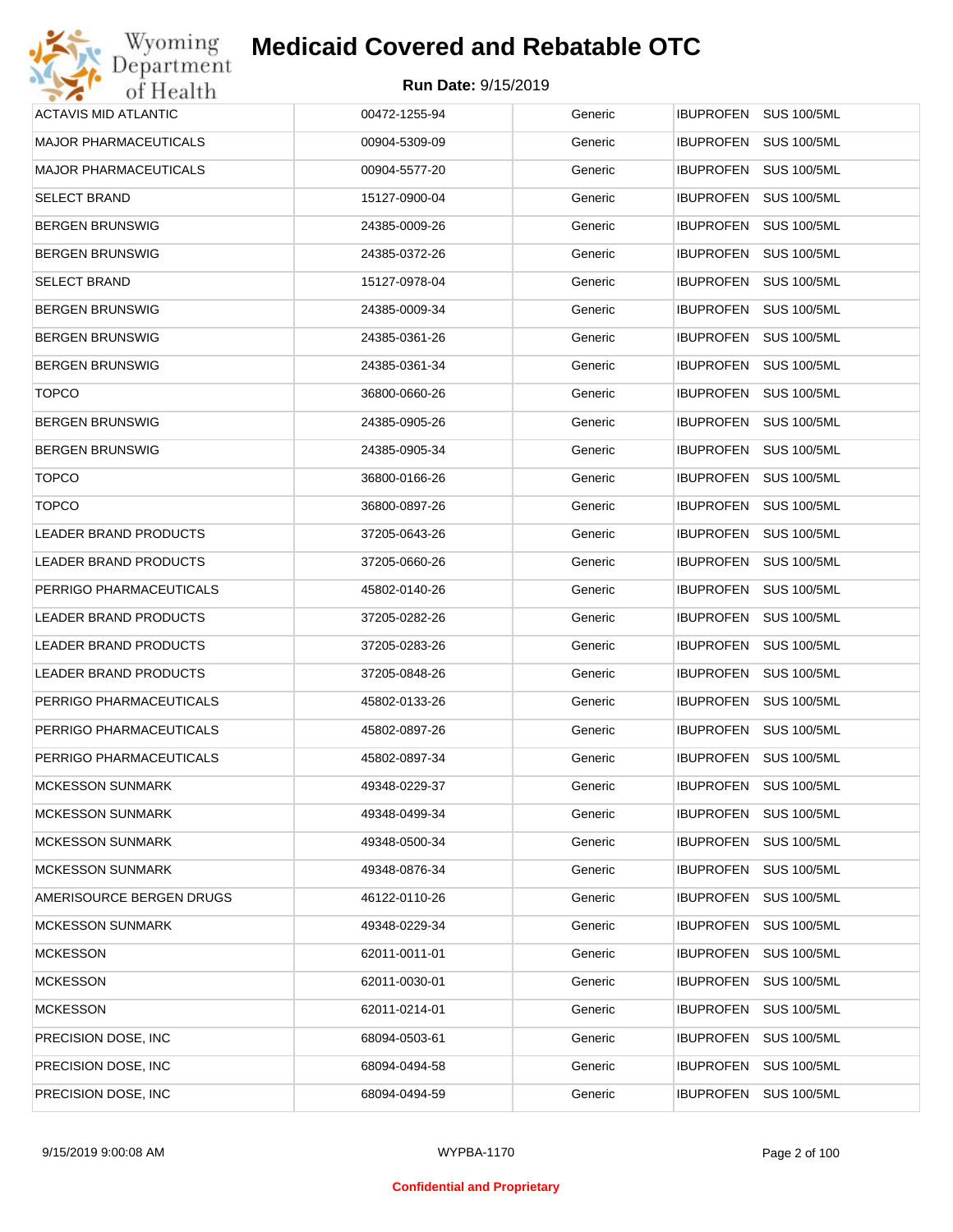| Wyoming<br><b>Medicaid Covered and Rebatable OTC</b><br>Department |                            |         |                  |                    |  |
|--------------------------------------------------------------------|----------------------------|---------|------------------|--------------------|--|
| of Health                                                          | <b>Run Date: 9/15/2019</b> |         |                  |                    |  |
| PRECISION DOSE, INC.                                               | 68094-0494-61              | Generic | <b>IBUPROFEN</b> | <b>SUS 100/5ML</b> |  |
| CHAIN DRUG MARKETING ASSOC                                         | 63868-0758-18              | Generic | <b>IBUPROFEN</b> | <b>SUS 100/5ML</b> |  |
| PRECISION DOSE, INC.                                               | 68094-0503-62              | Generic | <b>IBUPROFEN</b> | <b>SUS 100/5ML</b> |  |
| <b>MCKESSON</b>                                                    | 62011-0010-01              | Generic | <b>IBUPROFEN</b> | <b>SUS 100/5ML</b> |  |
| <b>MCKESSON</b>                                                    | 62011-0030-02              | Generic | <b>IBUPROFEN</b> | <b>SUS 100/5ML</b> |  |
| CHAIN DRUG MARKETING ASSOC                                         | 63868-0756-18              | Generic | <b>IBUPROFEN</b> | <b>SUS 100/5ML</b> |  |
| PRECISION DOSE, INC.                                               | 68094-0494-62              | Generic | <b>IBUPROFEN</b> | <b>SUS 100/5ML</b> |  |
| PRECISION DOSE, INC.                                               | 68094-0503-59              | Generic | <b>IBUPROFEN</b> | <b>SUS 100/5ML</b> |  |

| <b>Ibuprofen Susp 40 MG/ML</b>    |               |         |                                 |
|-----------------------------------|---------------|---------|---------------------------------|
| <b>GEISS DESTIN &amp; DUNN</b>    | 00113-0057-05 | Generic | <b>IBUPROFEN</b><br>DRO 50/1.25 |
| <b>MAJOR PHARMACEUTICALS</b>      | 00904-5463-35 | Generic | <b>IBUPROFEN</b><br>DRO 50/1.25 |
| <b>TOPCO</b>                      | 36800-0057-05 | Generic | <b>IBUPROFEN</b><br>DRO 50/1.25 |
| <b>TOPCO</b>                      | 36800-0255-10 | Generic | <b>IBUPROFEN</b><br>DRO 50/1.25 |
| <b>LEADER BRAND PRODUCTS</b>      | 37205-0436-10 | Generic | <b>IBU-DROPS</b><br>DRO 50/1.25 |
| <b>ACTAVIS</b>                    | 45963-0125-23 | Generic | <b>IBUPROFEN</b><br>DRO 50/1.25 |
| <b>LEADER BRAND PRODUCTS</b>      | 37205-0646-05 | Generic | <b>IBU-DROPS</b><br>DRO 40MG/ML |
| <b>BERGEN BRUNSWIG</b>            | 24385-0550-10 | Generic | <b>IBUPROFEN</b><br>DRO 50/1.25 |
| <b>MCKESSON SUNMARK</b>           | 49348-0374-69 | Generic | <b>IBUPROFEN</b><br>DRO 50/1.25 |
| <b>MCKESSON SUNMARK</b>           | 49348-0642-27 | Generic | <b>IBUPROFEN</b><br>DRO 50/1.25 |
| PERRIGO PHARMACEUTICALS           | 45802-0057-05 | Generic | <b>IBUPROFEN</b><br>DRO 50/1.25 |
| <b>ACTAVIS</b>                    | 45963-0125-24 | Generic | <b>IBUPROFEN</b><br>DRO 50/1.25 |
| <b>MCKESSON</b>                   | 62011-0004-01 | Generic | <b>IBUPROFEN</b><br>DRO 50/1.25 |
| <b>CHAIN DRUG MARKETING ASSOC</b> | 63868-0076-30 | Generic | <b>IBUPROFEN</b><br>DRO 50/1.25 |
| <b>MCKESSON</b>                   | 62011-0012-01 | Generic | <b>IBUPROFEN</b><br>DRO 50/1.25 |

| Ibuprofen Tab 200 MG           |               |         |                                      |
|--------------------------------|---------------|---------|--------------------------------------|
| <b>PERRIGO</b>                 | 00113-0074-71 | Generic | <b>IBUPROFEN</b><br><b>TAB 200MG</b> |
| PERRIGO                        | 00113-0074-78 | Generic | <b>TAB 200MG</b><br><b>IBUPROFEN</b> |
| <b>PERRIGO</b>                 | 00113-0647-62 | Generic | <b>IBUPROFEN</b><br><b>TAB 200MG</b> |
| <b>PERRIGO</b>                 | 00113-0647-71 | Generic | <b>IBUPROFEN</b><br><b>TAB 200MG</b> |
| <b>GEISS DESTIN &amp; DUNN</b> | 00113-0517-71 | Generic | <b>IBUPROFEN</b><br><b>TAB 200MG</b> |
| PERRIGO                        | 00113-0604-62 | Generic | <b>IBUPROFEN</b><br><b>TAB 200MG</b> |
| PERRIGO                        | 00113-0604-71 | Generic | <b>IBUPROFEN</b><br><b>TAB 200MG</b> |
| <b>PERRIGO</b>                 | 00113-0647-78 | Generic | <b>TAB 200MG</b><br><b>IBUPROFEN</b> |
| <b>PERRIGO</b>                 | 00113-0604-78 | Generic | <b>IBUPROFEN</b><br><b>TAB 200MG</b> |
| <b>PERRIGO</b>                 | 00113-0604-90 | Generic | <b>IBUPROFEN</b><br><b>TAB 200MG</b> |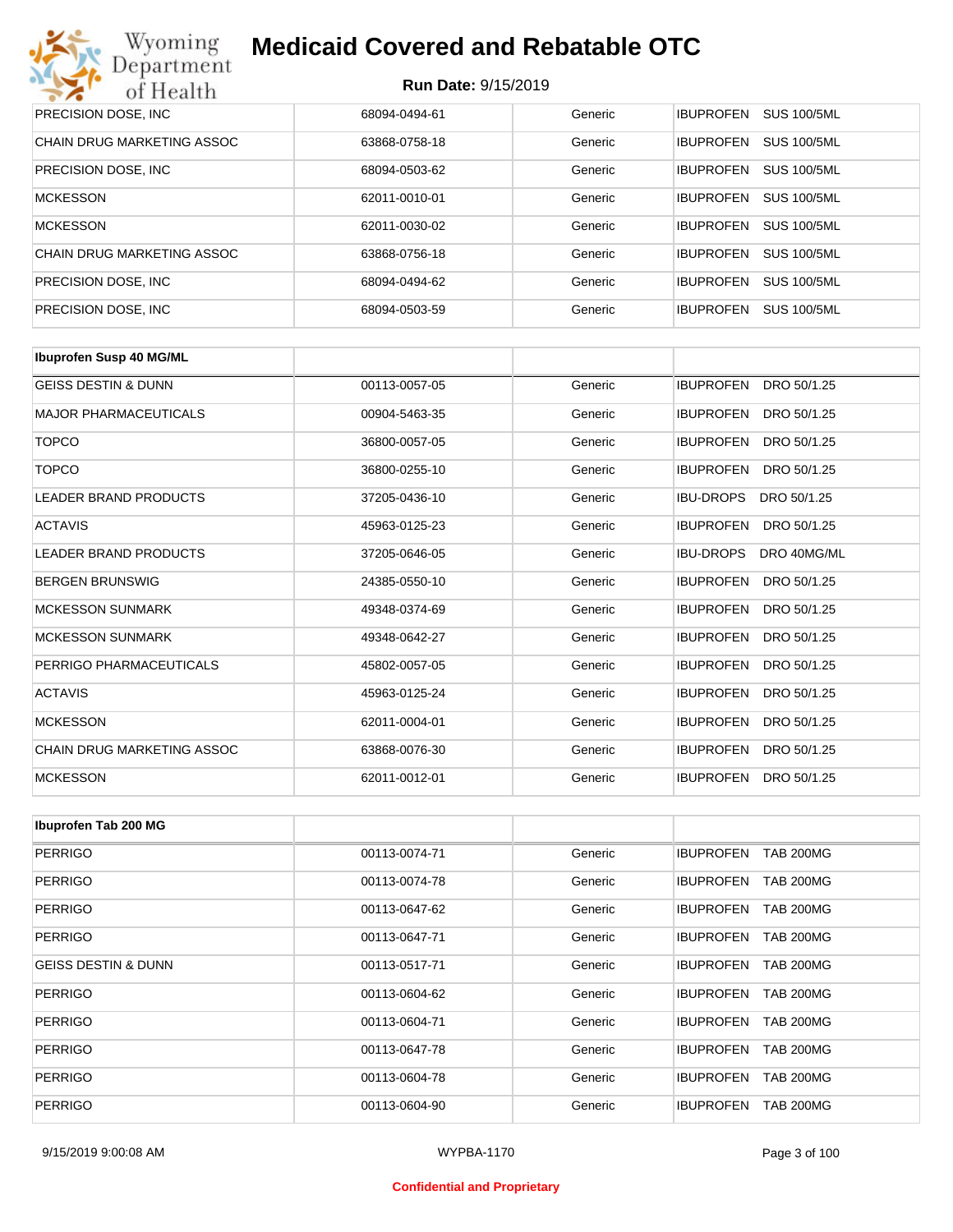| Wyoming                      | <b>Medicaid Covered and Rebatable OTC</b> |         |                                      |
|------------------------------|-------------------------------------------|---------|--------------------------------------|
| Department<br>of Health      | Run Date: 9/15/2019                       |         |                                      |
| <b>RUGBY LABORATORIES</b>    | 00536-3587-06                             | Generic | IBUPROFEN TAB 200MG                  |
| <b>RUGBY LABORATORIES</b>    | 00536-3587-01                             | Generic | <b>IBUPROFEN</b><br><b>TAB 200MG</b> |
| <b>MAJOR PHARMACEUTICALS</b> | 00904-7915-24                             | Generic | <b>IBUPROFEN</b><br><b>TAB 200MG</b> |
| <b>MAJOR PHARMACEUTICALS</b> | 00904-7915-40                             | Generic | <b>IBUPROFEN</b><br><b>TAB 200MG</b> |
| <b>MAJOR PHARMACEUTICALS</b> | 00904-7915-51                             | Generic | <b>IBUPROFEN</b><br><b>TAB 200MG</b> |
| <b>MAJOR PHARMACEUTICALS</b> | 00904-7915-59                             | Generic | <b>IBUPROFEN</b><br>TAB 200MG        |
| <b>SELECT BRAND</b>          | 15127-0312-01                             | Generic | SB IBUPROFEN TAB 200MG               |
| <b>SELECT BRAND</b>          | 15127-0312-24                             | Generic | SB IBUPROFEN TAB 200MG               |
| <b>BERGEN BRUNSWIG</b>       | 24385-0058-78                             | Generic | <b>IBUPROFEN TAB 200MG</b>           |
| <b>BERGEN BRUNSWIG</b>       | 24385-0058-82                             | Generic | IBUPROFEN TAB 200MG                  |
| MAJOR PHARMACEUTICALS        | 00904-7914-59                             | Generic | <b>IBU-200</b><br><b>TAB 200MG</b>   |
| <b>MAJOR PHARMACEUTICALS</b> | 00904-7915-80                             | Generic | IBUPROFEN TAB 200MG                  |
| <b>SELECT BRAND</b>          | 15127-0312-50                             | Generic | SB IBUPROFEN TAB 200MG               |
| <b>SELECT BRAND</b>          | 15127-0335-50                             | Generic | SB IBUPROFEN TAB 200MG               |
| <b>SELECT BRAND</b>          | 15127-0905-50                             | Generic | SB IBUPROFEN TAB 200MG               |
| <b>SELECT BRAND</b>          | 15127-0907-50                             | Generic | SB IBUPROFEN TAB 200MG               |
| PHARBEST PHARMACEUTICALS     | 16103-0393-06                             | Generic | IBUPROFEN TAB 200MG                  |
| <b>BERGEN BRUNSWIG</b>       | 24385-0059-78                             | Generic | <b>IBUPROFEN</b><br>TAB 200MG        |
| <b>BERGEN BRUNSWIG</b>       | 24385-0604-78                             | Generic | <b>IBUPROFEN</b><br><b>TAB 200MG</b> |
| <b>BERGEN BRUNSWIG</b>       | 24385-0604-90                             | Generic | <b>IBUPROFEN</b><br><b>TAB 200MG</b> |
| <b>BERGEN BRUNSWIG</b>       | 24385-0647-71                             | Generic | <b>IBUPROFEN</b><br><b>TAB 200MG</b> |
| <b>MAJOR PHARMACEUTICALS</b> | 00904-7912-51                             | Generic | <b>IBUPROFEN TAB 200MG</b>           |
| <b>MAJOR PHARMACEUTICALS</b> | 00904-7912-59                             | Generic | <b>IBUPROFEN TAB 200MG</b>           |
| <b>SELECT BRAND</b>          | 15127-0335-01                             | Generic | SB IBUPROFEN TAB 200MG               |
| PHARBEST PHARMACEUTICALS     | 16103-0393-08                             | Generic | IBUPROFEN TAB 200MG                  |
| <b>TOPCO</b>                 | 36800-0517-78                             | Generic | <b>IBUPROFEN</b><br>TAB 200MG        |
| <b>TOPCO</b>                 | 36800-0604-90                             | Generic | <b>IBUPROFEN</b><br>TAB 200MG        |
| <b>TOPCO</b>                 | 36800-0647-62                             | Generic | <b>IBUPROFEN</b><br>TAB 200MG        |
| <b>TOPCO</b>                 | 36800-0647-78                             | Generic | <b>IBUPROFEN</b><br>TAB 200MG        |
| <b>TOPCO</b>                 | 36800-0074-71                             | Generic | <b>IBUPROFEN</b><br>TAB 200MG        |
| <b>TOPCO</b>                 | 36800-0074-78                             | Generic | <b>IBUPROFEN</b><br>TAB 200MG        |
| <b>BERGEN BRUNSWIG</b>       | 24385-0604-71                             | Generic | <b>IBUPROFEN</b><br>TAB 200MG        |
| <b>BERGEN BRUNSWIG</b>       | 24385-0647-78                             | Generic | <b>IBUPROFEN</b><br>TAB 200MG        |
| <b>TOPCO</b>                 | 36800-0604-62                             | Generic | <b>IBUPROFEN</b><br>TAB 200MG        |
| <b>TOPCO</b>                 | 36800-0604-71                             | Generic | <b>IBUPROFEN</b><br>TAB 200MG        |
| <b>TOPCO</b>                 | 36800-0604-78                             | Generic | <b>IBUPROFEN</b><br><b>TAB 200MG</b> |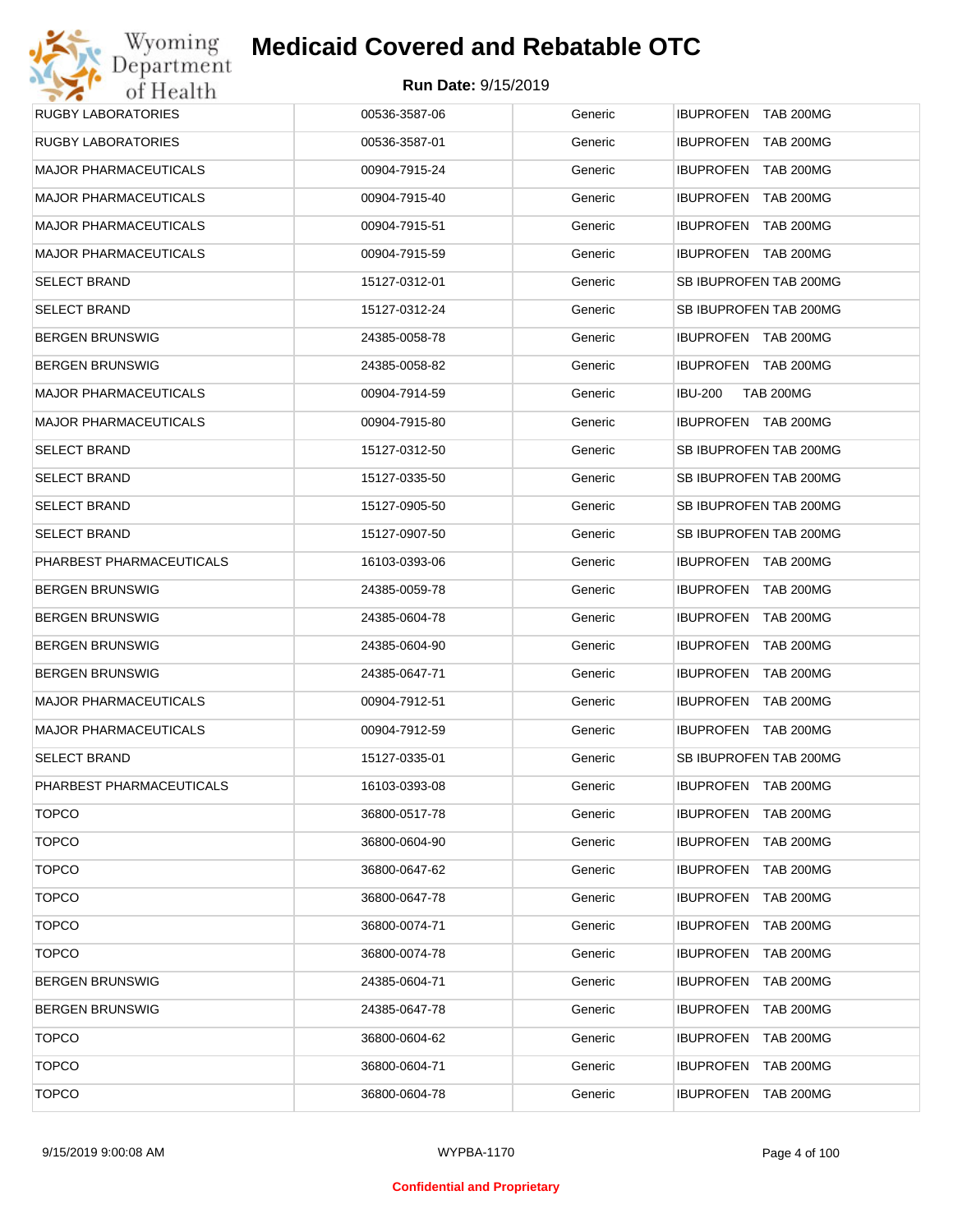

| <b>TOPCO</b>                 | 36800-0604-85 | Generic | <b>IBUPROFEN TAB 200MG</b>           |
|------------------------------|---------------|---------|--------------------------------------|
| <b>LEADER BRAND PRODUCTS</b> | 37205-0341-78 | Generic | <b>IBUPROFEN</b><br><b>TAB 200MG</b> |
| LEADER BRAND PRODUCTS        | 37205-0345-71 | Generic | <b>IBUPROFEN TAB 200MG</b>           |
| LEADER BRAND PRODUCTS        | 37205-0345-78 | Generic | IBUPROFEN TAB 200MG                  |
| <b>MAJOR PHARMACEUTICALS</b> | 00904-7914-51 | Generic | <b>IBU-200</b><br><b>TAB 200MG</b>   |
| <b>MAJOR PHARMACEUTICALS</b> | 00904-7914-61 | Generic | IBUPROFEN TAB 200MG                  |
| <b>MAJOR PHARMACEUTICALS</b> | 00904-7915-70 | Generic | <b>IBUPROFEN TAB 200MG</b>           |
| <b>SELECT BRAND</b>          | 15127-0312-25 | Generic | SB IBUPROFEN TAB 200MG               |
| <b>SELECT BRAND</b>          | 15127-0335-24 | Generic | SB IBUPROFEN TAB 200MG               |
| <b>SELECT BRAND</b>          | 15127-0907-24 | Generic | SB IBUPROFEN TAB 200MG               |
| <b>LEADER BRAND PRODUCTS</b> | 37205-0350-71 | Generic | IBUPROFEN TAB 200MG                  |
| LEADER BRAND PRODUCTS        | 37205-0605-71 | Generic | <b>IBUPROFEN</b><br>TAB 200MG        |
| <b>BERGEN BRUNSWIG</b>       | 24385-0604-85 | Generic | IBUPROFEN TAB 200MG                  |
| <b>TOPCO</b>                 | 36800-0183-83 | Generic | <b>IBUPROFEN</b><br><b>TAB 200MG</b> |
| <b>TOPCO</b>                 | 36800-0517-71 | Generic | <b>IBUPROFEN</b><br>TAB 200MG        |
| <b>TOPCO</b>                 | 36800-0604-93 | Generic | <b>IBUPROFEN</b><br><b>TAB 200MG</b> |
| <b>TOPCO</b>                 | 36800-0647-71 | Generic | <b>IBUPROFEN</b><br>TAB 200MG        |
| <b>TOPCO</b>                 | 36800-0647-90 | Generic | <b>IBUPROFEN</b><br><b>TAB 200MG</b> |
| <b>LEADER BRAND PRODUCTS</b> | 37205-0341-71 | Generic | <b>IBUPROFEN</b><br>TAB 200MG        |
| <b>MCKESSON SUNMARK</b>      | 49348-0196-09 | Generic | <b>IBUPROFEN</b><br>TAB 200MG        |
| <b>MCKESSON SUNMARK</b>      | 49348-0196-10 | Generic | <b>IBUPROFEN</b><br><b>TAB 200MG</b> |
| <b>MCKESSON SUNMARK</b>      | 49348-0196-35 | Generic | <b>IBUPROFEN</b><br>TAB 200MG        |
| <b>MCKESSON SUNMARK</b>      | 49348-0706-09 | Generic | IBUPROFEN TAB 200MG                  |
| <b>MCKESSON SUNMARK</b>      | 49348-0706-14 | Generic | <b>IBUPROFEN</b><br>TAB 200MG        |
| <b>MCKESSON SUNMARK</b>      | 49348-0727-09 | Generic | SM IBUPROFEN TAB 200MG               |
| <b>MCKESSON SUNMARK</b>      | 49348-0706-04 | Generic | IBUPROFEN TAB 200MG                  |
| <b>MCKESSON SUNMARK</b>      | 49348-0706-10 | Generic | IBUPROFEN TAB 200MG                  |
| <b>MCKESSON SUNMARK</b>      | 49348-0727-10 | Generic | SM IBUPROFEN TAB 200MG               |
| AMNEAL PHARMACEUTICALS       | 53746-0140-10 | Generic | IBUPROFEN TAB 200MG                  |
| <b>MCKESSON</b>              | 62011-0014-01 | Generic | HM IBUPROFEN TAB 200MG               |
| <b>MCKESSON</b>              | 62011-0014-02 | Generic | HM IBUPROFEN TAB 200MG               |
| <b>MCKESSON</b>              | 62011-0014-03 | Generic | HM IBUPROFEN TAB 200MG               |
| <b>MCKESSON</b>              | 62011-0015-02 | Generic | HM IBUPROFEN TAB 200MG               |
| <b>MCKESSON</b>              | 62011-0222-02 | Generic | HM IBUPROFEN TAB 200MG               |
| AUBURN PHARMACEUTICAL        | 62107-0002-01 | Generic | <b>PROVIL</b><br><b>TAB 200MG</b>    |
| AUBURN PHARMACEUTICAL        | 62107-0002-50 | Generic | <b>PROVIL</b><br><b>TAB 200MG</b>    |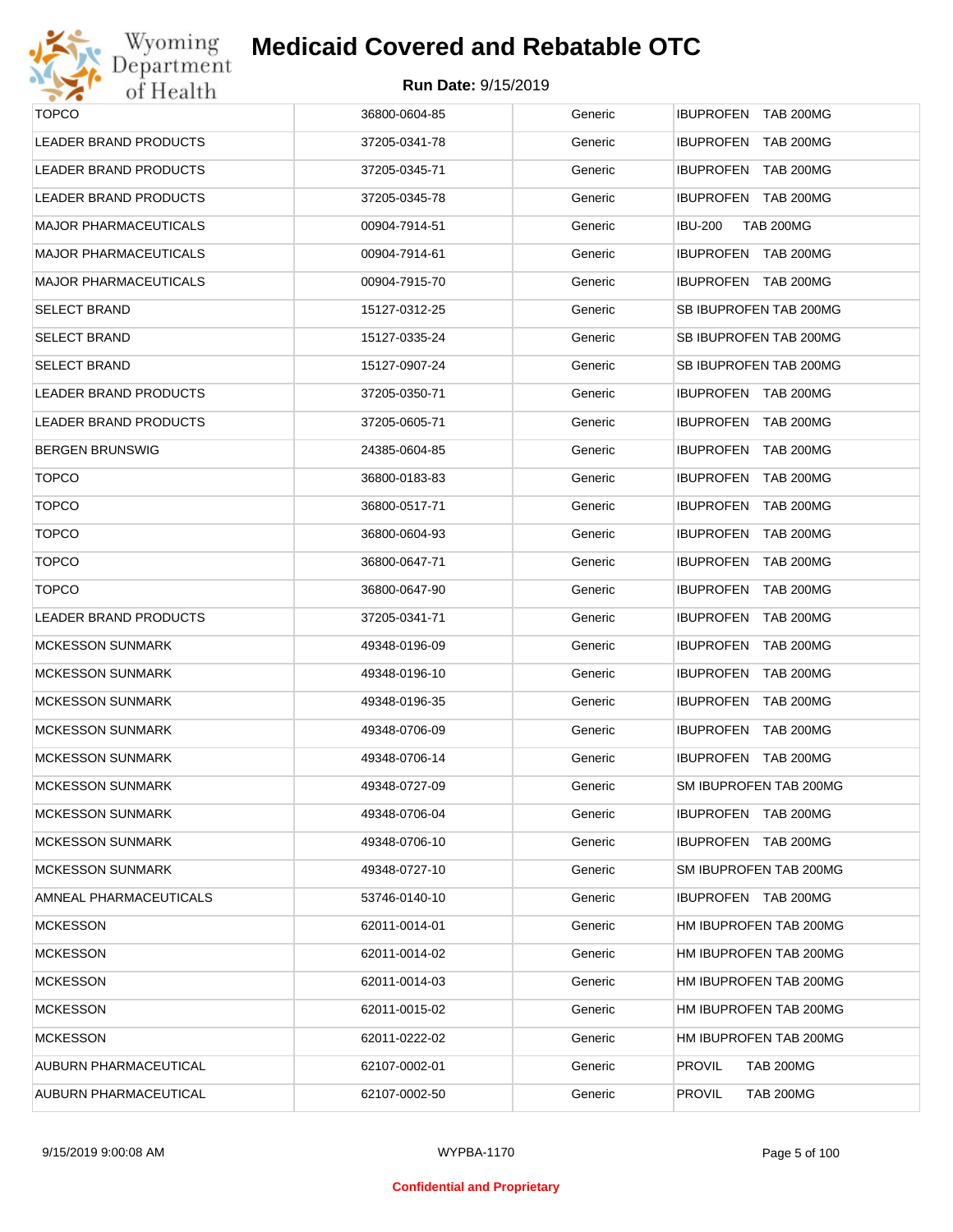#### **Run Date:** 9/15/2019

| Wyoming<br><b>Medicaid Covered and Rebatable OTC</b><br>Department |                            |         |                                      |  |  |
|--------------------------------------------------------------------|----------------------------|---------|--------------------------------------|--|--|
| of Health                                                          | <b>Run Date: 9/15/2019</b> |         |                                      |  |  |
| <b>MCKESSON PACKAGING SERVICES</b>                                 | 63739-0134-01              | Generic | <b>IBUPROFEN</b><br><b>TAB 200MG</b> |  |  |
| CHAIN DRUG MARKETING ASSOC                                         | 63868-0790-50              | Generic | OC IBUPROFEN TAB 200MG               |  |  |
| <b>CHAIN DRUG MARKETING ASSOC</b>                                  | 63868-0983-50              | Generic | QC IBUPROFEN TAB 200MG               |  |  |
| AMNEAL PHARMACEUTICALS                                             | 53746-0140-01              | Generic | <b>TAB 200MG</b><br><b>IBUPROFEN</b> |  |  |
| <b>MCKESSON</b>                                                    | 62011-0015-01              | Generic | HM IBUPROFEN TAB 200MG               |  |  |
| <b>MCKESSON</b>                                                    | 62011-0213-01              | Generic | HM IBUPROFEN TAB 200MG               |  |  |
| <b>MCKESSON</b>                                                    | 62011-0222-01              | Generic | HM IBUPROFEN TAB 200MG               |  |  |
| CHAIN DRUG MARKETING ASSOC                                         | 63868-0791-50              | Generic | OC IBUPROFEN TAB 200MG               |  |  |

| Naproxen Sodium Cap 220 MG |               |         |                        |
|----------------------------|---------------|---------|------------------------|
| LEADER BRAND PRODUCTS      | 37205-0854-58 | Generic | NAPROXEN SOD CAP 220MG |
| LEADER BRAND PRODUCTS      | 37205-0854-60 | Generic | NAPROXEN SOD CAP 220MG |
| AMERISOURCE BERGEN DRUGS   | 46122-0038-58 | Generic | NAPROXEN SOD CAP 220MG |
| AMERISOURCE BERGEN DRUGS   | 46122-0038-60 | Generic | NAPROXEN SOD CAP 220MG |
| <b>MCKESSON</b>            | 62011-0007-01 | Generic | NAPROXEN SOD CAP 220MG |

| Naproxen Sodium Tab 220 MG     |               |         |                        |
|--------------------------------|---------------|---------|------------------------|
| <b>GEISS DESTIN &amp; DUNN</b> | 00113-0368-62 | Generic | NAPROXEN SOD TAB 220MG |
| <b>GEISS DESTIN &amp; DUNN</b> | 00113-0368-71 | Generic | NAPROXEN SOD TAB 220MG |
| <b>GEISS DESTIN &amp; DUNN</b> | 00113-0368-78 | Generic | NAPROXEN SOD TAB 220MG |
| <b>GEISS DESTIN &amp; DUNN</b> | 00113-9490-62 | Generic | NAPROXEN SOD TAB 220MG |
| <b>GEISS DESTIN &amp; DUNN</b> | 00113-9490-71 | Generic | NAPROXEN SOD TAB 220MG |
| <b>RUGBY LABORATORIES</b>      | 00536-1022-01 | Generic | ALL DAY RELF TAB 220MG |
| <b>RUGBY LABORATORIES</b>      | 00536-1022-06 | Generic | ALL DAY RELF TAB 220MG |
| <b>RUGBY LABORATORIES</b>      | 00536-1023-01 | Generic | ALL DAY RELF TAB 220MG |
| <b>GEISS DESTIN &amp; DUNN</b> | 00113-9490-78 | Generic | NAPROXEN SOD TAB 220MG |
| <b>SELECT BRAND</b>            | 15127-0466-01 | Generic | NAPROXEN SOD TAB 220MG |
| <b>TOPCO</b>                   | 36800-0490-62 | Generic | ALL DAY PAIN TAB 220MG |
| <b>TOPCO</b>                   | 36800-0490-78 | Generic | ALL DAY PAIN TAB 220MG |
| <b>TOPCO</b>                   | 36800-0368-62 | Generic | ALL DAY PAIN TAB 220MG |
| <b>TOPCO</b>                   | 36800-0368-71 | Generic | ALL DAY PAIN TAB 220MG |
| <b>TOPCO</b>                   | 36800-0368-78 | Generic | ALL DAY PAIN TAB 220MG |
| <b>TOPCO</b>                   | 36800-0368-82 | Generic | ALL DAY PAIN TAB 220MG |
| <b>BERGEN BRUNSWIG</b>         | 24385-0368-71 | Generic | ALL DAY PAIN TAB 220MG |
| <b>BERGEN BRUNSWIG</b>         | 24385-0368-78 | Generic | ALL DAY PAIN TAB 220MG |
| <b>BERGEN BRUNSWIG</b>         | 24385-0368-81 | Generic | ALL DAY PAIN TAB 220MG |
| <b>BERGEN BRUNSWIG</b>         | 24385-0490-78 | Generic | ALL DAY PAIN TAB 220MG |

#### **Confidential and Proprietary**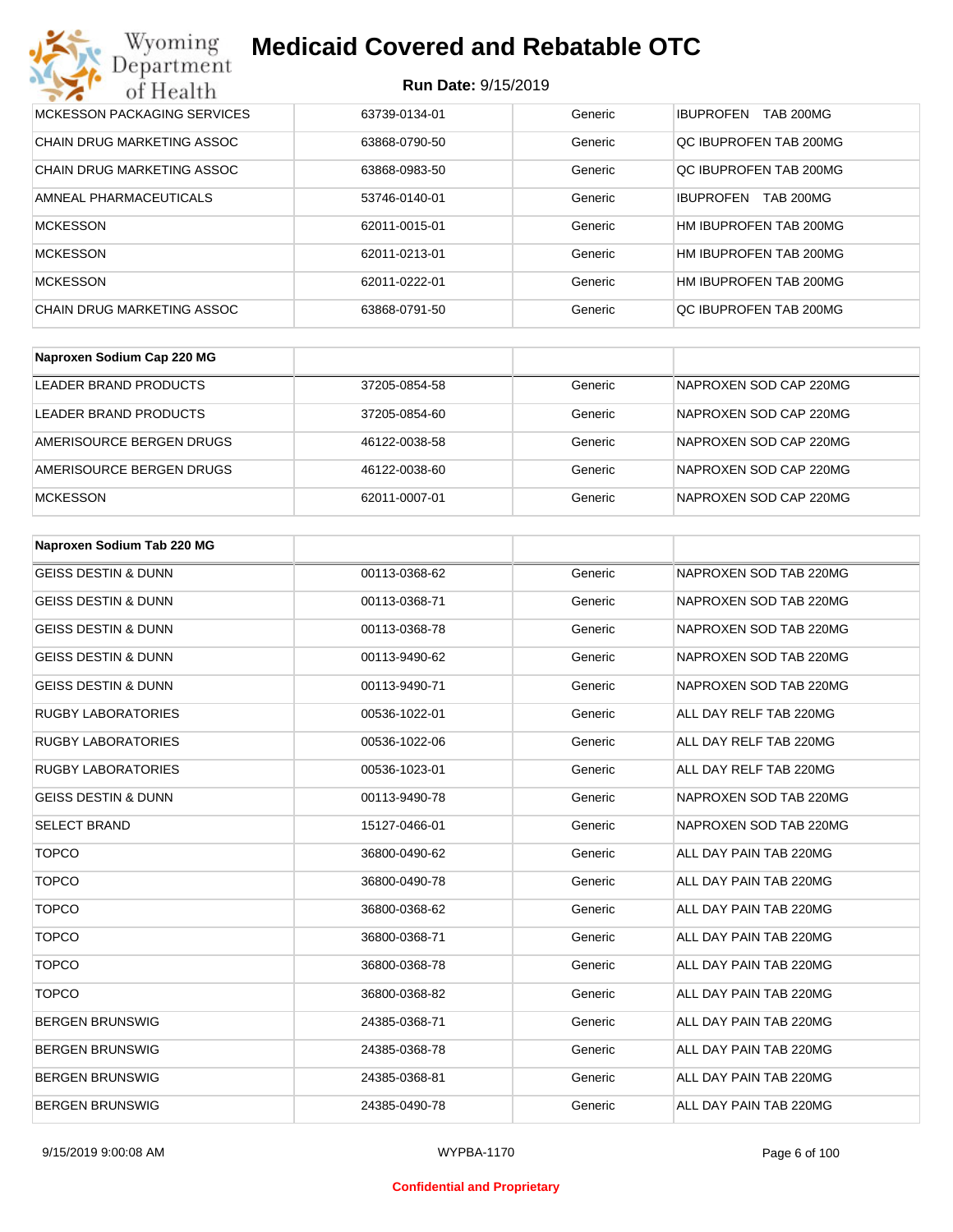# Wyoming<br>Department<br>of Health

## **Medicaid Covered and Rebatable OTC**

#### **Run Date:** 9/15/2019

| <b>SELECT BRAND</b>               | 15127-0466-24 | Generic | NAPROXEN SOD TAB 220MG |
|-----------------------------------|---------------|---------|------------------------|
| <b>SELECT BRAND</b>               | 15127-0466-50 | Generic | NAPROXEN SOD TAB 220MG |
| PERRIGO PHARMACEUTICALS           | 45802-0490-78 | Generic | NAPROXEN SOD TAB 220MG |
| <b>BERGEN BRUNSWIG</b>            | 24385-0490-71 | Generic | ALL DAY PAIN TAB 220MG |
| PERRIGO PHARMACEUTICALS           | 45802-0490-71 | Generic | NAPROXEN SOD TAB 220MG |
| <b>MCKESSON SUNMARK</b>           | 49348-0306-09 | Generic | NAPROXEN SOD TAB 220MG |
| <b>MCKESSON</b>                   | 62011-0017-02 | Generic | NAPROXEN SOD TAB 220MG |
| <b>MCKESSON</b>                   | 62011-0017-01 | Generic | NAPROXEN SOD TAB 220MG |
| <b>CHAIN DRUG MARKETING ASSOC</b> | 63868-0465-01 | Generic | NAPROXEN SOD TAB 220MG |
| <b>CHAIN DRUG MARKETING ASSOC</b> | 63868-0465-50 | Generic | NAPROXEN SOD TAB 220MG |
| <b>ANALGESICS - NonNarcotic</b>   |               |         |                        |

| Acetaminophen Cap 500 MG |               |         |       |           |
|--------------------------|---------------|---------|-------|-----------|
| MAJOR PHARMACEUTICALS    | 00904-1987-80 | Generic | MAPAP | CAP 500MG |
| MAJOR PHARMACEUTICALS    | 00904-1987-60 | Generic | MAPAP | CAP 500MG |

| Acetaminophen Chew Tab 80 MG |               |         |                                  |
|------------------------------|---------------|---------|----------------------------------|
| <b>RUGBY LABORATORIES</b>    | 00536-1014-07 | Generic | <b>PAIN &amp; FEVER CHW 80MG</b> |
| MAJOR PHARMACEUTICALS        | 00904-5256-46 | Generic | CHW 80MG<br>MAPAP                |
| MAJOR PHARMACEUTICALS        | 00904-5791-46 | Generic | MAPAP CHILD CHW 80MG             |

| Acetaminophen Disintegrating Tab 160 MG |               |         |                           |
|-----------------------------------------|---------------|---------|---------------------------|
| MAJOR PHARMACEUTICALS                   | 00904-5754-24 | Generic | JUNIOR MAPAP TAB 160MG RT |
| MCKESSON SUNMARK                        | 49348-0063-04 | Generic | SM RPD MELT TAB 160MG     |
| <b>MCKESSON</b>                         | 62011-0230-01 | Generic | HM RPD MELT TAB 160MG     |
| CHAIN DRUG MARKETING ASSOC              | 63868-0158-24 | Generic | NON-ASA JR TAB 160MG      |

| Acetaminophen Disintegrating Tab 80 MG |               |         |                         |
|----------------------------------------|---------------|---------|-------------------------|
| MAJOR PHARMACEUTICALS                  | 00904-5751-46 | Generic | CHLDS MAPAP TAB 80MG RT |
| LEADER BRAND PRODUCTS                  | 37205-0516-65 | Generic | CHLD PAIN RL TAB 80MG   |

| Acetaminophen Liquid 160 MG/5ML |               |         |                             |
|---------------------------------|---------------|---------|-----------------------------|
| <b>PAR PHARMACEUTICALS</b>      | 00603-0839-94 | Generic | Q-PAP<br>LIQ 160/5ML        |
| <b>PAR PHARMACEUTICALS</b>      | 00603-0840-94 | Generic | Q-PAP<br>LIQ 160/5ML        |
| <b>MAJOR PHARMACEUTICALS</b>    | 00904-1985-00 | Generic | LIQ 160/5ML<br><b>MAPAP</b> |
| <b>MAJOR PHARMACEUTICALS</b>    | 00904-1985-20 | Generic | <b>MAPAP</b><br>LIQ 160/5ML |
| <b>PAR PHARMACEUTICALS</b>      | 00603-0839-58 | Generic | Q-PAP<br>LIQ 160/5ML        |
| WOMEN'S CHOICE PHARMACEUTICALS  | 00485-0057-08 | Generic | ED-APAP<br>LIQ 80MG/2.5     |

#### **Confidential and Proprietary**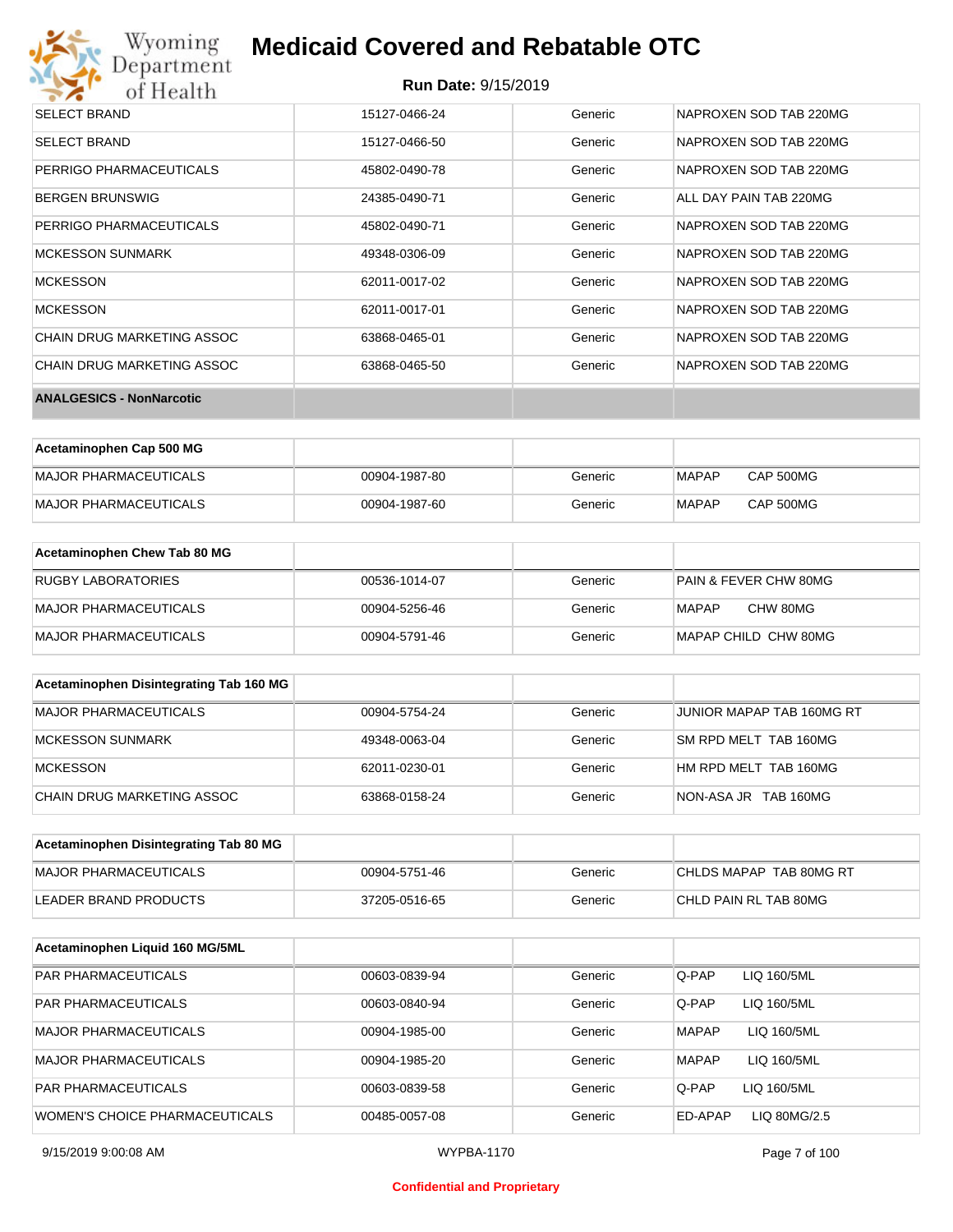

| <b>MAJOR PHARMACEUTICALS</b>    | 00904-1985-16 | Generic      | LIQ 160/5ML<br>MAPAP                  |
|---------------------------------|---------------|--------------|---------------------------------------|
| <b>SILARX</b>                   | 54838-0144-40 | Generic      | CHLD SILAPAP LIQ 160/5ML              |
| <b>SILARX</b>                   | 54838-0144-70 | Generic      | CHLD SILAPAP LIQ 160/5ML              |
| <b>SILARX</b>                   | 54838-0144-80 | Generic      | CHLD SILAPAP LIQ 160/5ML              |
| <b>METHOD PHARMACEUTICALS</b>   | 58657-0520-16 | Generic      | ACETAMIN<br>LIQ 160/5ML               |
| Acetaminophen Liquid 167 MG/5ML |               |              |                                       |
|                                 |               |              |                                       |
| <b>MAJOR PHARMACEUTICALS</b>    | 00904-5847-09 | Generic      | MAPAP APAP LIQ 500/15ML               |
| Acetaminophen Soln 100 MG/ML    |               |              |                                       |
| PAR PHARMACEUTICALS             | 00603-0838-73 | Generic      | Q-PAP INFANT DRO 80/0.8ML             |
| <b>SILARX</b>                   | 54838-0145-15 | <b>Brand</b> | INF SILAPAP DRO 80/0.8ML              |
|                                 |               |              |                                       |
| <b>SILARX</b>                   | 54838-0145-30 | <b>Brand</b> | INF SILAPAP DRO 80/0.8ML              |
| Acetaminophen Soln 160 MG/5ML   |               |              |                                       |
| PHARMACEUTICAL ASSOCIATES       | 00121-0657-11 | Generic      | <b>SOL 160/5ML</b><br><b>ACETAMIN</b> |
| PHARMACEUTICAL ASSOCIATES       | 00121-0657-21 | Generic      | <b>SOL 160/5ML</b><br><b>ACETAMIN</b> |
| PHARMACEUTICAL ASSOCIATES       | 00121-0657-05 | Generic      | <b>ACETAMIN</b><br><b>SOL 160/5ML</b> |
| <b>RUGBY LABORATORIES</b>       | 00536-0122-85 | Generic      | PAIN & FEVER SOL 160/5ML              |
| <b>RUGBY LABORATORIES</b>       | 00536-0122-97 | Generic      | PAIN & FEVER SOL 160/5ML              |
|                                 |               |              |                                       |
| Acetaminophen Suppos 120 MG     |               |              |                                       |
| <b>COSETTE PHARMACEUTICALS</b>  | 00713-0118-01 | Generic      | <b>ACEPHEN</b><br>SUP 120MG           |
| COSETTE PHARMACEUTICALS         | 00713-0118-12 | Generic      | <b>SUP 120MG</b><br><b>ACEPHEN</b>    |
| <b>COSETTE PHARMACEUTICALS</b>  | 00713-0118-50 | Generic      | <b>ACEPHEN</b><br><b>SUP 120MG</b>    |
| <b>PERRIGO</b>                  | 45802-0732-30 | Generic      | <b>ACETAMIN</b><br><b>SUP 120MG</b>   |
| <b>PERRIGO</b>                  | 45802-0732-33 | Generic      | <b>ACETAMIN</b><br><b>SUP 120MG</b>   |
| <b>TARO</b>                     | 51672-2115-04 | Generic      | <b>SUP 120MG</b><br><b>FEVERALL</b>   |
| <b>TARO</b>                     | 51672-2115-02 | Generic      | <b>SUP 120MG</b><br><b>FEVERALL</b>   |
|                                 |               |              |                                       |
| Acetaminophen Suppos 325 MG     |               |              |                                       |
| <b>COSETTE PHARMACEUTICALS</b>  | 00713-0164-50 | Generic      | <b>SUP 325MG</b><br><b>ACEPHEN</b>    |
| <b>COSETTE PHARMACEUTICALS</b>  | 00713-0164-01 | Generic      | <b>ACEPHEN</b><br>SUP 325MG           |
| <b>COSETTE PHARMACEUTICALS</b>  | 00713-0164-12 | Generic      | <b>ACEPHEN</b><br><b>SUP 325MG</b>    |
| <b>TARO</b>                     | 51672-2116-04 | <b>Brand</b> | <b>FEVERALL</b><br><b>SUP 325MG</b>   |
| <b>TARO</b>                     | 51672-2116-02 | <b>Brand</b> | <b>FEVERALL</b><br><b>SUP 325MG</b>   |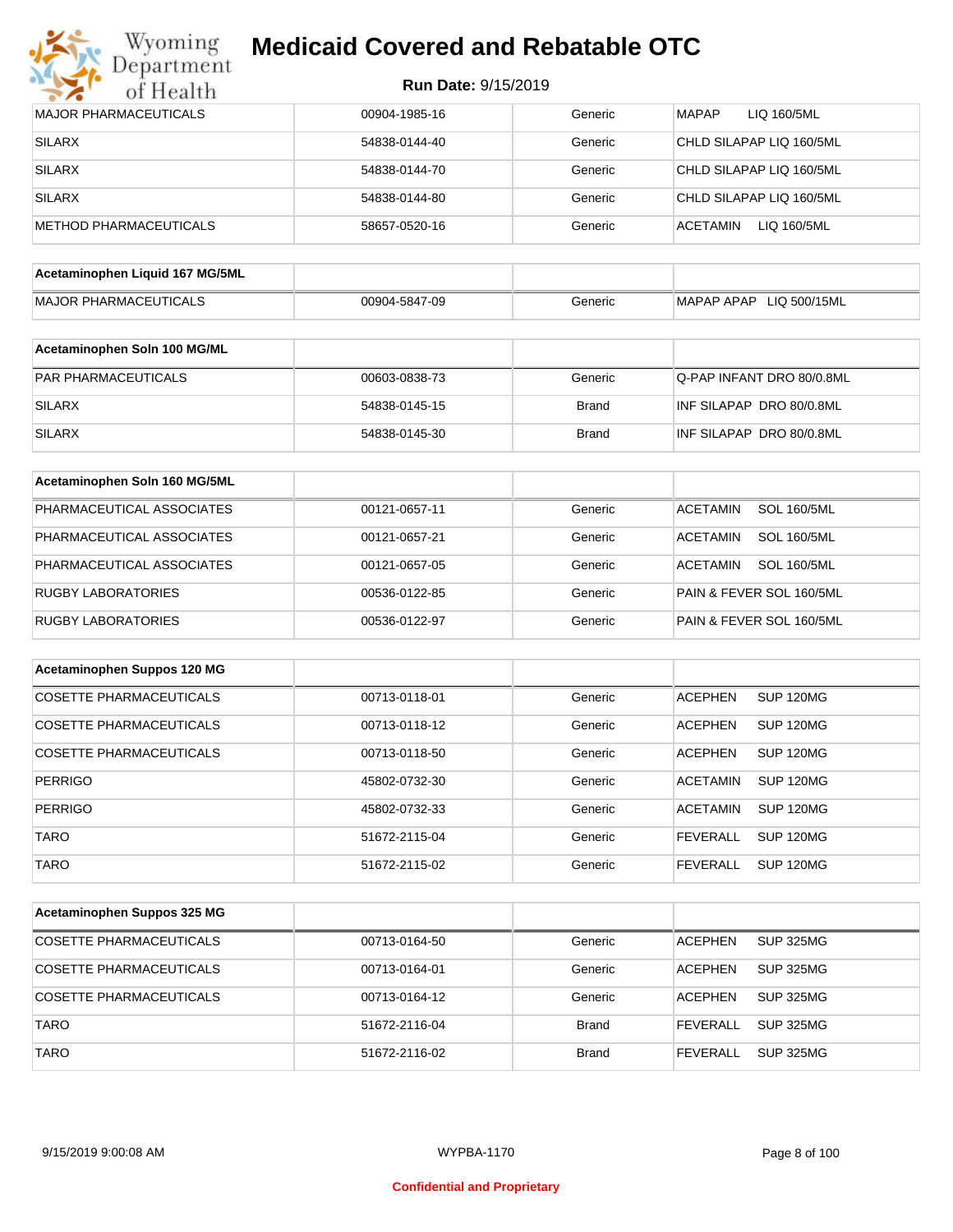

| Acetaminophen Suppos 650 MG    |               |              |                                     |
|--------------------------------|---------------|--------------|-------------------------------------|
| <b>COSETTE PHARMACEUTICALS</b> | 00713-0165-12 | Generic      | SUP 650MG<br><b>ACEPHEN</b>         |
| COSETTE PHARMACEUTICALS        | 00713-0165-50 | Generic      | <b>ACEPHEN</b><br>SUP 650MG         |
| COSETTE PHARMACEUTICALS        | 00713-0165-01 | Generic      | <b>ACEPHEN</b><br>SUP 650MG         |
| <b>PERRIGO</b>                 | 45802-0730-30 | Generic      | <b>ACETAMIN</b><br>SUP 650MG        |
| <b>PERRIGO</b>                 | 45802-0730-32 | Generic      | <b>ACETAMIN</b><br>SUP 650MG        |
| <b>PERRIGO</b>                 | 45802-0730-33 | Generic      | <b>ACETAMIN</b><br>SUP 650MG        |
| <b>TARO</b>                    | 51672-2117-04 | Generic      | <b>FEVERALL</b><br><b>SUP 650MG</b> |
|                                |               |              |                                     |
| Acetaminophen Suppos 80 MG     |               |              |                                     |
| <b>TARO</b>                    | 51672-2114-04 | <b>Brand</b> | FEVERALL INF SUP 80MG               |
| <b>TARO</b>                    | 51672-2114-02 | <b>Brand</b> | FEVERALL INF SUP 80MG               |
|                                |               |              |                                     |
| Acetaminophen Susp 160 MG/5ML  |               |              |                                     |
| PERRIGO PHARMACEUTICALS        | 00113-0105-26 | Generic      | PAIN RELIEF SUS 160/5ML             |
| <b>GEISS DESTIN &amp; DUNN</b> | 00113-0608-26 | Generic      | PAIN & FEVER SUS 160/5ML            |
| GEISS DESTIN & DUNN            | 00113-0212-26 | Generic      | PAIN & FEVER SUS 160/5ML            |
| <b>PERRIGO</b>                 | 00113-0590-10 | Generic      | PAIN & FEVER SUS 160/5ML            |
| PHARMACEUTICAL ASSOCIATES      | 00121-1781-05 | Generic      | ACETAMINOPHN SUS 160/5ML            |
| PAR PHARMACEUTICALS            | 00603-0841-54 | Generic      | Q-PAP CHILD SUS 160/5ML             |
| PAR PHARMACEUTICALS            | 00603-0842-54 | Generic      | Q-PAP CHILD SUS 160/5ML             |
| PAR PHARMACEUTICALS            | 00603-0843-54 | Generic      | Q-PAP CHILD SUS 160/5ML             |
| <b>RUGBY LABORATORIES</b>      | 00536-3606-96 | Generic      | PAIN & FEVER SUS 160/5ML            |
| MAJOR PHARMACEUTICALS          | 00904-6308-20 | Generic      | MAPAP CHILD SUS 160/5ML             |
| <b>TOPCO</b>                   | 36800-0105-26 | Generic      | PAIN RELIEF SUS 160/5ML             |
| <b>TOPCO</b>                   | 36800-0130-26 | Generic      | PAIN RELIEF SUS 160/5ML             |
| AMERISOURCE BERGEN DRUGS       | 46122-0042-03 | Generic      | PAIN & FEVER SUS 160/5ML            |
| AMERISOURCE BERGEN DRUGS       | 46122-0105-26 | Generic      | PAIN & FEVER SUS 160/5ML            |
| LEADER BRAND PRODUCTS          | 37205-0576-16 | Generic      | PAIN & FEVER SUS 160/5ML            |
| LEADER BRAND PRODUCTS          | 37205-0577-16 | Generic      | PAIN & FEVER SUS 160/5ML            |
| <b>LEADER BRAND PRODUCTS</b>   | 37205-0676-26 | Generic      | PAIN & FEVER SUS 160/5ML            |
| BERGEN BRUNSWIG                | 24385-0130-26 | Generic      | PAIN RELIEF SUS 160/5ML             |
| <b>TOPCO</b>                   | 36800-0175-26 | Generic      | PAIN RELIEF SUS 160/5ML             |
| LEADER BRAND PRODUCTS          | 37205-0575-16 | Generic      | PAIN & FEVER SUS 160/5ML            |
| PERRIGO PHARMACEUTICALS        | 45802-0203-26 | Generic      | ACETAMINOPHN SUS 160/5ML            |
| AMERISOURCE BERGEN DRUGS       | 46122-0056-03 | Generic      | PAIN & FEVER SUS 160/5ML            |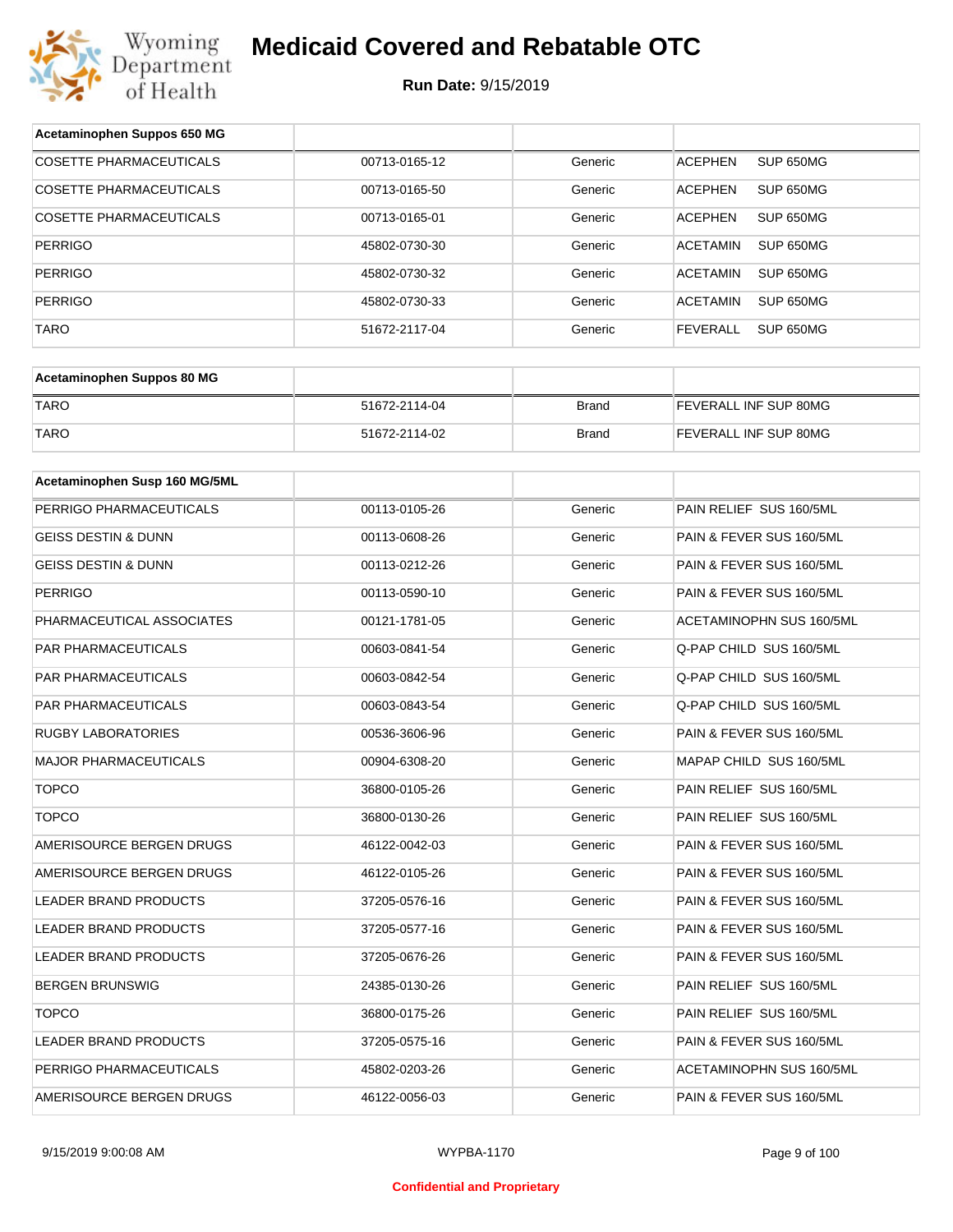| Wyoming<br>Department                   | <b>Medicaid Covered and Rebatable OTC</b> |         |                          |  |  |  |
|-----------------------------------------|-------------------------------------------|---------|--------------------------|--|--|--|
| <b>Run Date: 9/15/2019</b><br>of Health |                                           |         |                          |  |  |  |
| AMERISOURCE BERGEN DRUGS                | 46122-0209-26                             | Generic | PAIN & FEVER SUS 160/5ML |  |  |  |
| AMERISOURCE BERGEN DRUGS                | 46122-0050-46                             | Generic | PAIN RELIEF SUS 160/5ML  |  |  |  |
| AMERISOURCE BERGEN DRUGS                | 46122-0211-26                             | Generic | PAIN & FEVER SUS 160/5ML |  |  |  |
| AMERISOURCE BERGEN DRUGS                | 46122-0214-26                             | Generic | PAIN & FEVER SUS 160/5ML |  |  |  |
| <b>MCKESSON SUNMARK</b>                 | 49348-0081-30                             | Generic | PAIN & FEVER SUS 160/5ML |  |  |  |
| <b>MCKESSON SUNMARK</b>                 | 49348-0123-34                             | Generic | PAIN & FEVER SUS 160/5ML |  |  |  |
| <b>MCKESSON SUNMARK</b>                 | 49348-0119-34                             | Generic | PAIN & FEVER SUS 160/5ML |  |  |  |
| PERRIGO PHARMACEUTICALS                 | 45802-0201-26                             | Generic | ACETAMINOPHN SUS 160/5ML |  |  |  |
| AMERISOURCE BERGEN DRUGS                | 46122-0042-46                             | Generic | PAIN & FEVER SUS 160/5ML |  |  |  |
| AMERISOURCE BERGEN DRUGS                | 46122-0106-26                             | Generic | PAIN RELIEF SUS 160/5ML  |  |  |  |
| AMERISOURCE BERGEN DRUGS                | 46122-0210-26                             | Generic | PAIN & FEVER SUS 160/5ML |  |  |  |
| AMERISOURCE BERGEN DRUGS                | 46122-0212-26                             | Generic | PAIN & FEVER SUS 160/5ML |  |  |  |
| <b>MCKESSON SUNMARK</b>                 | 49348-0325-34                             | Generic | PAIN & FEVER SUS 160/5ML |  |  |  |
| <b>MCKESSON SUNMARK</b>                 | 49348-0430-30                             | Generic | PAIN & FEVER SUS 160/5ML |  |  |  |
| <b>MCKESSON</b>                         | 62011-0029-01                             | Generic | PAIN RELIEF SUS 160/5ML  |  |  |  |
| <b>MCKESSON</b>                         | 62011-0001-01                             | Generic | PAIN & FEVER SUS 160/5ML |  |  |  |
| <b>MCKESSON</b>                         | 62011-0022-01                             | Generic | PAIN & FEVER SUS 160/5ML |  |  |  |
| <b>MCKESSON</b>                         | 62011-0247-01                             | Generic | PAIN & FEVER SUS 160/5ML |  |  |  |
| <b>MCKESSON</b>                         | 62011-0183-01                             | Generic | PAIN & FEVER SUS 160/5ML |  |  |  |
| CHAIN DRUG MARKETING ASSOC              | 63868-0175-26                             | Generic | NON-ASPIRIN SUS 160/5ML  |  |  |  |
| CHAIN DRUG MARKETING ASSOC              | 63868-0176-26                             | Generic | NON-ASPIRIN SUS 160/5ML  |  |  |  |
| PRECISION DOSE, INC                     | 68094-0588-59                             | Generic | ACETAMINOPHN SUS 325MG   |  |  |  |
| PRECISION DOSE, INC                     | 68094-0586-58                             | Generic | ACETAMINOPHN SUS 160/5ML |  |  |  |
| PRECISION DOSE, INC                     | 68094-0587-58                             | Generic | ACETAMINOPHN SUS 160/5ML |  |  |  |
| PRECISION DOSE, INC                     | 68094-0587-59                             | Generic | ACETAMINOPHN SUS 160/5ML |  |  |  |
| PRECISION DOSE, INC                     | 68094-0587-61                             | Generic | ACETAMINOPHN SUS 160/5ML |  |  |  |
| <b>MCKESSON</b>                         | 62011-0002-01                             | Generic | PAIN & FEVER SUS 160/5ML |  |  |  |
| PRECISION DOSE, INC                     | 68094-0587-62                             | Generic | ACETAMINOPHN SUS 160/5ML |  |  |  |
| PRECISION DOSE, INC                     | 68094-0588-62                             | Generic | ACETAMINOPHN SUS 325MG   |  |  |  |

| Acetaminophen Susp 80 MG/0.8ML |               |         |                          |
|--------------------------------|---------------|---------|--------------------------|
| <b>TOPCO</b>                   | 36800-0289-05 | Generic | PAIN RELIEF DRO 80/0.8ML |
| <b>TOPCO</b>                   | 36800-0008-05 | Generic | PAIN RELIEF DRO 80/0.8ML |
| <b>TOPCO</b>                   | 36800-0289-10 | Generic | PAIN RELIEF DRO 80/0.8ML |

| Acetaminophen Tab 325 MG  |               |         |                                   |
|---------------------------|---------------|---------|-----------------------------------|
| <b>RUGBY LABORATORIES</b> | 00536-3222-01 | Generic | <b>PAIN &amp; FEVER TAB 325MG</b> |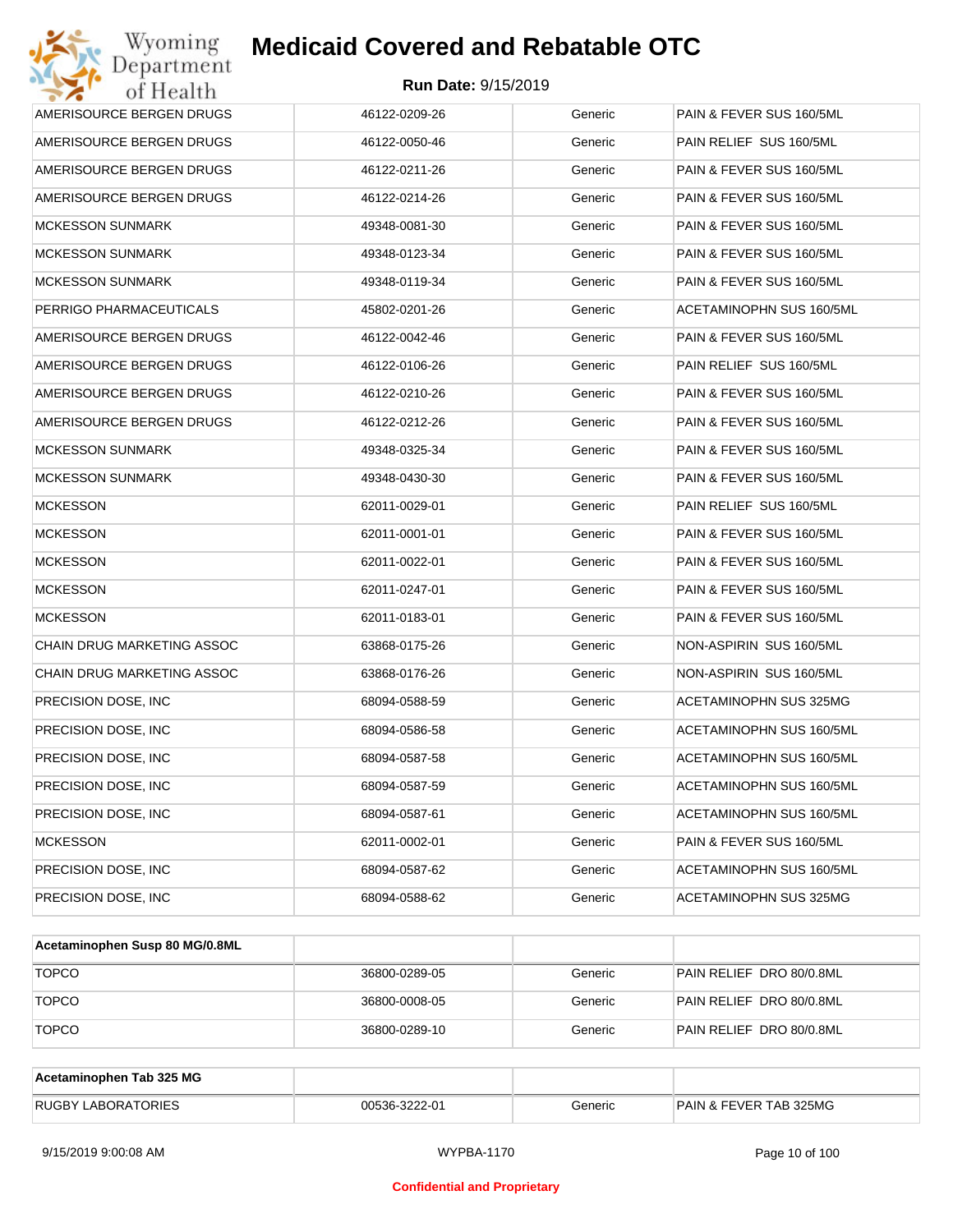## Wyoming<br>Department<br>of Health

## **Medicaid Covered and Rebatable OTC**

| 0111001111                         |               |         |                                  |
|------------------------------------|---------------|---------|----------------------------------|
| <b>RUGBY LABORATORIES</b>          | 00536-3222-10 | Generic | PAIN & FEVER TAB 325MG           |
| PAR PHARMACEUTICAL                 | 00603-0263-32 | Generic | Q-PAP<br><b>TAB 325MG</b>        |
| <b>MAJOR PHARMACEUTICALS</b>       | 00904-1982-51 | Generic | <b>MAPAP</b><br><b>TAB 325MG</b> |
| <b>MAJOR PHARMACEUTICALS</b>       | 00904-1982-59 | Generic | <b>MAPAP</b><br><b>TAB 325MG</b> |
| <b>MAJOR PHARMACEUTICALS</b>       | 00904-1982-60 | Generic | <b>MAPAP</b><br><b>TAB 325MG</b> |
| <b>MAJOR PHARMACEUTICALS</b>       | 00904-1982-61 | Generic | <b>MAPAP</b><br><b>TAB 325MG</b> |
| PAR PHARMACEUTICAL                 | 00603-0263-29 | Generic | Q-PAP<br><b>TAB 325MG</b>        |
| <b>MAJOR PHARMACEUTICALS</b>       | 00904-1982-80 | Generic | <b>MAPAP</b><br><b>TAB 325MG</b> |
| PHARBEST PHARMACEUTICALS           | 16103-0353-11 | Generic | PHARBETOL TAB 325MG              |
| <b>SELECT BRAND</b>                | 15127-0072-24 | Generic | NON-ASPIRIN TAB 325MG            |
| PHARBEST PHARMACEUTICALS           | 16103-0353-07 | Generic | PHARBETOL TAB 325MG              |
| <b>SELECT BRAND</b>                | 15127-0072-08 | Generic | NON-ASPIRIN TAB 325MG            |
| PHARBEST PHARMACEUTICALS           | 16103-0353-08 | Generic | PHARBETOL TAB 325MG              |
| <b>BERGEN BRUNSWIG</b>             | 24385-0403-78 | Generic | PAIN RELIEF TAB 325MG            |
| <b>TOPCO</b>                       | 36800-0403-78 | Generic | PAIN RELIEF TAB 325MG            |
| AMERISOURCE BERGEN DRUGS           | 46122-0247-78 | Generic | PAIN RELIEF TAB 325MG            |
| <b>MCKESSON SUNMARK</b>            | 49348-0973-10 | Generic | PAIN RELIEVE TAB 325MG           |
| <b>MCKESSON</b>                    | 62011-0032-01 | Generic | PAIN RELIEVE TAB 325MG           |
| AUBURN PHARMACEUTICAL              | 62107-0052-01 | Generic | TACTINAL TAB 325MG               |
| CHAIN DRUG CONSORTIUM              | 68016-0246-00 | Generic | NON-ASPIRIN TAB 325MG            |
| AUBURN PHARMACEUTICAL              | 62107-0052-10 | Generic | TACTINAL<br><b>TAB 325MG</b>     |
| <b>MCKESSON PACKAGING SERVICES</b> | 63739-0440-01 | Generic | ACETAMIN<br><b>TAB 325MG</b>     |
|                                    |               |         |                                  |
| Acetaminophen Tab 500 MG           |               |         |                                  |
| <b>PERRIGO</b>                     | 00113-0227-71 | Generic | PAIN RELIEF TAB 500MG            |
| <b>PERRIGO</b>                     | 00113-0484-62 | Generic | PAIN RELIEF TAB 500MG            |
| <b>PERRIGO</b>                     | 00113-0484-78 | Generic | PAIN RELIEF TAB 500MG            |
| <b>RUGBY LABORATORIES</b>          | 00536-3231-10 | Generic | PAIN & FEVER TAB 500MG           |
| <b>RUGBY LABORATORIES</b>          | 00536-3218-01 | Generic | PAIN & FEVER TAB 500MG           |
| <b>RUGBY LABORATORIES</b>          | 00536-3218-10 | Generic | PAIN & FEVER TAB 500MG           |
|                                    |               |         |                                  |

| <b>RUGBY LABORATORIES</b>    | 00536-3218-10 | Generic | <b>PAIN &amp; FEVER TAB 500MG</b> |
|------------------------------|---------------|---------|-----------------------------------|
| <b>PERRIGO</b>               | 00113-0484-71 | Generic | PAIN RELIEF TAB 500MG             |
| <b>PERRIGO</b>               | 00113-0484-90 | Generic | PAIN RELIEF TAB 500MG             |
| <b>MAJOR PHARMACEUTICALS</b> | 00904-1988-59 | Generic | <b>MAPAP</b><br><b>TAB 500MG</b>  |
| <b>MAJOR PHARMACEUTICALS</b> | 00904-1988-60 | Generic | <b>MAPAP</b><br><b>TAB 500MG</b>  |
| <b>MAJOR PHARMACEUTICALS</b> | 00904-1988-61 | Generic | <b>MAPAP</b><br><b>TAB 500MG</b>  |
| <b>MAJOR PHARMACEUTICALS</b> | 00904-1988-80 | Generic | <b>TAB 500MG</b><br><b>MAPAP</b>  |
| <b>MAJOR PHARMACEUTICALS</b> | 00904-1983-24 | Generic | <b>MAPAP</b><br><b>TAB 500MG</b>  |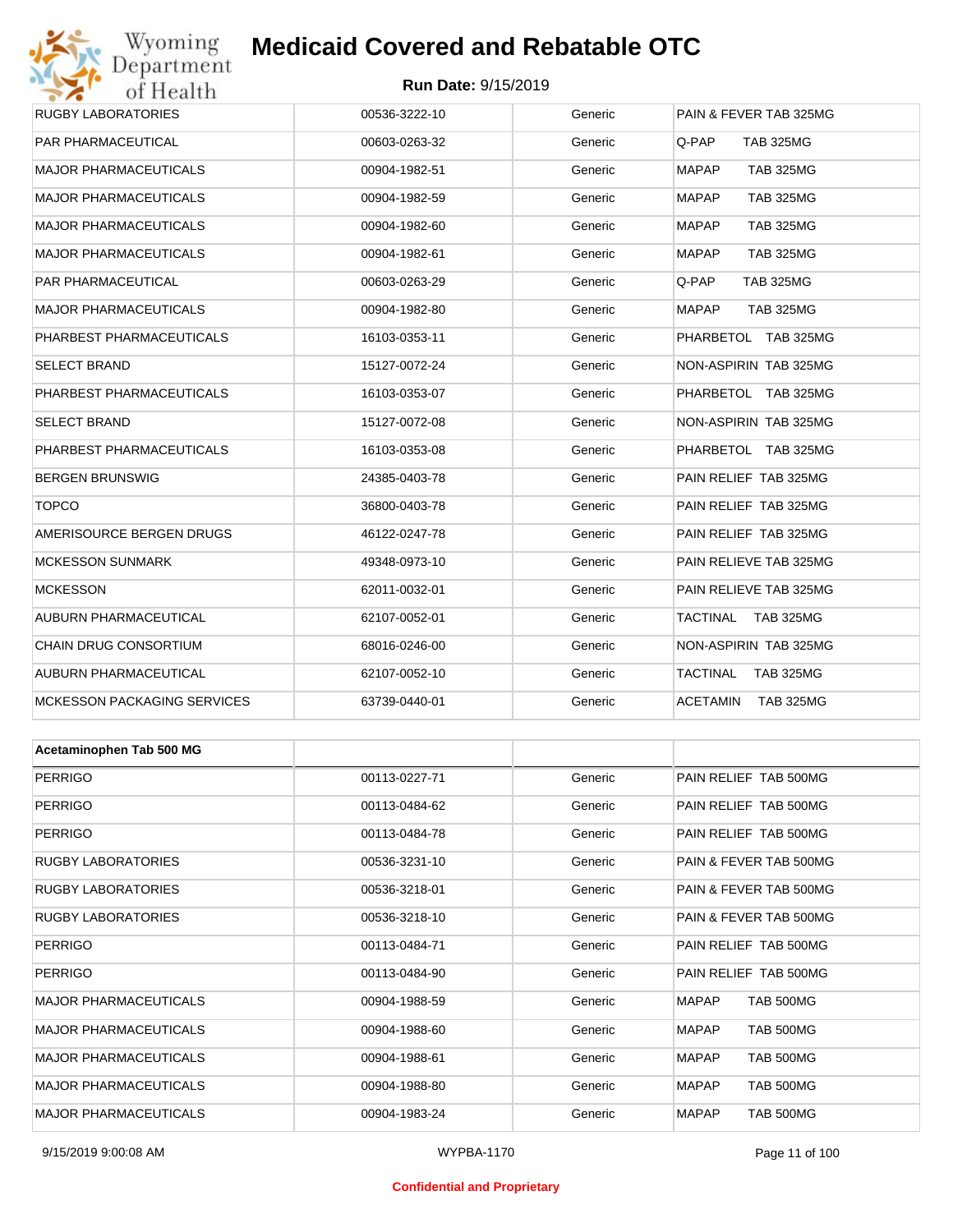

| <b>MAJOR PHARMACEUTICALS</b> | 00904-1983-51 | Generic | <b>MAPAP</b><br><b>TAB 500MG</b> |
|------------------------------|---------------|---------|----------------------------------|
| <b>PAR PHARMACEUTICAL</b>    | 00603-0268-29 | Generic | Q-PAP<br><b>TAB 500MG</b>        |
| PAR PHARMACEUTICAL           | 00603-0268-32 | Generic | Q-PAP<br><b>TAB 500MG</b>        |
| <b>MAJOR PHARMACEUTICALS</b> | 00904-1983-59 | Generic | <b>MAPAP</b><br><b>TAB 500MG</b> |
| <b>MAJOR PHARMACEUTICALS</b> | 00904-1983-60 | Generic | <b>MAPAP</b><br>TAB 500MG        |
| <b>MAJOR PHARMACEUTICALS</b> | 00904-1983-80 | Generic | <b>MAPAP</b><br><b>TAB 500MG</b> |
| <b>MAJOR PHARMACEUTICALS</b> | 00904-1983-94 | Generic | <b>MAPAP</b><br>TAB 500MG        |
| <b>MAJOR PHARMACEUTICALS</b> | 00904-5816-60 | Generic | <b>MAPAP</b><br>TAB 500MG/RR     |
| <b>RUGBY LABORATORIES</b>    | 00536-3231-01 | Generic | PAIN & FEVER TAB 500MG           |
| <b>MAJOR PHARMACEUTICALS</b> | 00904-1983-40 | Generic | <b>MAPAP</b><br>TAB 500MG        |
| PHARBEST PHARMACEUTICALS     | 16103-0376-06 | Generic | PHARBETOL TAB 500MG              |
| PHARBEST PHARMACEUTICALS     | 16103-0376-08 | Generic | PHARBETOL TAB 500MG              |
| PHARBEST PHARMACEUTICALS     | 16103-0376-11 | Generic | PHARBETOL TAB 500MG              |
| <b>SELECT BRAND</b>          | 15127-0735-09 | Generic | NON-ASPIRIN TAB 500MG            |
| <b>SELECT BRAND</b>          | 15127-0730-06 | Generic | NON-ASPIRIN TAB 500MG            |
| <b>SELECT BRAND</b>          | 15127-0730-21 | Generic | NON-ASPIRIN TAB 500MG            |
| <b>SELECT BRAND</b>          | 15127-0735-05 | Generic | NON-ASPIRIN TAB 500MG            |
| <b>TOPCO</b>                 | 36800-0010-71 | Generic | PAIN RELIEF TAB 500MG            |
| <b>TOPCO</b>                 | 36800-0405-72 | Generic | PAIN RELIEF TAB 500MG            |
| <b>TOPCO</b>                 | 36800-0484-71 | Generic | PAIN RELIEF TAB 500MG            |
| <b>BERGEN BRUNSWIG</b>       | 24385-0145-71 | Generic | PAIN RELIEF TAB 500MG            |
| <b>BERGEN BRUNSWIG</b>       | 24385-0484-71 | Generic | PAIN RELIEF TAB 500MG            |
| <b>BERGEN BRUNSWIG</b>       | 24385-0484-78 | Generic | PAIN RELIEF TAB 500MG            |
| <b>BERGEN BRUNSWIG</b>       | 24385-0484-90 | Generic | PAIN RELIEF TAB 500MG            |
| <b>TOPCO</b>                 | 36800-0010-78 | Generic | PAIN RELIEF TAB 500MG            |
| <b>TOPCO</b>                 | 36800-0046-62 | Generic | PAIN RELIEVE TAB 500MG           |
| <b>TOPCO</b>                 | 36800-0046-71 | Generic | PAIN RELIEVE TAB 500MG           |
| <b>TOPCO</b>                 | 36800-0046-78 | Generic | PAIN RELIEVE TAB 500MG           |
| <b>TOPCO</b>                 | 36800-0046-83 | Generic | PAIN RELIEVE TAB 500MG           |
| <b>TOPCO</b>                 | 36800-0227-71 | Generic | PAIN RELIEF TAB 500MG            |
| <b>TOPCO</b>                 | 36800-0227-78 | Generic | PAIN RELIEF TAB 500MG            |
| <b>TOPCO</b>                 | 36800-0484-90 | Generic | PAIN RELIEF TAB 500MG            |
| <b>SELECT BRAND</b>          | 15127-0735-08 | Generic | NON-ASPIRIN TAB 500MG            |
| <b>SELECT BRAND</b>          | 15127-0735-16 | Generic | NON-ASPIRIN TAB 500MG            |
| LEADER BRAND PRODUCTS        | 37205-0594-90 | Generic | PAIN RELIEVE TAB 500MG           |
| LEADER BRAND PRODUCTS        | 37205-0593-71 | Generic | PAIN RELIEVE TAB 500MG           |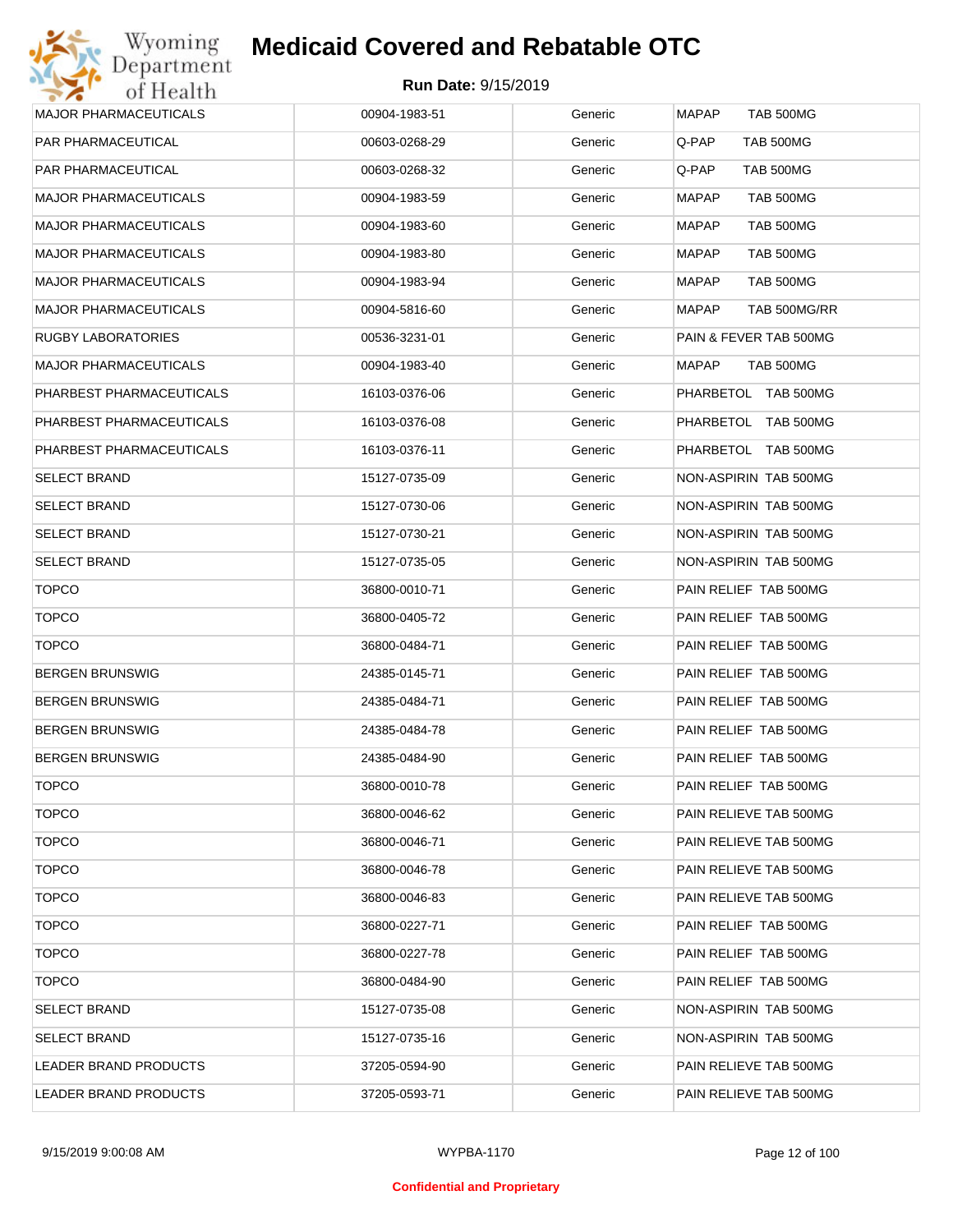| Wyoming<br>Department        | <b>Medicaid Covered and Rebatable OTC</b> |         |                              |
|------------------------------|-------------------------------------------|---------|------------------------------|
| of Health                    | <b>Run Date: 9/15/2019</b>                |         |                              |
| <b>LEADER BRAND PRODUCTS</b> | 37205-0593-78                             | Generic | PAIN RELIEVE TAB 500MG       |
| LEADER BRAND PRODUCTS        | 37205-0594-71                             | Generic | PAIN RELIEVE TAB 500MG       |
| LEADER BRAND PRODUCTS        | 37205-0980-71                             | Generic | PAIN RELIEVE TAB 500MG/RR    |
| LEADER BRAND PRODUCTS        | 37205-0980-78                             | Generic | PAIN RELIEVE TAB 500MG/RR    |
| <b>BERGEN BRUNSWIG</b>       | 24385-0484-47                             | Generic | PAIN RELIEF TAB 500MG        |
| <b>TOPCO</b>                 | 36800-0405-78                             | Generic | PAIN RELIEF TAB 500MG        |
| <b>TOPCO</b>                 | 36800-0484-62                             | Generic | PAIN RELIEF TAB 500MG        |
| <b>TOPCO</b>                 | 36800-0484-78                             | Generic | PAIN RELIEF TAB 500MG        |
| <b>LEADER BRAND PRODUCTS</b> | 37205-0594-78                             | Generic | PAIN RELIEVE TAB 500MG       |
| PERRIGO PHARMACEUTICALS      | 45802-0484-78                             | Generic | <b>ACETAMIN</b><br>TAB 500MG |
| PERRIGO PHARMACEUTICALS      | 45802-0484-90                             | Generic | <b>ACETAMIN</b><br>TAB 500MG |
| AMERISOURCE BERGEN DRUGS     | 46122-0178-78                             | Generic | PAIN RELIEVE TAB 500MG       |
| <b>MCKESSON SUNMARK</b>      | 49348-0042-10                             | Generic | PAIN RELIEVE TAB 500MG       |
| <b>MCKESSON SUNMARK</b>      | 49348-0042-14                             | Generic | PAIN RELIEVE TAB 500MG       |
| <b>MCKESSON SUNMARK</b>      | 49348-0042-09                             | Generic | PAIN RELIEVE TAB 500MG       |
| <b>MCKESSON SUNMARK</b>      | 49348-0730-09                             | Generic | PAIN RELIEVE TAB 500MG       |
| <b>MCKESSON SUNMARK</b>      | 49348-0730-10                             | Generic | PAIN RELIEVE TAB 500MG       |
| <b>MCKESSON SUNMARK</b>      | 49348-0998-10                             | Generic | PAIN RELIEVE TAB 500MG       |
| <b>MCKESSON</b>              | 62011-0027-01                             | Generic | PAIN RELIEF TAB 500MG        |
| <b>MCKESSON</b>              | 62011-0023-03                             | Generic | PAIN RELIEF TAB 500MG        |
| <b>MCKESSON</b>              | 62011-0049-01                             | Generic | PAIN RELIEF TAB 500MG        |
| AUBURN PHARMACEUTICAL        | 62107-0050-01                             | Generic | TACTINAL<br>TAB 500MG        |
| AUBURN PHARMACEUTICAL        | 62107-0050-10                             | Generic | <b>TACTINAL</b><br>TAB 500MG |
| AUBURN PHARMACEUTICAL        | 62107-0051-01                             | Generic | TACTINAL<br>TAB 500MG        |
| CHAIN DRUG MARKETING ASSOC   | 63868-0503-50                             | Generic | NON-ASPIRIN TAB 500MG        |
| CHAIN DRUG MARKETING ASSOC   | 63868-0507-01                             | Generic | NON-ASPIRIN TAB 500MG        |
| CHAIN DRUG MARKETING ASSOC   | 63868-0987-10                             | Generic | NON-ASPIRIN TAB 500MG/RR     |
| CHAIN DRUG MARKETING ASSOC   | 63868-0987-50                             | Generic | NON-ASPIRIN TAB 500MG/RR     |
| <b>MCKESSON</b>              | 62011-0023-01                             | Generic | PAIN RELIEF TAB 500MG        |
| AUBURN PHARMACEUTICAL        | 62107-0051-10                             | Generic | TACTINAL<br>TAB 500MG        |

| Acetaminophen Tab ER 650 MG    |               |         |                        |
|--------------------------------|---------------|---------|------------------------|
| <b>GEISS DESTIN &amp; DUNN</b> | 00113-0217-71 | Generic | PAIN RELIEF TAB 650MG  |
| <b>PERRIGO</b>                 | 00113-0544-71 | Generic | ARTHRTS PAIN TAB 650MG |
| <b>PERRIGO</b>                 | 00113-0544-62 | Generic | ARTHRTS PAIN TAB 650MG |
| <b>MAJOR PHARMACEUTICALS</b>   | 00904-5769-60 | Generic | ARTHRTS PAIN TAB 650MG |
| <b>TOPCO</b>                   | 36800-0544-62 | Generic | ARTHRTS PAIN TAB 650MG |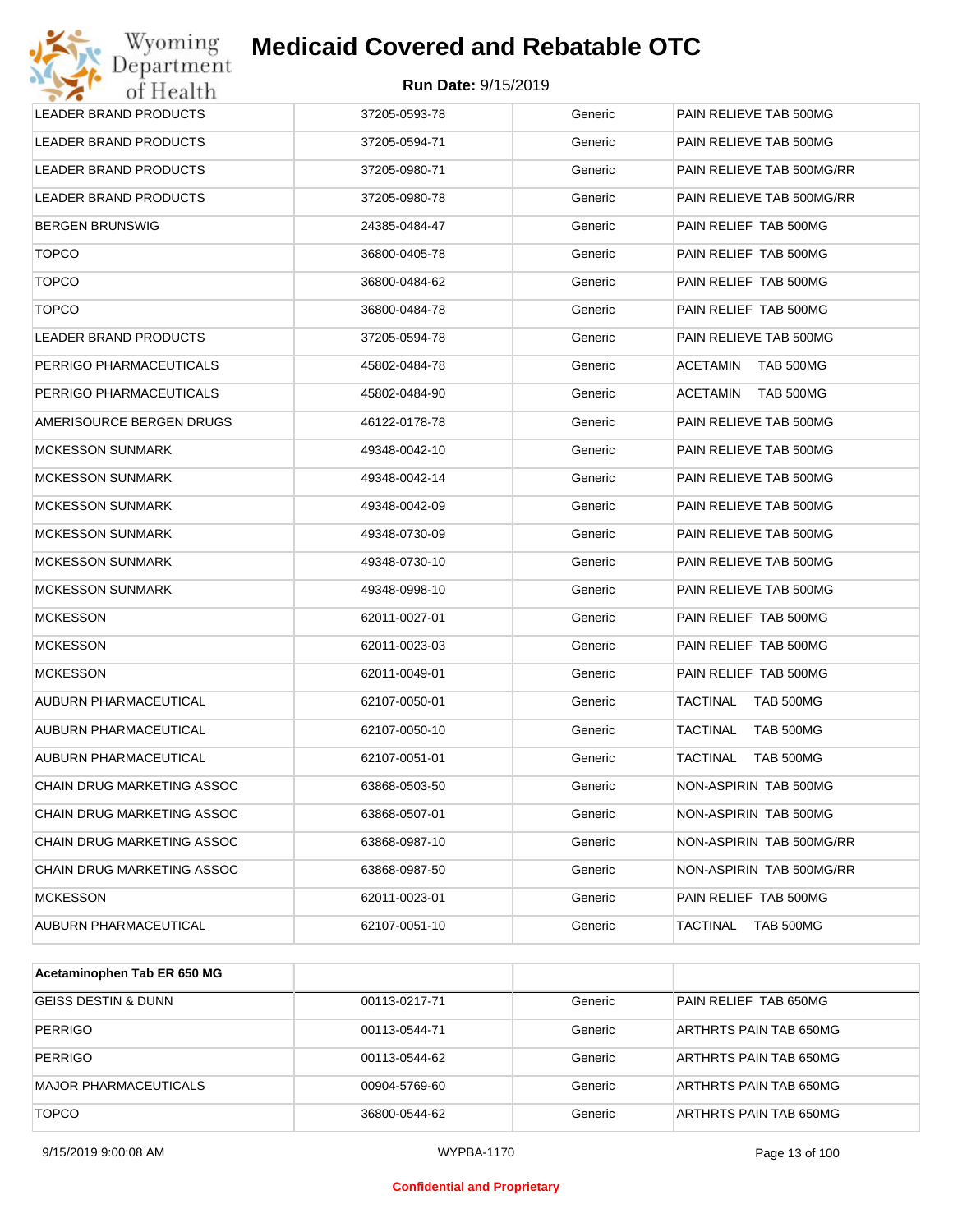

## Wyoming<br>Department<br>of Health

### **Medicaid Covered and Rebatable OTC**

#### **Run Date:** 9/15/2019

| <b>TOPCO</b>                   | 36800-0544-78 | Generic | ARTHRTS PAIN TAB 650MG              |  |  |
|--------------------------------|---------------|---------|-------------------------------------|--|--|
| <b>TOPCO</b>                   | 36800-0217-78 | Generic | 8 HOUR PAIN TAB 650MG               |  |  |
| BERGEN BRUNSWIG                | 24385-0629-71 | Generic | ARTHRTS PAIN TAB 650MG              |  |  |
| BERGEN BRUNSWIG                | 24385-0629-78 | Generic | ARTHRTS PAIN TAB 650MG              |  |  |
| LEADER BRAND PRODUCTS          | 37205-0477-78 | Generic | 8 HOUR PAIN TAB 650MG               |  |  |
| AMERISOURCE BERGEN DRUGS       | 46122-0062-78 | Generic | 8 HOUR PAIN TAB 650MG               |  |  |
| <b>TOPCO</b>                   | 36800-0966-47 | Generic | ARTHRTS PAIN TAB 650MG              |  |  |
| <b>TOPCO</b>                   | 36800-0544-71 | Generic | ARTHRTS PAIN TAB 650MG              |  |  |
| LEADER BRAND PRODUCTS          | 37205-0034-78 | Generic | ARTHRTS PAIN TAB 650MG              |  |  |
| <b>MCKESSON SUNMARK</b>        | 49348-0921-09 | Generic | ARTHRTS PAIN TAB 650MG              |  |  |
| <b>MCKESSON SUNMARK</b>        | 49348-0921-10 | Generic | ARTHRTS PAIN TAB 650MG              |  |  |
| AMERISOURCE BERGEN DRUGS       | 46122-0062-71 | Generic | 8 HOUR PAIN TAB 650MG               |  |  |
| AMERISOURCE BERGEN DRUGS       | 46122-0170-81 | Generic | ARTHRTS PAIN TAB 650MG              |  |  |
| <b>MCKESSON SUNMARK</b>        | 49348-0924-09 | Generic | 8 HOUR PAIN TAB 650MG               |  |  |
| OHM LABS                       | 51660-0333-01 | Generic | ARTHRTS PAIN TAB 650MG              |  |  |
| OHM LABS                       | 51660-0333-50 | Generic | ARTHRTS PAIN TAB 650MG              |  |  |
| <b>MCKESSON SUNMARK</b>        | 49348-0924-10 | Generic | 8 HOUR PAIN TAB 650MG               |  |  |
| <b>MCKESSON</b>                | 62011-0026-01 | Generic | ARTHRTS PAIN TAB 650MG              |  |  |
| CHAIN DRUG MARKETING ASSOC     | 63868-0089-01 | Generic | ARTHRTS PAIN TAB 650MG              |  |  |
| CHAIN DRUG MARKETING ASSOC     | 63868-0089-50 | Generic | ARTHRTS PAIN TAB 650MG              |  |  |
| AMERICAN HEALTH PACKAGING      | 68084-0777-95 | Generic | <b>ACETAMIN</b><br><b>TAB 650MG</b> |  |  |
| AMERICAN HEALTH PACKAGING      | 68084-0777-25 | Generic | <b>ACETAMIN</b><br><b>TAB 650MG</b> |  |  |
|                                |               |         |                                     |  |  |
| <b>Aspirin Chew Tab 81 MG</b>  |               |         |                                     |  |  |
| <b>GEISS DESTIN &amp; DUNN</b> | 00113-0467-68 | Generic | <b>ASPIRIN</b><br>CHW 81MG          |  |  |
| RUGBY LABORATORIES             | 00536-1008-36 | Generic | <b>ASPIRIN</b><br>CHW 81MG          |  |  |
| GEISS DESTIN & DUNN            | 00113-0274-68 | Generic | <b>ASPIRIN</b><br>CHW 81MG          |  |  |
| PAR PHARMACEUTICAL             | 00603-0024-36 | Generic | <b>ASPIRIN</b><br>CHW 81MG          |  |  |
| MAJOR PHARMACEUTICALS          | 00904-4040-73 | Generic | ASPIRIN<br>CHW 81MG                 |  |  |
| MAJOR PHARMACEUTICALS          | 00904-6288-89 | Generic | <b>ASPIRIN LOW CHW 81MG</b>         |  |  |
| PHARBEST PHARMACEUTICALS       | 16103-0366-05 | Generic | ASPIRIN<br>CHW 81MG                 |  |  |
| BERGEN BRUNSWIG                | 24385-0028-68 | Generic | <b>GNP ASPIRIN CHW 81MG</b>         |  |  |
| BERGEN BRUNSWIG                | 24385-0364-68 | Generic | GNP ASPIRIN CHW 81MG                |  |  |
| SELECT BRAND                   | 15127-0241-36 | Generic | SB CHILD ASA CHW 81MG               |  |  |
| <b>TOPCO</b>                   | 36800-0467-68 | Generic | ASPIRIN LOW CHW 81MG                |  |  |
| <b>TOPCO</b>                   | 36800-0274-68 | Generic | ASPIRIN LOW CHW 81MG                |  |  |

PHARBEST PHARMACEUTICALS 16103-0366-11 Generic ASPIRIN CHW 81MG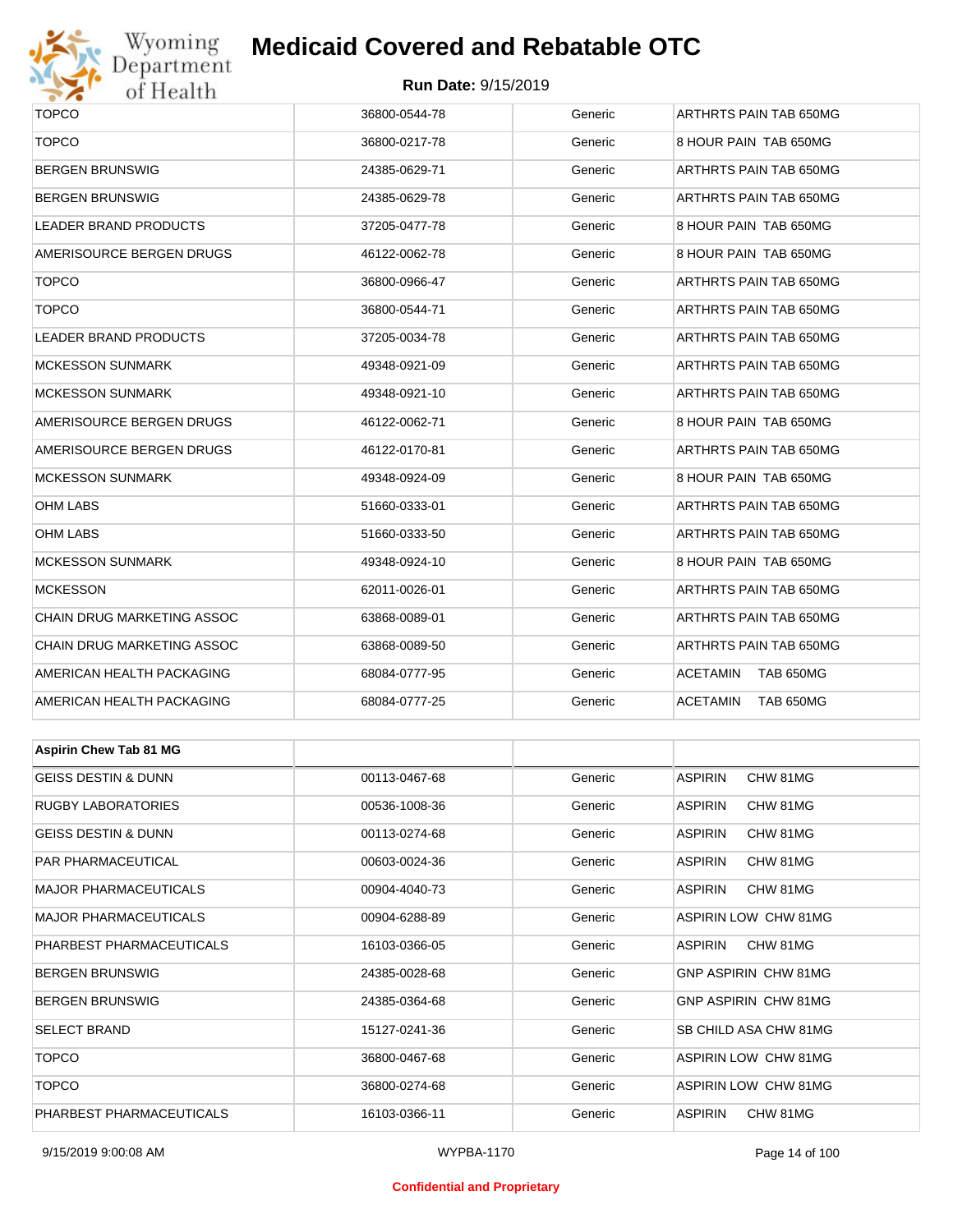| Wyoming<br>Department                   | <b>Medicaid Covered and Rebatable OTC</b> |         |                             |  |  |  |
|-----------------------------------------|-------------------------------------------|---------|-----------------------------|--|--|--|
| <b>Run Date: 9/15/2019</b><br>of Health |                                           |         |                             |  |  |  |
| <b>LEADER BRAND PRODUCTS</b>            | 37205-0708-68                             | Generic | CHILD ASA<br>CHW 81MG       |  |  |  |
| <b>LEADER BRAND PRODUCTS</b>            | 37205-0467-68                             | Generic | CHILD ASA<br>CHW 81MG       |  |  |  |
| <b>LEADER BRAND PRODUCTS</b>            | 37205-0369-68                             | Generic | <b>ASPIRIN</b><br>CHW 81MG  |  |  |  |
| <b>BERGEN BRUNSWIG</b>                  | 24385-0278-68                             | Generic | <b>GNP ASPIRIN CHW 81MG</b> |  |  |  |
| <b>TOPCO</b>                            | 36800-0259-68                             | Generic | <b>ASPIRIN</b><br>CHW 81MG  |  |  |  |
| <b>MCKESSON SUNMARK</b>                 | 49348-0757-07                             | Generic | SM ASPIRIN CHW 81MG         |  |  |  |
| <b>MCKESSON SUNMARK</b>                 | 49348-0191-07                             | Generic | SM CHILD ASA CHW 81MG       |  |  |  |
| <b>MCKESSON SUNMARK</b>                 | 49348-0498-07                             | Generic | SM ASPIRIN CHW 81MG         |  |  |  |
| TIME-CAP LABS                           | 49483-0334-63                             | Generic | ASPIRIN LOW CHW 81MG        |  |  |  |
| <b>MCKESSON</b>                         | 62011-0021-01                             | Generic | HM ASPIRIN CHW 81MG         |  |  |  |
| <b>MCKESSON</b>                         | 62011-0028-01                             | Generic | HM ASPIRIN CHW 81MG         |  |  |  |
| AUBURN PHARMACEUTICAL                   | 62107-0026-36                             | Generic | CHILD ASA LS CHW 81MG       |  |  |  |
| <b>MCKESSON</b>                         | 62011-0212-01                             | Generic | HM ASPIRIN CHW 81MG         |  |  |  |

| <b>Aspirin Suppos 300 MG</b> |               |         |                |           |
|------------------------------|---------------|---------|----------------|-----------|
| PERRIGO                      | 00574-7034-12 | Generic | <b>ASPIRIN</b> | SUP 300MG |

| <b>Aspirin Suppos 600 MG</b> |               |           |                |           |
|------------------------------|---------------|-----------|----------------|-----------|
| PERRIGO                      | 00574-7036-12 | Generic : | <b>ASPIRIN</b> | SUP 600MG |

| Aspirin Tab 325 MG             |               |         |                                    |
|--------------------------------|---------------|---------|------------------------------------|
| <b>GEISS DESTIN &amp; DUNN</b> | 00113-0416-87 | Generic | <b>ASPIRIN</b><br><b>TAB 325MG</b> |
| <b>GEISS DESTIN &amp; DUNN</b> | 00113-0416-90 | Generic | <b>ASPIRIN</b><br><b>TAB 325MG</b> |
| <b>RUGBY LABORATORIES</b>      | 00536-1053-01 | Generic | <b>ASPIRIN</b><br><b>TAB 325MG</b> |
| <b>RUGBY LABORATORIES</b>      | 00536-3305-10 | Generic | <b>ASPIRIN</b><br><b>TAB 325MG</b> |
| <b>GEISS DESTIN &amp; DUNN</b> | 00113-0416-78 | Generic | <b>ASPIRIN</b><br><b>TAB 325MG</b> |
| <b>RUGBY LABORATORIES</b>      | 00536-1054-29 | Generic | <b>ASPIRIN</b><br><b>TAB 325MG</b> |
| <b>MAJOR PHARMACEUTICALS</b>   | 00904-2009-40 | Generic | <b>ASPIRIN</b><br><b>TAB 325MG</b> |
| <b>RUGBY LABORATORIES</b>      | 00536-1053-05 | Generic | <b>ASPIRIN</b><br><b>TAB 325MG</b> |
| <b>RUGBY LABORATORIES</b>      | 00536-3305-01 | Generic | <b>TAB 325MG</b><br><b>ASPIRIN</b> |
| <b>MAJOR PHARMACEUTICALS</b>   | 00904-2009-60 | Generic | <b>ASPIRIN</b><br><b>TAB 325MG</b> |
| <b>SELECT BRAND</b>            | 15127-0738-10 | Generic | SB ASPIRIN TAB 325MG               |
| <b>SELECT BRAND</b>            | 15127-0738-21 | Generic | SB ASPIRIN TAB 325MG               |
| PHARBEST PHARMACEUTICALS       | 16103-0365-08 | Generic | <b>ASPIRIN</b><br><b>TAB 325MG</b> |
| <b>SELECT BRAND</b>            | 15127-0738-01 | Generic | SB ASPIRIN TAB 325MG               |
| PHARBEST PHARMACEUTICALS       | 16103-0365-11 | Generic | <b>ASPIRIN</b><br><b>TAB 325MG</b> |
| <b>SELECT BRAND</b>            | 15127-0738-05 | Generic | SB ASPIRIN TAB 325MG               |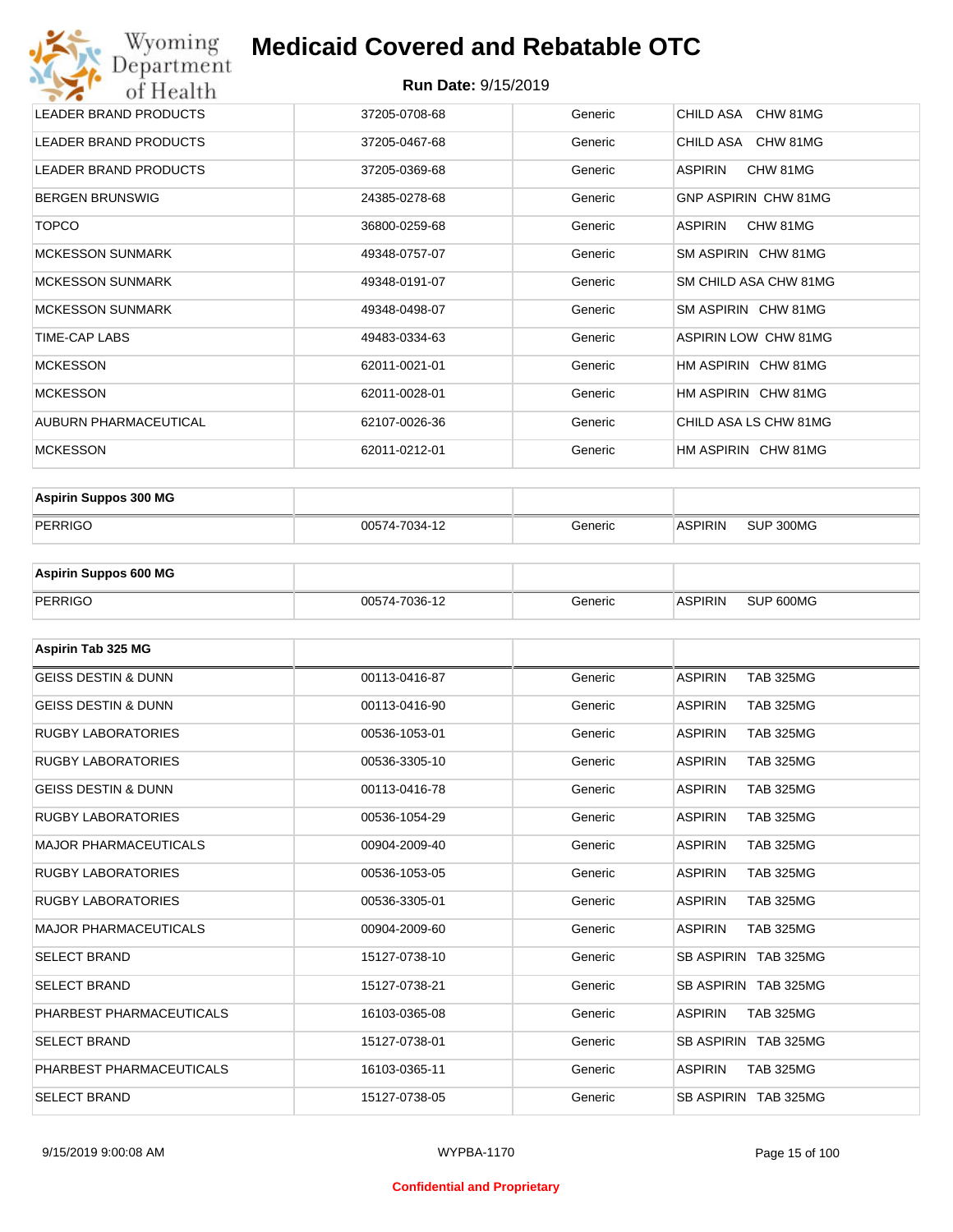

| MCKESSON SUNMARK           | 49348-0001-10 | Generic | SM ASPIRIN TAB 325MG               |
|----------------------------|---------------|---------|------------------------------------|
|                            |               |         |                                    |
| <b>MCKESSON SUNMARK</b>    | 49348-0001-23 | Generic | SM ASPIRIN TAB 325MG               |
| TIME-CAP LABS              | 49483-0011-10 | Generic | <b>ASPIRIN</b><br><b>TAB 325MG</b> |
| <b>MCKESSON SUNMARK</b>    | 49348-0001-14 | Generic | SM ASPIRIN TAB 325MG               |
| <b>MCKESSON</b>            | 62011-0020-01 | Generic | HM ASPIRIN TAB 325MG               |
| CHAIN DRUG MARKETING ASSOC | 63868-0352-03 | Generic | OC ASPIRIN TAB 325MG               |
| CHAIN DRUG MARKETING ASSOC | 63868-0352-10 | Generic | OC ASPIRIN TAB 325MG               |

| Aspirin Tab Delayed Release 325 MG |               |         |                                |
|------------------------------------|---------------|---------|--------------------------------|
| <b>RUGBY LABORATORIES</b>          | 00536-3313-01 | Generic | <b>ASPIRIN</b><br>TAB 325MG EC |
| <b>PAR PHARMACEUTICAL</b>          | 00603-0168-21 | Generic | <b>ASPIRIN</b><br>TAB 325MG EC |
| <b>RUGBY LABORATORIES</b>          | 00536-3313-10 | Generic | <b>ASPIRIN</b><br>TAB 325MG EC |
| <b>PAR PHARMACEUTICAL</b>          | 00603-0169-21 | Generic | <b>ASPIRIN</b><br>TAB 325MG EC |
| PAR PHARMACEUTICAL                 | 00603-0169-32 | Generic | TAB 325MG EC<br><b>ASPIRIN</b> |
| <b>MAJOR PHARMACEUTICALS</b>       | 00904-2013-80 | Generic | TAB 325MG EC<br><b>ASPIRIN</b> |
| <b>MAJOR PHARMACEUTICALS</b>       | 00904-2011-59 | Generic | <b>ASPIRIN</b><br>TAB 325MG EC |
| <b>MAJOR PHARMACEUTICALS</b>       | 00904-2013-60 | Generic | <b>ASPIRIN</b><br>TAB 325MG EC |
| <b>MAJOR PHARMACEUTICALS</b>       | 00904-2013-72 | Generic | <b>ASPIRIN</b><br>TAB 325MG EC |
| PHARBEST PHARMACEUTICALS           | 16103-0357-11 | Generic | TAB 325MG EC<br><b>ASPIRIN</b> |
| <b>BERGEN BRUNSWIG</b>             | 24385-0429-02 | Generic | GNP ASPIRIN TAB 325MG EC       |
| <b>BERGEN BRUNSWIG</b>             | 24385-0429-90 | Generic | GNP ASPIRIN TAB 325MG EC       |
| PHARBEST PHARMACEUTICALS           | 16103-0357-08 | Generic | TAB 325MG EC<br><b>ASPIRIN</b> |
| <b>LEADER BRAND PRODUCTS</b>       | 37205-0429-87 | Generic | TAB 325MG EC<br><b>ASPIRIN</b> |
| <b>TOPCO</b>                       | 36800-0429-02 | Generic | <b>ASPIRIN</b><br>TAB 325MG EC |
| <b>LEADER BRAND PRODUCTS</b>       | 37205-0429-96 | Generic | <b>ASPIRIN</b><br>TAB 325MG EC |
| <b>MCKESSON SUNMARK</b>            | 49348-0937-14 | Generic | SM ASPIRIN TAB 325MG EC        |
| <b>TIME-CAP LABS</b>               | 49483-0331-10 | Generic | <b>ASPIRIN</b><br>TAB 325MG EC |
| <b>MCKESSON SUNMARK</b>            | 49348-0937-82 | Generic | SM ASPIRIN TAB 325MG EC        |
| <b>TIME-CAP LABS</b>               | 49483-0331-01 | Generic | <b>ASPIRIN</b><br>TAB 325MG EC |
| <b>WAL-MART</b>                    | 50844-0227-12 | Generic | EQ ASPIRIN TAB 325MG EC        |
| <b>MCKESSON</b>                    | 62011-0040-01 | Generic | <b>ASPIRIN</b><br>TAB 325MG EC |
| AUBURN PHARMACEUTICAL              | 62107-0028-01 | Generic | <b>ECPIRIN</b><br>TAB 325MG EC |
| <b>AUBURN PHARMACEUTICAL</b>       | 62107-0028-32 | Generic | <b>ECPIRIN</b><br>TAB 325MG EC |
| <b>MCKESSON PACKAGING SERVICES</b> | 63739-0523-01 | Generic | <b>ASPIRIN</b><br>TAB 325MG EC |

| Aspirin Tab Delayed Release 81 MG |               |         |                |             |
|-----------------------------------|---------------|---------|----------------|-------------|
| <b>RUGBY LABORATORIES</b>         | 00536-1004-10 | Generic | <b>ASPIRIN</b> | TAB 81MG EC |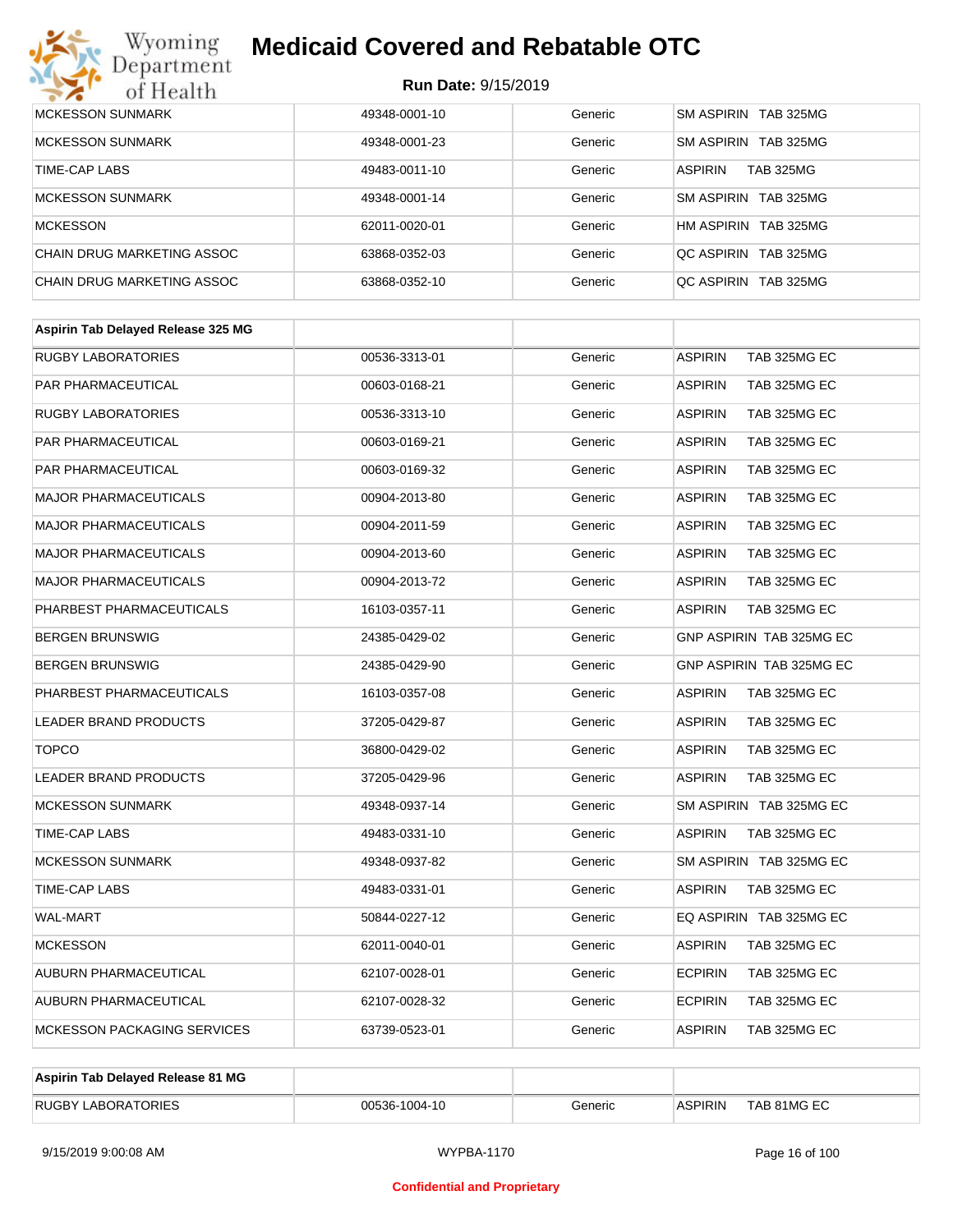| <b>PAR PHARMACEUTICAL</b>          | 00603-0026-22 | Generic | ASPIRIN LOW TAB 81MG EC       |
|------------------------------------|---------------|---------|-------------------------------|
| PAR PHARMACEUTICAL                 | 00603-0026-32 | Generic | ASPIRIN LOW TAB 81MG EC       |
| <b>RUGBY LABORATORIES</b>          | 00536-1004-41 | Generic | <b>ASPIRIN</b><br>TAB 81MG EC |
| <b>MAJOR PHARMACEUTICALS</b>       | 00904-7704-80 | Generic | ASPIR-LOW TAB 81MG EC         |
| PHARBEST PHARMACEUTICALS           | 16103-0356-09 | Generic | <b>ASPIRIN</b><br>TAB 81MG EC |
| PHARBEST PHARMACEUTICALS           | 16103-0356-11 | Generic | <b>ASPIRIN</b><br>TAB 81MG EC |
| <b>MAJOR PHARMACEUTICALS</b>       | 00904-7704-18 | Generic | ASPIR-LOW TAB 81MG EC         |
| <b>SELECT BRAND</b>                | 15127-0228-65 | Generic | <b>ASPIRIN</b><br>TAB 81MG EC |
| <b>SELECT BRAND</b>                | 15127-0228-94 | Generic | ASPIRIN LOW TAB 81MG EC       |
| <b>TOPCO</b>                       | 36800-0277-48 | Generic | ASPIRIN LOW TAB 81MG EC       |
| <b>MAJOR PHARMACEUTICALS</b>       | 00904-7704-70 | Generic | ASPIR-LOW TAB 81MG EC         |
| AMERISOURCE BERGEN DRUGS           | 46122-0180-76 | Generic | ASPIRIN LOW TAB 81MG EC       |
| AMERISOURCE BERGEN DRUGS           | 46122-0182-48 | Generic | GNP ASPIRIN TAB 81MG EC       |
| AMERISOURCE BERGEN DRUGS           | 46122-0180-87 | Generic | ASPIRIN LOW TAB 81MG EC       |
| TIME-CAP LABS                      | 49483-0387-12 | Generic | ASPIRIN LOW TAB 81MG EC       |
| <b>MCKESSON SUNMARK</b>            | 49348-0980-15 | Generic | SM ASPIRIN TAB 81MG EC        |
| <b>MCKESSON SUNMARK</b>            | 49348-0980-23 | Generic | SM ASPIRIN TAB 81MG EC        |
| <b>MCKESSON SUNMARK</b>            | 49348-0980-53 | Generic | SM ASPIRIN TAB 81MG EC        |
| <b>MCKESSON SUNMARK</b>            | 49348-0981-15 | Generic | SM ASPIRIN TAB 81MG EC        |
| TIME-CAP LABS                      | 49483-0387-10 | Generic | ASPIRIN LOW TAB 81MG EC       |
| <b>MCKESSON</b>                    | 62011-0003-01 | Generic | ASPIRIN LOW TAB 81MG EC       |
| <b>MCKESSON</b>                    | 62011-0019-01 | Generic | ASPIRIN LOW TAB 81MG EC       |
| AUBURN PHARMACEUTICAL              | 62107-0027-26 | Generic | ASPIRIN 81 TAB 81MG EC        |
| AUBURN PHARMACEUTICAL              | 62107-0027-32 | Generic | ASPIRIN 81 TAB 81MG EC        |
| <b>MCKESSON PACKAGING SERVICES</b> | 63739-0522-01 | Generic | <b>ASPIRIN</b><br>TAB 81MG EC |
| <b>MCKESSON PACKAGING SERVICES</b> | 63739-0522-10 | Generic | <b>ASPIRIN</b><br>TAB 81MG EC |
|                                    |               |         |                               |

| Magnesium Salicylate Tab 500 MG |               |         |                               |
|---------------------------------|---------------|---------|-------------------------------|
| <b>SELECT BRAND</b>             | 15127-0448-24 | Generic | <b>ISB BACKACHE TAB 500MG</b> |
| <b>ANTACIDS</b>                 |               |         |                               |

| Alum & Mag Hydroxide-Simethicone Chew<br>Tab 200-200-25 MG |               |         |                        |
|------------------------------------------------------------|---------------|---------|------------------------|
| MAJOR PHARMACEUTICALS                                      | 00904-0478-60 | Generic | IMINTOX PLUS CHW       |
| RUGBY LABORATORIES                                         | 00536-1011-01 | Generic | <b>CHW</b><br>ALMACONE |

| Alum & Mag Hydroxide-Simethicone Susp<br>200-200-20 MG/5ML |               |         |                          |
|------------------------------------------------------------|---------------|---------|--------------------------|
| PERRIGO                                                    | 00113-0357-40 | Generic | ANTACID PLUS SUS GAS REL |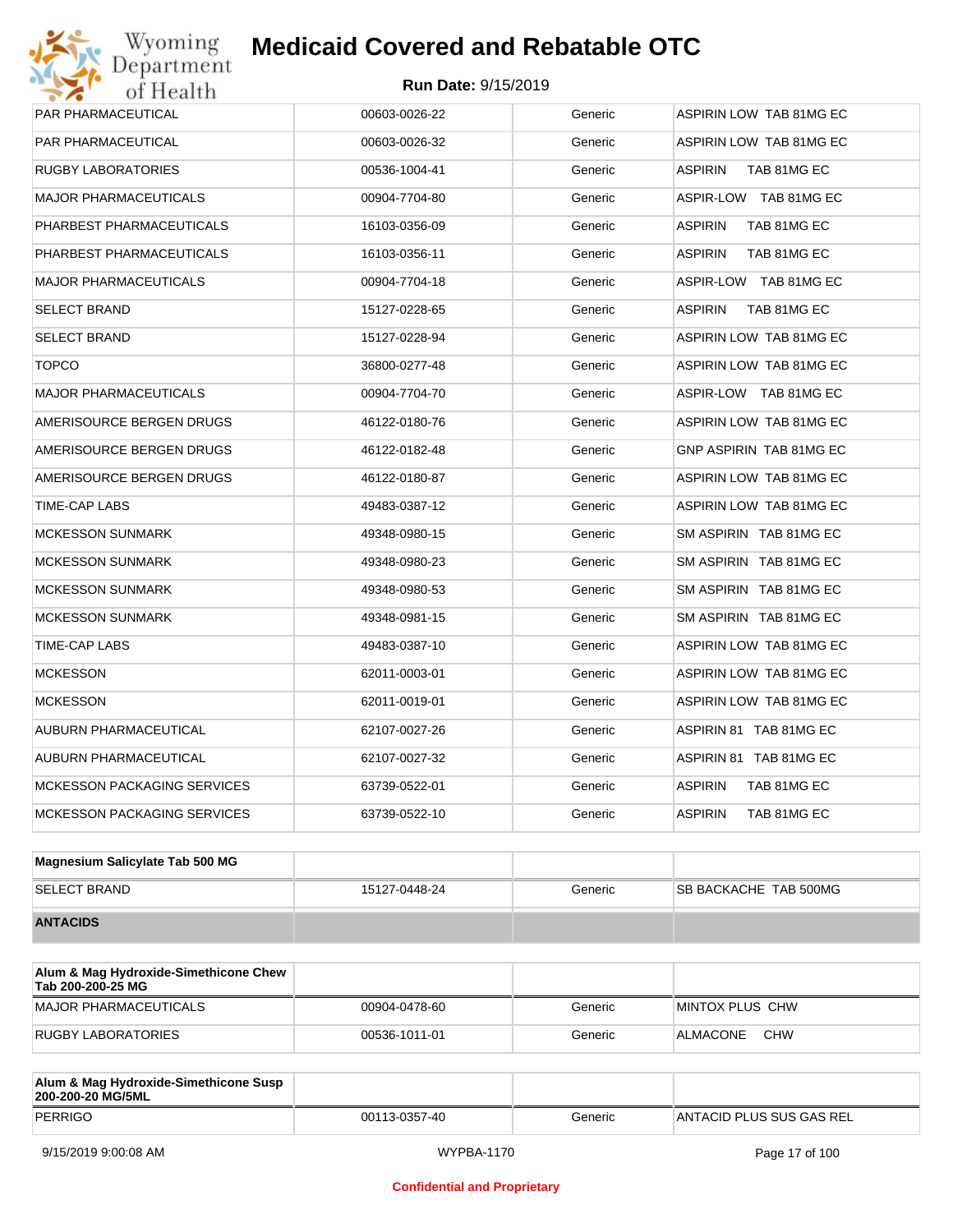

| PHARMACEUTICAL ASSOCIATES    | 00121-1761-30 | Generic | MAG-AL PLUS LIO                 |
|------------------------------|---------------|---------|---------------------------------|
| <b>PERRIGO</b>               | 00113-0851-40 | Generic | <b>SUS</b><br><b>ANTACID</b>    |
| <b>RUGBY LABORATORIES</b>    | 00536-0025-83 | Generic | <b>SUS</b><br><b>ALMACONE</b>   |
| <b>RUGBY LABORATORIES</b>    | 00536-1945-83 | Generic | <b>SUS</b><br><b>RULOX</b>      |
| <b>MAJOR PHARMACEUTICALS</b> | 00904-5721-14 | Generic | SUS<br><b>MINTOX</b>            |
| <b>MAJOR PHARMACEUTICALS</b> | 00904-0004-14 | Generic | <b>SUS</b><br>MI-ACID           |
| <b>SELECT BRAND</b>          | 15127-0883-52 | Generic | SB ANTACID/ SUS ANTIGAS         |
| <b>BERGEN BRUNSWIG</b>       | 24385-0357-40 | Generic | <b>GNP MASANTI SUS REG ST</b>   |
| <b>TOPCO</b>                 | 36800-0851-40 | Generic | <b>ANTACID FAST SUS RELIEF</b>  |
| <b>TOPCO</b>                 | 36800-0357-40 | Generic | ANTACID PLUS SUS GAS REL        |
| <b>LEADER BRAND PRODUCTS</b> | 37205-0530-40 | Generic | ANTACID FAST SUS ACTING         |
| <b>BERGEN BRUNSWIG</b>       | 24385-0356-40 | Generic | <b>GNP ANTACID SUS ANTI-GAS</b> |
| <b>LEADER BRAND PRODUCTS</b> | 37205-0314-40 | Generic | <b>ANTACID</b><br>SUS REG ST    |
| <b>MCKESSON SUNMARK</b>      | 49348-0019-39 | Generic | <b>SM ANTACID/ SUS ANTIGAS</b>  |
| <b>MCKESSON SUNMARK</b>      | 49348-0020-39 | Generic | SM ANTACID SUS ANTI-GAS         |
| <b>MCKESSON</b>              | 62011-0147-01 | Generic | HM ANTACID SUS ANTI-GAS         |
| <b>MCKESSON</b>              | 62011-0148-01 | Generic | HM ANTACID SUS ANTI-GAS         |
| CHAIN DRUG MARKETING ASSOC   | 63868-0694-57 | Generic | QC ANTACID SUS                  |
| CHAIN DRUG MARKETING ASSOC   | 63868-0712-57 | Generic | OC ANTACID SUS ANTI-GAS         |

| Alum & Mag Hydroxide-Simethicone Susp<br>400-400-40 MG/5ML |               |         |                                       |
|------------------------------------------------------------|---------------|---------|---------------------------------------|
| <b>GEISS DESTIN &amp; DUNN</b>                             | 00113-0340-40 | Generic | ANTACID PLUS SUS GAS REL              |
| PHARMACEUTICAL ASSOCIATES                                  | 00121-1762-30 | Generic | MAG-AL PLUS LIO XS                    |
| PERRIGO PHARMACEUTICALS                                    | 00113-0588-40 | Generic | ANTACID<br><b>SUS ANTI-GAS</b>        |
| <b>MAJOR PHARMACEUTICALS</b>                               | 00904-5725-14 | Generic | <b>MINTOX</b><br><b>SUS MAX ST</b>    |
| <b>MAJOR PHARMACEUTICALS</b>                               | 00904-0005-14 | Generic | MI-ACID<br><b>SUS MAX ST</b>          |
| <b>RUGBY LABORATORIES</b>                                  | 00536-0015-83 | Generic | ALMACONE DBL SUS STRENGTH             |
| <b>BERGEN BRUNSWIG</b>                                     | 24385-0362-40 | Generic | <b>GNP ANTACID SUS CHERRY</b>         |
| <b>BERGEN BRUNSWIG</b>                                     | 24385-0340-40 | Generic | <b>GNP MASANTI SUS MAX ST</b>         |
| <b>TOPCO</b>                                               | 36800-0340-40 | Generic | ANTACID PLUS SUS ANTI-GAS             |
| <b>TOPCO</b>                                               | 36800-0588-40 | Generic | <b>ANTACID</b><br><b>SUS MAX ST</b>   |
| <b>SELECT BRAND</b>                                        | 15127-0745-52 | Generic | ANTACID/ANTI SUS - GAS DS             |
| <b>LEADER BRAND PRODUCTS</b>                               | 37205-0536-40 | Generic | <b>ANTACID</b><br><b>SUS MAX ST</b>   |
| <b>LEADER BRAND PRODUCTS</b>                               | 37205-0535-40 | Generic | <b>ANTACID</b><br><b>SUS MAX ST</b>   |
| <b>MCKESSON</b>                                            | 62011-0122-01 | Generic | <b>ADVANCED</b><br><b>SUS ANTACID</b> |
| <b>MCKESSON</b>                                            | 62011-0149-01 | Generic | HM ANTACID<br><b>SUS ANTI-GAS</b>     |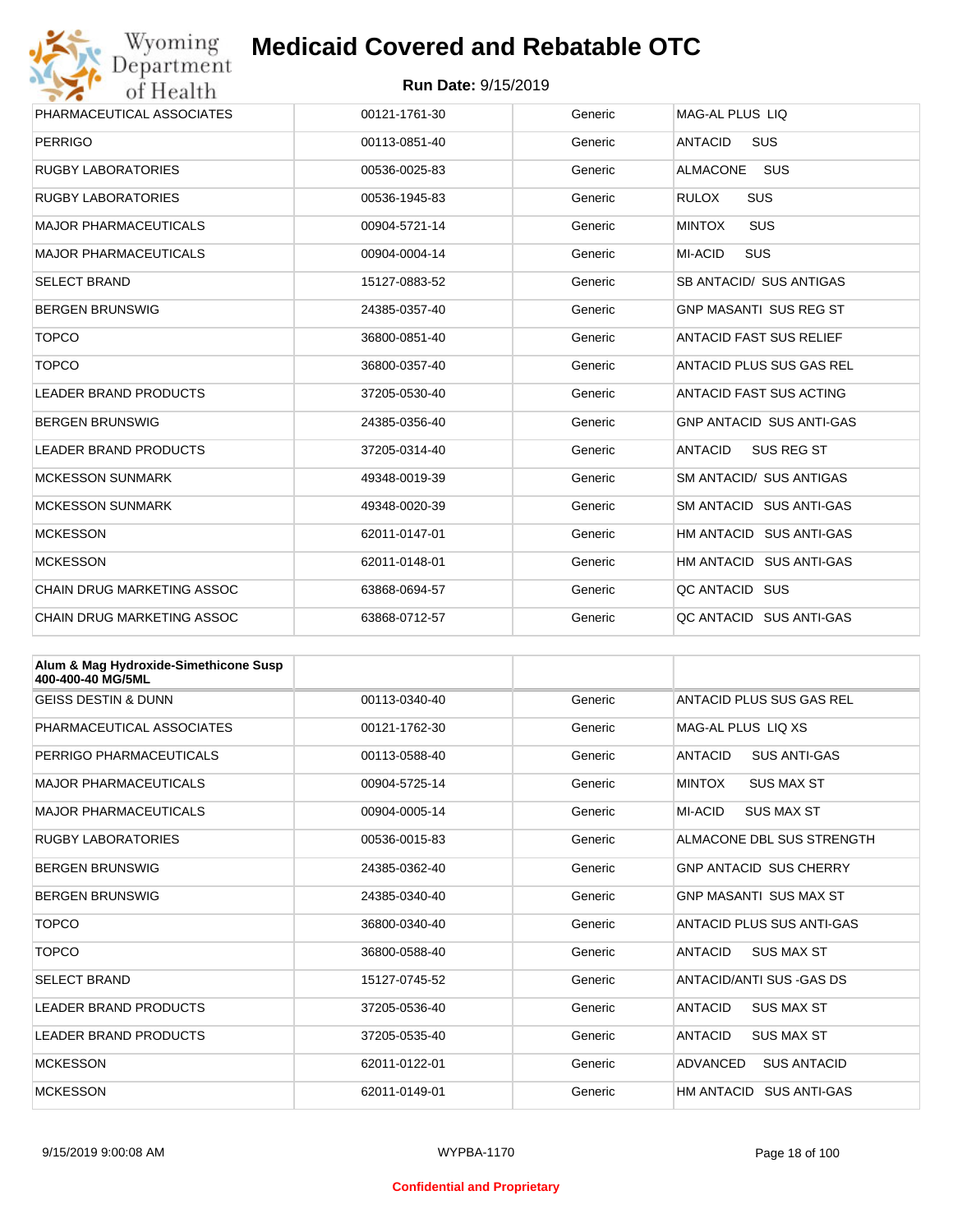

| Aluminum & Magnesium Hydroxides Susp<br>200-200 MG/5ML          |               |              |                                      |
|-----------------------------------------------------------------|---------------|--------------|--------------------------------------|
| PHARMACEUTICAL ASSOCIATES                                       | 00121-1760-30 | Brand        | MAG-AL<br>LIQ                        |
| Aluminum Hydroxide Gel Susp 320                                 |               |              |                                      |
| <b>MG/5ML</b>                                                   |               |              |                                      |
| <b>RUGBY LABORATORIES</b>                                       | 00536-0091-85 | Generic      | ALUM HYDROX SUS 320/5ML              |
| Aluminum Hydroxide-Magnesium<br>Carbonate Chew Tab 160-105 MG   |               |              |                                      |
| GLAXO CONSUMER HEALTHCARE L.P.                                  | 00135-0098-26 | Brand        | <b>GAVISCON</b><br><b>CHW EX-STR</b> |
| GLAXO CONSUMER HEALTHCARE L.P.                                  | 00135-0430-03 | Brand        | <b>GAVISCON</b><br>CHW EX-STR        |
| <b>MAJOR PHARMACEUTICALS</b>                                    | 00904-5365-60 | Generic      | <b>ACID GONE</b><br><b>CHW</b>       |
| AMERISOURCE BERGEN DRUGS                                        | 46122-0150-78 | Generic      | GNP ANTACID CHW 160-105              |
|                                                                 |               |              |                                      |
| Aluminum Hydroxide-Magnesium<br>Carbonate Susp 508-475 MG/10ML  |               |              |                                      |
| <b>GLAXO CONSUMER HEALTHCARE L.P.</b>                           | 00135-0095-41 | Brand        | <b>GAVISCON</b><br><b>SUS</b>        |
|                                                                 |               |              |                                      |
| Aluminum Hydroxide-Magnesium<br>Carbonate Susp 95-358 MG/15ML   |               |              |                                      |
| <b>GLAXO CONSUMER HEALTHCARE L.P.</b>                           | 00135-0094-41 | <b>Brand</b> | <b>GAVISCON</b><br><b>SUS</b>        |
| <b>MAJOR PHARMACEUTICALS</b>                                    | 00904-7727-14 | Generic      | ACID GONE<br>SUS                     |
|                                                                 |               |              |                                      |
| Aluminum Hydroxide-Magnesium<br>Trisilicate Chew Tab 80-14.2 MG |               |              |                                      |
| GLAXO CONSUMER HEALTHCARE L.P.                                  | 00135-0096-26 | <b>Brand</b> | <b>GAVISCON</b><br><b>CHW</b>        |
|                                                                 |               |              |                                      |
| <b>Calcium Carbonate (Antacid) Chew Tab</b><br>1000 MG          |               |              |                                      |
| <b>GLAXO CONSUMER HEALTHCARE L.P.</b>                           | 00135-0118-14 | <b>Brand</b> | TUMS ULTRA CHW 1000MG                |
| <b>GLAXO CONSUMER HEALTHCARE L.P.</b>                           | 00135-0118-83 | <b>Brand</b> | TUMS ULTRA CHW 1000MG                |
| GLAXO CONSUMER HEALTHCARE L.P.                                  | 00135-0180-14 | <b>Brand</b> | TUMS ULTRA CHW 1000MG                |
| GLAXO CONSUMER HEALTHCARE L.P.                                  | 00135-0181-01 | <b>Brand</b> | TUMS ULTRA CHW 1000MG                |
| GLAXO CONSUMER HEALTHCARE L.P.                                  | 00135-0181-02 | <b>Brand</b> | TUMS ULTRA CHW 1000MG                |
| GLAXO CONSUMER HEALTHCARE L.P.                                  | 00135-0181-03 | Brand        | TUMS ULTRA CHW 1000MG                |
| GLAXO CONSUMER HEALTHCARE L.P.                                  | 00135-0228-01 | <b>Brand</b> | TUMS ULTRA CHW 1000MG                |
| GLAXO CONSUMER HEALTHCARE L.P.                                  | 00135-0180-02 | Brand        | TUMS ULTRA CHW 1000MG                |
| GLAXO CONSUMER HEALTHCARE L.P.                                  | 00135-0181-14 | <b>Brand</b> | TUMS ULTRA CHW 1000MG                |
| PERRIGO PHARMACEUTICALS                                         | 00113-0595-23 | Generic      | CAL ANTACID CHW 1000MG               |
| GLAXO CONSUMER HEALTHCARE L.P.                                  | 00135-0181-05 | <b>Brand</b> | TUMS ULTRA CHW 1000MG                |
| LEADER BRAND PRODUCTS                                           | 37205-0333-69 | Generic      | CAL ANTACID CHW 1000MG               |
| <b>TOPCO</b>                                                    | 36800-0595-23 | Generic      | CALC ANTACID CHW 1000MG              |
|                                                                 |               |              |                                      |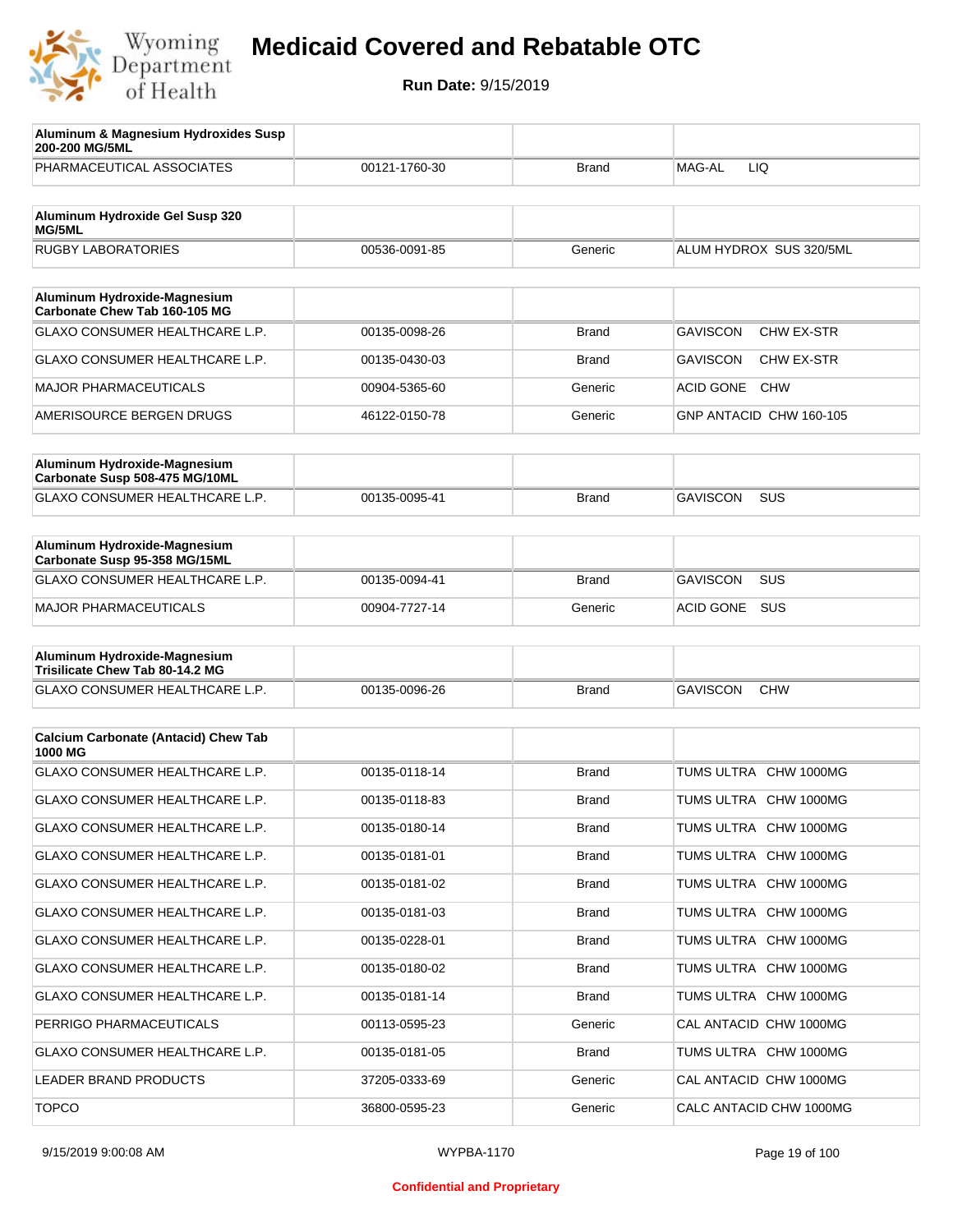

| <b>MCKESSON SUNMARK</b>                                            | 49348-0959-16 | Generic      | SM ANTACID CHW 1000MG       |
|--------------------------------------------------------------------|---------------|--------------|-----------------------------|
|                                                                    |               |              |                             |
| <b>Calcium Carbonate (Antacid) Chew Tab</b><br>1177 MG (471 MG Ca) |               |              |                             |
| <b>GLAXO CONSUMER HEALTHCARE L.P.</b>                              | 00135-0560-01 | <b>Brand</b> | TUMS CHW DEL CHW 1177MG     |
| <b>Calcium Carbonate (Antacid) Chew Tab</b><br>500 MG              |               |              |                             |
| PERRIGO PHARMACEUTICALS                                            | 00113-0485-47 | Generic      | <b>ANTACID</b><br>CHW 500MG |
| <b>GLAXO CONSUMER HEALTHCARE L.P.</b>                              | 00135-0070-48 | <b>Brand</b> | <b>TUMS</b><br>CHW 500MG    |
| <b>GLAXO CONSUMER HEALTHCARE L.P.</b>                              | 00135-0071-27 | <b>Brand</b> | <b>TUMS</b><br>CHW 500MG    |
| GLAXO CONSUMER HEALTHCARE L.P.                                     | 00135-0071-48 | <b>Brand</b> | <b>TUMS</b><br>CHW 500MG    |
| PERRIGO PHARMACEUTICALS                                            | 00113-0478-47 | Generic      | CALC ANTACID CHW 500MG      |
| GLAXO CONSUMER HEALTHCARE L.P.                                     | 00135-0070-27 | <b>Brand</b> | <b>TUMS</b><br>CHW 500MG    |
| <b>GLAXO CONSUMER HEALTHCARE L.P.</b>                              | 00135-0522-03 | Generic      | TUMS FRESHER CHW 500MG      |
| <b>RUGBY LABORATORIES</b>                                          | 00536-1007-15 | Generic      | CAL-GEST<br>CHW 500MG       |
| GLAXO CONSUMER HEALTHCARE L.P.                                     | 00135-0070-03 | <b>Brand</b> | <b>TUMS</b><br>CHW 500MG    |
| <b>MAJOR PHARMACEUTICALS</b>                                       | 00904-1257-92 | Generic      | CALC ANTACID CHW 500MG      |
| <b>RUGBY LABORATORIES</b>                                          | 00536-1048-15 | Generic      | <b>ANTACID</b><br>CHW 500MG |
| MAJOR PHARMACEUTICALS                                              | 00904-6412-92 | Generic      | CALC ANTACID CHW 500MG      |
| <b>SELECT BRAND</b>                                                | 15127-0211-24 | Generic      | <b>ANTACID</b><br>CHW 500MG |
| <b>TOPCO</b>                                                       | 36800-0485-47 | Generic      | CALC ANTACID CHW 500MG      |
| <b>SELECT BRAND</b>                                                | 15127-0210-24 | Generic      | <b>ANTACID</b><br>CHW 500MG |
| LEADER BRAND PRODUCTS                                              | 37205-0200-47 | Generic      | CHW 500MG<br><b>ANTACID</b> |
| <b>LEADER BRAND PRODUCTS</b>                                       | 37205-0210-47 | Generic      | <b>ANTACID</b><br>CHW 500MG |
| <b>TOPCO</b>                                                       | 36800-0478-47 | Generic      | <b>ANTACID</b><br>CHW 500MG |
| <b>MCKESSON SUNMARK</b>                                            | 49348-0958-21 | Generic      | CALC ANTACID CHW 500MG      |
| <b>MCKESSON SUNMARK</b>                                            | 49348-0957-21 | Generic      | CALC ANTACID CHW 500MG      |
| <b>MCKESSON</b>                                                    | 62011-0132-01 | Generic      | CALC ANTACID CHW 500MG      |
| <b>Calcium Carbonate (Antacid) Chew Tab</b>                        |               |              |                             |

| <b>Calcium Carbonate (Antacid) Chew Tab</b><br>750 MG |               |              |                        |
|-------------------------------------------------------|---------------|--------------|------------------------|
| <b>GLAXO CONSUMER HEALTHCARE L.P.</b>                 | 00135-0074-07 | Brand        | TUMS EXTRA CHW 750MG   |
| <b>GLAXO CONSUMER HEALTHCARE L.P.</b>                 | 00135-0074-22 | <b>Brand</b> | TUMS EXTRA CHW 750MG   |
| <b>GLAXO CONSUMER HEALTHCARE L.P.</b>                 | 00135-0140-03 | <b>Brand</b> | CHW 750MG<br>TUMS E-X  |
| <b>GLAXO CONSUMER HEALTHCARE L.P.</b>                 | 00135-0178-02 | <b>Brand</b> | CHW 750MG<br>TUMS F-X  |
| <b>GLAXO CONSUMER HEALTHCARE L.P.</b>                 | 00135-0178-03 | <b>Brand</b> | CHW 750MG<br>TUMS E-X  |
| <b>GLAXO CONSUMER HEALTHCARE L.P.</b>                 | 00135-0178-08 | <b>Brand</b> | CHW 750MG<br>TUMS E-X  |
| PERRIGO PHARMACEUTICALS                               | 00113-0179-80 | Generic      | CALC ANTACID CHW 750MG |
| <b>GLAXO CONSUMER HEALTHCARE L.P.</b>                 | 00135-0154-05 | Brand        | TUMS E-X<br>CHW 750MG  |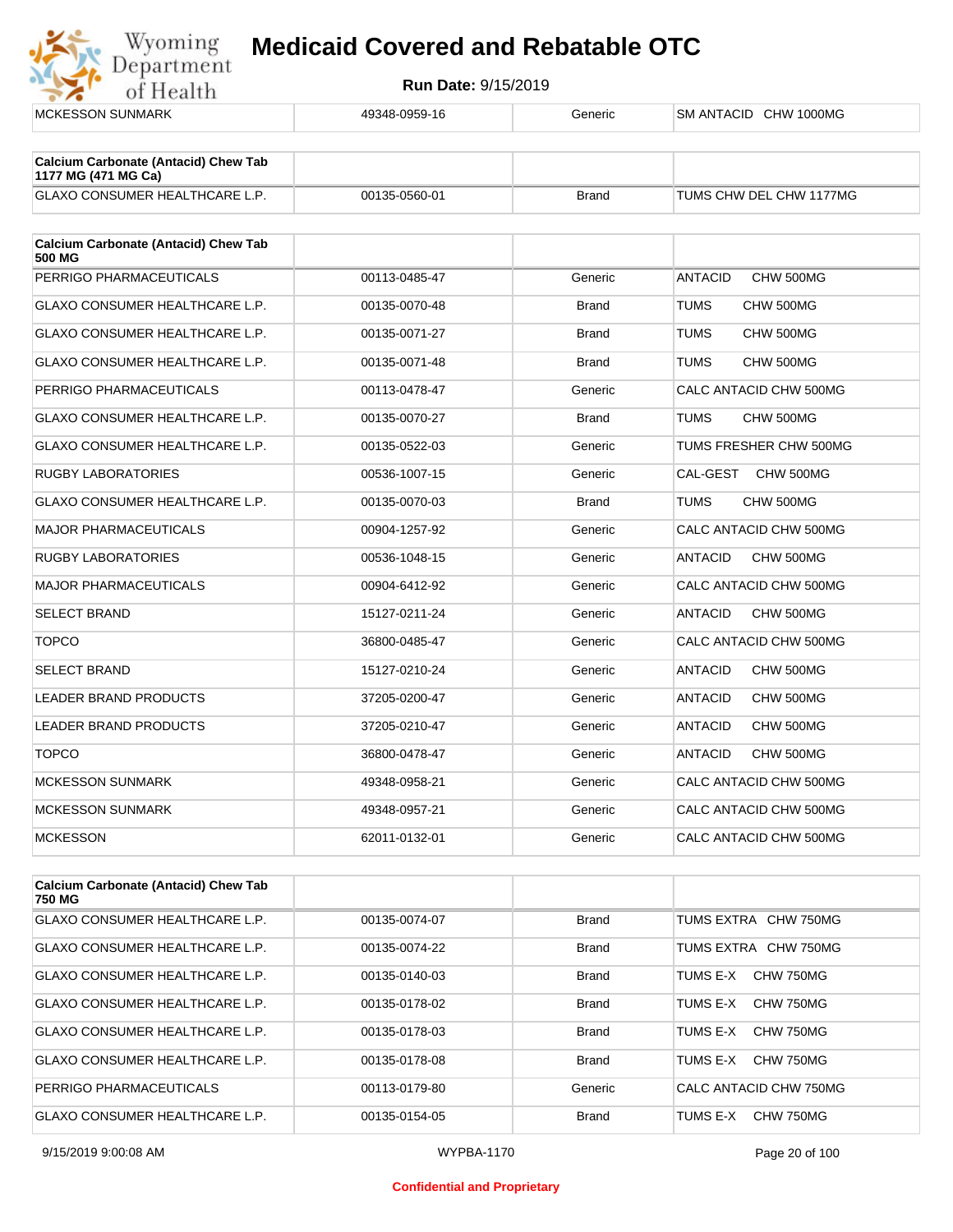

| Wyoming<br>Jepartment                 | <b>Medicaid Covered and Rebatable OTC</b> |              |                             |
|---------------------------------------|-------------------------------------------|--------------|-----------------------------|
| of Health                             | <b>Run Date: 9/15/2019</b>                |              |                             |
| GLAXO CONSUMER HEALTHCARE L.P.        | 00135-0469-01                             | <b>Brand</b> | TUMS KIDS CHW 750MG         |
| PERRIGO PHARMACEUTICALS               | 00113-0468-80                             | Generic      | <b>ANTACID</b><br>CHW 750MG |
| GLAXO CONSUMER HEALTHCARE L.P.        | 00135-0074-25                             | <b>Brand</b> | TUMS EXTRA CHW 750MG        |
| GLAXO CONSUMER HEALTHCARE L.P.        | 00135-0076-25                             | <b>Brand</b> | TUMS E-X<br>CHW 750MG       |
| <b>GLAXO CONSUMER HEALTHCARE L.P.</b> | 00135-0140-01                             | Brand        | TUMS E-X<br>CHW 750MG       |
| GLAXO CONSUMER HEALTHCARE L.P.        | 00135-0178-09                             | Brand        | TUMS E-X<br>CHW 750MG       |
| GLAXO CONSUMER HEALTHCARE L.P.        | 00135-0243-02                             | <b>Brand</b> | TUMS SMOOTHI CHW 750MG      |
| GLAXO CONSUMER HEALTHCARE L.P.        | 00135-0245-02                             | Generic      | TUMS SMOOTHI CHW 750MG      |
| GLAXO CONSUMER HEALTHCARE L.P.        | 00135-0246-01                             | <b>Brand</b> | TUMS SMOOTHI CHW 750MG      |
| RUGBY LABORATORIES                    | 00536-1050-22                             | Generic      | CALC ANTACID CHW 750MG      |
| PERRIGO PHARMACEUTICALS               | 00113-0489-80                             | Generic      | <b>ANTACID</b><br>CHW 750MG |
| GLAXO CONSUMER HEALTHCARE L.P.        | 00135-0074-24                             | <b>Brand</b> | TUMS EXTRA CHW 750MG        |
| <b>GLAXO CONSUMER HEALTHCARE L.P.</b> | 00135-0074-46                             | <b>Brand</b> | TUMS EXTRA CHW 750MG        |
| GLAXO CONSUMER HEALTHCARE L.P.        | 00135-0246-02                             | Brand        | TUMS SMOOTHI CHW 750MG      |
| GLAXO CONSUMER HEALTHCARE L.P.        | 00135-0456-03                             | <b>Brand</b> | TUMS SMOOTHI CHW 750MG      |
| RUGBY LABORATORIES                    | 00536-1049-22                             | Generic      | CALC ANTACID CHW 750MG      |
| <b>MAJOR PHARMACEUTICALS</b>          | 00904-5513-79                             | Generic      | CALC ANTACID CHW 750MG      |
| SELECT BRAND                          | 15127-0207-37                             | Generic      | ANTACID<br>CHW 750MG        |
| <b>BERGEN BRUNSWIG</b>                | 24385-0106-80                             | Generic      | <b>ANTACID</b><br>CHW 750MG |
| <b>TOPCO</b>                          | 36800-0179-80                             | Generic      | CALC ANTACID CHW 750MG      |
| MAJOR PHARMACEUTICALS                 | 00904-7695-91                             | Generic      | CALC ANTACID CHW 750MG      |
| <b>SELECT BRAND</b>                   | 15127-0212-96                             | Generic      | ANTACID<br>CHW 750MG        |
| <b>LEADER BRAND PRODUCTS</b>          | 37205-0205-80                             | Generic      | ANTACID<br>CHW 750MG        |
| LEADER BRAND PRODUCTS                 | 37205-0706-80                             | Generic      | CHW 750MG<br>ANTACID        |
| <b>TOPCO</b>                          | 36800-0468-80                             | Generic      | CALC ANTACID CHW 750MG      |
| <b>TOPCO</b>                          | 36800-0489-80                             | Generic      | CALC ANTACID CHW 750MG      |
| <b>MCKESSON SUNMARK</b>               | 49348-0954-34                             | Generic      | CALC ANTACID CHW 750MG      |
| <b>MCKESSON</b>                       | 62011-0131-01                             | Generic      | CALC ANTACID CHW 750MG      |
| <b>MCKESSON</b>                       | 62011-0229-01                             | Generic      | CALC ANTACID CHW 750MG      |

| Calcium Carbonate (Antacid) Susp 1250<br>MG/5ML |               |         |                           |
|-------------------------------------------------|---------------|---------|---------------------------|
| PHARMACEUTICAL ASSOCIATES                       | 00121-4766-05 | Generic | CALCIUM CARB SUS 1250/5ML |
| <b>HIKMA</b>                                    | 00054-3117-63 | Generic | CALCIUM CARB SUS 1250/5ML |
| PHARMACEUTICAL ASSOCIATES                       | 00121-0766-16 | Generic | CALCIUM CARB SUS 1250/5ML |

| Calcium Carbonate (Antacid) Tab 648 MG |               |         |                        |
|----------------------------------------|---------------|---------|------------------------|
| <b>RUGBY LABORATORIES</b>              | 00536-1024-10 | Generic | CALCIUM CARB TAB 648MG |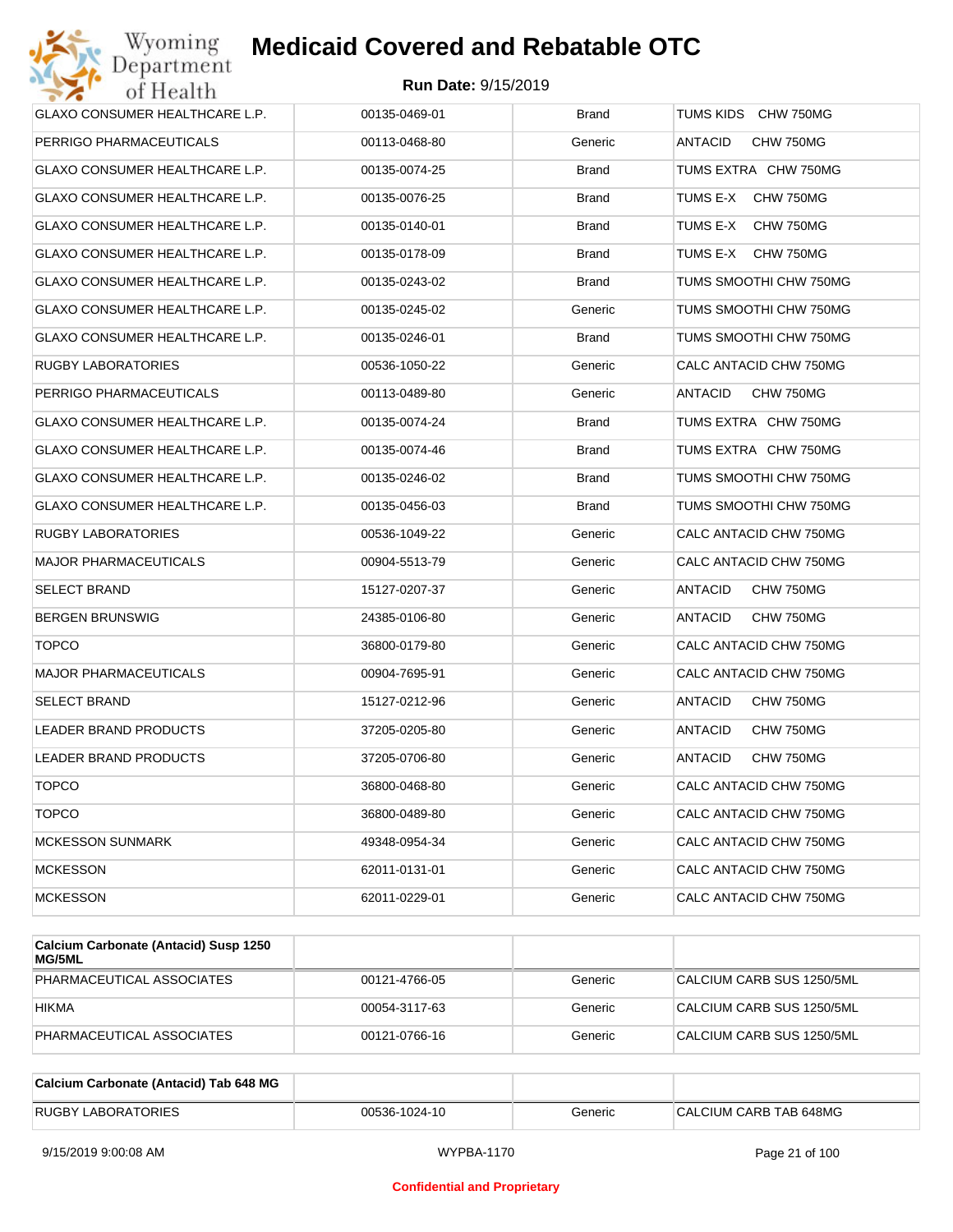

| Calcium Carbonate-Mag Hydroxide Chew<br>Tab 550-110 MG      |               |              |                              |
|-------------------------------------------------------------|---------------|--------------|------------------------------|
| AMERISOURCE BERGEN DRUGS                                    | 46122-0153-47 | Generic      | GNP ANTACID CHW 550-110      |
| <b>Calcium Carbonate-Mag Hydroxide Chew</b>                 |               |              |                              |
| Tab 700-300 MG                                              |               |              |                              |
| <b>MAJOR PHARMACEUTICALS</b>                                | 00904-5115-71 | <b>Brand</b> | <b>MI-ACID</b><br><b>CHW</b> |
| <b>Calcium Carbonate-Simethicone Chew Tab</b><br>1000-60 MG |               |              |                              |
| AMERISOURCE BERGEN DRUGS                                    | 46122-0151-75 | Generic      | ANT/ANTI-GAS CHW 1000-60     |
| Magnesium Oxide Tab 400 MG                                  |               |              |                              |
| PAR PHARMACEUTICALS                                         | 00603-0209-22 | Generic      | MAG OXIDE TAB 400MG          |
| Magnesium Oxide Tab 420 MG                                  |               |              |                              |
| PAR PHARMACEUTICALS                                         | 00603-0213-21 | Generic      | MAG OXIDE TAB 420MG          |
| Sodium Bicarbonate Tab 325 MG                               |               |              |                              |
| <b>RUGBY LABORATORIES</b>                                   | 00536-1046-10 | Generic      | SODIUM BICAR TAB 325MG       |
| Sodium Bicarbonate Tab 650 MG                               |               |              |                              |
| <b>RUGBY LABORATORIES</b>                                   | 00536-1047-10 | Generic      | SODIUM BICAR TAB 650MG       |
| <b>RUGBY LABORATORIES</b>                                   | 00536-4544-10 | Generic      | SODIUM BICAR TAB 650MG       |
| RISING PHARMACEUTICALS                                      | 64980-0182-10 | Generic      | SODIUM BICAR TAB 10GR        |
| <b>ANTIASTHMATIC AND BRONCHODILATOR</b><br><b>AGENTS</b>    |               |              |                              |
| <b>Ephedrine Sulfate Cap 25 MG</b>                          |               |              |                              |
| <b>HIKMA</b>                                                | 00143-3145-01 | Generic      | EPHEDRINE SU CAP 25MG        |
|                                                             |               |              |                              |
| Racepinephrine HCI Soln Nebu 2.25%<br>(Base Equivalent)     |               |              |                              |
| NEPHRON PHARMACEUTICALS CORP.                               | 00487-5901-10 | <b>Brand</b> | S <sub>2</sub><br>NEB 2.25%  |
| NEPHRON PHARMACEUTICALS CORP.                               | 00487-5901-99 | <b>Brand</b> | S <sub>2</sub><br>NEB 2.25%  |
| <b>ANTIDIABETICS</b>                                        |               |              |                              |

| Insulin NPH & Regular Susp Pen-Inj 100<br>Unit/ML (70-30) |               |              |                                |  |
|-----------------------------------------------------------|---------------|--------------|--------------------------------|--|
| LILLY                                                     | 00002-8803-01 | <b>Brand</b> | INJ 70/30KWP<br>HUMULIN        |  |
| LILLY                                                     | 00002-8803-59 | <b>Brand</b> | INJ 70/30KWP<br><b>HUMULIN</b> |  |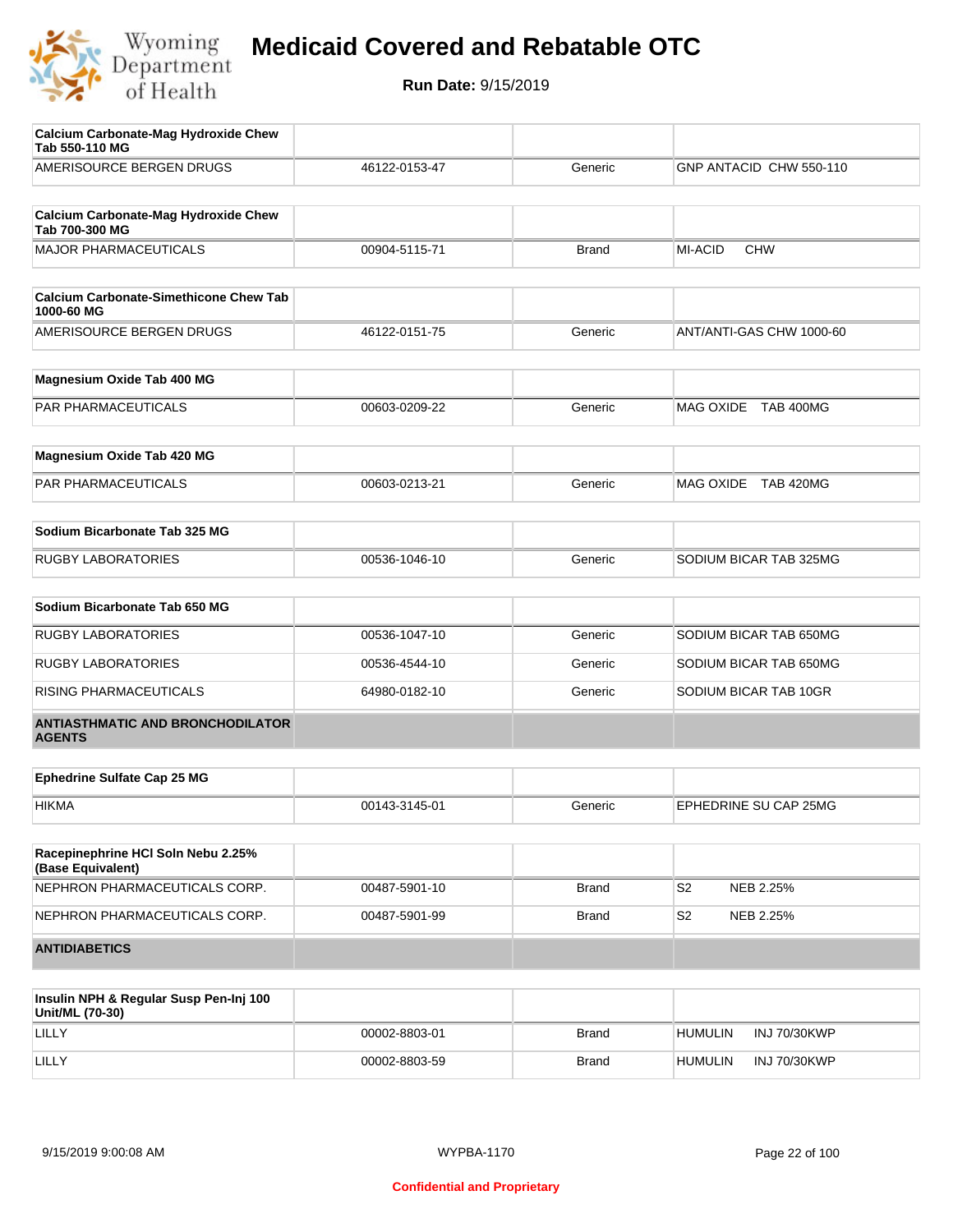

| Insulin NPH (Human) (Isophane) Inj 100<br>Unit/ML |               |              |                         |
|---------------------------------------------------|---------------|--------------|-------------------------|
| LILLY                                             | 00002-8315-01 | <b>Brand</b> | HUMULIN N INJ U-100     |
| LILLY                                             | 00002-8315-17 | <b>Brand</b> | HUMULIN N INJ U-100     |
| NOVO NORDISK                                      | 00169-1834-02 | <b>Brand</b> | INJ RELION<br>NOVOLIN N |
| NOVO NORDISK                                      | 00169-1834-11 | <b>Brand</b> | NOVOLIN N INJ U-100     |

| Insulin NPH (Human) (Isophane) Susp Pen-<br>injector 100 Unit/ML |               |              |                        |
|------------------------------------------------------------------|---------------|--------------|------------------------|
| LILLY                                                            | 00002-8805-01 | Brand        | HUMULIN N INJ U-100KWP |
| LILLY                                                            | 00002-8805-59 | <b>Brand</b> | HUMULIN N INJ U-100KWP |

| Insulin NPH Isophane & Regular Human Inj<br>100 Unit/ML (70-30) |               |              |                             |
|-----------------------------------------------------------------|---------------|--------------|-----------------------------|
| LILLY                                                           | 00002-8715-17 | <b>Brand</b> | <b>HUMULIN</b><br>INJ 70/30 |
| NOVO NORDISK                                                    | 00169-1837-02 | <b>Brand</b> | NOVOLIN70/30 INJ RELION     |
| NOVO NORDISK                                                    | 00169-1837-11 | <b>Brand</b> | <b>NOVOLIN</b><br>INJ 70/30 |
| LILLY                                                           | 00002-8715-01 | <b>Brand</b> | <b>HUMULIN</b><br>INJ 70/30 |

| Insulin Regular (Human) Inj 100 Unit/ML |               |              |                         |
|-----------------------------------------|---------------|--------------|-------------------------|
| LILLY                                   | 00002-8215-17 | <b>Brand</b> | HUMULIN R INJ U-100     |
| NOVO NORDISK                            | 00169-1833-02 | <b>Brand</b> | NOVOLIN R<br>INJ RELION |
| LILLY                                   | 00002-8215-01 | <b>Brand</b> | HUMULIN R INJ U-100     |
| NOVO NORDISK                            | 00169-1833-11 | <b>Brand</b> | NOVOLIN R<br>INJ U-100  |
| <b>ANTIDIARRHEAL/PROBIOTIC AGENTS</b>   |               |              |                         |

| <b>Bismuth Subsalicylate Chew Tab 262 MG</b> |               |         |                               |
|----------------------------------------------|---------------|---------|-------------------------------|
| <b>RUGBY LABORATORIES</b>                    | 00536-1021-07 | Generic | PEPTIC RELF CHW 262MG         |
| PAR PHARMACEUTICAL                           | 00603-0235-16 | Generic | PINK BISMUTH CHW 262MG        |
| MAJOR PHARMACEUTICALS                        | 00904-1315-46 | Generic | <b>CHW 262MG</b><br>BISMATROL |
| <b>BERGEN BRUNSWIG</b>                       | 24385-0024-65 | Generic | PINK BISMUTH CHW 262MG        |
| <b>TOPCO</b>                                 | 36800-0469-65 | Generic | STOMACH RELF CHW 262MG        |
| LEADER BRAND PRODUCTS                        | 37205-0720-65 | Generic | PINK BISMUTH CHW 262MG        |
| <b>MCKESSON SUNMARK</b>                      | 49348-0953-44 | Generic | STOMACH RELF CHW 262MG        |
| <b>MCKESSON</b>                              | 62011-0140-01 | Generic | STOMACH RELF CHW 262MG        |

| Bismuth Subsalicylate Susp 262 MG/15ML |               |         |                           |
|----------------------------------------|---------------|---------|---------------------------|
| PERRIGO                                | 00113-0302-34 | Generic | STOMACH RELF SUS 262/15ML |
| PERRIGO                                | 00113-0302-40 | Generic | STOMACH RELF SUS 262/15ML |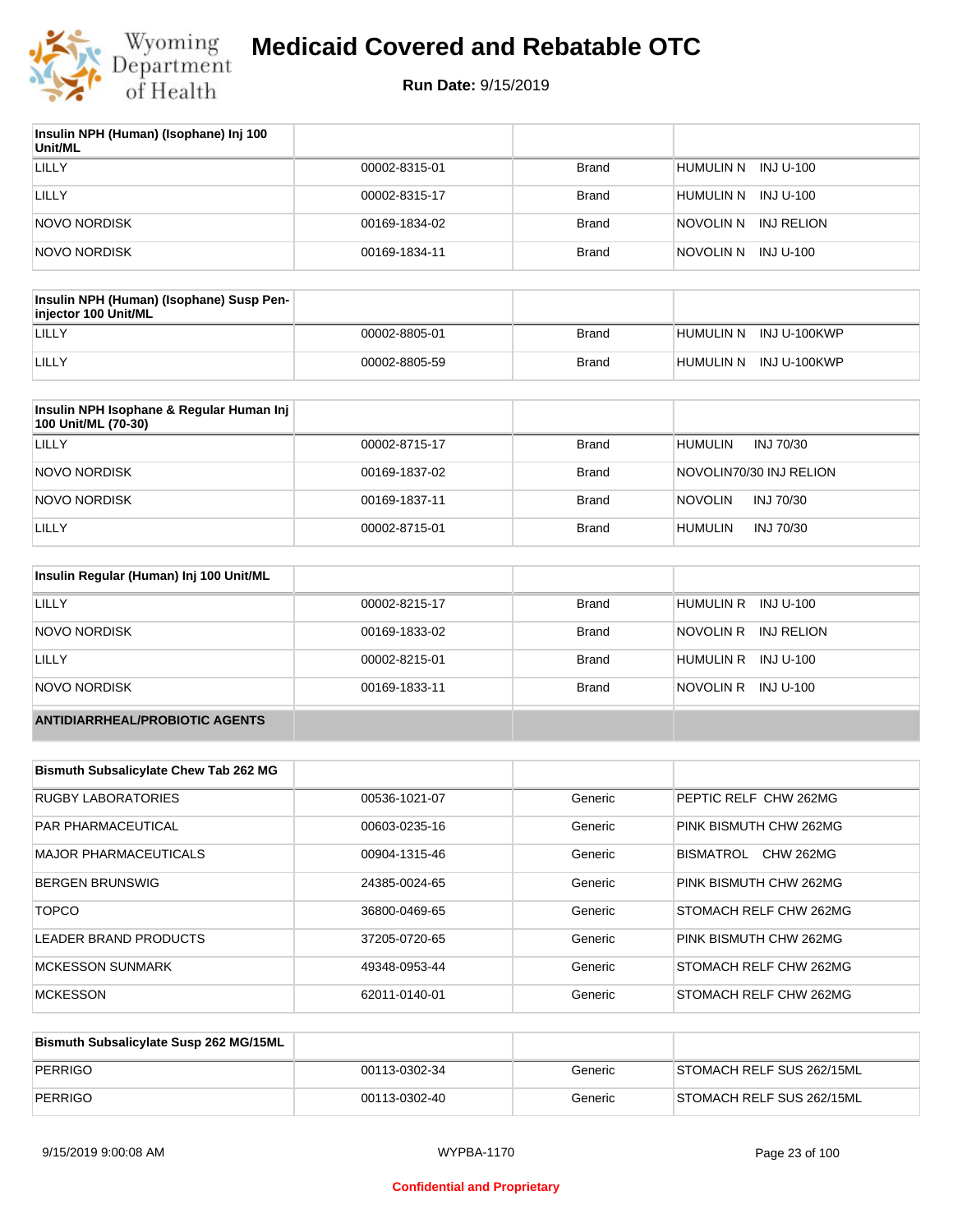| <b>RUGBY LABORATORIES</b>    | 00536-1810-59 | Generic | PEPTIC RELF SUS 262/15ML  |
|------------------------------|---------------|---------|---------------------------|
| <b>MAJOR PHARMACEUTICALS</b> | 00904-1313-09 | Generic | BISMATROL<br>SUS 262/15ML |
| <b>MAJOR PHARMACEUTICALS</b> | 00904-5709-09 | Generic | SUS 262/15ML<br>KAO-TIN   |
| <b>MAJOR PHARMACEUTICALS</b> | 00904-5709-16 | Generic | SUS 262/15ML<br>KAO-TIN   |
| <b>BERGEN BRUNSWIG</b>       | 24385-0302-34 | Generic | STOMACH RELF SUS 262/15ML |
| <b>SELECT BRAND</b>          | 15127-0550-68 | Generic | SB BISMUTH SUS 262/15ML   |
| <b>TOPCO</b>                 | 36800-0302-34 | Generic | STOMACH RELF SUS 262/15ML |
| <b>BERGEN BRUNSWIG</b>       | 24385-0302-26 | Generic | STOMACH RELF SUS 262/15ML |
| <b>TOPCO</b>                 | 36800-0302-40 | Generic | STOMACH RELF SUS 262/15ML |
| <b>MCKESSON SUNMARK</b>      | 49348-0922-37 | Generic | SM STOMACH SUS 262/15ML   |
| <b>MCKESSON</b>              | 62011-0126-01 | Generic | STOMACH RELF SUS 262/15ML |

| Bismuth Subsalicylate Susp 525 MG/15ML |               |         |                           |
|----------------------------------------|---------------|---------|---------------------------|
| PERRIGO PHARMACEUTICALS                | 00113-0337-34 | Generic | STOMACH RELF SUS 525/15ML |
| <b>MAJOR PHARMACEUTICALS</b>           | 00904-1314-09 | Generic | SUS 525/15ML<br>BISMATROL |
| <b>BERGEN BRUNSWIG</b>                 | 24385-0337-34 | Generic | STOMACH RELF SUS 525/15ML |
| <b>SELECT BRAND</b>                    | 15127-0555-68 | Generic | BISMUTH MS SUS 525/15ML   |
| <b>TOPCO</b>                           | 36800-0337-40 | Generic | STOMACH RELF SUS 525/15ML |
| <b>TOPCO</b>                           | 36800-0337-34 | Generic | STOMACH RELF SUS 525/15ML |
| <b>MCKESSON</b>                        | 62011-0127-01 | Generic | STOMACH RELF SUS 525/15ML |

| <b>Bismuth Subsalicylate Tab 262 MG</b> |               |         |                        |
|-----------------------------------------|---------------|---------|------------------------|
| BERGEN BRUNSWIG                         | 24385-0017-58 | Generic | PINK BISMUTH TAB 262MG |
| <b>IMCKESSON SUNMARK</b>                | 49348-0511-59 | Generic | STOMACH RELF TAB 262MG |

| Loperamide HCI Cap 2 MG  |               |         |                      |
|--------------------------|---------------|---------|----------------------|
| AMERISOURCE BERGEN DRUGS | 46122-0207-62 | Generic | ANTI-DIARRHE CAP 2MG |
| <b>IMCKESSON SUNMARK</b> | 49348-0752-04 | Generic | ANTI-DIARRHE CAP 2MG |
| <b>IMCKESSON</b>         | 62011-0158-01 | Generic | LOPERAMIDE CAP 2MG   |

| Loperamide HCI Liq 1 MG/5ML (0.2 MG/ML) |               |         |                        |
|-----------------------------------------|---------------|---------|------------------------|
| HI-TECH                                 | 50383-0618-05 | Generic | LOPERAMIDE LIQ 1MG/5ML |
| HI-TECH                                 | 50383-0618-10 | Generic | LOPERAMIDE LIQ 1MG/5ML |
| HI-TECH                                 | 50383-0618-11 | Generic | LOPERAMIDE LIQ 1MG/5ML |
| HI-TECH                                 | 50383-0618-04 | Generic | LOPERAMIDE LIQ 1MG/5ML |
| HI-TECH                                 | 50383-0618-06 | Generic | LOPERAMIDE LIQ 1MG/5ML |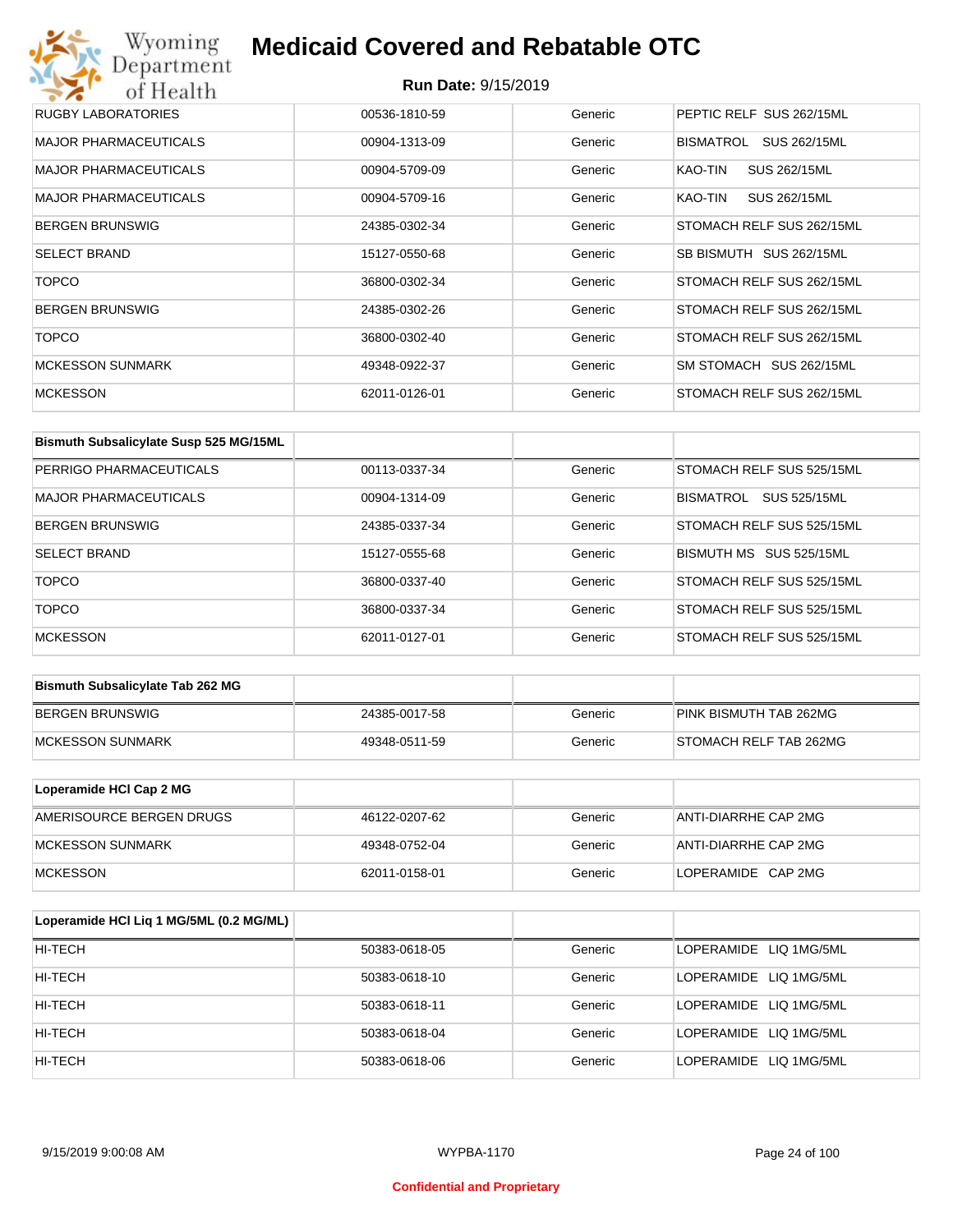

**Loperamide HCl Liq 1 MG/7.5ML**

## **Medicaid Covered and Rebatable OTC**

| PERRIGO PHARMACEUTICALS      | 00113-0645-26 | Generic | LOPERAMIDE SUS 1MG/7.5 |  |  |
|------------------------------|---------------|---------|------------------------|--|--|
| <b>MAJOR PHARMACEUTICALS</b> | 00904-6256-20 | Generic | LOPERAMIDE SUS 1MG/7.5 |  |  |
| AMERISOURCE BERGEN DRUGS     | 46122-0111-26 | Generic | LOPERAMIDE SUS 1MG/7.5 |  |  |
| <b>MCKESSON SUNMARK</b>      | 49348-0999-34 | Generic | LOPERAMIDE SUS 1MG/7.5 |  |  |
| <b>MCKESSON</b>              | 62011-0151-01 | Generic | LOPERAMIDE SUS 1MG/7.5 |  |  |
| PRECISION DOSE, INC.         | 68094-0107-62 | Generic | LOPERAMIDE SUS 1MG/7.5 |  |  |
| PRECISION DOSE, INC          | 68094-0108-62 | Generic | LOPERAMIDE SUS 1MG/7.5 |  |  |
| <b>MCKESSON</b>              | 62011-0236-01 | Generic | LOPERAMIDE LIQ 1MG/7.5 |  |  |
| PRECISION DOSE, INC.         | 68094-0107-59 | Generic | LOPERAMIDE SUS 1MG/7.5 |  |  |
| PRECISION DOSE, INC.         | 68094-0108-59 | Generic | LOPERAMIDE SUS 1MG/7.5 |  |  |
|                              |               |         |                        |  |  |
| Loperamide HCI Tab 2 MG      |               |         |                        |  |  |
| PERRIGO PHARMACEUTICALS      | 00113-0224-53 | Generic | ANTI-DIARRHE TAB 2MG   |  |  |
| PERRIGO PHARMACEUTICALS      | 00113-0224-89 | Generic | ANTI-DIARRHE TAB 2MG   |  |  |
| PERRIGO PHARMACEUTICALS      | 00113-0224-62 | Generic | ANTI-DIARRHE TAB 2MG   |  |  |
| PERRIGO PHARMACEUTICALS      | 00113-0224-91 | Generic | ANTI-DIARRHE TAB 2MG   |  |  |
| <b>MAJOR PHARMACEUTICALS</b> | 00904-7725-24 | Generic | ANTI-DIARRHE TAB 2MG   |  |  |
| <b>SELECT BRAND</b>          | 15127-0338-66 | Generic | ANTI-DIARRHE TAB 2MG   |  |  |
| <b>BERGEN BRUNSWIG</b>       | 24385-0554-53 | Generic | ANTI-DIARRHE TAB 2MG   |  |  |
| <b>TOPCO</b>                 | 36800-0224-62 | Generic | ANTI-DIARRHE TAB 2MG   |  |  |
| <b>BERGEN BRUNSWIG</b>       | 24385-0554-62 | Generic | ANTI-DIARRHE TAB 2MG   |  |  |
| <b>BERGEN BRUNSWIG</b>       | 24385-0554-67 | Generic | ANTI-DIARRHE TAB 2MG   |  |  |
| <b>BERGEN BRUNSWIG</b>       | 24385-0386-89 | Generic | ANTI-DIARRHE TAB 2MG   |  |  |
| <b>TOPCO</b>                 | 36800-0224-91 | Generic | ANTI-DIARRHE TAB 2MG   |  |  |
| <b>MAJOR PHARMACEUTICALS</b> | 00904-7725-12 | Generic | ANTI-DIARRHE TAB 2MG   |  |  |
| SELECT BRAND                 | 15127-0338-12 | Generic | ANTI-DIARRHE TAB 2MG   |  |  |
| LEADER BRAND PRODUCTS        | 37205-0370-89 | Generic | ANTI-DIARRHE TAB 2MG   |  |  |
| AMERISOURCE BERGEN DRUGS     | 46122-0169-08 | Generic | ANTI-DIARRHE TAB 2MG   |  |  |
| LEADER BRAND PRODUCTS        | 37205-0370-53 | Generic | ANTI-DIARRHE TAB 2MG   |  |  |
| <b>TOPCO</b>                 | 36800-0224-53 | Generic | ANTI-DIARRHE TAB 2MG   |  |  |
| <b>TOPCO</b>                 | 36800-0224-80 | Generic | ANTI-DIARRHE TAB 2MG   |  |  |
| LEADER BRAND PRODUCTS        | 37205-0370-67 | Generic | ANTI-DIARRHE TAB 2MG   |  |  |
| <b>MCKESSON SUNMARK</b>      | 49348-0529-02 | Generic | SM ANTI-DIAR TAB 2MG   |  |  |
| <b>MCKESSON SUNMARK</b>      | 49348-0529-08 | Generic | SM ANTI-DIAR TAB 2MG   |  |  |
| <b>MCKESSON SUNMARK</b>      | 49348-0529-34 | Generic | SM ANTI-DIAR TAB 2MG   |  |  |
|                              |               |         |                        |  |  |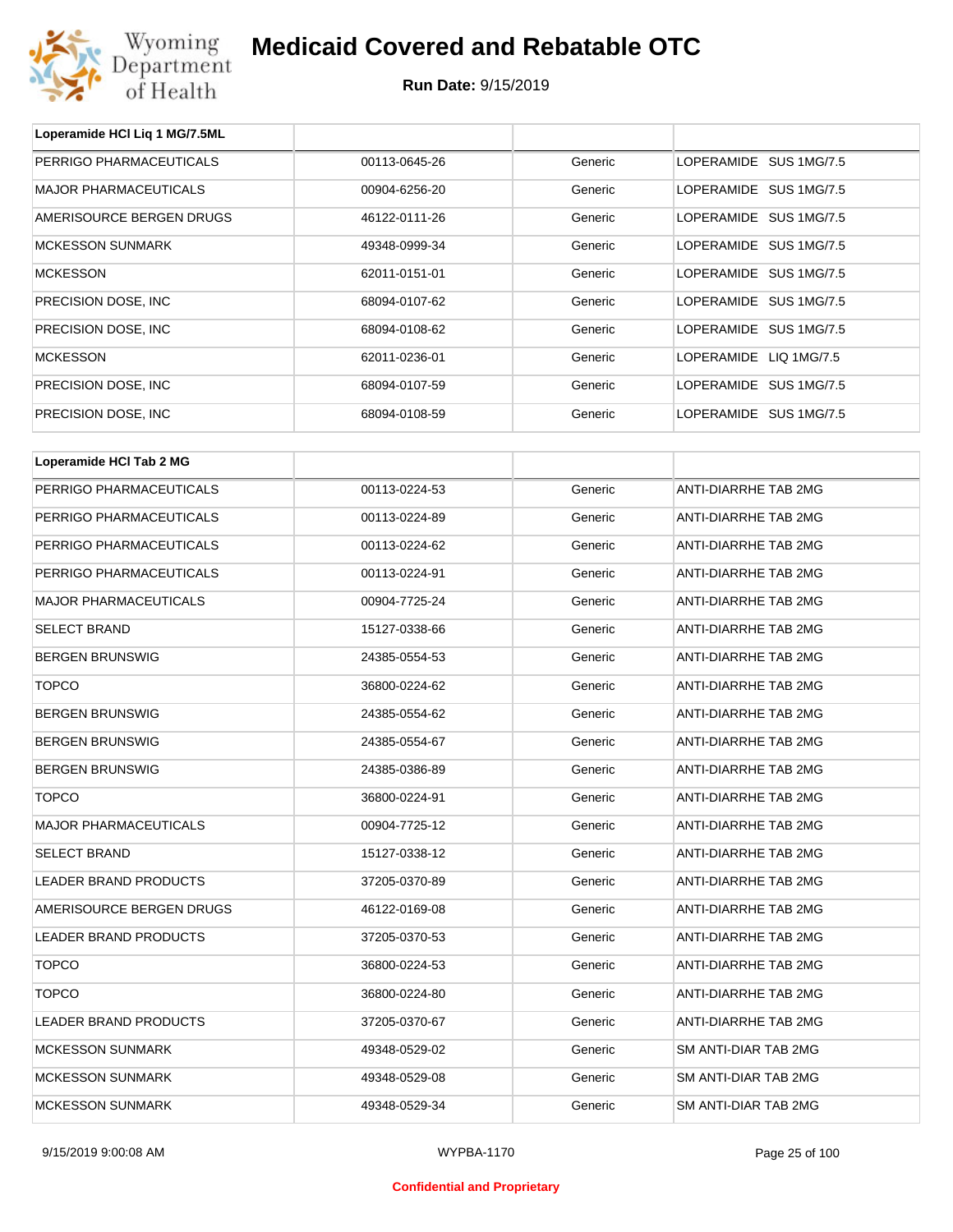# Wyoming<br>Department<br>of Health

## **Medicaid Covered and Rebatable OTC**

| MCKESSON SUNMARK           | 49348-0529-04 | Generic | SM ANTI-DIAR TAB 2MG        |
|----------------------------|---------------|---------|-----------------------------|
| <b>MCKESSON</b>            | 62011-0150-02 | Generic | ANTI-DIARRHE TAB 2MG        |
| CHAIN DRUG MARKETING ASSOC | 63868-0338-12 | Generic | ANTI-DIARRHE TAB 2MG        |
| CHAIN DRUG MARKETING ASSOC | 63868-0338-24 | Generic | <b>ANTI-DIARRHE TAB 2MG</b> |
| CHAIN DRUG MARKETING ASSOC | 63868-0338-60 | Generic | ANTI-DIARRHE TAB 2MG        |
| <b>MCKESSON</b>            | 62011-0150-01 | Generic | ANTI-DIARRHE TAB 2MG        |
| <b>MCKESSON</b>            | 62011-0150-03 | Generic | ANTI-DIARRHE TAB 2MG        |
| <b>ANTIHISTAMINES</b>      |               |         |                             |

| Brompheniramine Maleate Liquid 1 MG/ML |               |              |                 |            |
|----------------------------------------|---------------|--------------|-----------------|------------|
| <b>JAYMAC PHARMACEUTICAL LLC</b>       | 64661-0031-30 | <b>Brand</b> | <b>J-TAN PD</b> | DRO 1MG/ML |

| Cetirizine HCI Chew Tab 10 MG |               |         |                       |
|-------------------------------|---------------|---------|-----------------------|
| SANDOZ                        | 00781-5284-64 | Generic | CETIRIZINE CHW 10MG   |
| MAJOR PHARMACEUTICALS         | 00904-5879-12 | Generic | ALL DAY ALLG CHW 10MG |
| <b>ISUN PHARMACEUTICALS</b>   | 47335-0344-83 | Generic | CETIRIZINE CHW 10MG   |

| <b>Cetirizine HCI Chew Tab 5 MG</b> |               |         |                    |
|-------------------------------------|---------------|---------|--------------------|
| SANDOZ                              | 00781-5283-64 | Generic | CETIRIZINE CHW 5MG |
| <b>SUN PHARMACEUTICALS</b>          | 47335-0343-83 | Generic | CETIRIZINE CHW 5MG |

| Cetirizine HCI Oral Soln 1 MG/ML (5<br>MG/5ML) |               |         |                          |
|------------------------------------------------|---------------|---------|--------------------------|
| PERRIGO PHARMACEUTICALS                        | 00113-0974-26 | Generic | ALL DAY ALLG SOL 5MG/5ML |
| <b>MAJOR PHARMACEUTICALS</b>                   | 00904-5828-20 | Generic | ALL DAY ALLG SOL 1MG/ML  |
| <b>MAJOR PHARMACEUTICALS</b>                   | 00904-6372-20 | Generic | ALL DAY ALLG SOL 1MG/ML  |
| <b>BERGEN BRUNSWIG</b>                         | 24385-0188-26 | Generic | ALL DAY ALLG SOL 1MG/ML  |
| PERRIGO PHARMACEUTICALS                        | 45802-0974-26 | Generic | CETIRIZINE SOL 1MG/ML    |
| AMERISOURCE BERGEN DRUGS                       | 46122-0020-26 | Generic | ALL DAY ALLG SOL 1MG/ML  |
| <b>TOPCO</b>                                   | 36800-0974-26 | Generic | ALL DAY ALLG SOL 5MG/5ML |
| <b>LEADER BRAND PRODUCTS</b>                   | 37205-0826-26 | Generic | ALL DAY ALLG SOL 1MG/ML  |
| <b>LEADER BRAND PRODUCTS</b>                   | 37205-0855-26 | Generic | ALL DAY ALLG SOL 5MG/5ML |
| <b>LEADER BRAND PRODUCTS</b>                   | 37205-0591-26 | Generic | ALLERGY RELF SOL 5MG/5ML |
| AMERISOURCE BERGEN DRUGS                       | 46122-0101-26 | Generic | ALL DAY ALLG SOL 5MG/5ML |
| <b>MCKESSON SUNMARK</b>                        | 49348-0078-34 | Generic | ALL DAY ALLG SOL 5MG/5ML |
| <b>MCKESSON SUNMARK</b>                        | 49348-0326-34 | Generic | ALL DAY ALLG SOL 5MG/5ML |
| <b>MCKESSON SUNMARK</b>                        | 49348-0934-34 | Generic | ALL DAY ALLG SOL 5MG/5ML |
| <b>TARO</b>                                    | 51672-2088-08 | Generic | CETIRIZINE SOL 1MG/ML    |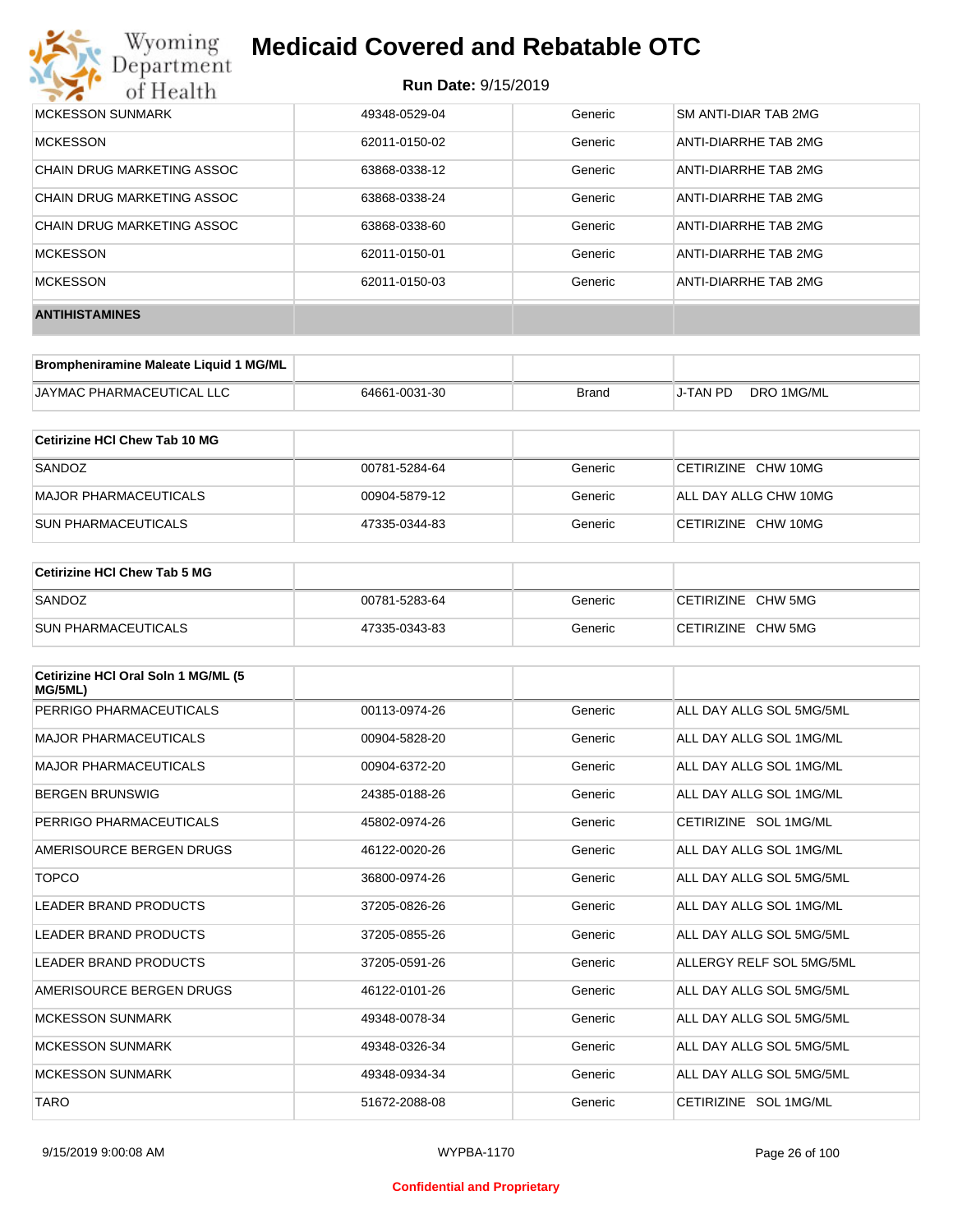

| <b>SILARX</b>        | 54838-0552-40 | Generic | CETIRIZINE SOL 5MG/5ML  |
|----------------------|---------------|---------|-------------------------|
| <b>MCKESSON</b>      | 62011-0051-01 | Generic | CETIRIZINE SOL 5MG/5ML  |
| <b>MCKESSON</b>      | 62011-0054-01 | Generic | ALLERGY COMP SOL 1MG/ML |
| <b>TARO</b>          | 51672-2102-08 | Generic | CETIRIZINE SOL 5MG/5ML  |
| <b>MCKESSON</b>      | 62011-0093-01 | Generic | CETIRIZINE SOL 5MG/5ML  |
| PRECISION DOSE, INC. | 68094-0720-59 | Generic | CETIRIZINE SOL 5MG/5ML  |
| PRECISION DOSE, INC. | 68094-0720-62 | Generic | CETIRIZINE SOL 5MG/5ML  |

| <b>Cetirizine HCI Tab 10 MG</b> |               |         |                         |
|---------------------------------|---------------|---------|-------------------------|
| <b>GEISS DESTIN &amp; DUNN</b>  | 00113-9458-39 | Generic | ALL DAY ALLG TAB 10MG   |
| <b>GEISS DESTIN &amp; DUNN</b>  | 00113-9458-66 | Generic | ALL DAY ALLG TAB 10MG   |
| <b>MYLAN</b>                    | 00378-3637-01 | Generic | CETIRIZINE TAB 10MG     |
| <b>MYLAN</b>                    | 00378-3637-05 | Generic | CETIRIZINE TAB 10MG     |
| <b>RUGBY LABORATORIES</b>       | 00536-4088-07 | Generic | CETIRIZINE TAB 10MG     |
| <b>RUGBY LABORATORIES</b>       | 00536-4088-11 | Generic | CETIRIZINE TAB 10MG     |
| <b>RUGBY LABORATORIES</b>       | 00536-4088-88 | Generic | CETIRIZINE TAB 10MG     |
| <b>RUGBY LABORATORIES</b>       | 00536-1041-05 | Generic | CETIRIZINE TAB 10MG     |
| <b>MAJOR PHARMACEUTICALS</b>    | 00904-5852-61 | Generic | CETIRIZINE TAB 10MG     |
| SANDOZ                          | 00781-1684-01 | Generic | CETIRIZINE TAB 10MG     |
| <b>MAJOR PHARMACEUTICALS</b>    | 00904-5852-60 | Generic | ALL DAY ALLG TAB 10MG   |
| <b>MAJOR PHARMACEUTICALS</b>    | 00904-5852-89 | Generic | ALL DAY ALLG TAB 10MG   |
| <b>MAJOR PHARMACEUTICALS</b>    | 00904-5852-41 | Generic | ALL DAY ALLG TAB 10MG   |
| <b>MAJOR PHARMACEUTICALS</b>    | 00904-5852-43 | Generic | ALL DAY ALLG TAB 10MG   |
| <b>MAJOR PHARMACEUTICALS</b>    | 00904-5852-46 | Generic | ALL DAY ALLG TAB 10MG   |
| NORTHSTAR RX                    | 16714-0271-02 | Generic | CETIRIZINE TAB 10MG     |
| <b>SELECT BRAND</b>             | 15127-0909-14 | Generic | SB ALLERGY TAB 10MG     |
| <b>SELECT BRAND</b>             | 15127-0909-30 | Generic | SB ALLERGY TAB 10MG     |
| PACK PHARMACEUTICALS, LLC       | 16571-0402-10 | Generic | CETIRIZINE TAB 10MG     |
| PACK PHARMACEUTICALS, LLC       | 16571-0402-50 | Generic | CETIRIZINE TAB 10MG     |
| <b>TOPCO</b>                    | 36800-0458-39 | Generic | ALL DAY ALLG TAB 10MG   |
| <b>TOPCO</b>                    | 36800-0458-66 | Generic | ALL DAY ALLG TAB 10MG   |
| <b>BERGEN BRUNSWIG</b>          | 24385-0998-65 | Generic | GNP ALL DAY TAB ALLERGY |
| <b>BERGEN BRUNSWIG</b>          | 24385-0998-74 | Generic | GNP ALL DAY TAB ALLERGY |
| <b>BERGEN BRUNSWIG</b>          | 24385-0998-75 | Generic | GNP ALL DAY TAB ALLERGY |
| <b>TOPCO</b>                    | 36800-0458-87 | Generic | ALL DAY ALLG TAB 10MG   |
| <b>TOPCO</b>                    | 36800-0458-95 | Generic | ALL DAY ALLG TAB 10MG   |
| <b>TOPCO</b>                    | 36800-0458-13 | Generic | ALL DAY ALLG TAB 10MG   |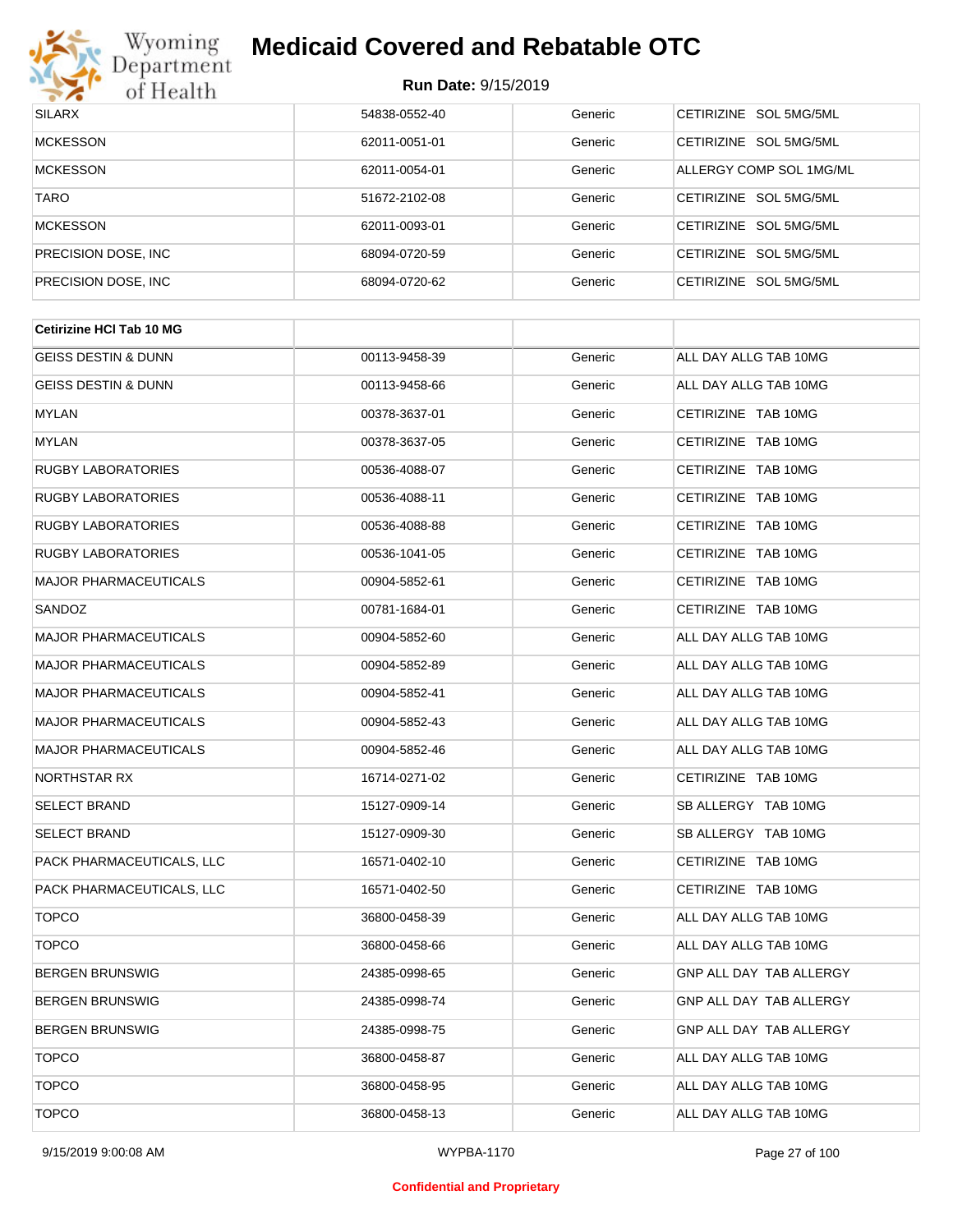

| <b>PERRIGO</b>                    | 45802-0919-39 | Generic | CETIRIZINE TAB 10MG    |
|-----------------------------------|---------------|---------|------------------------|
| <b>NORTHSTAR RX</b>               | 16714-0271-03 | Generic | CETIRIZINE TAB 10MG    |
| <b>TOPCO</b>                      | 36800-0458-47 | Generic | ALL DAY ALLG TAB 10MG  |
| <b>TOPCO</b>                      | 36800-0458-72 | Generic | ALL DAY ALLG TAB 10MG  |
| <b>MCKESSON SUNMARK</b>           | 49348-0939-44 | Generic | SM ALL DAY TAB ALLERGY |
| <b>PERRIGO</b>                    | 45802-0919-87 | Generic | CETIRIZINE TAB 10MG    |
| <b>MCKESSON SUNMARK</b>           | 49348-0984-46 | Generic | SM ALL DAY TAB ALLERGY |
| <b>MYLAN INSTITUTIONAL</b>        | 51079-0597-20 | Generic | CETIRIZINE TAB 10MG    |
| <b>OHM LABS</b>                   | 51660-0939-54 | Generic | CETIRIZINE TAB 10MG    |
| <b>MCKESSON SUNMARK</b>           | 49348-0939-12 | Generic | SM ALL DAY TAB ALLERGY |
| <b>MYLAN INSTITUTIONAL</b>        | 51079-0597-01 | Generic | CETIRIZINE TAB 10MG    |
| <b>MCKESSON</b>                   | 62011-0052-01 | Generic | ALL DAY ALLG TAB 10MG  |
| <b>MCKESSON</b>                   | 62011-0052-02 | Generic | ALL DAY ALLG TAB 10MG  |
| DR.REDDY'S LABORATORIES, INC.     | 55111-0699-90 | Generic | CETIRIZINE TAB 10MG    |
| <b>APOTEX</b>                     | 60505-2633-01 | Generic | CETIRIZINE TAB 10MG    |
| <b>APOTEX</b>                     | 60505-2633-08 | Generic | CETIRIZINE TAB 10MG    |
| <b>MCKESSON</b>                   | 62011-0205-02 | Generic | ALL DAY ALLG TAB 10MG  |
| <b>CHAIN DRUG MARKETING ASSOC</b> | 63868-0132-14 | Generic | QC ALLERGY TAB 10MG    |
| <b>CHAIN DRUG MARKETING ASSOC</b> | 63868-0132-30 | Generic | QC ALLERGY TAB 10MG    |
| CHAIN DRUG MARKETING ASSOC        | 63868-0132-90 | Generic | QC ALLERGY TAB 10MG    |

| Cetirizine HCI Tab 5 MG   |               |         |                    |
|---------------------------|---------------|---------|--------------------|
| <b>MYLAN</b>              | 00378-3635-01 | Generic | CETIRIZINE TAB 5MG |
| SANDOZ                    | 00781-1683-01 | Generic | CETIRIZINE TAB 5MG |
| PACK PHARMACEUTICALS, LLC | 16571-0401-10 | Generic | CETIRIZINE TAB 5MG |

| <b>Chlorcyclizine HCI Tab 25 MG</b> |               |       |       |          |
|-------------------------------------|---------------|-------|-------|----------|
| MAGNA PHARMACEUTICALS. INC          | 58407-0025-30 | Brand | AHIS1 | TAB 25MG |

| Chlorpheniramine Maleate Liquid 2 MG/ML |               |              |                                |
|-----------------------------------------|---------------|--------------|--------------------------------|
| WOMEN'S CHOICE PHARMACEUTICALS          | 00485-0094-02 | <b>Brand</b> | <b>IED CHLORPED LIQ 2MG/ML</b> |

| <b>Chlorpheniramine Maleate Syrup 2</b><br>MG/5ML |               |         |                         |
|---------------------------------------------------|---------------|---------|-------------------------|
| WOMEN'S CHOICE PHARMACEUTICALS                    | 00485-0098-16 | Generic | ED CHLORPED SYP JR      |
| WOMEN'S CHOICE PHARMACEUTICALS                    | 00485-0098-04 | Generic | ED CHLORPED SYP JR      |
| RUGBY LABORATORIES                                | 00536-1025-47 | Generic | ALLER-CHLOR SYP 2MG/5ML |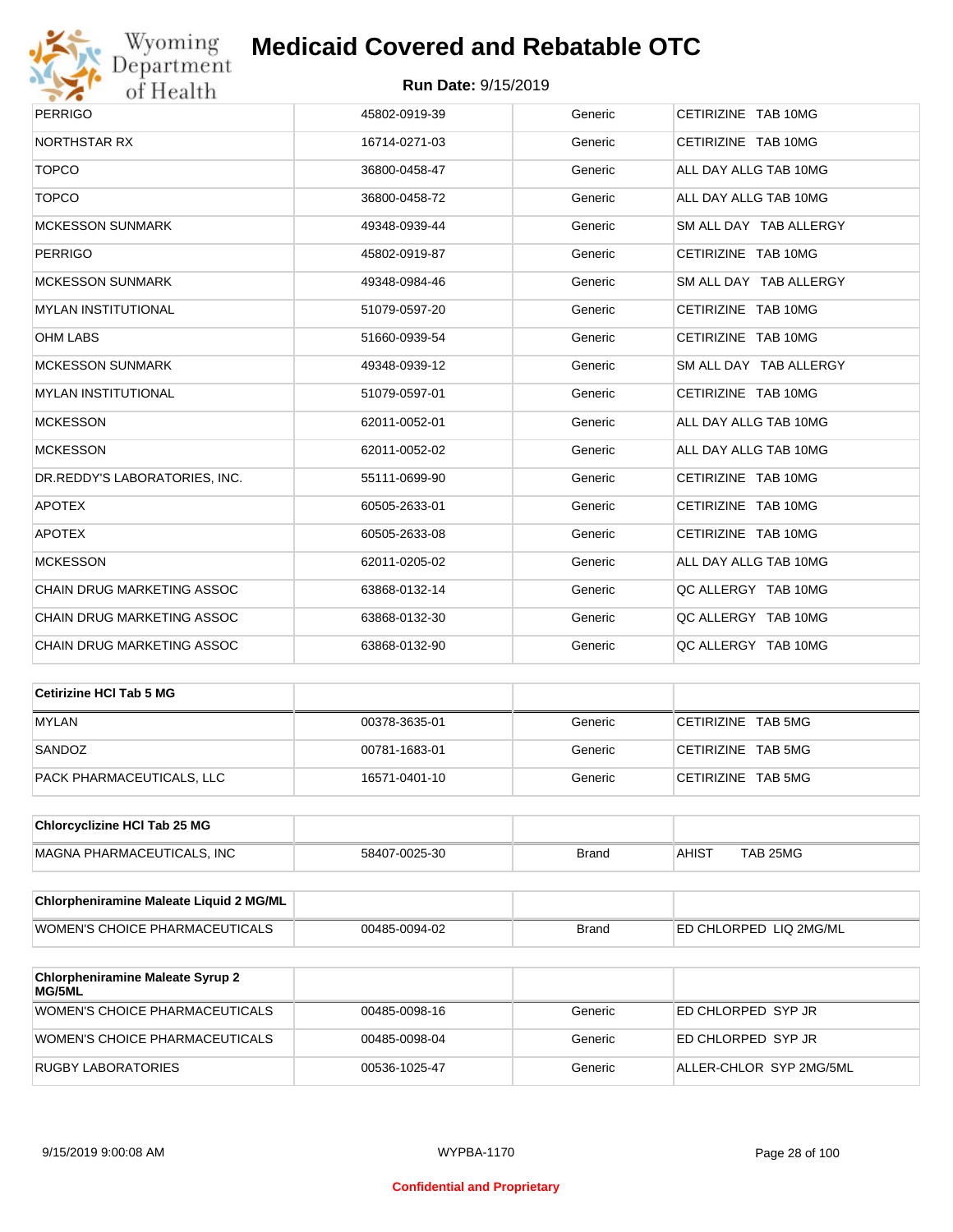

| <b>Chlorpheniramine Maleate Tab 4 MG</b> |               |         |                           |
|------------------------------------------|---------------|---------|---------------------------|
| <b>RUGBY LABORATORIES</b>                | 00536-1006-10 | Generic | ALLER-CHLOR TAB 4MG       |
| WOMEN'S CHOICE PHARMACEUTICALS           | 00485-0085-01 | Generic | ED-CHLORTAN TAB 4MG       |
| <b>RUGBY LABORATORIES</b>                | 00536-1006-35 | Generic | ALLER-CHLOR TAB 4MG       |
| <b>RUGBY LABORATORIES</b>                | 00536-3467-10 | Generic | ALLER-CHLOR TAB 4MG       |
| <b>MAJOR PHARMACEUTICALS</b>             | 00904-0012-80 | Generic | TAB 4MG<br><b>ALLERGY</b> |
| <b>MAJOR PHARMACEUTICALS</b>             | 00904-0012-24 | Generic | <b>ALLERGY</b><br>TAB 4MG |
| <b>MAJOR PHARMACEUTICALS</b>             | 00904-0012-59 | Generic | <b>ALLERGY</b><br>TAB 4MG |
| <b>RUGBY LABORATORIES</b>                | 00536-1006-01 | Generic | ALLER-CHLOR TAB 4MG       |
| <b>MAJOR PHARMACEUTICALS</b>             | 00904-0012-61 | Generic | TAB 4MG<br>ALLERGY        |
| <b>SELECT BRAND</b>                      | 15127-0821-09 | Generic | CHLORPHENIR TAB 4MG       |
| <b>BERGEN BRUNSWIG</b>                   | 24385-0463-62 | Generic | GNP ALLERGY TAB 4MG       |
| <b>LEADER BRAND PRODUCTS</b>             | 37205-0215-62 | Generic | <b>ALLERGY</b><br>TAB 4MG |
| <b>LEADER BRAND PRODUCTS</b>             | 37205-0215-78 | Generic | <b>ALLERGY</b><br>TAB 4MG |
| <b>BERGEN BRUNSWIG</b>                   | 24385-0463-78 | Generic | GNP ALLERGY TAB 4MG       |
| <b>TOPCO</b>                             | 36800-0463-62 | Generic | <b>ALLERGY</b><br>TAB 4MG |
| <b>MCKESSON SUNMARK</b>                  | 49348-0025-04 | Generic | SM ALLERGY TAB 4MG        |
| <b>MCKESSON SUNMARK</b>                  | 49348-0025-10 | Generic | SM ALLERGY TAB 4MG        |
| <b>TIME-CAP LABS</b>                     | 49483-0242-01 | Generic | ALLERGY-TIME TAB 4MG      |
| <b>TIME-CAP LABS</b>                     | 49483-0242-10 | Generic | ALLERGY-TIME TAB 4MG      |
| <b>MCKESSON</b>                          | 62011-0059-01 | Generic | HM ALLERGY TAB 4MG        |

| <b>Chlorpheniramine Maleate Tab ER 12 MG</b> |               |         |                         |
|----------------------------------------------|---------------|---------|-------------------------|
| KVK TECH                                     | 10702-0017-06 | Generic | CHLORPHENIR TAB 12MG CR |
| KVK TECH                                     | 10702-0017-24 | Generic | CHLORPHENIR TAB 12MG CR |
| LEADER BRAND PRODUCTS                        | 37205-0117-62 | Generic | TAB 12MG CR<br>ALLERGY  |

| <b>Clemastine Fumarate Tab 1.34 MG (1 MG</b><br>Base Equiv) |               |         |                          |
|-------------------------------------------------------------|---------------|---------|--------------------------|
| PERRIGO PHARMACEUTICALS                                     | 00113-0282-73 | Generic | DAYHIST ALRG TAB 12 HOUR |
| SANDOZ                                                      | 00781-1358-01 | Generic | CLEMASTINE TAB 1.34MG    |
| <b>TOPCO</b>                                                | 36800-0282-51 | Generic | DAYHIST ALRG TAB 12 HOUR |
| LEADER BRAND PRODUCTS                                       | 37205-0228-73 | Generic | ALLERHIST-1 TAB 1.34MG   |
| <b>BERGEN BRUNSWIG</b>                                      | 24385-0183-51 | Generic | GNP DAYHIST TAB 1.34MG   |
| <b>MCKESSON SUNMARK</b>                                     | 49348-0686-03 | Generic | ALLERGY RELF TAB 1.34MG  |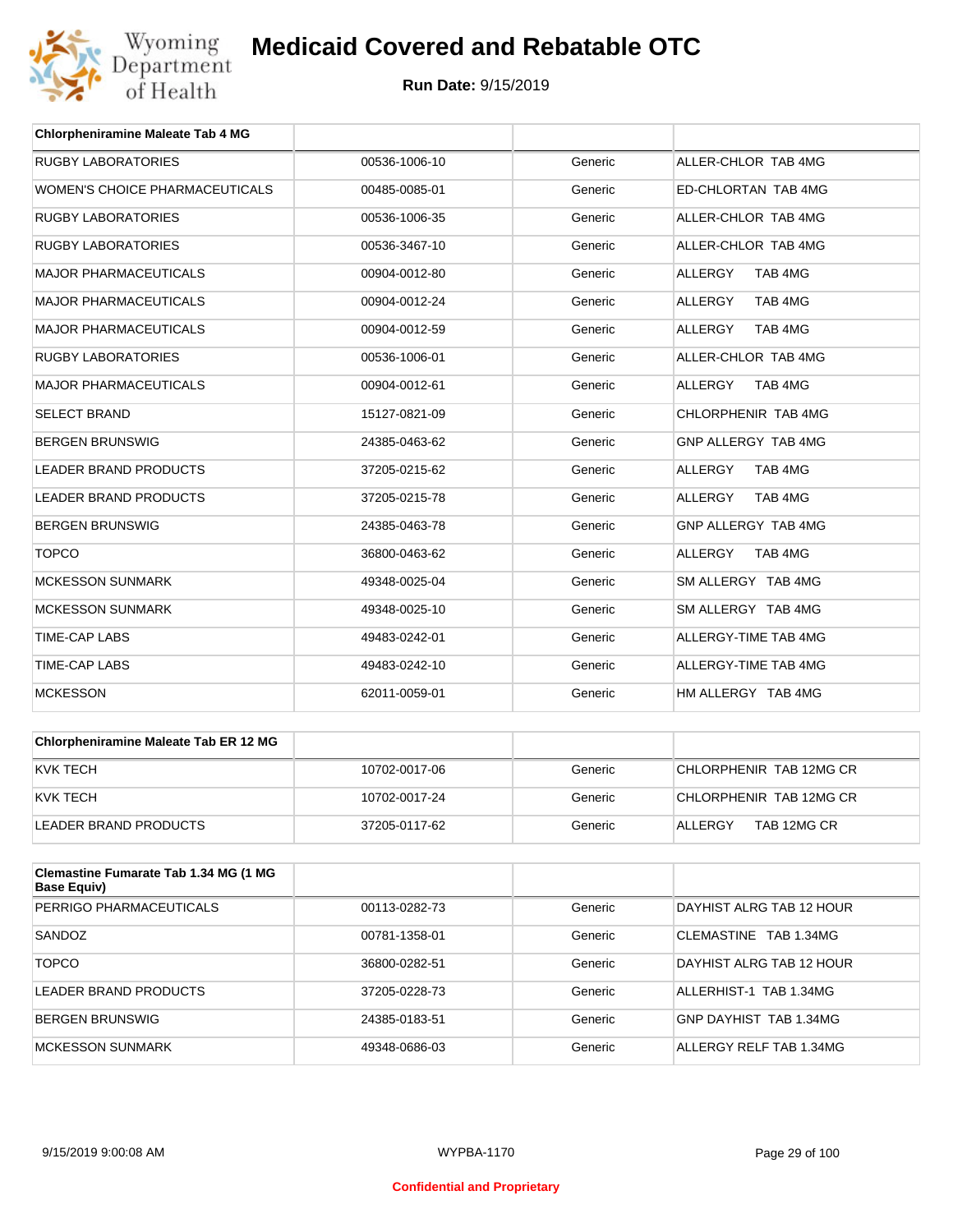

| Dexbrompheniramine Maleate Tab 2 MG |               |              |                             |
|-------------------------------------|---------------|--------------|-----------------------------|
| POLY PHARMACEUTICALS                | 50991-0783-60 | <b>Brand</b> | ALA-HIST IR TAB 2MG         |
|                                     |               |              |                             |
| Diphenhydramine HCI Cap 25 MG       |               |              |                             |
| SANDOZ                              | 00185-0648-10 | Generic      | DIPHENHYDRAM CAP 25MG       |
| <b>RUGBY LABORATORIES</b>           | 00536-1010-01 | Generic      | DIPHENHIST CAP 25MG         |
| <b>GEISS DESTIN &amp; DUNN</b>      | 00113-0462-62 | Generic      | ALLERGY RELF CAP 25MG       |
| PAR PHARMACEUTICAL                  | 00603-0241-18 | Generic      | Q-DRYL<br>CAP 25MG          |
| <b>MAJOR PHARMACEUTICALS</b>        | 00904-5306-61 | Generic      | DIPHENHYDRAM CAP 25MG       |
| <b>MAJOR PHARMACEUTICALS</b>        | 00904-5306-80 | Generic      | BANOPHEN<br>CAP 25MG        |
| <b>MAJOR PHARMACEUTICALS</b>        | 00904-2035-24 | Generic      | <b>BANOPHEN</b><br>CAP 25MG |
| PAR PHARMACEUTICALS                 | 00603-3339-21 | Generic      | DIPHENHYDRAM CAP 25MG       |
| <b>PAR PHARMACEUTICALS</b>          | 00603-3339-32 | Generic      | DIPHENHYDRAM CAP 25MG       |
| SANDOZ                              | 00185-0648-01 | Generic      | DIPHENHYDRAM CAP 25MG       |
| <b>MAJOR PHARMACEUTICALS</b>        | 00904-5306-60 | Generic      | <b>BANOPHEN</b><br>CAP 25MG |
| <b>SELECT BRAND</b>                 | 15127-0283-24 | Generic      | ALLERGY<br>CAP 25MG         |
| CONTRACT PHARMACAL CORPORATION      | 10267-0835-01 | Generic      | DIPHENHYDRAM CAP 25MG       |
| PHARBEST PHARMACEUTICALS            | 16103-0348-08 | Generic      | PHARBEDRYL CAP 25MG         |
| PHARBEST PHARMACEUTICALS            | 16103-0348-11 | Generic      | PHARBEDRYL CAP 25MG         |
| <b>TOPCO</b>                        | 36800-0462-78 | Generic      | ALLERGY<br>CAP 25MG         |
| <b>TOPCO</b>                        | 36800-0462-62 | Generic      | ALLERGY<br>CAP 25MG         |
| <b>BERGEN BRUNSWIG</b>              | 24385-0462-62 | Generic      | GNP ALLERGY CAP 25MG        |
| <b>BERGEN BRUNSWIG</b>              | 24385-0462-78 | Generic      | GNP ALLERGY CAP 25MG        |
| CONTRACT PHARMACAL CORPORATION      | 10267-0835-04 | Generic      | DIPHENHYDRAM CAP 25MG       |
| SELECT BRAND                        | 15127-0283-48 | Generic      | ALLERGY<br>CAP 25MG         |
| PHARBEST PHARMACEUTICALS            | 16103-0348-03 | Generic      | PHARBEDRYL CAP 25MG         |
| <b>TOPCO</b>                        | 36800-0462-67 | Generic      | ALLERGY<br>CAP 25MG         |
| <b>MCKESSON SUNMARK</b>             | 49348-0971-10 | Generic      | ALLERGY RELF CAP 25MG       |
| <b>MCKESSON</b>                     | 62011-0056-03 | Generic      | CAP 25MG<br>ALLERGY         |
| <b>SDA LABORATORIES INC</b>         | 66424-0020-01 | Generic      | DIPHENHYDRAM CAP 25MG       |
| SDA LABORATORIES INC                | 66424-0020-10 | Generic      | DIPHENHYDRAM CAP 25MG       |
| <b>CHAIN DRUG MARKETING ASSOC</b>   | 63868-0087-01 | Generic      | COMP ALLERGY CAP 25MG       |
| <b>MCKESSON</b>                     | 62011-0056-01 | Generic      | CAP 25MG<br>ALLERGY         |
| <b>CHAIN DRUG MARKETING ASSOC</b>   | 63868-0087-24 | Generic      | COMP ALLERGY CAP 25MG       |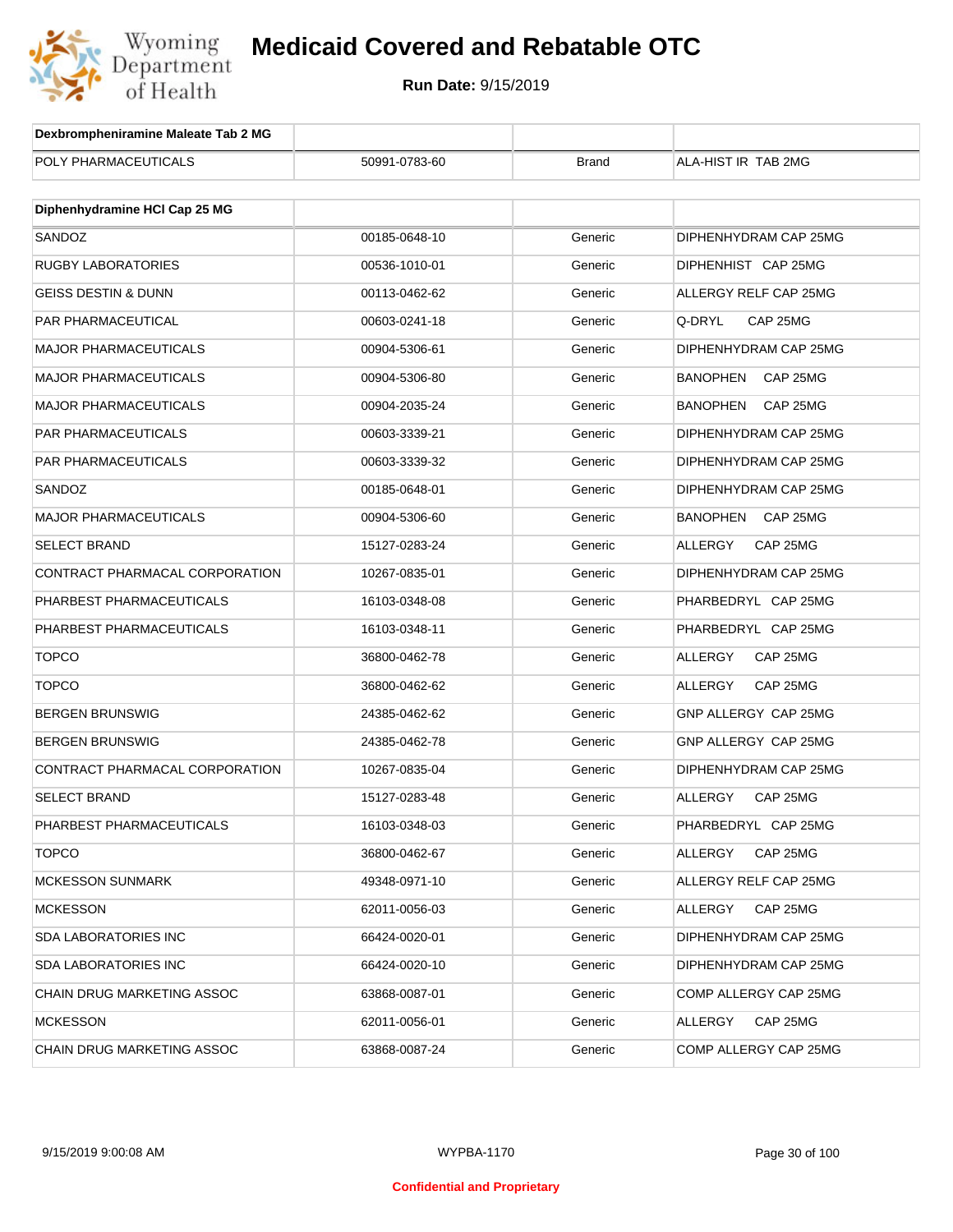

#### **Run Date:** 9/15/2019

| Diphenhydramine HCI Cap 50 MG          |               |         |                                 |
|----------------------------------------|---------------|---------|---------------------------------|
| SANDOZ                                 | 00185-0649-10 | Generic | DIPHENHYDRAM CAP 50MG           |
| PAR PHARMACEUTICALS                    | 00603-3340-32 | Generic | DIPHENHYDRAM CAP 50MG           |
| <b>MAJOR PHARMACEUTICALS</b>           | 00904-5307-60 | Generic | BANOPHEN<br>CAP 50MG            |
| <b>MAJOR PHARMACEUTICALS</b>           | 00904-5307-80 | Generic | BANOPHEN<br>CAP 50MG            |
| <b>MAJOR PHARMACEUTICALS</b>           | 00904-2056-61 | Generic | DIPHENHYDRAM CAP 50MG           |
| SANDOZ                                 | 00185-0649-01 | Generic | DIPHENHYDRAM CAP 50MG           |
| PAR PHARMACEUTICALS                    | 00603-3340-21 | Generic | DIPHENHYDRAM CAP 50MG           |
| PHARBEST PHARMACEUTICALS               | 16103-0347-11 | Generic | PHARBEDRYL CAP 50MG             |
| <b>SDA LABORATORIES INC</b>            | 66424-0021-10 | Generic | DIPHENHYDRAM CAP 50MG           |
| <b>SDA LABORATORIES INC</b>            | 66424-0021-01 | Generic | DIPHENHYDRAM CAP 50MG           |
|                                        |               |         |                                 |
| Diphenhydramine HCI Liquid 12.5 MG/5ML |               |         |                                 |
| <b>GEISS DESTIN &amp; DUNN</b>         | 00113-0379-26 | Generic | ALLERGY RELF LIQ 12.5/5ML       |
| <b>RUGBY LABORATORIES</b>              | 00536-0770-85 | Generic | DIPHENHIST LIQ 12.5/5ML         |
| <b>RUGBY LABORATORIES</b>              | 00536-0770-97 | Generic | DIPHENHIST LIQ 12.5/5ML         |
| PAR PHARMACEUTICALS                    | 00603-0823-58 | Generic | Q-DRYL<br>LIQ 12.5/5ML          |
| <b>MAJOR PHARMACEUTICALS</b>           | 00904-5174-16 | Generic | BANOPHEN LIQ 12.5/5ML           |
| PAR PHARMACEUTICALS                    | 00603-0823-94 | Generic | Q-DRYL<br>LIQ 12.5/5ML          |
| <b>MAJOR PHARMACEUTICALS</b>           | 00904-1228-00 | Generic | BANOPHEN<br>LIQ 12.5/5ML        |
| <b>MAJOR PHARMACEUTICALS</b>           | 00904-1228-20 | Generic | <b>BANOPHEN</b><br>LIQ 12.5/5ML |
| PAR PHARMACEUTICALS                    | 00603-0823-54 | Generic | Q-DRYL<br>LIQ 12.5/5ML          |
| PAR PHARMACEUTICALS                    | 00603-0823-81 | Generic | Q-DRYL<br>LIQ 12.5/5ML          |
| <b>BERGEN BRUNSWIG</b>                 | 24385-0379-26 | Generic | CHLD ALLERGY LIQ 12.5/5ML       |
| <b>TOPCO</b>                           | 36800-0379-26 | Generic | CHLD ALLERGY LIQ 12.5/5ML       |
| <b>TOPCO</b>                           | 36800-0379-34 | Generic | CHLD ALLERGY LIQ 12.5/5ML       |
| LEADER BRAND PRODUCTS                  | 37205-0565-34 | Generic | ALLERGY<br>LIQ 12.5/5ML         |
| LEADER BRAND PRODUCTS                  | 37205-0565-26 | Generic | ALLERGY<br>LIQ 12.5/5ML         |
| <b>MCKESSON SUNMARK</b>                | 49348-0045-37 | Generic | ALLERGY RELF LIQ 12.5/5ML       |
| <b>MCKESSON SUNMARK</b>                | 49348-0045-34 | Generic | ALLERGY RELF LIQ 12.5/5ML       |
| <b>SILARX</b>                          | 54838-0135-40 | Generic | SILADRYL ALR LIQ 12.5/5ML       |
| <b>SILARX</b>                          | 54838-0135-70 | Generic | SILADRYL ALR LIQ 12.5/5ML       |
| <b>SILARX</b>                          | 54838-0135-80 | Generic | SILADRYL ALR LIQ 12.5/5ML       |
| <b>MCKESSON</b>                        | 62011-0057-01 | Generic | ALLERGY CHLD LIQ 12.5/5ML       |

CHAIN DRUG MARKETING ASSOC 63868-0823-54 Generic CHLD ALLERGY LIQ 12.5/5ML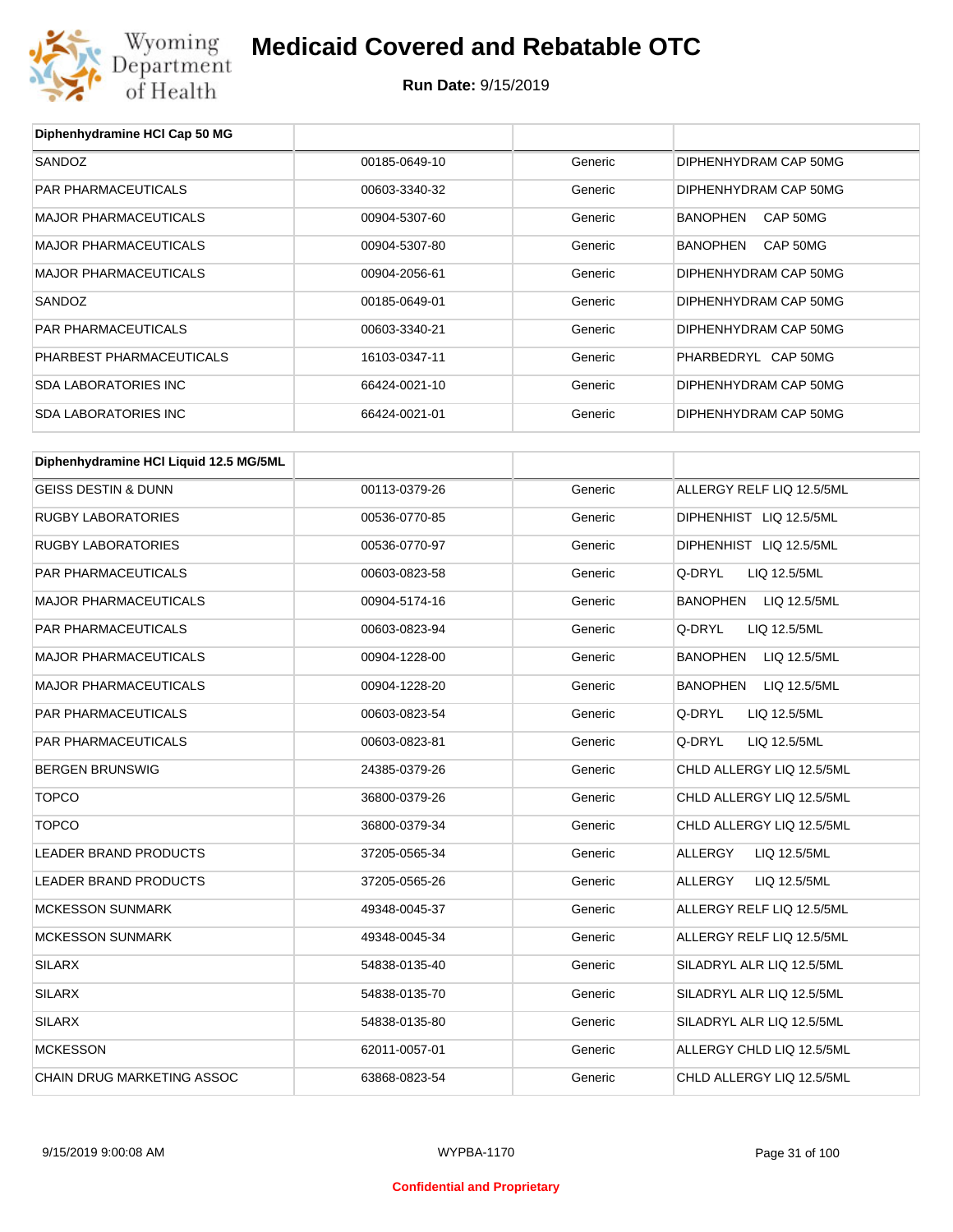

| Diphenhydramine HCI Syrup 12.5 MG/5ML |               |              |                             |
|---------------------------------------|---------------|--------------|-----------------------------|
| PAR PHARMACEUTICALS                   | 00603-0860-54 | Generic      | QUENALIN SYP 12.5/5ML       |
| <b>SILARX</b>                         | 54838-0154-40 | <b>Brand</b> | SILPHEN COUG SYP 12.5/5ML   |
| <b>SILARX</b>                         | 54838-0154-80 | <b>Brand</b> | SILPHEN COUG SYP 12.5/5ML   |
| <b>SILARX</b>                         | 54838-0154-70 | <b>Brand</b> | SILPHEN COUG SYP 12.5/5ML   |
|                                       |               |              |                             |
| Diphenhydramine HCI Tab 25 MG         |               |              |                             |
| <b>GEISS DESTIN &amp; DUNN</b>        | 00113-0479-62 | Generic      | ALLERGY RELF TAB 25MG       |
| <b>GEISS DESTIN &amp; DUNN</b>        | 00113-0479-78 | Generic      | ALLERGY RELF TAB 25MG       |
| <b>RUGBY LABORATORIES</b>             | 00536-1016-01 | Generic      | DIPHENHIST TAB 25MG         |
| <b>MAJOR PHARMACEUTICALS</b>          | 00904-5551-24 | Generic      | <b>BANOPHEN</b><br>TAB 25MG |
| <b>MAJOR PHARMACEUTICALS</b>          | 00904-5551-59 | Generic      | <b>BANOPHEN</b><br>TAB 25MG |
| <b>SELECT BRAND</b>                   | 15127-0018-01 | Generic      | SB ALLERGY TAB 25MG MED     |
| <b>BERGEN BRUNSWIG</b>                | 24385-0479-78 | Generic      | GNP ALLERGY TAB 25MG        |
| <b>TOPCO</b>                          | 36800-0479-62 | Generic      | <b>ALLERGY</b><br>TAB 25MG  |
| <b>TOPCO</b>                          | 36800-0479-67 | Generic      | <b>ALLERGY</b><br>TAB 25MG  |
| <b>TOPCO</b>                          | 36800-0479-78 | Generic      | <b>ALLERGY</b><br>TAB 25MG  |
| <b>TOPCO</b>                          | 36800-0479-79 | Generic      | TAB 25MG<br>ALLERGY         |
| <b>BERGEN BRUNSWIG</b>                | 24385-0479-62 | Generic      | GNP ALLERGY TAB 25MG        |
| <b>TIME-CAP LABS</b>                  | 49483-0061-01 | Generic      | DIPHENHYDRAM TAB 25MG       |
| <b>TIME-CAP LABS</b>                  | 49483-0061-10 | Generic      | DIPHENHYDRAM TAB 25MG       |
| <b>MCKESSON SUNMARK</b>               | 49348-0983-10 | Generic      | SM ALLERGY TAB 25MG RLF     |
| <b>MCKESSON</b>                       | 62011-0058-01 | Generic      | HM ALLERGY TAB 25MG         |
| <b>MCKESSON</b>                       | 62011-0058-03 | Generic      | HM ALLERGY TAB 25MG         |

| Fexofenadine HCI Susp 30 MG/5ML (6<br>MG/ML) |               |         |                                  |
|----------------------------------------------|---------------|---------|----------------------------------|
| RUGBY LABORATORIES                           | 00536-1005-97 | Generic | <b>FEXOFENADINE SUS 30MG/5ML</b> |
| ACTAVIS MID ATLANTIC                         | 00472-0527-94 | Generic | <b>FEXOFENADINE SUS 30MG/5ML</b> |

| Fexofenadine HCI Tab 180 MG  |               |         |                               |
|------------------------------|---------------|---------|-------------------------------|
| <b>RUGBY LABORATORIES</b>    | 00536-1066-15 | Generic | <b>FEXOFENADINE TAB 180MG</b> |
| MYLAN                        | 00378-0782-05 | Generic | <b>FEXOFENADINE TAB 180MG</b> |
| <b>MYLAN</b>                 | 00378-0782-93 | Generic | <b>FEXOFENADINE TAB 180MG</b> |
| <b>MAJOR PHARMACEUTICALS</b> | 00904-6214-18 | Generic | <b>FEXOFENADINE TAB 180MG</b> |
| <b>MAJOR PHARMACEUTICALS</b> | 00904-6214-48 | Generic | FEXOFENADINE TAB 180MG        |
| MAJOR PHARMACEUTICALS        | 00904-6214-46 | Generic | FEXOFENADINE TAB 180MG        |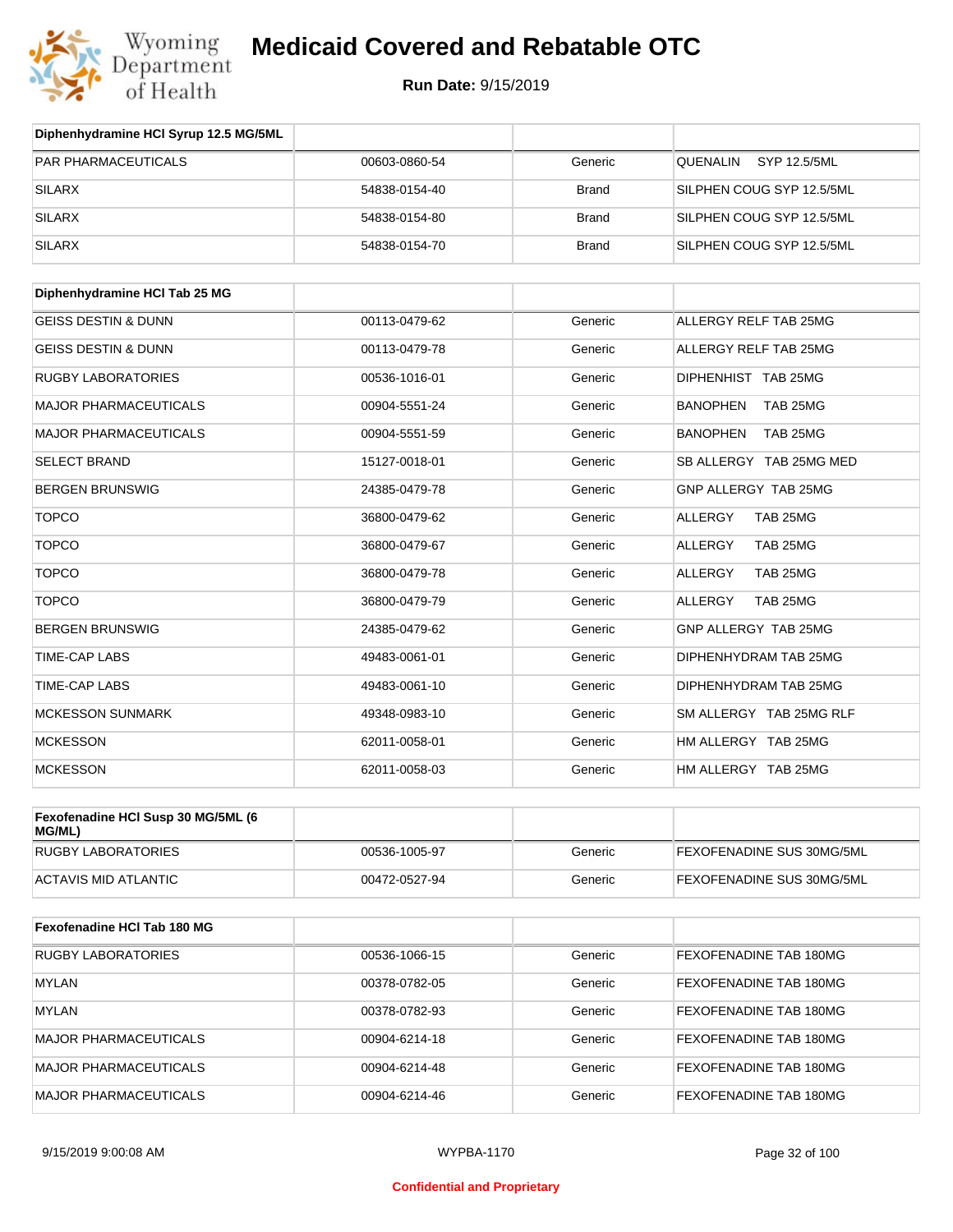#### **Run Date:** 9/15/2019

| Wyoming<br><b>Medicaid Covered and Rebatable OTC</b><br>Department |                            |         |                        |  |
|--------------------------------------------------------------------|----------------------------|---------|------------------------|--|
| of Health                                                          | <b>Run Date: 9/15/2019</b> |         |                        |  |
| <b>MAJOR PHARMACEUTICALS</b>                                       | 00904-6214-52              | Generic | FEXOFENADINE TAB 180MG |  |
| <b>MAJOR PHARMACEUTICALS</b>                                       | 00904-6214-89              | Generic | FEXOFENADINE TAB 180MG |  |
| LEADER BRAND PRODUCTS                                              | 37205-0650-65              | Generic | ALLER-EASE TAB 180MG   |  |
| LEADER BRAND PRODUCTS                                              | 37205-0650-88              | Generic | ALLER-EASE TAB 180MG   |  |
| AMERISOURCE BERGEN DRUGS                                           | 46122-0040-22              | Generic | GNP ALLERGY TAB 180MG  |  |
| AMERISOURCE BERGEN DRUGS                                           | 46122-0040-65              | Generic | GNP ALLERGY TAB 180MG  |  |
| PERRIGO PHARMACEUTICALS                                            | 45802-0571-78              | Generic | FEXOFENADINE TAB 180MG |  |
| AMERISOURCE BERGEN DRUGS                                           | 46122-0040-75              | Generic | GNP ALLERGY TAB 180MG  |  |
| AMERISOURCE BERGEN DRUGS                                           | 46122-0040-61              | Generic | GNP ALLERGY TAB 180MG  |  |
| <b>MCKESSON SUNMARK</b>                                            | 49348-0968-56              | Generic | FEXOFENADINE TAB 180MG |  |
| <b>MYLAN INSTITUTIONAL</b>                                         | 51079-0548-20              | Generic | FEXOFENADINE TAB 180MG |  |
| <b>MCKESSON SUNMARK</b>                                            | 49348-0968-44              | Generic | FEXOFENADINE TAB 180MG |  |
| <b>MCKESSON SUNMARK</b>                                            | 49348-0968-57              | Generic | FEXOFENADINE TAB 180MG |  |
| <b>MYLAN INSTITUTIONAL</b>                                         | 51079-0548-01              | Generic | FEXOFENADINE TAB 180MG |  |
| DR.REDDY'S LABORATORIES, INC.                                      | 55111-0784-30              | Generic | FEXOFENADINE TAB 180MG |  |
| <b>MCKESSON</b>                                                    | 62011-0067-01              | Generic | FEXOFENADINE TAB 180MG |  |
| <b>MCKESSON</b>                                                    | 62011-0233-01              | Generic | FEXOFENADINE TAB 180MG |  |
| <b>RECKITT BENCKISER</b>                                           | 63824-0926-40              | Generic | MUCINEX ALLR TAB 180MG |  |
| <b>RECKITT BENCKISER</b>                                           | 63824-0926-05              | Generic | MUCINEX ALLR TAB 180MG |  |
| <b>RECKITT BENCKISER</b>                                           | 63824-0926-30              | Generic | MUCINEX ALLR TAB 180MG |  |
| <b>MCKESSON</b>                                                    | 62011-0067-02              | Generic | FEXOFENADINE TAB 180MG |  |
| <b>RECKITT BENCKISER</b>                                           | 63824-0926-10              | Generic | MUCINEX ALLR TAB 180MG |  |
|                                                                    |                            |         |                        |  |
| Fexofenadine HCI Tab 60 MG                                         |                            |         |                        |  |
| <b>PERRIGO</b>                                                     | 00113-0425-53              | Generic | ALLER-EASE TAB 60MG    |  |
| MYLAN                                                              | 00378-0781-05              | Generic | FEXOFENADINE TAB 60MG  |  |
| <b>MYLAN</b>                                                       | 00378-0781-91              | Generic | FEXOFENADINE TAB 60MG  |  |
| <b>MCKESSON SUNMARK</b>                                            | 49348-0970-02              | Generic | FEXOFENADINE TAB 60MG  |  |

| MUNESSUN SUNMARN        | 49348-0970-02 | Generic | FEAUFENADINE TAB 60MG        |
|-------------------------|---------------|---------|------------------------------|
| PERRIGO PHARMACEUTICALS | 45802-0425-78 | Generic | <b>FEXOFENADINE TAB 60MG</b> |
| IMYLAN INSTITUTIONAL    | 51079-0547-20 | Generic | <b>FEXOFENADINE TAB 60MG</b> |
| MYLAN INSTITUTIONAL     | 51079-0547-01 | Generic | FEXOFENADINE TAB 60MG        |
| MCKESSON                | 62011-0068-01 | Generic | <b>FEXOFENADINE TAB 60MG</b> |

| Loratadine Rapidly-Disintegrating Tab 10<br>МG |               |         |                       |
|------------------------------------------------|---------------|---------|-----------------------|
| MAJOR PHARMACEUTICALS                          | 00904-5806-15 | Generic | TAB 10MG<br>ALLERGY   |
| BERGEN BRUNSWIG                                | 24385-0161-52 | Generic | ALLERGY RELF TAB 10MG |
| AMERISOURCE BERGEN DRUGS                       | 46122-0140-52 | Generic | ALLERGY RELF TAB 10MG |

#### **Confidential and Proprietary**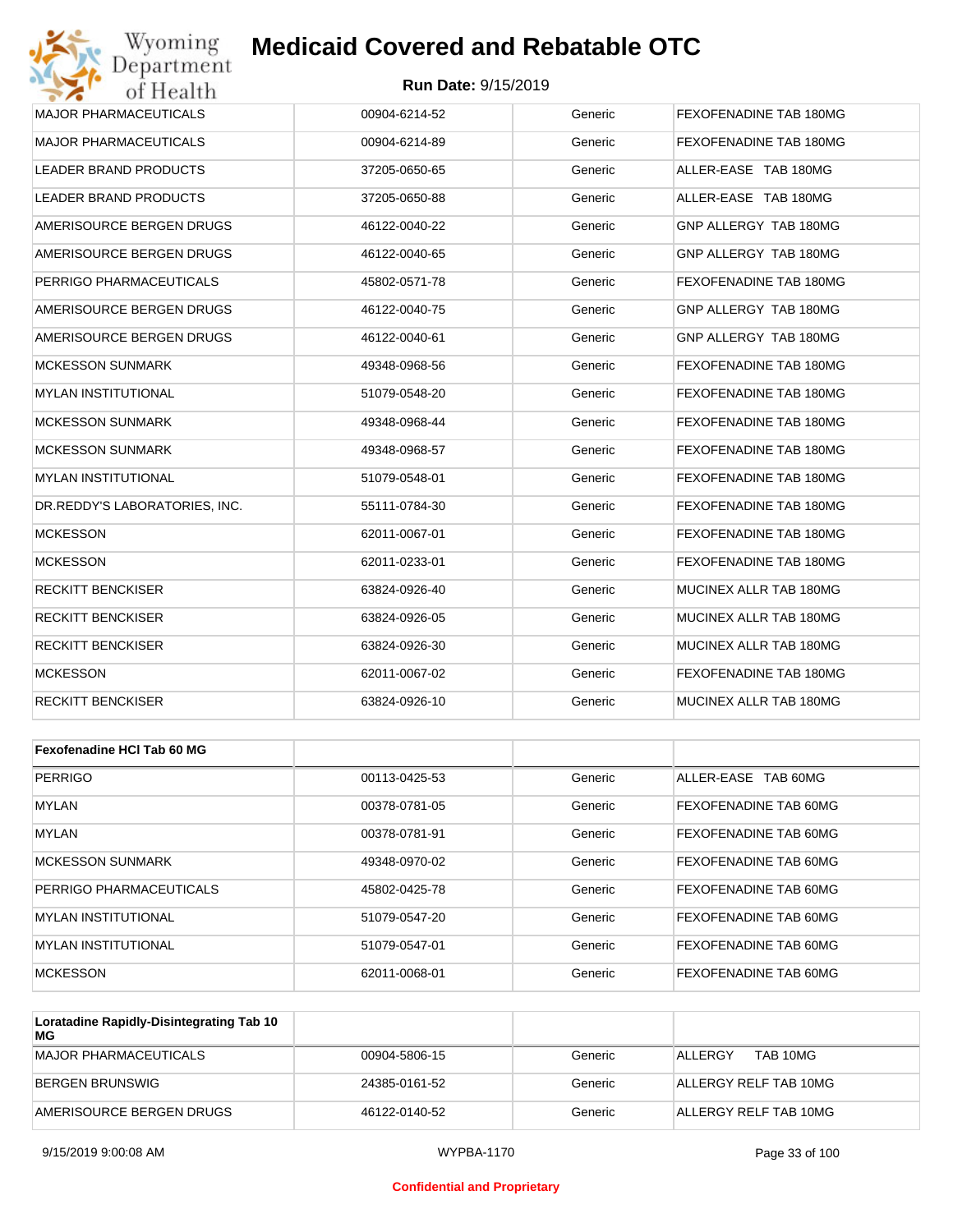# Wyoming<br>Department<br>of Health

## **Medicaid Covered and Rebatable OTC**

| LEADER BRAND PRODUCTS      | 37205-0745-65 | Generic | ALLERGY RELF TAB 10MG   |
|----------------------------|---------------|---------|-------------------------|
| BERGEN BRUNSWIG            | 24385-0540-53 | Generic | ALLERGY RELF TAB 10MG   |
| <b>MCKESSON SUNMARK</b>    | 49348-0930-01 | Generic | I ORATADINE<br>TAB 10MG |
| <b>MCKESSON SUNMARK</b>    | 49348-0930-44 | Generic | TAB 10MG<br>LORATADINE  |
| <b>OHM LABS</b>            | 51660-0527-31 | Generic | ALLERGY RELF TAB 10MG   |
| <b>MCKESSON</b>            | 62011-0073-01 | Generic | ALLERGY RELF TAB 10MG   |
| CHAIN DRUG MARKETING ASSOC | 63868-0157-10 | Generic | ALLERGY RELF TAB 10MG   |

| Loratadine Syrup 5 MG/5ML    |               |         |                          |
|------------------------------|---------------|---------|--------------------------|
| <b>MAJOR PHARMACEUTICALS</b> | 00904-6234-20 | Generic | LORATADINE SOL 5MG/5ML   |
| <b>BERGEN BRUNSWIG</b>       | 24385-0531-26 | Generic | LORATADINE SYP 5MG/5ML   |
| LEADER BRAND PRODUCTS        | 37205-0378-26 | Generic | ALLERGY RELF SYP 5MG/5ML |
| AMERISOURCE BERGEN DRUGS     | 46122-0164-26 | Generic | LORATADINE SYP 5MG/5ML   |
| <b>MCKESSON SUNMARK</b>      | 49348-0636-34 | Generic | LORATADINE SYP 5MG/5ML   |
| <b>MCKESSON SUNMARK</b>      | 49348-0333-34 | Generic | LORATADINE SYP 5MG/5ML   |
| <b>TARO</b>                  | 51672-2085-08 | Generic | LORATADINE SYP 5MG/5ML   |
| <b>TARO</b>                  | 51672-2073-08 | Generic | LORATADINE SYP 5MG/5ML   |
| <b>SILARX</b>                | 54838-0554-40 | Generic | LORATADINE SOL 5MG/5ML   |
| <b>TARO</b>                  | 51672-2092-08 | Generic | LORATADINE SOL 5MG/5ML   |
| <b>MCKESSON</b>              | 62011-0072-01 | Generic | LORATADINE SYP 5MG/5ML   |
| <b>MCKESSON</b>              | 62011-0181-01 | Generic | LORATADINE SYP 5MG/5ML   |
| <b>SILARX</b>                | 54838-0558-40 | Generic | LORATADINE SOL 5MG/5ML   |

| Loratadine Tab 10 MG           |               |         |                       |
|--------------------------------|---------------|---------|-----------------------|
| <b>GEISS DESTIN &amp; DUNN</b> | 00113-0612-65 | Generic | ALLERGY RELF TAB 10MG |
| <b>GEISS DESTIN &amp; DUNN</b> | 00113-0612-39 | Generic | ALLERGY RELF TAB 10MG |
| <b>GEISS DESTIN &amp; DUNN</b> | 00113-0612-60 | Generic | ALLERGY RELF TAB 10MG |
| <b>GEISS DESTIN &amp; DUNN</b> | 00113-0612-46 | Generic | ALLERGY RELF TAB 10MG |
| <b>MAJOR PHARMACEUTICALS</b>   | 00904-5728-87 | Generic | ALLERGY<br>TAB 10MG   |
| SANDOZ                         | 00781-5077-01 | Generic | LORATADINE TAB 10MG   |
| <b>MAJOR PHARMACEUTICALS</b>   | 00904-5728-89 | Generic | TAB 10MG<br>ALLERGY   |
| <b>MAJOR PHARMACEUTICALS</b>   | 00904-6074-46 | Generic | TAB 10MG<br>ALLERGY   |
| <b>MAJOR PHARMACEUTICALS</b>   | 00904-6074-60 | Generic | TAB 10MG<br>ALLERGY   |
| <b>MAJOR PHARMACEUTICALS</b>   | 00904-6074-61 | Generic | LORATADINE TAB 10MG   |
| <b>MAJOR PHARMACEUTICALS</b>   | 00904-6074-89 | Generic | ALLERGY<br>TAB 10MG   |
| <b>SELECT BRAND</b>            | 15127-0715-10 | Generic | LORATADINE TAB 10MG   |
| <b>SELECT BRAND</b>            | 15127-0715-30 | Generic | LORATADINE TAB 10MG   |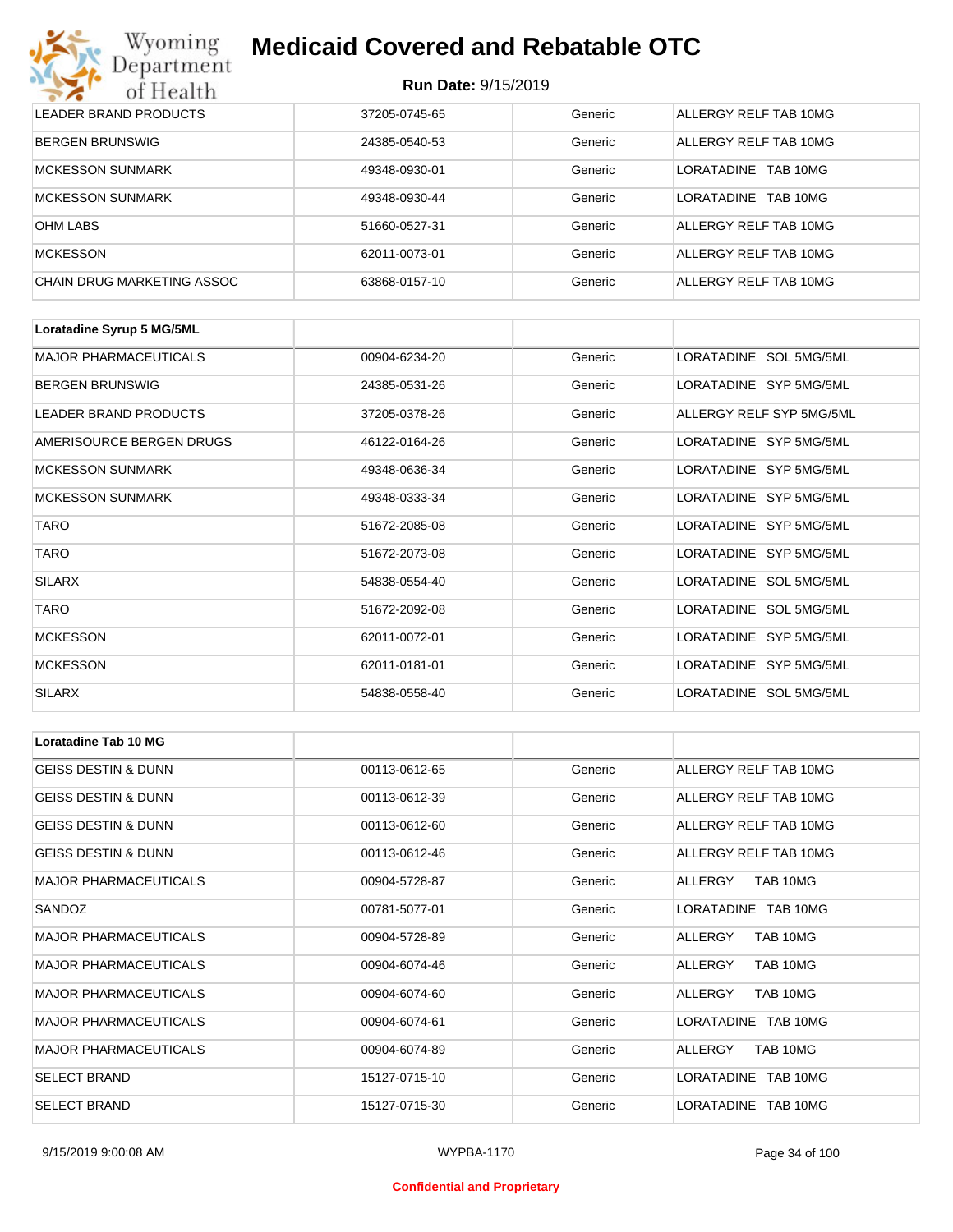

| <b>BERGEN BRUNSWIG</b>              | 24385-0471-78 | Generic      | LORATADINE TAB 10MG          |
|-------------------------------------|---------------|--------------|------------------------------|
| <b>BERGEN BRUNSWIG</b>              | 24385-0471-52 | Generic      | LORATADINE TAB 10MG          |
| <b>TOPCO</b>                        | 36800-0612-65 | Generic      | ALLERGY RELF TAB 10MG        |
| <b>TOPCO</b>                        | 36800-0612-72 | Generic      | ALLERGY RELF TAB 10MG        |
| <b>TOPCO</b>                        | 36800-0612-76 | Generic      | ALLERGY RELF TAB 10MG        |
| <b>TOPCO</b>                        | 36800-0612-87 | Generic      | ALLERGY RELF TAB 10MG        |
| PERRIGO PHARMACEUTICALS             | 45802-0650-78 | Generic      | LORATADINE TAB 10MG          |
| <b>LEADER BRAND PRODUCTS</b>        | 37205-0346-72 | Generic      | LORATADINE TAB 10MG          |
| PERRIGO PHARMACEUTICALS             | 45802-0650-87 | Generic      | LORATADINE TAB 10MG          |
| <b>BERGEN BRUNSWIG</b>              | 24385-0471-99 | Generic      | LORATADINE TAB 10MG          |
| <b>TOPCO</b>                        | 36800-0612-46 | Generic      | ALLERGY RELF TAB 10MG        |
| AMERISOURCE BERGEN DRUGS            | 46122-0158-65 | Generic      | LORATADINE TAB 10MG          |
| <b>MCKESSON SUNMARK</b>             | 49348-0818-01 | Generic      | SM LORATADIN TAB 10MG        |
| <b>MCKESSON SUNMARK</b>             | 49348-0818-13 | Generic      | SM LORATADIN TAB 10MG        |
| PERRIGO PHARMACEUTICALS             | 45802-0650-65 | Generic      | LORATADINE TAB 10MG          |
| <b>MCKESSON SUNMARK</b>             | 49348-0818-44 | Generic      | SM LORATADIN TAB 10MG        |
| OHM LABS                            | 51660-0526-01 | Generic      | ALLERGY RELF TAB 10MG        |
| <b>MYLAN INSTITUTIONAL</b>          | 51079-0246-01 | Generic      | LORATADINE TAB 10MG          |
| <b>MYLAN INSTITUTIONAL</b>          | 51079-0246-20 | Generic      | LORATADINE TAB 10MG          |
| OHM LABS                            | 51660-0526-05 | Generic      | ALLERGY RELF TAB 10MG        |
| OHM LABS                            | 51660-0526-31 | Generic      | ALLERGY RELF TAB 10MG        |
| <b>APOTEX</b>                       | 60505-0147-01 | Generic      | LORATADINE TAB 10MG          |
| CHAIN DRUG MARKETING ASSOC          | 63868-0151-01 | Generic      | LORATADINE TAB 10MG          |
| CHAIN DRUG MARKETING ASSOC          | 63868-0151-10 | Generic      | LORATADINE TAB 10MG          |
| CHAIN DRUG MARKETING ASSOC          | 63868-0151-30 | Generic      | LORATADINE TAB 10MG          |
| AMERICAN HEALTH PACKAGING           | 68084-0248-01 | Generic      | LORATADINE TAB 10MG          |
| <b>APOTEX</b>                       | 60505-0147-08 | Generic      | LORATADINE TAB 10MG          |
| AMERICAN HEALTH PACKAGING           | 68084-0248-11 | Generic      | LORATADINE TAB 10MG          |
| Triprolidine HCI Drops 0.938 MG/ML  |               |              |                              |
| ALLEGIS PHARMACEUTICALS             | 28595-0801-30 | <b>Brand</b> | HISTEX PD DRO 0.938MG        |
| Triprolidine HCI Liquid 0.625 MG/ML |               |              |                              |
| <b>GM PHARMACEUTICALS</b>           | 58809-0501-30 | <b>Brand</b> | VANAHIST PD LIQ 0.625MG      |
|                                     |               |              |                              |
| Triprolidine HCI Syrup 2.5 MG/5ML   |               |              |                              |
| ALLEGIS PHARMACEUTICALS             | 28595-0802-08 | <b>Brand</b> | <b>HISTEX</b><br>SYP 2.5MG/5 |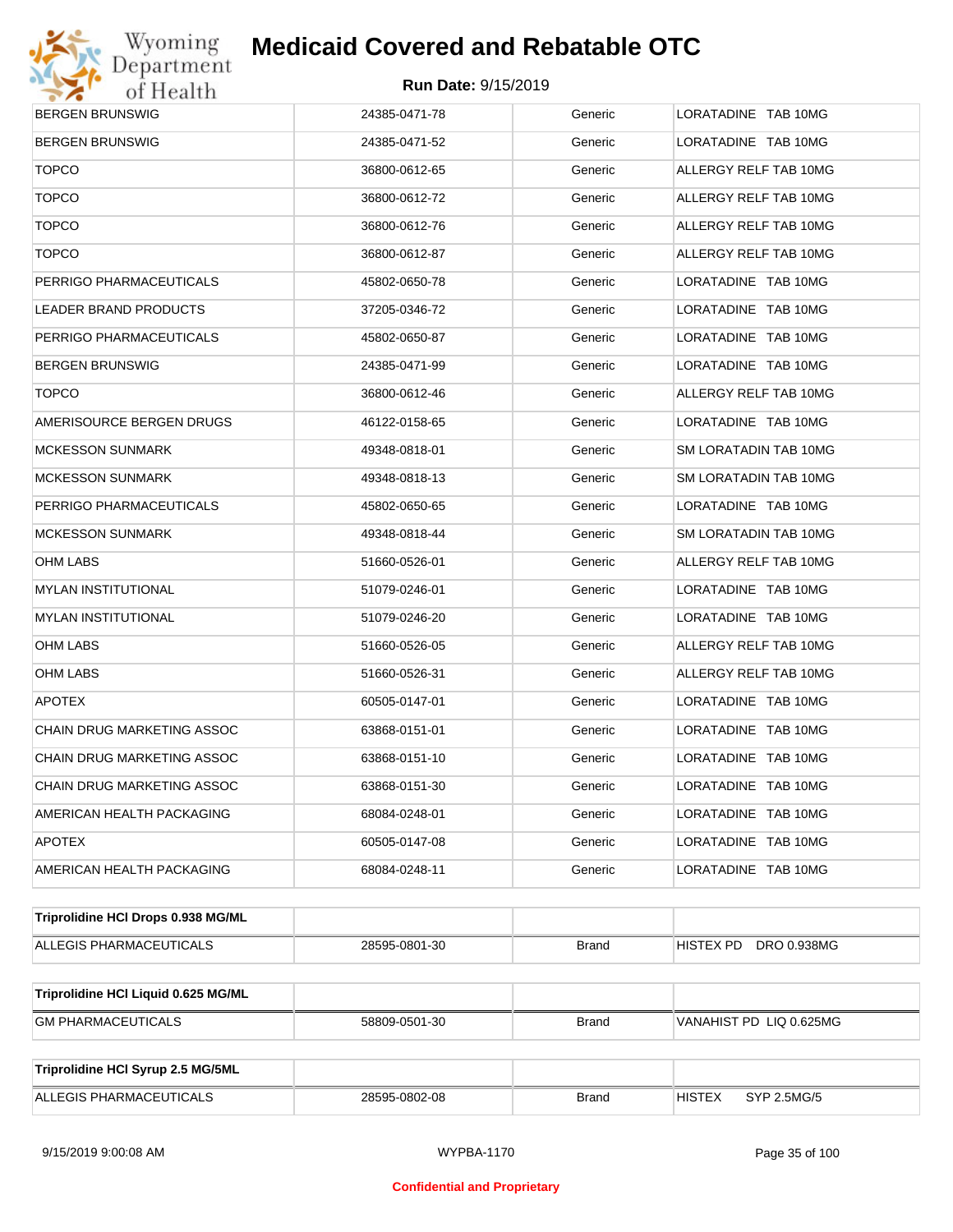

| Levonorgestrel Tab 1.5 MG             |               |              |                                    |
|---------------------------------------|---------------|--------------|------------------------------------|
| LUPIN PHARMACEUTICALS                 | 43386-0622-30 | Generic      | MY WAY<br><b>TAB 1.5MG</b>         |
| <b>AFAXYS</b>                         | 50102-0111-01 | Generic      | ECONTRA EZ TAB 1.5MG               |
| <b>AFAXYS</b>                         | 50102-0111-12 | Generic      | ECONTRA EZ TAB 1.5MG               |
| FOUNDATION CONSUMER HEALTHCARE        | 51285-0100-88 | Generic      | TAKE ACTION TAB 1.5MG              |
| <b>FOUNDATION CONSUMER HEALTHCARE</b> | 51285-0103-88 | Generic      | AFTERA<br><b>TAB 1.5MG</b>         |
| <b>TEVA/WOMENS HEALTH</b>             | 51285-0943-88 | <b>Brand</b> | <b>TAB 1.5MG</b><br>PLAN B         |
| <b>FOUNDATION CONSUMER HEALTHCARE</b> | 51285-0146-19 | <b>Brand</b> | PLAN B<br><b>TAB 1.5MG</b>         |
| <b>FOUNDATION CONSUMER HEALTHCARE</b> | 51285-0162-88 | <b>Brand</b> | <b>TAB 1.5MG</b><br>PLAN B         |
| <b>ACTAVIS PHARMA</b>                 | 52544-0065-54 | Generic      | NEXT CHOICE TAB 1.5MG              |
| <b>SUN PHARMACEUTICALS</b>            | 62756-0718-60 | Generic      | <b>OPCICON</b><br><b>TAB 1.5MG</b> |
| PHARMACIST PHARMACEUTICAL LLC         | 63704-0010-01 | Generic      | LEVONORGESTR TAB 1.5MG             |
| LUPIN PHARMACEUTICALS                 | 68180-0853-13 | Generic      | FALLBACK TAB 1.5MG                 |
| <b>COUGH/COLD/ALLERGY</b>             |               |              |                                    |

| *Camphor-Eucalyptus-Menthol - Oint*** |               |         |                             |
|---------------------------------------|---------------|---------|-----------------------------|
| AMERISOURCE BERGEN DRUGS              | 46122-0157-54 | Generic | OIN RUB<br><b>GNP CHEST</b> |
| <b>MCKESSON</b>                       | 62011-0075-01 | Generic | HM CHEST RUB OIN            |

| *Camphor-Eucalyptus-Menthol-Turp Oil-<br><b>White Pet -Oint***</b> |               |         |                                  |
|--------------------------------------------------------------------|---------------|---------|----------------------------------|
| MCKESSON SUNMARK                                                   | 49348-0398-96 | Generic | <b>SM MEDICATED MIS CHST RUB</b> |

| *DM-GG-PE Tab & APAP-Diphenhyd-PE<br>Tab Therapy Pack*** |               |       |                            |
|----------------------------------------------------------|---------------|-------|----------------------------|
| <b>RECKITT BENCKISER</b>                                 | 63824-0555-30 | Brand | IMUCINEX FAST MIS MX DAY/N |

| *PE-DM-GG Ligd & Diphenhyd-PE-APAP<br>Ligd Therapy Pack*** |               |              |                           |
|------------------------------------------------------------|---------------|--------------|---------------------------|
| <b>RECKITT BENCKISER</b>                                   | 63824-0287-22 | <b>Brand</b> | MUCINEX CHLD MIS DAY/NITE |

| *PE-DM-GG-APAP Ligd & PE-Diphenhyd-<br><b>APAP Ligd Therapy Pack***</b> |               |       |                             |
|-------------------------------------------------------------------------|---------------|-------|-----------------------------|
| RECKITT BENCKISER                                                       | 63824-0526-22 | Brand | I MUCINEX FAST MIS DAY/NGHT |

| *PE-DM-GG-APAP Pack & PE-Diphenhyd-<br><b>APAP Pack Therapy Pack***</b> |               |              |                |              |
|-------------------------------------------------------------------------|---------------|--------------|----------------|--------------|
| <b>RECKITT BENCKISER</b>                                                | 63824-0234-44 | <b>Brand</b> | <b>MUCINEX</b> | MIS DAY/NGHT |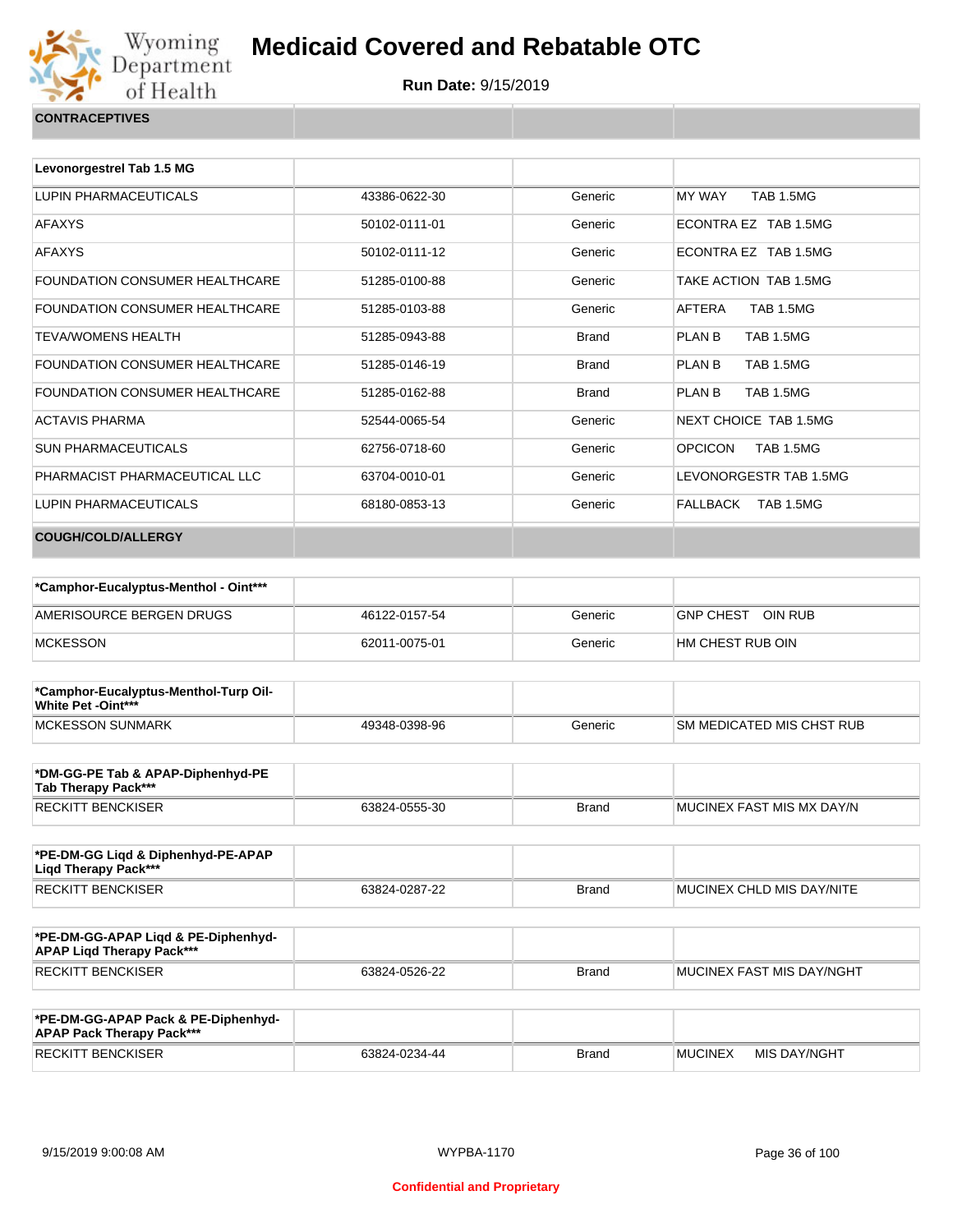

| *PE-DM-GG-APAP Tab & PE-Diphenhyd-<br><b>APAP Tab Therapy Pack***</b> |               |              |                                         |
|-----------------------------------------------------------------------|---------------|--------------|-----------------------------------------|
| <b>RECKITT BENCKISER</b>                                              | 63824-0551-30 | Generic      | MUCINEX FAST MIS DAY/NGHT               |
| Acetaminophen w/ DM Lig 1000-30<br>MG/30ML                            |               |              |                                         |
| <b>TOPCO</b>                                                          | 36800-0698-34 | Generic      | <b>COUGH &amp; SORE LIQ THRT DAY</b>    |
| Acetaminophen w/ DM Susp 160-5 MG/5ML                                 |               |              |                                         |
| <b>GLAXO CONSUMER HEALTHCARE L.P.</b>                                 | 00067-8115-04 | <b>Brand</b> | TRIAMINIC<br>SUS CGH/ST                 |
| Brompheniramine & Phenylephrine Elixir 1<br>-2.5 MG/5ML               |               |              |                                         |
| <b>PERRIGO</b>                                                        | 00113-0906-26 | Generic      | COLD/ALLERGY ELX CHILDREN               |
| <b>MAJOR PHARMACEUTICALS</b>                                          | 00904-5781-20 | Generic      | <b>ELX CHILDREN</b><br><b>DIMAPHEN</b>  |
| WOMEN'S CHOICE PHARMACEUTICALS                                        | 00485-0202-16 | Generic      | RYNEX PE<br><b>ELX</b>                  |
| <b>BERGEN BRUNSWIG</b>                                                | 24385-0517-26 | Generic      | <b>GNP CLD/ALLE ELX CHILDREN</b>        |
| <b>BERGEN BRUNSWIG</b>                                                | 24385-0517-34 | Generic      | <b>GNP CLD/ALLE ELX CHILDREN</b>        |
| <b>TOPCO</b>                                                          | 36800-0906-26 | Generic      | COLD/ALLERGY ELX CHILDREN               |
| <b>LEADER BRAND PRODUCTS</b>                                          | 37205-0931-26 | Generic      | COLD/ALLERGY ELX CHILDREN               |
| <b>TOPCO</b>                                                          | 36800-0906-34 | Generic      | COLD/ALLERGY ELX CHILDREN               |
| <b>MCKESSON SUNMARK</b>                                               | 49348-0777-37 | Generic      | SM CLD/ALRGY ELX CHILDREN               |
| <b>MCKESSON SUNMARK</b>                                               | 49348-0777-34 | Generic      | SM CLD/ALRGY ELX CHILDREN               |
| <b>MCKESSON</b>                                                       | 62011-0062-01 | Generic      | COLD/ALLERGY ELX CHILDREN               |
| Brompheniramine & Phenylephrine Syrup<br>1-2.5 MG/5ML                 |               |              |                                         |
| GLAXO CONSUMER HEALTHCARE L.P.                                        | 00067-8117-04 | <b>Brand</b> | <b>TRIAMINIC</b><br><b>SYP CLD/ALRG</b> |
| Brompheniramine & Phenylephrine Tab 4-<br><b>10 MG</b>                |               |              |                                         |
| ALLEGIS PHARMACEUTICALS                                               | 28595-0900-60 | Brand        | RU-HIST D TAB 4-10MG                    |
| Brompheniramine & Pseudoephedrine Cap<br>4-60 MG                      |               |              |                                         |
| <b>BAUSCH HEALTH</b>                                                  | 00095-0860-06 | <b>Brand</b> | <b>CAP 4-60MG</b><br>LODRANE D          |
| Brompheniramine & Pseudoephedrine<br>Elixir 1-15 MG/5ML               |               |              |                                         |
| <b>WOMEN'S CHOICE PHARMACEUTICALS</b>                                 | 00485-0206-16 | Generic      | RYNEX PSE LIQ                           |
| PAR PHARMACEUTICALS                                                   | 00603-0851-94 | Generic      | Q-TAPP<br>ELX 1-15/5ML                  |
| <b>SILARX</b>                                                         | 54838-0125-40 | Generic      | LIQ<br>BROTAPP                          |
| <b>SILARX</b>                                                         | 54838-0125-80 | Generic      | BROTAPP<br>LIQ.                         |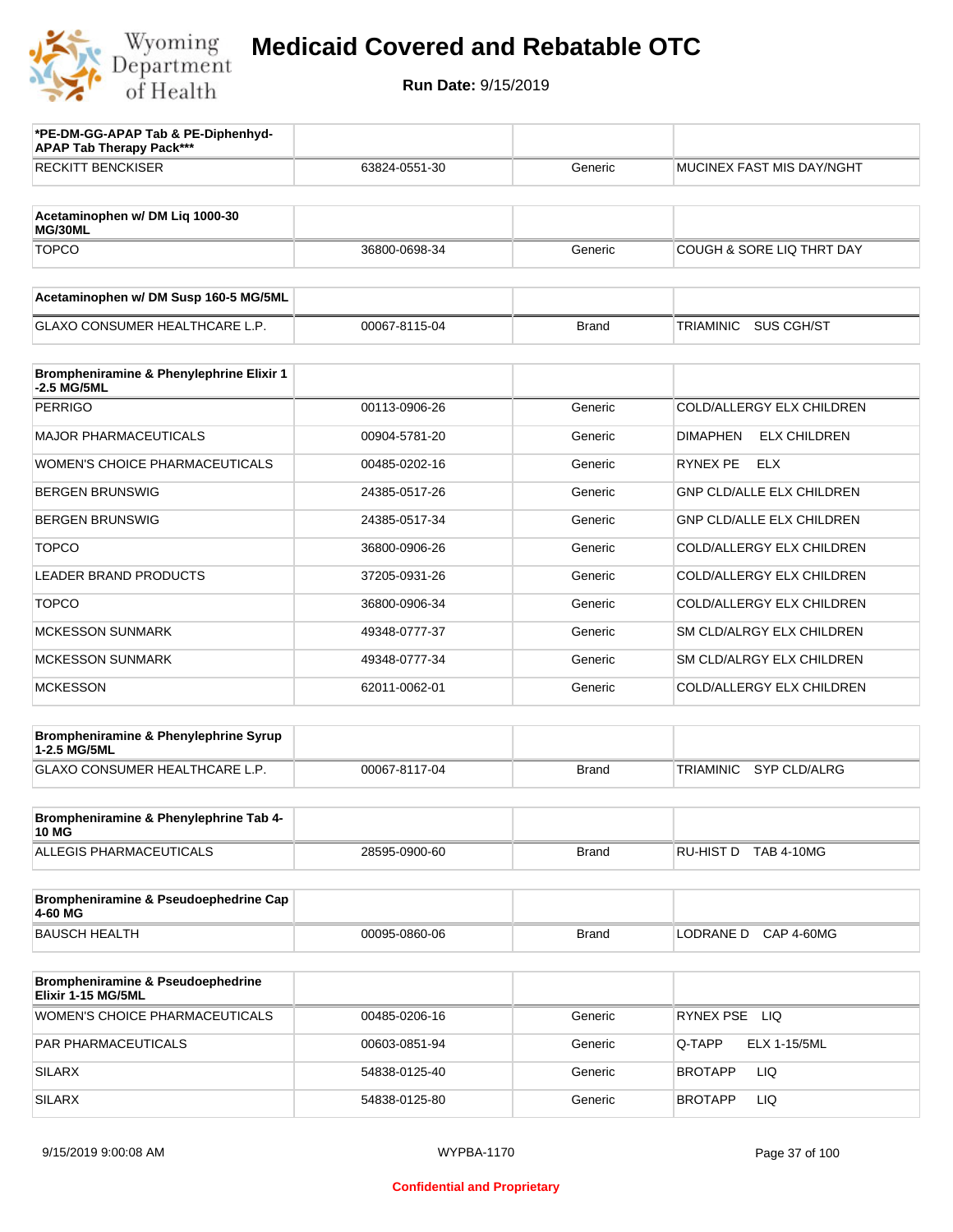

| $\bullet$ $\bullet$<br><u>UI IIUGILII</u>                          |               |              |                                      |
|--------------------------------------------------------------------|---------------|--------------|--------------------------------------|
| <b>SILARX</b>                                                      | 54838-0125-70 | Generic      | <b>BROTAPP</b><br>LIQ                |
| <b>Brompheniramine &amp; Pseudoephedrine</b><br>Liquid 1-7.5 MG/ML |               |              |                                      |
| JAYMAC PHARMACEUTICAL LLC                                          | 64661-0032-30 | <b>Brand</b> | J-TAN D PD DRO 1-7.5MG               |
| Brompheniramine-Acetaminophen Tab 2-                               |               |              |                                      |
| <b>250 MG</b>                                                      |               |              |                                      |
| MAGNA PHARMACEUTICALS, INC                                         | 58407-0225-01 | <b>Brand</b> | <b>TAB 2-250MG</b><br><b>STAFLEX</b> |
| Cetirizine-Pseudoephedrine Tab ER 12HR<br>5-120 MG                 |               |              |                                      |
| <b>PERRIGO</b>                                                     | 00113-2176-53 | Generic      | ALLERGY-D TAB 5-120MG                |
| <b>PERRIGO</b>                                                     | 00113-2176-62 | Generic      | ALLERGY-D TAB 5-120MG                |
| <b>GEISS DESTIN &amp; DUNN</b>                                     | 00113-0176-53 | Generic      | ALLERGY-D TAB 5-120MG                |
| <b>GEISS DESTIN &amp; DUNN</b>                                     | 00113-0176-62 | Generic      | ALLERGY-D TAB 5-120MG                |
| <b>MAJOR PHARMACEUTICALS</b>                                       | 00904-5831-12 | Generic      | ALLERGY-D TAB 5-120MG                |
| <b>BERGEN BRUNSWIG</b>                                             | 24385-0175-53 | Generic      | ALLERGY-D TAB 5-120MG                |
| <b>BERGEN BRUNSWIG</b>                                             | 24385-0175-62 | Generic      | ALLERGY-D TAB 5-120MG                |
| <b>TOPCO</b>                                                       | 36800-0176-62 | Generic      | ALLERGY D TAB 5-120MG                |
| PERRIGO PHARMACEUTICALS                                            | 45802-0721-53 | Generic      | CETIRIZ/PSE TAB 5-120MG              |
| PERRIGO PHARMACEUTICALS                                            | 45802-0721-62 | Generic      | CETIRIZ/PSE TAB 5-120MG              |
| <b>TOPCO</b>                                                       | 36800-0176-53 | Generic      | ALLERGY D TAB 5-120MG                |
| <b>MCKESSON SUNMARK</b>                                            | 49348-0851-04 | Generic      | ALLERGY-D TAB 5-120MG                |
| <b>MCKESSON</b>                                                    | 62011-0055-01 | Generic      | ALLGY COMP-D TAB 5-120MG             |
| Chlophedianol-Dexbrompheniramine Soln<br>12.5-1 MG/5ML             |               |              |                                      |
| <b>RAMCNEIL</b>                                                    | 12830-0864-16 | <b>Brand</b> | CHLO HIST SOL                        |
| Chlophedianol-Guaifenesin Liquid 12.5-100<br>MG/5ML                |               |              |                                      |
| <b>RAMCNEIL</b>                                                    | 12830-0767-16 | <b>Brand</b> | CHLO TUSS EX LIQ 12.5-100            |
| Chlophedianol-Pyrilamine Liquid 12.5-12.5<br>MG/5ML                |               |              |                                      |
| <b>CENTURION LABS</b>                                              | 23359-0032-16 | <b>Brand</b> | <b>NINJACOF</b><br><b>LIQ</b>        |
| Chlophedianol-Pyrilamine Liquid 25-50<br>MG/15ML                   |               |              |                                      |
| <b>GM PHARMACEUTICALS</b>                                          | 58809-0350-04 | <b>Brand</b> | VANACOF-8 LIQ 25-50/15               |
| Chlophedianol-Pyrilamine-APAP Liquid<br>12.5-12.5-160 MG/5ML       |               |              |                                      |
| <b>CENTURION LABS</b>                                              | 23359-0033-16 | <b>Brand</b> | NINJACOF-A LIQ                       |
|                                                                    |               |              |                                      |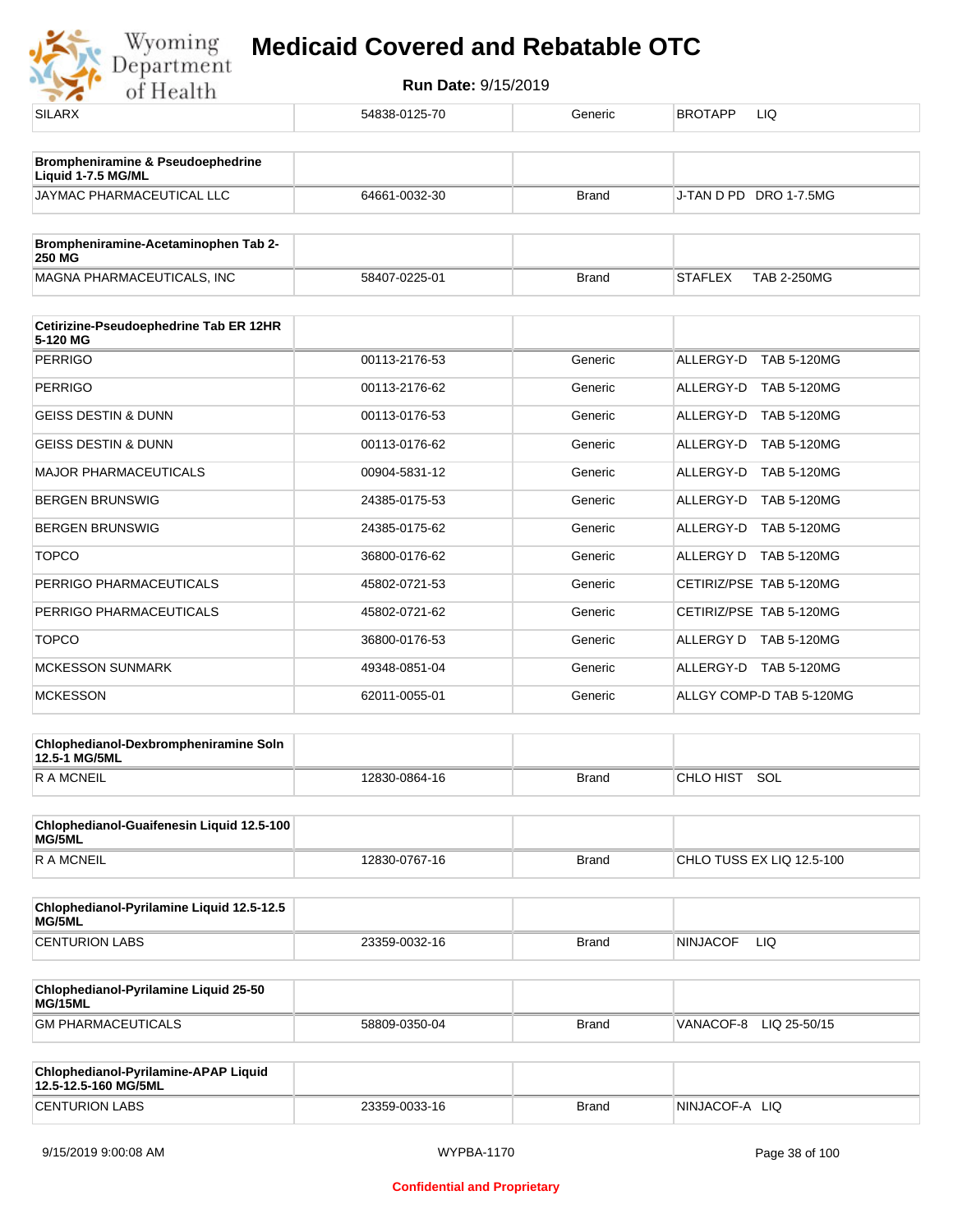

| <b>Chlorcyclizine &amp; Pseudoephedrine Liquid</b><br>25-60 MG/5ML |               |              |                                       |
|--------------------------------------------------------------------|---------------|--------------|---------------------------------------|
| MAGNA PHARMACEUTICALS, INC                                         | 58407-0624-04 | <b>Brand</b> | STAHIST AD LIQ                        |
| Chlorcyclizine & Pseudoephedrine Tab 25-                           |               |              |                                       |
| 60 MG<br>MAGNA PHARMACEUTICALS, INC                                | 58407-0625-30 | <b>Brand</b> | STAHIST AD TAB 25-60MG                |
|                                                                    |               |              |                                       |
| Chlorpheniramine & Phenylephrine Liquid<br>1-2.5 MG/ML             |               |              |                                       |
| <b>LASER PHARMACEUTICALS</b>                                       | 16477-0121-30 | <b>Brand</b> | <b>DALLERGY</b><br><b>DRO 1-2.5MG</b> |
| Chlorpheniramine & Phenylephrine Liquid<br>1-3.5 MG/ML             |               |              |                                       |
| <b>VIRTUS PHARMACEUTICALS OPCO</b>                                 | 76439-0319-30 | Generic      | <b>VIRDEC</b><br><b>DRO</b>           |
| Chlorpheniramine & Phenylephrine Liquid<br><b>2-5 MG/ML</b>        |               |              |                                       |
| <b>WOMEN'S CHOICE PHARMACEUTICALS</b>                              | 00485-0096-02 | <b>Brand</b> | ED CHLORPED DRO D                     |
| <b>Chlorpheniramine &amp; Phenylephrine Liquid</b><br>4-10 MG/5ML  |               |              |                                       |
| WOMEN'S CHOICE PHARMACEUTICALS                                     | 00485-0155-16 | <b>Brand</b> | ED A-HIST<br>LIQ 4-10/5ML             |
| LARKEN LABORATORIES, INC.                                          | 68047-0185-16 | Generic      | NOHIST-LQ LIQ 4-10/5ML                |
| Chlorpheniramine & Phenylephrine Tab 4-<br><b>10 MG</b>            |               |              |                                       |
| <b>WOMEN'S CHOICE PHARMACEUTICALS</b>                              | 00485-0254-01 | Generic      | ED A-HIST TAB 4-10MG                  |
| <b>TOPCO</b>                                                       | 36800-0358-62 | Generic      | SINUS/ALERGY TAB PE MAX               |
| <b>TOPCO</b>                                                       | 36800-0139-62 | Generic      | COLD/ALLERGY TAB 4-10MG               |
| <b>SELECT BRAND</b>                                                | 15127-0082-24 | Generic      | SINUS/ALERGY TAB MAX ST               |
| AMERISOURCE BERGEN DRUGS                                           | 46122-0181-62 | Generic      | COLD/ALLERGY TAB 4-10MG               |
| <b>BERGEN BRUNSWIG</b>                                             | 24385-0961-62 | Generic      | SINUS/ALLERG TAB 4-10MG               |
| Chlorpheniramine & Pseudoephedrine<br>Liquid 2-30 MG/5ML           |               |              |                                       |
| LARKEN LABORATORIES, INC.                                          | 68047-0120-16 | <b>Brand</b> | LOHIST-D<br>LIQ.                      |
| Chlorpheniramine & Pseudoephedrine Tab<br>4-60 MG                  |               |              |                                       |
| <b>MAJOR PHARMACEUTICALS</b>                                       | 00904-5351-24 | Generic      | <b>SUDOGEST</b><br><b>TAB 4-60MG</b>  |
| <b>MAJOR PHARMACEUTICALS</b>                                       | 00904-5351-96 | Generic      | <b>SUDOGEST</b><br><b>TAB 4-60MG</b>  |
| Chlorpheniramine w/ Codeine Liquid 2-9<br>MG/5ML                   |               |              |                                       |
| MAGNA PHARMACEUTICALS, INC                                         | 58407-0920-16 | <b>Brand</b> | Z-TUSS AC<br>LIQ 2-9/5ML              |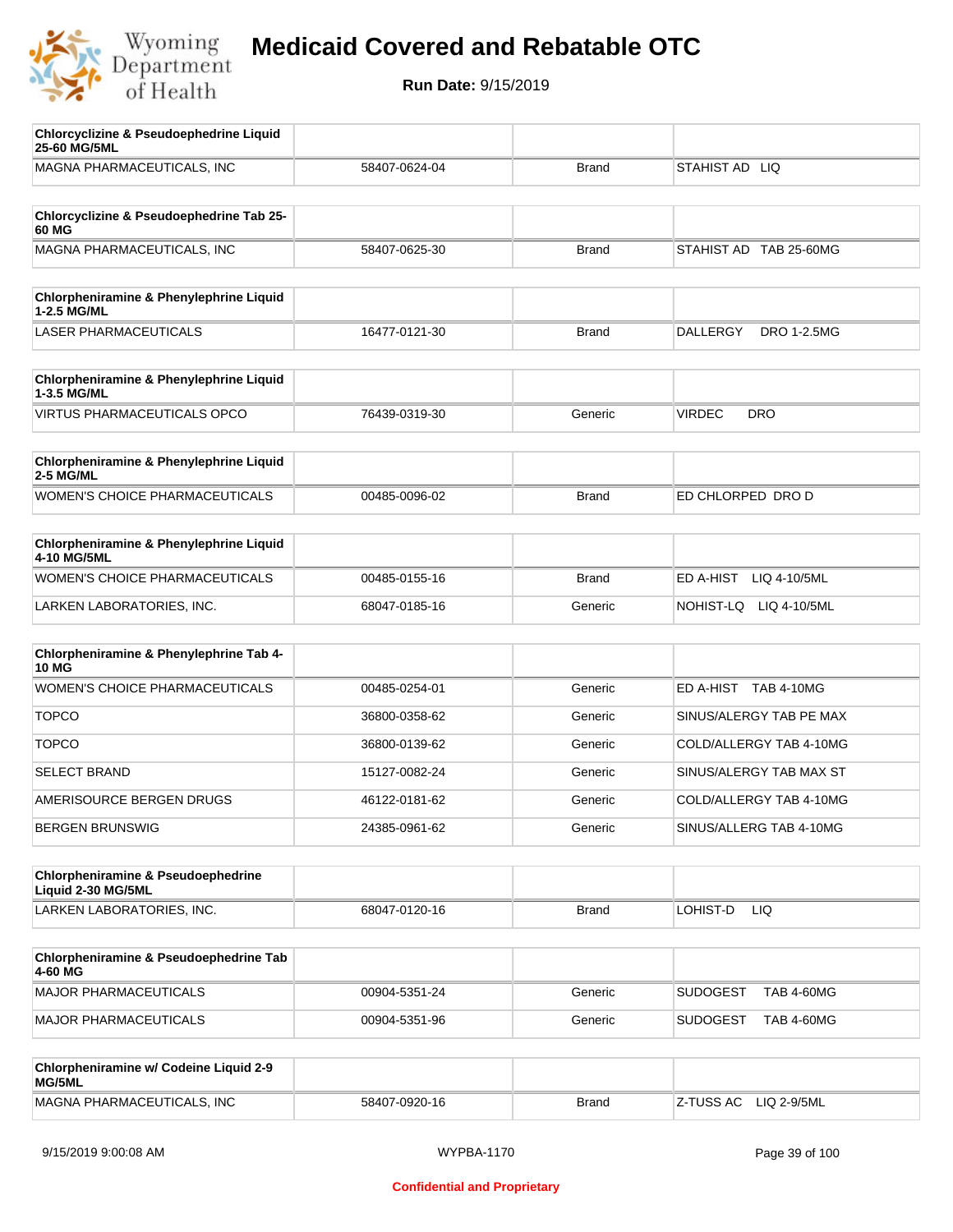

| Chlorpheniramine-DM Tab 4-30 MG                                  |               |              |                                       |
|------------------------------------------------------------------|---------------|--------------|---------------------------------------|
| <b>MAJOR PHARMACEUTICALS</b>                                     | 00904-5817-44 | Generic      | <b>COUGH &amp; COLD TAB</b>           |
| <b>SELECT BRAND</b>                                              | 15127-0268-16 | Generic      | SB COLD/CGH TAB HBP                   |
|                                                                  |               |              |                                       |
| Chlorpheniramine-Phenylephrine-ASA<br>Effer Tab 2-7.8-325 MG     |               |              |                                       |
| CHAIN DRUG MARKETING ASSOC                                       | 63868-0228-20 | Generic      | <b>COLD RELIEF TAB PLUS</b>           |
|                                                                  |               |              |                                       |
| Chlorphen-PE-APAP Tab 2-5-325 MG & PE-<br>APAP Tab 5-325 MG Pack |               |              |                                       |
| <b>SELECT BRAND</b>                                              | 15127-0933-24 | Generic      | SB SINUS CNG PAK / PAIN               |
| AMERISOURCE BERGEN DRUGS                                         | 46122-0075-60 | Generic      | SINUS RELIEF PAK CNG/PAIN             |
|                                                                  |               |              |                                       |
| Chlorphen-Phenylephrine w/ APAP Tab 2-5<br>-325 MG               |               |              |                                       |
| <b>GEISS DESTIN &amp; DUNN</b>                                   | 00113-0476-62 | Generic      | <b>ALLERGY</b><br><b>TAB MULTI-SY</b> |
| <b>SELECT BRAND</b>                                              | 15127-0966-24 | Generic      | SB SINUS CNG TAB / PAIN               |
| <b>SELECT BRAND</b>                                              | 15127-0967-24 | Generic      | SB ALLERGY TAB MULTI-SY               |
| <b>BERGEN BRUNSWIG</b>                                           | 24385-0147-62 | Generic      | GNP ALLERGY TAB MULTI-SY              |
| <b>TOPCO</b>                                                     | 36800-0476-62 | Generic      | <b>ALLERGY</b><br>TAB MULTI-SY        |
| <b>TOPCO</b>                                                     | 36800-0476-67 | Generic      | TAB MULTI-SY<br>ALLERGY               |
| <b>LEADER BRAND PRODUCTS</b>                                     | 37205-0940-62 | Generic      | <b>ALLERGY</b><br>TAB MULTI-SY        |
| <b>TOPCO</b>                                                     | 36800-0935-62 | Generic      | NIGHT TIME TAB SINUS                  |
| AMERISOURCE BERGEN DRUGS                                         | 46122-0074-62 | Generic      | GNP SINUS TAB CNG/PAIN                |
| <b>MCKESSON SUNMARK</b>                                          | 49348-0778-04 | Generic      | SM ALLERGY TAB MULTI-SY               |
| CHAIN DRUG MARKETING ASSOC                                       | 63868-0981-24 | Generic      | QC ALLERGY TAB RELIEF                 |
|                                                                  |               |              |                                       |
| Chlorphen-Phenylephrine w/ APAP Tab 4-<br>10-325 MG              |               |              |                                       |
| U S PHARMACEUTICAL                                               | 52747-0475-70 | <b>Brand</b> | NOREL AD<br>TAB 4-10-325              |
|                                                                  |               |              |                                       |
| Dexbrompheniramine & Pseudoephedrine<br>Soln 1-30 MG/5ML         |               |              |                                       |
| <b>LLORENS PHARMACEUTICAL</b>                                    | 54859-0802-04 | <b>Brand</b> | <b>CONEX</b><br>SOL CLD/ALRG          |
|                                                                  |               |              |                                       |
| Dexbrompheniramine & Pseudoephedrine<br><b>Tab 2-60 MG</b>       |               |              |                                       |
| <b>LLORENS PHARMACEUTICAL</b>                                    | 54859-0702-60 | <b>Brand</b> | <b>CONEX</b><br><b>TAB 2-60MG</b>     |
|                                                                  |               |              |                                       |
| Dexbrompheniramine-Phenylephrine<br>Syrup 1-5 MG/5ML             |               |              |                                       |
| LASER PHARMACEUTICALS                                            | 16477-0822-01 | <b>Brand</b> | DALLERGY<br>SYP                       |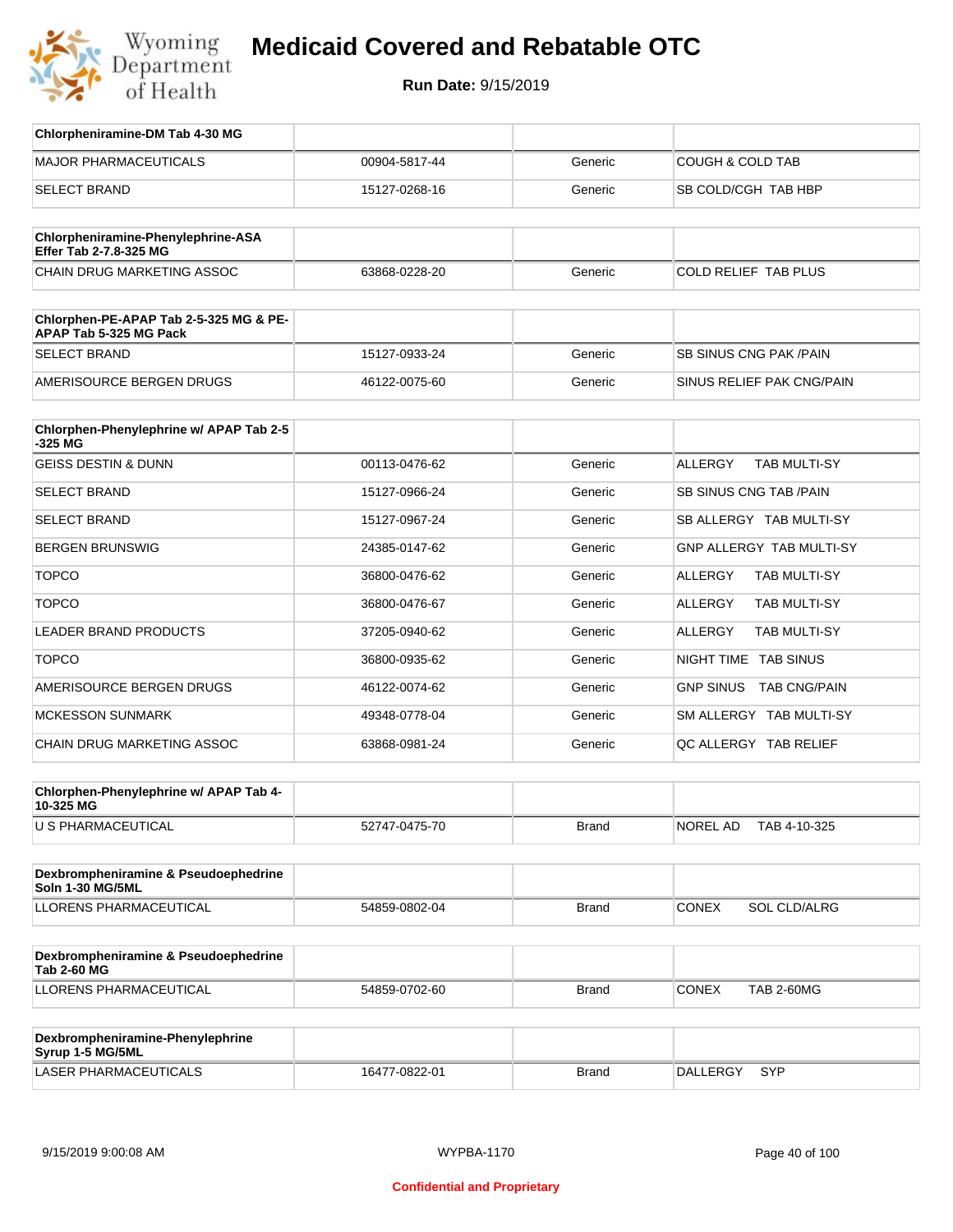

| Dexbrompheniramine-Phenylephrine Tab 1<br>-5 MG                |               |              |                                    |
|----------------------------------------------------------------|---------------|--------------|------------------------------------|
| <b>LASER PHARMACEUTICALS</b>                                   | 16477-0161-01 | <b>Brand</b> | TAB 1-5MG<br><b>DALLERGY</b>       |
| Dexbrompheniramine-Phenylephrine Tab 2<br>-10 MG               |               |              |                                    |
| POLY PHARMACEUTICALS                                           | 50991-0782-60 | <b>Brand</b> | ALA-HIST PE TAB 2-10MG             |
| Dexchlorpheniramine & Pseudoephedrine<br><b>Tab 2-60 MG</b>    |               |              |                                    |
| CAPELLON PHARMACEUTICALS                                       | 64543-0097-90 | <b>Brand</b> | <b>RESCON</b><br><b>TAB 2-60MG</b> |
| Dexchlorpheniramine-Phenylephrine Tab 2<br>$-10MG$             |               |              |                                    |
| <b>WOMEN'S CHOICE PHARMACEUTICALS</b>                          | 00485-0080-01 | <b>Brand</b> | <b>RYMED</b><br><b>TAB 2-10MG</b>  |
| Dextromethorphan HBr Cap 15 MG                                 |               |              |                                    |
| <b>RUGBY LABORATORIES</b>                                      | 00536-1068-34 | Generic      | ROBAFEN CGH CAP 15MG               |
| <b>MAJOR PHARMACEUTICALS</b>                                   | 00904-5752-95 | Generic      | ROBAFEN CGH CAP 15MG               |
| <b>SELECT BRAND</b>                                            | 15127-0984-20 | Generic      | SB CGH CONTR CAP 15MG              |
| Dextromethorphan HBr Liquid 15 MG/15ML                         |               |              |                                    |
| <b>TOPCO</b>                                                   | 36800-0473-38 | Generic      | DAY TIME<br>LIQ COUGH              |
| Dextromethorphan HBr Liquid 15 MG/5ML                          |               |              |                                    |
| <b>SELECT BRAND</b>                                            | 15127-0925-04 | Generic      | SB CGH RELF LIQ 15MG/5ML           |
| <b>BERGEN BRUNSWIG</b>                                         | 24385-0263-26 | Generic      | GNP CGH RELF LIQ 15MG/5ML          |
| <b>BERGEN BRUNSWIG</b>                                         | 24385-0262-26 | Generic      | GNP CGH RELF LIQ 15MG/5ML          |
| CHAIN DRUG MARKETING ASSOC                                     | 63868-0070-04 | Generic      | QC CGH RELF LIQ 15MG/5ML           |
| Dextromethorphan HBr Syrup 15 MG/5ML                           |               |              |                                    |
| <b>TOPCO</b>                                                   | 36800-0300-26 | Generic      | TUSSIN COUGH SYP 15MG/5ML          |
| <b>BERGEN BRUNSWIG</b>                                         | 24385-0493-26 | Generic      | TUSSIN COUGH SYP 15MG/5ML          |
| Dextromethorphan Polistirex Extended<br>Release Susp 30 MG/5ML |               |              |                                    |
| MAJOR PHARMACEUTICALS                                          | 00904-6312-56 | Generic      | <b>COUGH DM</b><br>SUS 30MG/5ML    |
| PERRIGO PHARMACEUTICALS                                        | 45802-0433-21 | Generic      | DEXTROMETHOR SUS 30MG/5ML          |
| AMERISOURCE BERGEN DRUGS                                       | 46122-0141-25 | Generic      | GNP COUGH DM SUS 30MG/5ML          |
| LEADER BRAND PRODUCTS                                          | 37205-0697-21 | Generic      | SUS 30MG/5ML<br>COUGH DM           |
| AMERISOURCE BERGEN DRUGS                                       | 46122-0141-21 | Generic      | GNP COUGH DM SUS 30MG/5ML          |
| AMERISOURCE BERGEN DRUGS                                       | 46122-0142-21 | Generic      | GNP COUGH DM SUS 30MG/5ML          |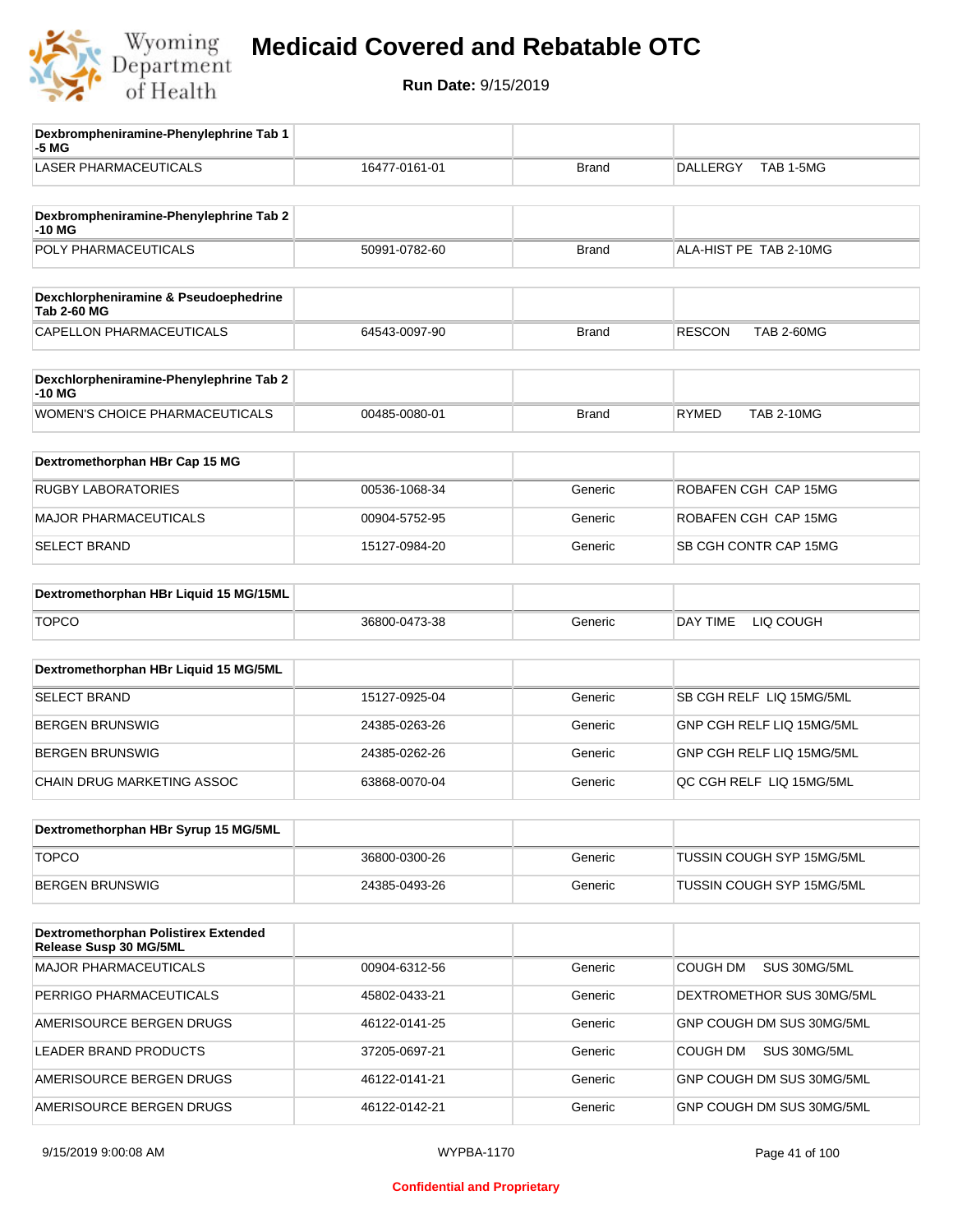

| <b>RECKITT BENCKISER</b> | 63824-0176-65 | <b>Brand</b> | <b>DELSYM</b><br>SUS 30MG/5ML |
|--------------------------|---------------|--------------|-------------------------------|
| <b>RECKITT BENCKISER</b> | 63824-0177-63 | <b>Brand</b> | DELSYM CHILD SUS 30MG/5ML     |
| <b>RECKITT BENCKISER</b> | 63824-0177-65 | <b>Brand</b> | DELSYM CHILD SUS 30MG/5ML     |
| <b>MCKESSON</b>          | 62011-0198-01 | Generic      | HM COUGH DM SUS 30MG/5ML      |
| <b>RECKITT BENCKISER</b> | 63824-0171-65 | <b>Brand</b> | <b>DELSYM</b><br>SUS 30MG/5ML |
| <b>RECKITT BENCKISER</b> | 63824-0173-65 | <b>Brand</b> | DELSYM CHILD SUS 30MG/5ML     |
| <b>RECKITT BENCKISER</b> | 63824-0175-63 | <b>Brand</b> | <b>DELSYM</b><br>SUS 30MG/5ML |
| <b>RECKITT BENCKISER</b> | 63824-0176-63 | <b>Brand</b> | <b>DELSYM</b><br>SUS 30MG/5ML |
| <b>RECKITT BENCKISER</b> | 63824-0172-63 | <b>Brand</b> | <b>DELSYM</b><br>SUS 30MG/5ML |
| <b>RECKITT BENCKISER</b> | 63824-0172-65 | <b>Brand</b> | <b>DELSYM</b><br>SUS 30MG/5ML |
| <b>RECKITT BENCKISER</b> | 63824-0173-63 | <b>Brand</b> | DELSYM CHILD SUS 30MG/5ML     |
| <b>MCKESSON</b>          | 62011-0176-01 | Generic      | HM COUGH DM SUS 30MG/5ML      |
| <b>RECKITT BENCKISER</b> | 63824-0171-63 | <b>Brand</b> | <b>DELSYM</b><br>SUS 30MG/5ML |
| <b>RECKITT BENCKISER</b> | 63824-0175-65 | <b>Brand</b> | <b>DELSYM</b><br>SUS 30MG/5ML |

| Dextromethorphan-Doxylamine-APAP Cap<br>15-6.25-325 MG |               |         |                           |
|--------------------------------------------------------|---------------|---------|---------------------------|
| <b>MAJOR PHARMACEUTICALS</b>                           | 00904-5764-44 | Generic | NIGHT TIME CAP COLD/FLU   |
| <b>SELECT BRAND</b>                                    | 15127-0985-12 | Generic | NIGHT TIME CAP COLD/FLU   |
| TOPCO                                                  | 36800-0977-53 | Generic | CAP COLD/FLU<br>NITE TIME |
| <b>LEADER BRAND PRODUCTS</b>                           | 37205-0707-62 | Generic | CAP COLD/FLU<br>NITE-TIME |
| TOPCO                                                  | 36800-0977-60 | Generic | NITE TIME<br>CAP COLD/FLU |
| AMERISOURCE BERGEN DRUGS                               | 46122-0183-73 | Generic | NIGHT TIME CAP COLD/FLU   |
| AMERISOURCE BERGEN DRUGS                               | 46122-0245-62 | Generic | NIGHT TIME CAP COLD/FLU   |
| <b>MCKESSON SUNMARK</b>                                | 49348-0741-03 | Generic | SM NITE TIME CAP COLD/FLU |
| <b>MCKESSON</b>                                        | 62011-0084-02 | Generic | NIGHT TIME CAP COLD/FLU   |

| Dextromethorphan-Doxylamine-APAP<br>Liquid 15-6.25-325 MG/15ML |               |         |                            |
|----------------------------------------------------------------|---------------|---------|----------------------------|
| <b>MAJOR PHARMACEUTICALS</b>                                   | 00904-5777-09 | Generic | ALL-NITE<br>LIQ COLD/FLU   |
| AMERISOURCE BERGEN DRUGS                                       | 46122-0136-34 | Generic | NIGHT TIME<br>LIQ COLD/FLU |
| AMERISOURCE BERGEN DRUGS                                       | 46122-0198-34 | Generic | NIGHT TIME<br>LIQ COLD/FLU |
| AMERISOURCE BERGEN DRUGS                                       | 46122-0198-40 | Generic | NIGHT TIME<br>LIQ COLD/FLU |
| AMERISOURCE BERGEN DRUGS                                       | 46122-0136-40 | Generic | NIGHT TIME LIQ COLD/FLU    |
| <b>MCKESSON SUNMARK</b>                                        | 49348-0975-37 | Generic | SM NITE TIME LIQ CLD/FLU   |
| <b>MCKESSON SUNMARK</b>                                        | 49348-0975-39 | Generic | SM NITE TIME LIQ CLD/FLU   |
| <b>MCKESSON</b>                                                | 62011-0082-02 | Generic | NIGHT TIME<br>LIQ CLD/FLU  |
| <b>MCKESSON</b>                                                | 62011-0083-02 | Generic | NIGHT TIME<br>LIO CLD/FLU  |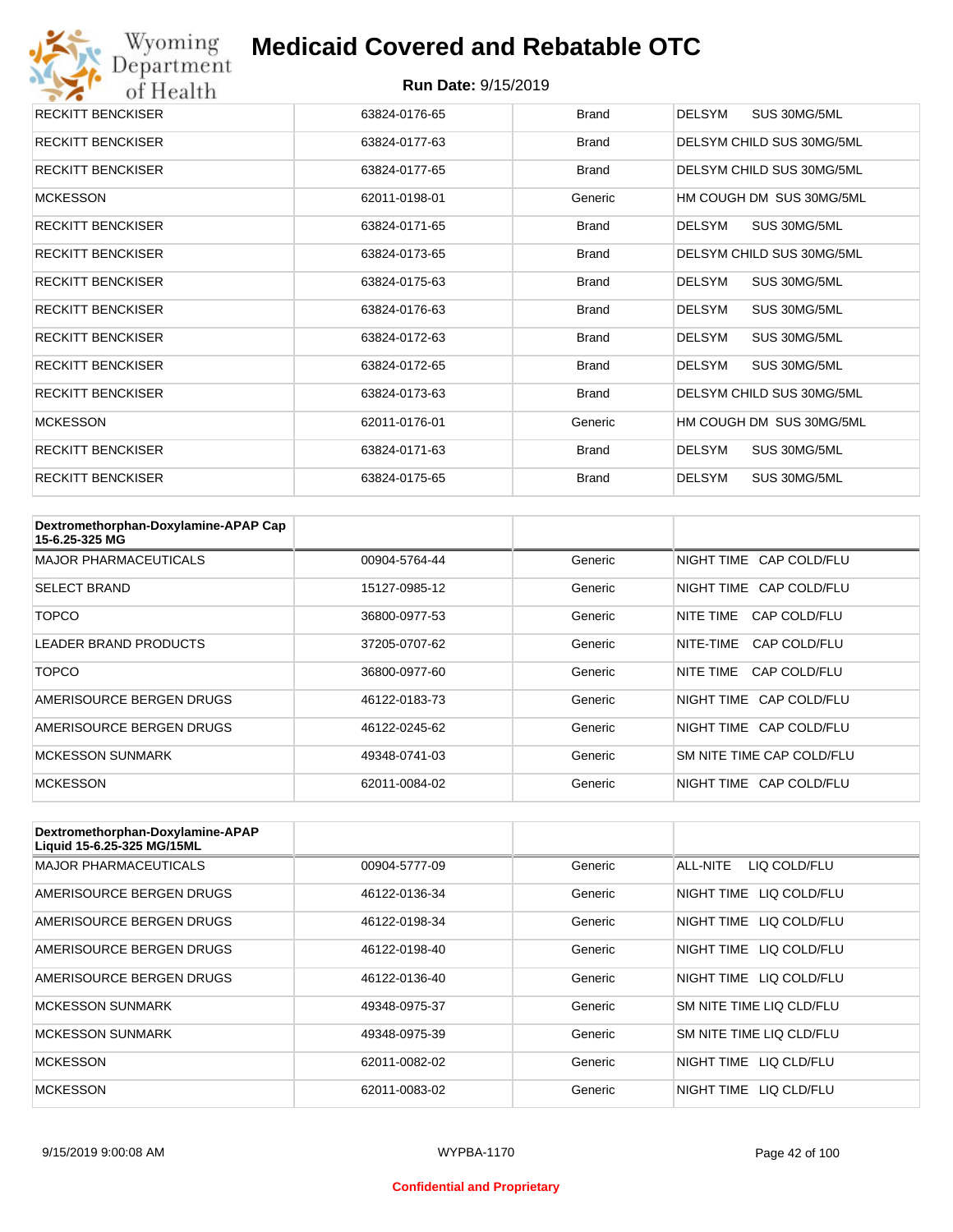

#### **Run Date:** 9/15/2019

| Dextromethorphan-Doxylamine-APAP<br>Liquid 30-12.5-1000 MG/30ML |               |         |                           |
|-----------------------------------------------------------------|---------------|---------|---------------------------|
| <b>SELECT BRAND</b>                                             | 15127-0987-10 | Generic | NIGHT TIME LIQ COLD/FLU   |
| <b>TOPCO</b>                                                    | 36800-0666-34 | Generic | COUGH & SORE LIQ NGT TIME |
| <b>TOPCO</b>                                                    | 36800-0908-38 | Generic | NITE TIME<br>LIQ COLD/FLU |
| <b>TOPCO</b>                                                    | 36800-0041-30 | Generic | NITE-TIME<br>LIQ COLD/FLU |
| <b>TOPCO</b>                                                    | 36800-0990-38 | Generic | NITE TIME<br>LIQ COLD/FLU |
| <b>SELECT BRAND</b>                                             | 15127-0987-06 | Generic | NIGHT TIME LIQ COLD/FLU   |
| <b>TOPCO</b>                                                    | 36800-0908-30 | Generic | LIQ COLD/FLU<br>NITE TIME |
| <b>TOPCO</b>                                                    | 36800-0041-38 | Generic | NITE-TIME<br>LIQ COLD/FLU |
| CHAIN DRUG MARKETING ASSOC                                      | 63868-0065-08 | Generic | LIQ SORE THR<br>OC COUGH  |

| Dextromethorphan-Guaifenesin Granules<br>Packet 5-100 MG |               |              |                         |
|----------------------------------------------------------|---------------|--------------|-------------------------|
| <b>RECKITT BENCKISER</b>                                 | 63824-0256-12 | <b>Brand</b> | MUCINEX CGH GRA 5-100MG |

| Dextromethorphan-Guaifenesin Liquid 10-<br><b>100 MG/5ML</b> |               |         |                                  |
|--------------------------------------------------------------|---------------|---------|----------------------------------|
| <b>PERRIGO</b>                                               | 00113-0578-26 | Generic | TUSSIN DM LIQ                    |
| <b>PAR PHARMACEUTICALS</b>                                   | 00603-1330-58 | Generic | IOPHEN DM-NR LIQ 100-10/5        |
| <b>BERGEN BRUNSWIG</b>                                       | 24385-0359-26 | Generic | <b>GNP TUSSIN LIQ DM</b>         |
| <b>TOPCO</b>                                                 | 36800-0359-34 | Generic | <b>TUSSIN DM</b><br>LIQ 100-10/5 |
| <b>BERGEN BRUNSWIG</b>                                       | 24385-0359-34 | Generic | <b>GNP TUSSIN LIQ DM</b>         |
| <b>TOPCO</b>                                                 | 36800-0578-26 | Generic | <b>TUSSIN DM</b><br>LIQ 100-10/5 |
| <b>LEADER BRAND PRODUCTS</b>                                 | 37205-0712-26 | Generic | <b>TUSSIN DM</b><br>LIQ CLEAR    |
| <b>BERGEN BRUNSWIG</b>                                       | 24385-0578-26 | Generic | GNP TUSSIN LIQ DM COUGH          |
| <b>TOPCO</b>                                                 | 36800-0359-26 | Generic | <b>TUSSIN DM</b><br>LIQ 100-10/5 |
| <b>TOPCO</b>                                                 | 36800-0359-40 | Generic | <b>TUSSIN DM</b><br>LIQ 100-10/5 |
| <b>HI-TECH</b>                                               | 50383-0062-07 | Generic | DM/GG<br>SOL 10-100/5            |
| <b>HI-TECH</b>                                               | 50383-0062-12 | Generic | SOL<br>DM/GG                     |
| <b>SILARX</b>                                                | 54838-0133-40 | Generic | SILTUSSIN DM LIQ DAS             |
| HI-TECH                                                      | 50383-0062-11 | Generic | SOL<br>DM/GG                     |
| <b>HI-TECH</b>                                               | 50383-0062-06 | Generic | DM/GG<br>SOL 10-100/5            |
| <b>SILARX</b>                                                | 54838-0139-40 | Generic | SILTUSSIN-DM LIQ DIABETIC        |
| <b>LLORENS PHARMACEUTICAL</b>                                | 54859-0505-16 | Generic | TUSNEL DIABT LIQ 10-100/5        |
| <b>MCKESSON</b>                                              | 62011-0091-01 | Generic | HM TUSSIN LIQ ADLT DM            |
| <b>MCKESSON</b>                                              | 62011-0092-01 | Generic | TUSSIN ADULT LIQ CGH/CONG        |
| <b>LLORENS PHARMACEUTICAL</b>                                | 54859-0505-04 | Generic | TUSNEL DIABT LIQ 10-100/5        |
| <b>MCKESSON</b>                                              | 62011-0091-02 | Generic | HM TUSSIN LIQ ADLT DM            |

#### **Confidential and Proprietary**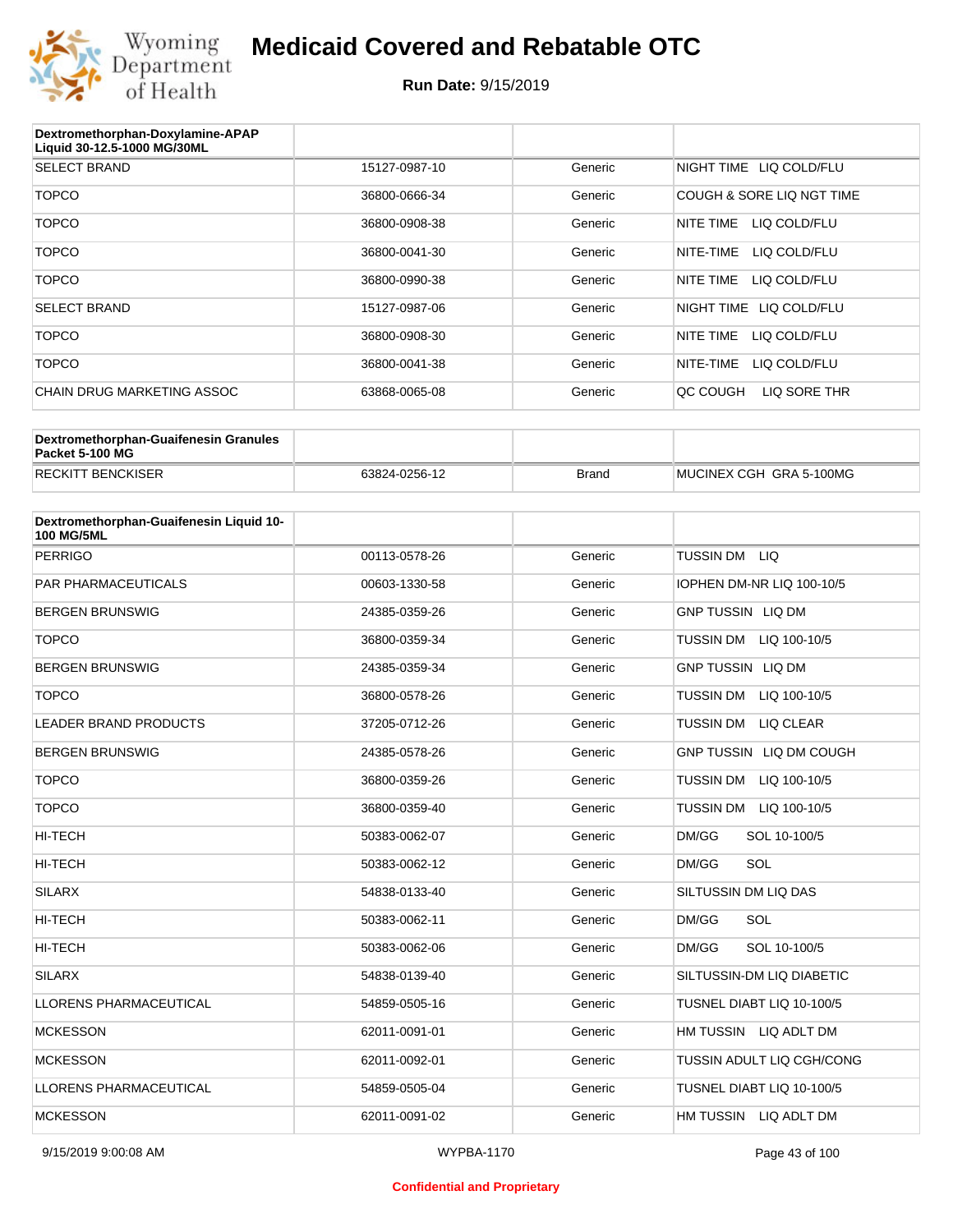

| <b>MCKESSON</b>                                              | 62011-0092-02 | Generic | TUSSIN ADULT LIQ CGH/CONG    |
|--------------------------------------------------------------|---------------|---------|------------------------------|
|                                                              |               |         |                              |
| Dextromethorphan-Guaifenesin Liquid 10-<br><b>200 MG/5ML</b> |               |         |                              |
| <b>PERRIGO</b>                                               | 00113-0799-26 | Generic | TUSSIN DM MX LIQ 10-200/5    |
| <b>TOPCO</b>                                                 | 36800-0799-34 | Generic | TUSSIN DM<br>LIQ MAX         |
| <b>LEADER BRAND PRODUCTS</b>                                 | 37205-0629-26 | Generic | TUSSIN DM MX LIQ 10-200/5    |
| <b>TOPCO</b>                                                 | 36800-0799-26 | Generic | TUSSIN DM<br>LIQ MAX         |
| LEADER BRAND PRODUCTS                                        | 37205-0629-34 | Generic | TUSSIN DM MX LIQ 10-200/5    |
| AMERISOURCE BERGEN DRUGS                                     | 46122-0017-26 | Generic | <b>GNP TUSSIN LIQ DM MAX</b> |
| AMERISOURCE BERGEN DRUGS                                     | 46122-0017-34 | Generic | GNP TUSSIN LIQ DM MAX        |
| AMERISOURCE BERGEN DRUGS                                     | 46122-0139-26 | Generic | LIQ 10-200/5<br>TUSSIN DM    |
| AMERISOURCE BERGEN DRUGS                                     | 46122-0139-34 | Generic | TUSSIN DM<br>LIQ 10-200/5    |
| <b>SILARX</b>                                                | 54838-0140-40 | Generic | SILTUSSIN-DM LIQ MAX ST      |
| <b>MCKESSON</b>                                              | 62011-0211-01 | Generic | HM TUSSIN<br>LIQ DM MAX      |

| Dextromethorphan-Guaifenesin Liquid 5-<br><b>100 MG/5ML</b> |               |         |                           |
|-------------------------------------------------------------|---------------|---------|---------------------------|
| <b>GEISS DESTIN &amp; DUNN</b>                              | 00113-0419-26 | Generic | MUCUS RELIEF LIQ 5-100MG  |
| <b>BERGEN BRUNSWIG</b>                                      | 24385-0985-26 | Generic | MUCUS RELIEF LIQ 5-100MG  |
| TOPCO                                                       | 36800-0419-26 | Generic | MUCUS RELIEF LIQ 5-100MG  |
| <b>LEADER BRAND PRODUCTS</b>                                | 37205-0993-26 | Generic | MUCUS RELIEF LIQ 5-100MG  |
| <b>MCKESSON SUNMARK</b>                                     | 49348-0828-34 | Generic | MUCUS RELIEF LIQ 5-100MG  |
| <b>RECKITT BENCKISER</b>                                    | 63824-0019-66 | Generic | MUCINEX DM LIQ 20-400     |
| <b>RECKITT BENCKISER</b>                                    | 63824-0213-66 | Generic | DELSYM COUGH LIQ CONGS DM |
| <b>RECKITT BENCKISER</b>                                    | 63824-0214-66 | Generic | DELSYM COUGH LIQ CONGS DM |
| <b>RECKITT BENCKISER</b>                                    | 63824-0286-64 | Generic | MUCINEX CGH LIQ 5-100MG   |

| Dextromethorphan-Guaifenesin Syrup 10-<br><b>100 MG/5ML</b> |               |         |                           |
|-------------------------------------------------------------|---------------|---------|---------------------------|
| PHARMACEUTICAL ASSOCIATES                                   | 00121-0638-05 | Generic | GUAIFENESIN SYP DM        |
| <b>PERRIGO</b>                                              | 00113-0359-26 | Generic | TUSSIN DM SYP 100-10/5    |
| PHARMACEUTICAL ASSOCIATES                                   | 00121-0638-10 | Generic | <b>GUAIFENESIN SYP DM</b> |
| <b>RUGBY LABORATORIES</b>                                   | 00536-0970-97 | Generic | EXTRA ACTION SYP 100-10/5 |
| <b>PERRIGO</b>                                              | 00113-0359-34 | Generic | TUSSIN DM SYP 100-10/5    |
| <b>PAR PHARMACEUTICALS</b>                                  | 00603-0855-94 | Generic | Q-TUSSIN DM SYP 100-10/5  |
| <b>MAJOR PHARMACEUTICALS</b>                                | 00904-0053-00 | Generic | ROBAFEN DM SYP 100-10/5   |
| <b>MAJOR PHARMACEUTICALS</b>                                | 00904-0053-09 | Generic | ROBAFEN DM SYP 100-10/5   |
| <b>MAJOR PHARMACEUTICALS</b>                                | 00904-0053-16 | Generic | ROBAFEN DM SYP 100-10/5   |
| <b>MAJOR PHARMACEUTICALS</b>                                | 00904-0053-20 | Generic | ROBAFEN DM SYP 100-10/5   |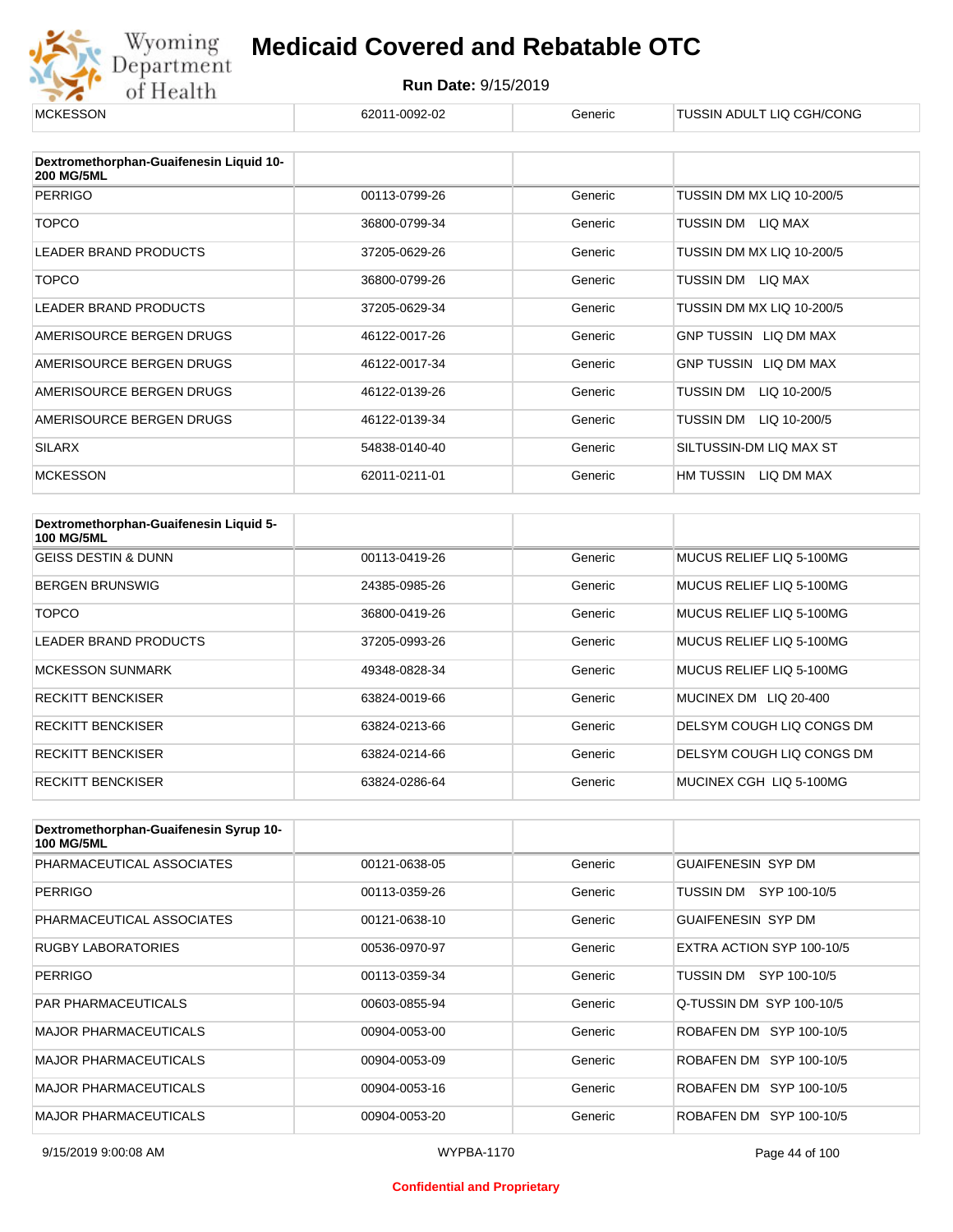## Wyoming<br>Department<br>of Health **Medicaid Covered and Rebatable OTC**

| <b>RUGBY LABORATORIES</b>    | 00536-0970-85 | Generic | EXTRA ACTION SYP 100-10/5 |
|------------------------------|---------------|---------|---------------------------|
| <b>PAR PHARMACEUTICALS</b>   | 00603-0855-58 | Generic | Q-TUSSIN DM SYP 100-10/5  |
| <b>PAR PHARMACEUTICALS</b>   | 00603-0855-81 | Generic | Q-TUSSIN DM SYP 100-10/5  |
| <b>MAJOR PHARMACEUTICALS</b> | 00904-6306-20 | Generic | ROBAFEN DM SYP 100-10/5   |
| <b>LEADER BRAND PRODUCTS</b> | 37205-0970-26 | Generic | TUSSIN DM SYP 100-10/5    |
| <b>LEADER BRAND PRODUCTS</b> | 37205-0970-34 | Generic | TUSSIN DM SYP 100-10/5    |
| <b>MCKESSON SUNMARK</b>      | 49348-0017-34 | Generic | SM TUSSIN DM SYP 100-10/5 |
| <b>MCKESSON SUNMARK</b>      | 49348-0017-39 | Generic | SM TUSSIN DM SYP 100-10/5 |
| <b>MCKESSON SUNMARK</b>      | 49348-0861-34 | Generic | SM TUSSIN SYP DM          |
| <b>MCKESSON SUNMARK</b>      | 49348-0017-37 | Generic | SM TUSSIN DM SYP 100-10/5 |
| <b>MCKESSON SUNMARK</b>      | 49348-0861-37 | Generic | SM TUSSIN SYP DM          |
| <b>SILARX</b>                | 54838-0209-40 | Generic | SILTUSSIN-DM SYP ALC FREE |
| <b>SILARX</b>                | 54838-0209-70 | Generic | SILTUSSIN-DM SYP ALC FREE |
| <b>SILARX</b>                | 54838-0209-80 | Generic | SILTUSSIN-DM SYP ALC FREE |

| Dextromethorphan-Guaifenesin Syrup 5-<br><b>100 MG/5ML</b> |               |              |                       |
|------------------------------------------------------------|---------------|--------------|-----------------------|
| <b>GLAXO CONSUMER HEALTHCARE L.P.</b>                      | 00067-8118-04 | <b>Brand</b> | TRIAMINIC SYP CGH/CNG |

| Dextromethorphan-Guaifenesin Tab 20-400<br>MG |               |         |                           |
|-----------------------------------------------|---------------|---------|---------------------------|
| <b>MAJOR PHARMACEUTICALS</b>                  | 00904-6233-46 | Generic | MUCUS RELIEF TAB DM       |
| <b>MAJOR PHARMACEUTICALS</b>                  | 00904-6233-52 | Generic | MUCUS RELIEF TAB DM       |
| <b>BERGEN BRUNSWIG</b>                        | 24385-0026-71 | Generic | MUCUS RELIEF TAB DM       |
| <b>LEADER BRAND PRODUCTS</b>                  | 37205-0538-71 | Generic | CHEST CONGES TAB 20-400MG |
| LEADER BRAND PRODUCTS                         | 37205-0675-62 | Generic | TABTUSSIN DM TAB 20-400MG |
| AMERISOURCE BERGEN DRUGS                      | 46122-0058-62 | Generic | TAB TUSSIN TAB DM         |
| <b>MCKESSON SUNMARK</b>                       | 49348-0728-09 | Generic | CHEST CONGES TAB 20-400MG |
| <b>TIME-CAP LABS</b>                          | 49483-0280-06 | Generic | MUCOSA DM<br>TAB 20-400MG |
| CHAIN DRUG MARKETING ASSOC                    | 63868-0753-50 | Generic | OC MEDIFIN TAB DM         |
| <b>MCKESSON</b>                               | 62011-0061-01 | Generic | CHEST CONGES TAB RELF DM  |

| Dextromethorphan-Guaifenesin Tab ER<br>12HR 30-600 MG |               |              |                         |
|-------------------------------------------------------|---------------|--------------|-------------------------|
| RECKITT BENCKISER                                     | 63824-0056-69 | <b>Brand</b> | MUCINEX DM TAB 30-600ER |
| RECKITT BENCKISER                                     | 63824-0056-32 | <b>Brand</b> | MUCINEX DM TAB 30-600ER |
| RECKITT BENCKISER                                     | 63824-0056-34 | <b>Brand</b> | MUCINEX DM TAB 30-600ER |

| Dextromethorphan-Guaifenesin Tab ER<br>12HR 60-1200 MG |               |       |                        |
|--------------------------------------------------------|---------------|-------|------------------------|
| <b>RECKITT BENCKISER</b>                               | 63824-0072-36 | Brand | MUCINEX DM TAB 60-1200 |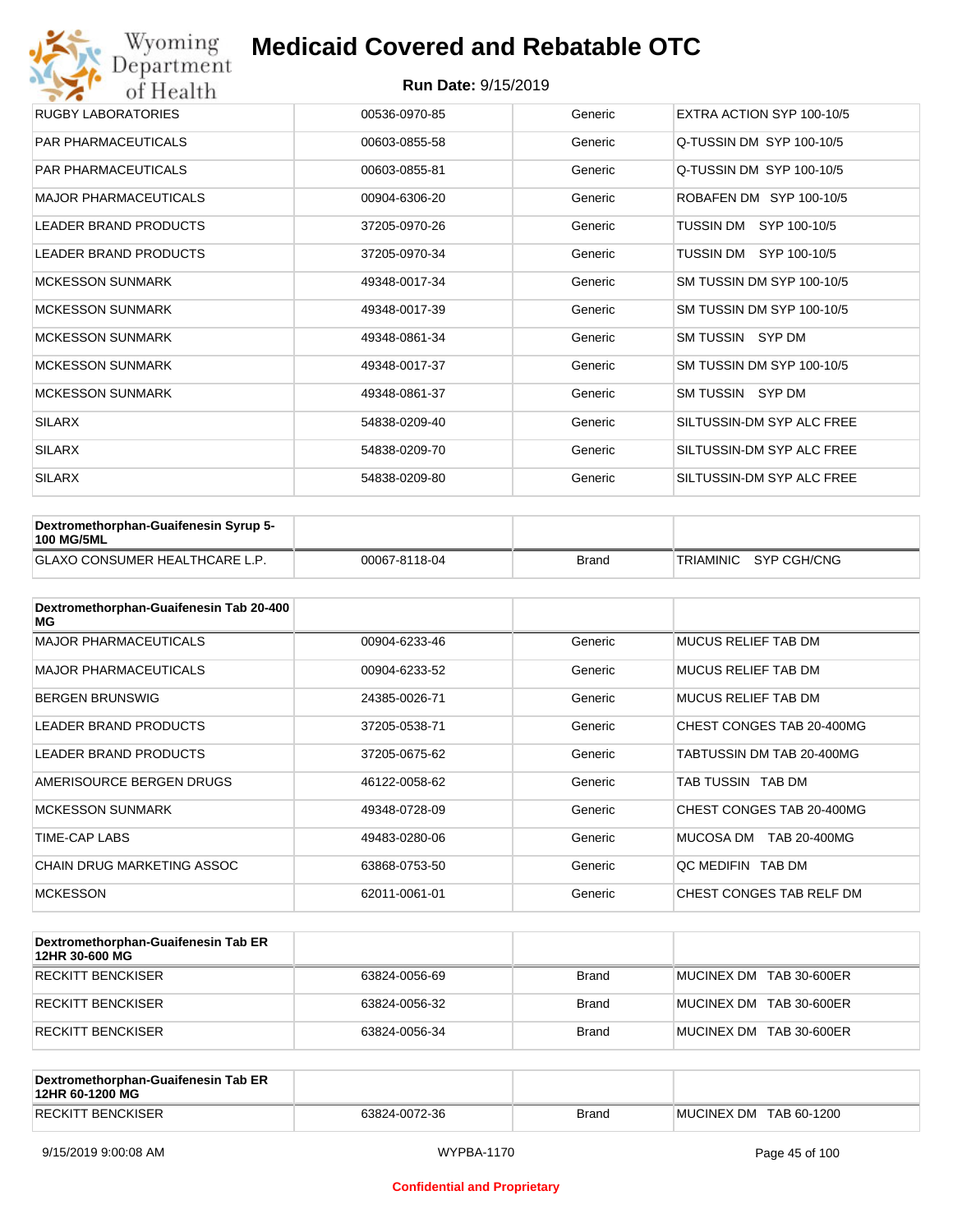## Wyoming<br>Department<br>of Health **Medicaid Covered and Rebatable OTC**

| <b>RECKITT BENCKISER</b> | 63824-0072-46 | <b>Brand</b> | MUCINEX DM TAB 60-1200 |
|--------------------------|---------------|--------------|------------------------|
| <b>RECKITT BENCKISER</b> | 63824-0072-35 | <b>Brand</b> | MUCINEX DM TAB 60-1200 |

| Dextromethorphan-Phenylephrine-APAP<br>Cap 10-5-325 MG |               |              |                                  |
|--------------------------------------------------------|---------------|--------------|----------------------------------|
| <b>MAJOR PHARMACEUTICALS</b>                           | 00904-5763-44 | <b>Brand</b> | DAY TIME<br>CAP COLD/FLU         |
| <b>TOPCO</b>                                           | 36800-0215-53 | Generic      | DAYTIME PE CAP COLD/FLU          |
| <b>TOPCO</b>                                           | 36800-0215-60 | Generic      | DAYTIME PE CAP COLD/FLU          |
| <b>SELECT BRAND</b>                                    | 15127-0989-12 | Generic      | SB DAY TIME CAP COLD/FLU         |
| <b>BERGEN BRUNSWIG</b>                                 | 24385-0036-62 | Generic      | <b>GNP DAY TIME CAP COLD/FLU</b> |
| AMERISOURCE BERGEN DRUGS                               | 46122-0184-73 | Generic      | DAY COLD/FLU CAP 10-5-325        |
| <b>MCKESSON SUNMARK</b>                                | 49348-0738-04 | Generic      | SM DAY TIME CAP PE               |
| <b>MCKESSON</b>                                        | 62011-0066-02 | Generic      | HM DAY TIME CAP                  |

| Dextromethorphan-Phenylephrine-APAP<br>Ligd 10-5-325 MG/15ML |               |         |                                  |
|--------------------------------------------------------------|---------------|---------|----------------------------------|
| <b>BERGEN BRUNSWIG</b>                                       | 24385-0005-34 | Generic | <b>GNP DAY TIME LIQ COLD/FLU</b> |
| <b>TOPCO</b>                                                 | 36800-0656-38 | Generic | LIQ COLD/FLU<br>DAY TIME         |
| <b>TOPCO</b>                                                 | 36800-0656-30 | Generic | DAY TIME<br>LIQ COLD/FLU         |
| <b>MCKESSON SUNMARK</b>                                      | 49348-0753-37 | Generic | SM DAY TIME LIQ COLD/FLU         |
| AMERISOURCE BERGEN DRUGS                                     | 46122-0015-33 | Generic | <b>GNP FLU RELF LIQ DAYTIME</b>  |
| <b>MCKESSON</b>                                              | 62011-0065-02 | Generic | HM DAYTIME<br>LIQ COLD/FLU       |
| CHAIN DRUG MARKETING ASSOC                                   | 63868-0067-08 | Generic | OC FLU RELF LIQ DAYTIME          |

| Dextromethorphan-Phenylephrine-APAP<br><b>Powd Pack 20-10-500 MG</b> |               |       |          |              |
|----------------------------------------------------------------------|---------------|-------|----------|--------------|
| <b>GLAXO CONSUMER HEALTHCARE L.P.</b>                                | 00067-6426-06 | Brand | THERAFLU | PAK SEV COLD |
|                                                                      |               |       |          |              |

| Dextromethorphan-Phenylephrine-APAP<br>Powd Pack 20-10-650 MG |               |         |                                 |
|---------------------------------------------------------------|---------------|---------|---------------------------------|
| PERRIGO PHARMACEUTICALS                                       | 00113-0096-91 | Generic | <b>FLU/COLD/CGH POW DAYTIME</b> |
| CHAIN DRUG MARKETING ASSOC                                    | 63868-0763-06 | Generic | <b>OC COLD/CGH POW DAYTIME</b>  |

| Dextromethorphan-Phenylephrine-APAP<br>Tab 10-5-325 MG |               |         |                                  |
|--------------------------------------------------------|---------------|---------|----------------------------------|
| MAJOR PHARMACEUTICALS                                  | 00904-5786-24 | Generic | MAPAP COLD TAB 10-5-325          |
| <b>TOPCO</b>                                           | 36800-0371-62 | Generic | COLD MULT-SY TAB DAYTIME         |
| <b>TOPCO</b>                                           | 36800-0402-62 | Generic | COLD HEAD<br><b>TAB CONGESTI</b> |
| AMERISOURCE BERGEN DRUGS                               | 46122-0073-62 | Generic | COLD RELIEF TAB MULTI-S          |

| Dextromethorphan-Pyrilamine Liquid 7.5-<br>7.5 MG/5ML |               |       |                  |
|-------------------------------------------------------|---------------|-------|------------------|
| CAPITAL PHARMACEUTICAL                                | 29978-0127-16 | Brand | LIQ<br>CAPRON DM |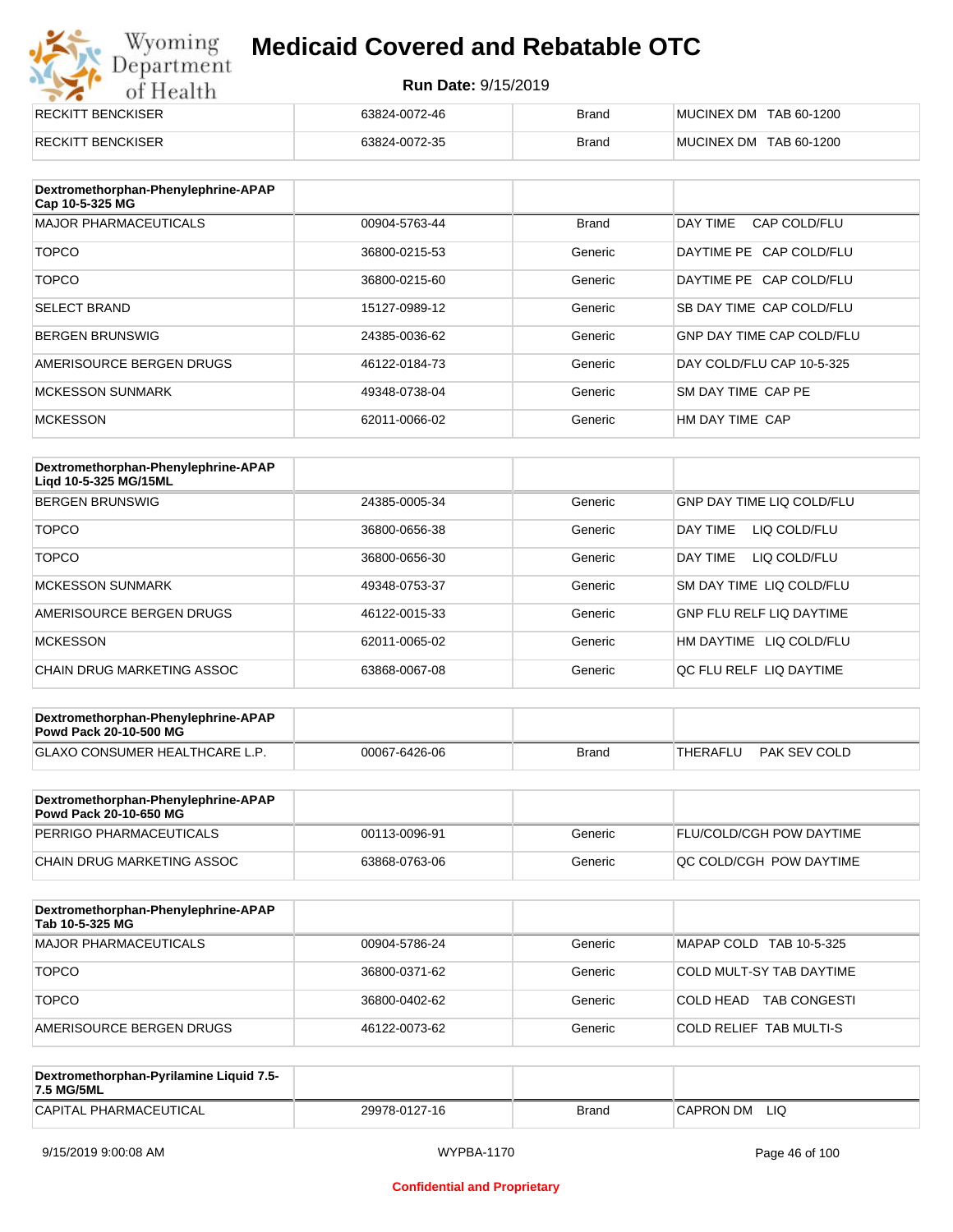

**12.5-325 MG**

**Diphenhydramine-Acetaminophen Tab** 

## **Medicaid Covered and Rebatable OTC**

| <b>RUGBY LABORATORIES</b>                                    | 00536-1003-01 | Generic      | ACETA-GESIC TAB 12.5-325  |
|--------------------------------------------------------------|---------------|--------------|---------------------------|
| Diphenhydramine-Phenylephrine Liq 6.25-<br>2.5 MG/5ML        |               |              |                           |
| <b>TOPCO</b>                                                 | 36800-0913-26 | Generic      | TRIACTING NT LIQ COLD/CGH |
| Diphenhydramine-Phenylephrine Syrup<br>6.25-2.5 MG/5ML       |               |              |                           |
| GLAXO CONSUMER HEALTHCARE L.P.                               | 00067-8106-04 | <b>Brand</b> | SYP COLD/CGH<br>TRIAMINIC |
| Diphenhydramine-Phenylephrine-APAP<br>Liq 12.5-5-325 MG/10ML |               |              |                           |
| <b>RECKITT BENCKISER</b>                                     | 63824-0211-66 | Generic      | DELSYM NIGHT LIQ CGH+CLD  |
| <b>RECKITT BENCKISER</b>                                     | 63824-0212-66 | Generic      | DELSYM NIGHT LIQ CGH+CLD  |
| <b>RECKITT BENCKISER</b>                                     | 63824-0600-64 | Generic      | MUCINEX MS LIQ COLD NGH   |
| <b>RECKITT BENCKISER</b>                                     | 63824-0500-66 | Generic      | MUCINEX FAST LIQ COLD FLU |
| <b>RECKITT BENCKISER</b>                                     | 63824-0262-66 | Generic      | LIQ<br><b>MUCINEX</b>     |
| Diphenhydramine-Phenylephrine-APAP<br>Lig 12.5-5-325 MG/15ML |               |              |                           |
| AMERISOURCE BERGEN DRUGS                                     | 46122-0016-33 | Generic      | GNP FLU RELF LIQ NIGHTIME |
| CHAIN DRUG MARKETING ASSOC                                   | 63868-0068-08 | Generic      | QC FLU RELF LIQ NIGHTIME  |
| Diphenhydramine-Phenylephrine-APAP<br>Packet 25-10-650 MG    |               |              |                           |
| GLAXO CONSUMER HEALTHCARE L.P.                               | 00067-7918-06 | <b>Brand</b> | THERAFLU SEV POW COLD/CGH |
| <b>RECKITT BENCKISER</b>                                     | 63824-0233-04 | Generic      | MUCINEX<br>PAK FAST-MAX   |
| CHAIN DRUG MARKETING ASSOC                                   | 63868-0764-06 | Generic      | QC COLD/CGH POW NIGHTTIM  |
| Diphenhydramine-Phenylephrine-APAP<br>Tab 12.5-5-325 MG      |               |              |                           |
| <b>SELECT BRAND</b>                                          | 15127-0973-24 | Generic      | SB ALLERGY/ TAB COLD PE   |
| <b>SELECT BRAND</b>                                          | 15127-0974-12 | Generic      | SB SEVERE TAB COLD PE     |
| AMERISOURCE BERGEN DRUGS                                     | 46122-0052-62 | Generic      | ALLERGY PLUS TAB SINUS    |
| CHAIN DRUG MARKETING ASSOC                                   | 63868-0985-24 | Generic      | QC ALLERGY/ TAB SINUS     |
| Diphenhydramine-Phenylephrine-APAP<br>Tab 25-5-325 MG        |               |              |                           |
| AMERISOURCE BERGEN DRUGS                                     | 46122-0053-60 | Generic      | ALLERGY PLUS TAB SEV/SINU |
| <b>RECKITT BENCKISER</b>                                     | 63824-0550-20 | Generic      | MUCINEX FAST TAB 25-5-325 |
|                                                              |               |              |                           |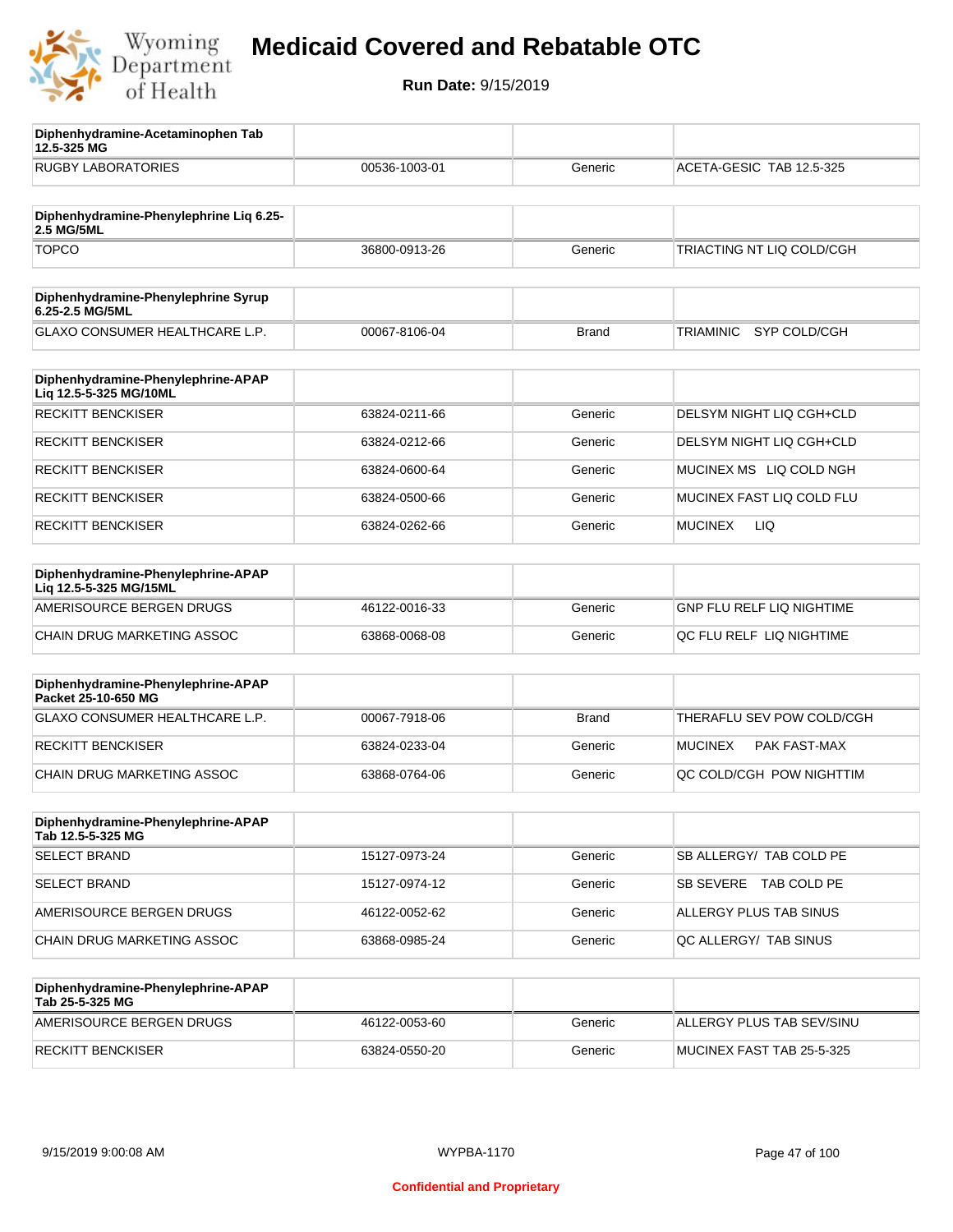

| Doxylamine-DM Liquid 6.25-15 MG/15ML                        |               |              |                                 |
|-------------------------------------------------------------|---------------|--------------|---------------------------------|
| <b>BERGEN BRUNSWIG</b>                                      | 24385-0461-34 | Generic      | NIGHT TIME LIQ COUGH            |
| <b>TOPCO</b>                                                | 36800-0668-38 | Generic      | NITE TIME LIQ COUGH             |
| <b>BERGEN BRUNSWIG</b>                                      | 24385-0461-40 | Generic      | NIGHT TIME LIQ COUGH            |
| Doxylamine-Phenylephrine Tab 7.5-10 MG                      |               |              |                                 |
| POLY PHARMACEUTICALS                                        | 50991-0216-01 | <b>Brand</b> | POLY HIST TAB 7.5-10MG          |
| Doxylamine-Pseudoephedrine Liquid 6.25-<br><b>30 MG/5ML</b> |               |              |                                 |
| <b>SALLUS LABORATORIES</b>                                  | 69036-0110-16 | <b>Brand</b> | LORTUSS LQ LIQ                  |
| Fexofenadine-Pseudoephedrine Tab ER<br>24HR 180-240 MG      |               |              |                                 |
| DR.REDDY'S LABORATORIES, INC.                               | 55111-0557-35 | Generic      | FEXOFEN/PSE TAB 180-240         |
| <b>Guaifenesin Granules Packet 100 MG</b>                   |               |              |                                 |
| <b>RECKITT BENCKISER</b>                                    | 63824-0254-12 | <b>Brand</b> | MUCINEX/KIDS GRA 100MG          |
| Guaifenesin Liquid 100 MG/5ML                               |               |              |                                 |
| PHARMACEUTICAL ASSOCIATES                                   | 00121-1744-05 | Generic      | GUAIFENESIN SOL 100/5ML         |
| PHARMACEUTICAL ASSOCIATES                                   | 00121-1744-15 | Generic      | GUAIFENESIN SOL 100/5ML         |
| PERRIGO PHARMACEUTICALS                                     | 00113-0288-26 | Generic      | MUCUS RELIEF LIQ 100/5ML        |
| PHARMACEUTICAL ASSOCIATES                                   | 00121-1744-10 | Generic      | GUAIFENESIN SOL 100/5ML         |
| <b>PAR PHARMACEUTICALS</b>                                  | 00603-0857-94 | Generic      | Q-TUSSIN<br><b>SOL 100/5ML</b>  |
| PAR PHARMACEUTICALS                                         | 00603-0857-58 | Generic      | Q-TUSSIN<br><b>SOL 100/5ML</b>  |
| PAR PHARMACEUTICALS                                         | 00603-0857-81 | Generic      | Q-TUSSIN<br><b>SOL 100/5ML</b>  |
| PAR PHARMACEUTICALS                                         | 00603-1328-58 | Generic      | <b>IOPHEN-NR</b><br>LIQ 100/5ML |
| <b>BERGEN BRUNSWIG</b>                                      | 24385-0982-26 | Generic      | MUCUS RELIEF LIQ 100/5ML        |
| <b>TOPCO</b>                                                | 36800-0288-26 | Generic      | MUCUS RELIEF LIQ 100/5ML        |
| HI-TECH                                                     | 50383-0063-07 | Generic      | GUAIFENESIN SOL 100/5ML         |
| HI-TECH                                                     | 50383-0063-11 | Generic      | GUAIFENESIN SOL 200/10ML        |
| HI-TECH                                                     | 50383-0063-12 | Generic      | GUAIFENESIN SOL 200/10ML        |
| HI-TECH                                                     | 50383-0063-17 | Generic      | GUAIFENESIN SOL 300/15ML        |
| HI-TECH                                                     | 50383-0063-06 | Generic      | GUAIFENESIN SOL 100/5ML         |
| HI-TECH                                                     | 50383-0063-18 | Generic      | GUAIFENESIN SOL 300/15ML        |
| <b>MCKESSON</b>                                             | 62011-0089-01 | Generic      | TUSSIN ADULT LIQ 100/5ML        |
| <b>MCKESSON</b>                                             | 62011-0089-02 | Generic      | TUSSIN ADULT LIQ 100/5ML        |
| <b>RECKITT BENCKISER</b>                                    | 63824-0285-64 | Generic      | MUCINEX CHLD LIQ 100/5ML        |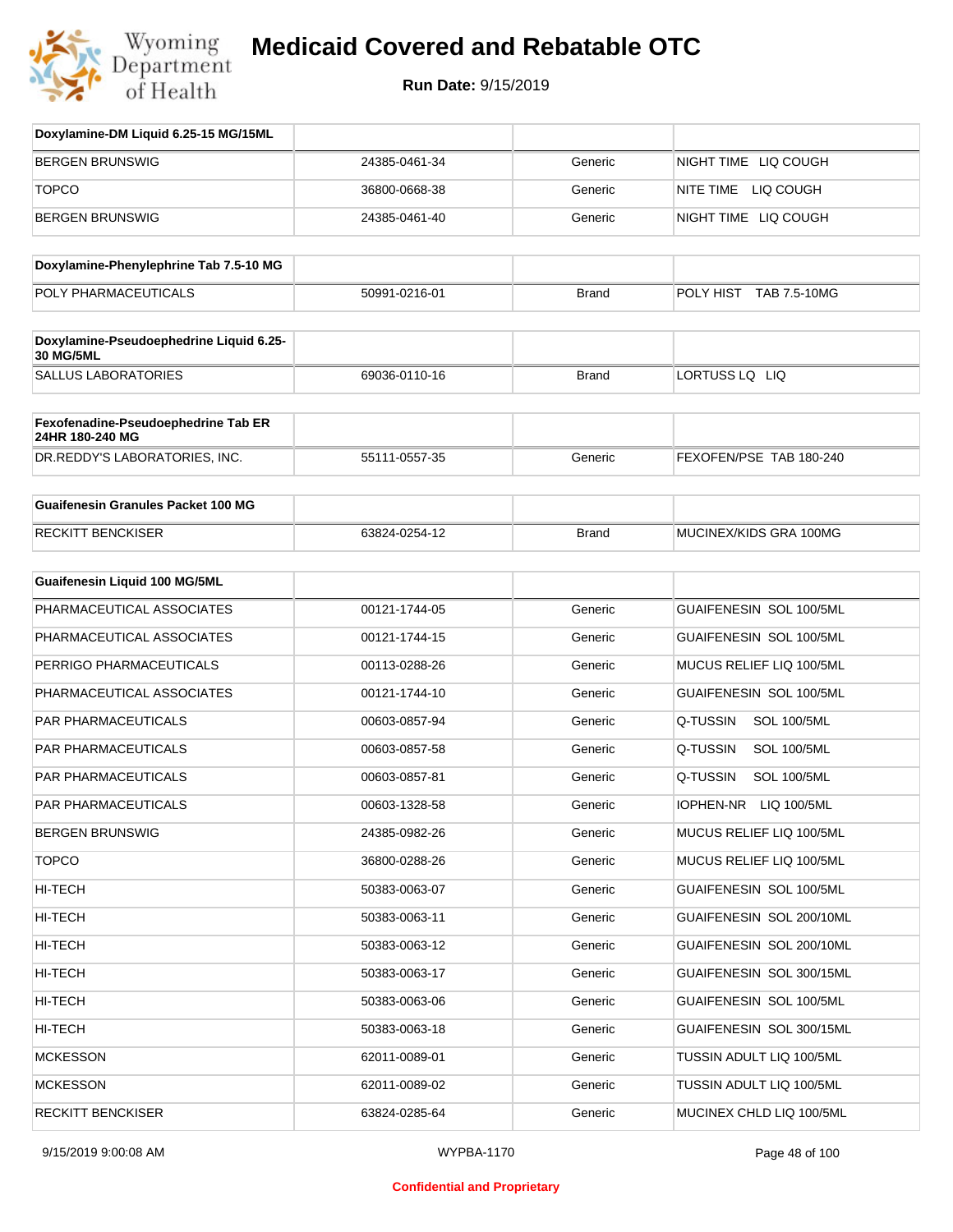

| <b>SILARX</b>                       | 54838-0138-40 | Generic | SILTUSS DAS LIQ 100/5ML              |
|-------------------------------------|---------------|---------|--------------------------------------|
|                                     |               |         |                                      |
| <b>Guaifenesin Syrup 100 MG/5ML</b> |               |         |                                      |
| <b>PERRIGO</b>                      | 00113-0061-34 | Generic | TUSSIN CHEST SYP 100/5ML             |
| <b>RUGBY LABORATORIES</b>           | 00536-0825-85 | Generic | <b>COUGH</b><br>SYP 100/5ML          |
| <b>PERRIGO</b>                      | 00113-0061-26 | Generic | TUSSIN CHEST SYP 100/5ML             |
| <b>MAJOR PHARMACEUTICALS</b>        | 00904-0061-00 | Generic | <b>ROBAFEN</b><br><b>SYP 100/5ML</b> |
| <b>MAJOR PHARMACEUTICALS</b>        | 00904-0061-16 | Generic | <b>SYP 100/5ML</b><br><b>ROBAFEN</b> |
| <b>RUGBY LABORATORIES</b>           | 00536-0825-97 | Generic | <b>COUGH</b><br><b>SYP 100/5ML</b>   |
| <b>MAJOR PHARMACEUTICALS</b>        | 00904-0061-09 | Generic | <b>ROBAFEN</b><br><b>SYP 100/5ML</b> |
| <b>SELECT BRAND</b>                 | 15127-0940-44 | Generic | SB CGH CONTR SYP 100/5ML             |
| <b>SELECT BRAND</b>                 | 15127-0940-48 | Generic | SB CGH CONTR SYP 100/5ML             |
| <b>BERGEN BRUNSWIG</b>              | 24385-0310-34 | Generic | GNP TUSSIN SYP 100/5ML               |
| <b>TOPCO</b>                        | 36800-0310-26 | Generic | TUSSIN CHEST SYP 100/5ML             |
| <b>MCKESSON SUNMARK</b>             | 49348-0278-34 | Generic | SM TUSSIN SYP 100/5ML                |
| <b>MCKESSON SUNMARK</b>             | 49348-0278-37 | Generic | SM TUSSIN SYP 100/5ML                |
| <b>SILARX</b>                       | 54838-0117-40 | Generic | SILTUSSIN SA SYP 100/5ML             |
| <b>SILARX</b>                       | 54838-0117-80 | Generic | SILTUSSIN SA SYP 100/5ML             |
| <b>SILARX</b>                       | 54838-0117-70 | Generic | SILTUSSIN SA SYP 100/5ML             |
|                                     |               |         |                                      |

| Guaifenesin Tab 200 MG       |               |         |                                     |
|------------------------------|---------------|---------|-------------------------------------|
| <b>PAR PHARMACEUTICALS</b>   | 00603-4886-21 | Generic | ORGAN-INR TAB 200MG                 |
| <b>PAR PHARMACEUTICALS</b>   | 00603-4890-21 | Generic | ORGAN-INR TAB 200MG                 |
| <b>MAJOR PHARMACEUTICALS</b> | 00904-5154-60 | Generic | GUAIFENESIN TAB 200MG               |
| <b>SELECT BRAND</b>          | 15127-0129-60 | Generic | SB COUGHTAB TAB 200MG               |
| LEADER BRAND PRODUCTS        | 37205-0466-72 | Generic | <b>TAB 200MG</b><br><b>COUGHTAB</b> |

| Guaifenesin Tab 400 MG       |               |         |                               |
|------------------------------|---------------|---------|-------------------------------|
| <b>MAJOR PHARMACEUTICALS</b> | 00904-6232-52 | Generic | MUCUS RELIEF TAB 400MG        |
| <b>MAJOR PHARMACEUTICALS</b> | 00904-6232-46 | Generic | MUCUS RELIEF TAB 400MG        |
| <b>BERGEN BRUNSWIG</b>       | 24385-0602-71 | Generic | MUCUS RELIEF TAB 400MG        |
| LEADER BRAND PRODUCTS        | 37205-0674-62 | Generic | <b>TAB 400MG</b><br>TABTUSSIN |
| LEADER BRAND PRODUCTS        | 37205-0476-71 | Generic | CHEST CONGES TAB 400MG        |
| AMERISOURCE BERGEN DRUGS     | 46122-0057-62 | Generic | TAB TUSSIN TAB 400MG          |
| <b>MCKESSON SUNMARK</b>      | 49348-0729-09 | Generic | CHEST CONGES TAB 400MG        |
| TIME-CAP LABS                | 49483-0272-06 | Generic | <b>MUCOSA</b><br>TAB 400MG    |
| <b>MCKESSON</b>              | 62011-0060-01 | Generic | CHEST CONGES TAB 400MG        |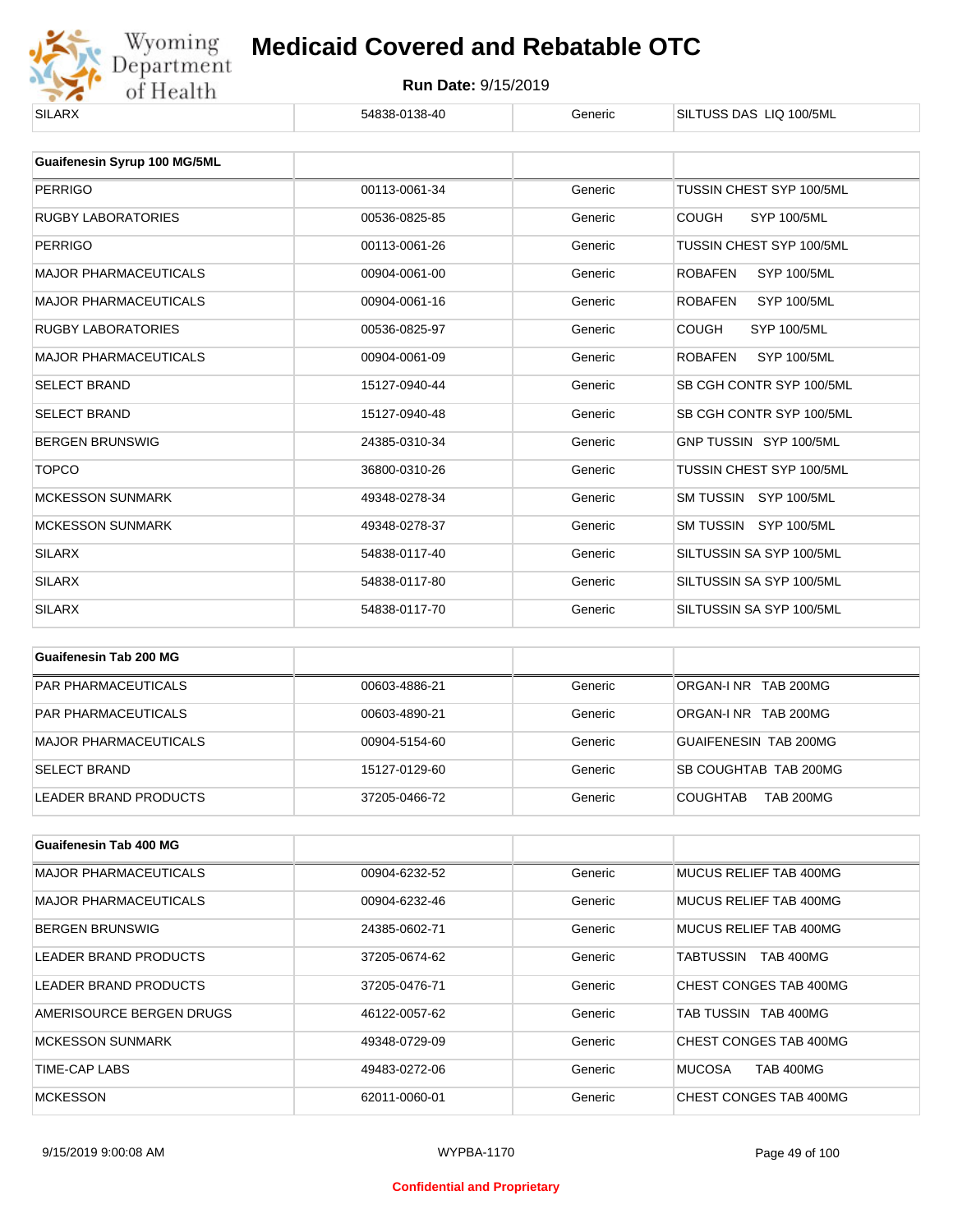

**Run Date:** 9/15/2019

| CHAIN DRUG MARKETING ASSOC                   | 63868-0998-50 | Generic      | MEDIFIN 400 TAB 400MG               |
|----------------------------------------------|---------------|--------------|-------------------------------------|
| Guaifenesin Tab ER 12HR 1200 MG              |               |              |                                     |
|                                              |               |              |                                     |
| <b>RECKITT BENCKISER</b>                     | 63824-0023-35 | Brand        | <b>MUCINEX</b><br><b>TAB 1200MG</b> |
| <b>RECKITT BENCKISER</b>                     | 63824-0023-36 | Brand        | <b>MUCINEX</b><br><b>TAB 1200MG</b> |
| <b>RECKITT BENCKISER</b>                     | 63824-0023-46 | Brand        | <b>MUCINEX</b><br><b>TAB 1200MG</b> |
| <b>RECKITT BENCKISER</b>                     | 63824-0023-48 | Brand        | <b>MUCINEX</b><br><b>TAB 1200MG</b> |
| Guaifenesin Tab ER 12HR 600 MG               |               |              |                                     |
| RUGBY LABORATORIES                           | 00536-1026-37 | Generic      | MUCUS-ER<br>TAB 600MG               |
| LEADER BRAND PRODUCTS                        | 37205-0628-58 | Generic      | <b>MUCUS-ER</b><br>TAB 600MG        |
| PERRIGO PHARMACEUTICALS                      | 45802-0498-60 | Generic      | GUAIFENESIN TAB 600MG ER            |
| AMERISOURCE BERGEN DRUGS                     | 46122-0028-60 | Generic      | GNP MUCUS-ER TAB 600MG              |
| AMERISOURCE BERGEN DRUGS                     | 46122-0028-58 | Generic      | GNP MUCUS-ER TAB 600MG              |
| <b>MCKESSON SUNMARK</b>                      | 49348-0905-47 | Generic      | SM MUCUS ER TAB 600MG               |
| <b>MCKESSON SUNMARK</b>                      | 49348-0905-59 | Generic      | SM MUCUS ER TAB 600MG               |
| PERRIGO PHARMACEUTICALS                      | 45802-0498-58 | Generic      | GUAIFENESIN TAB 600MG ER            |
| PERRIGO PHARMACEUTICALS                      | 45802-0498-78 | Generic      | GUAIFENESIN TAB 600MG ER            |
| <b>MCKESSON</b>                              | 62011-0076-01 | Generic      | HM MUCUS ER TAB 600MG               |
| <b>RECKITT BENCKISER</b>                     | 63824-0008-50 | <b>Brand</b> | <b>MUCINEX</b><br>TAB 600MG ER      |
| <b>RECKITT BENCKISER</b>                     | 63824-0008-61 | Brand        | <b>MUCINEX</b><br>TAB 600MG ER      |
| <b>RECKITT BENCKISER</b>                     | 63824-0008-27 | Brand        | <b>MUCINEX</b><br>TAB 600MG ER      |
| <b>RECKITT BENCKISER</b>                     | 63824-0008-34 | Brand        | <b>MUCINEX</b><br>TAB 600MG ER      |
| RECKITT BENCKISER                            | 63824-0008-15 | <b>Brand</b> | <b>MUCINEX</b><br>TAB 600MG ER      |
| <b>MCKESSON</b>                              | 62011-0076-02 | Generic      | HM MUCUS ER TAB 600MG               |
| RECKITT BENCKISER                            | 63824-0008-32 | Brand        | <b>MUCINEX</b><br>TAB 600MG ER      |
| <b>RECKITT BENCKISER</b>                     | 63824-0008-36 | Brand        | <b>MUCINEX</b><br>TAB 600MG ER      |
| <b>RECKITT BENCKISER</b>                     | 63824-0008-69 | Brand        | <b>MUCINEX</b><br>TAB 600MG ER      |
| Guaifenesin-Codeine Liquid 200-8 MG/5ML      |               |              |                                     |
| <b>CENTURION LABS</b>                        | 23359-0040-16 | Brand        | NINJACOF-XG LIQ 200-8/5             |
|                                              |               |              |                                     |
| Guaifenesin-Codeine Liquid 225-7.5<br>MG/5ML |               |              |                                     |
| ALLEGIS PHARMACEUTICALS                      | 00682-0475-16 | Brand        | MAR-COF CG LIQ 225-7.5              |
| Guaifenesin-Codeine Soln 100-10 MG/5ML       |               |              |                                     |
| PHARMACEUTICAL ASSOCIATES                    | 00121-0775-04 | Generic      | GG/CODEINE SOL 100-10/5             |

PHARMACEUTICAL ASSOCIATES 00121-0775-16 Generic Generic GG/CODEINE SOL 100-10/5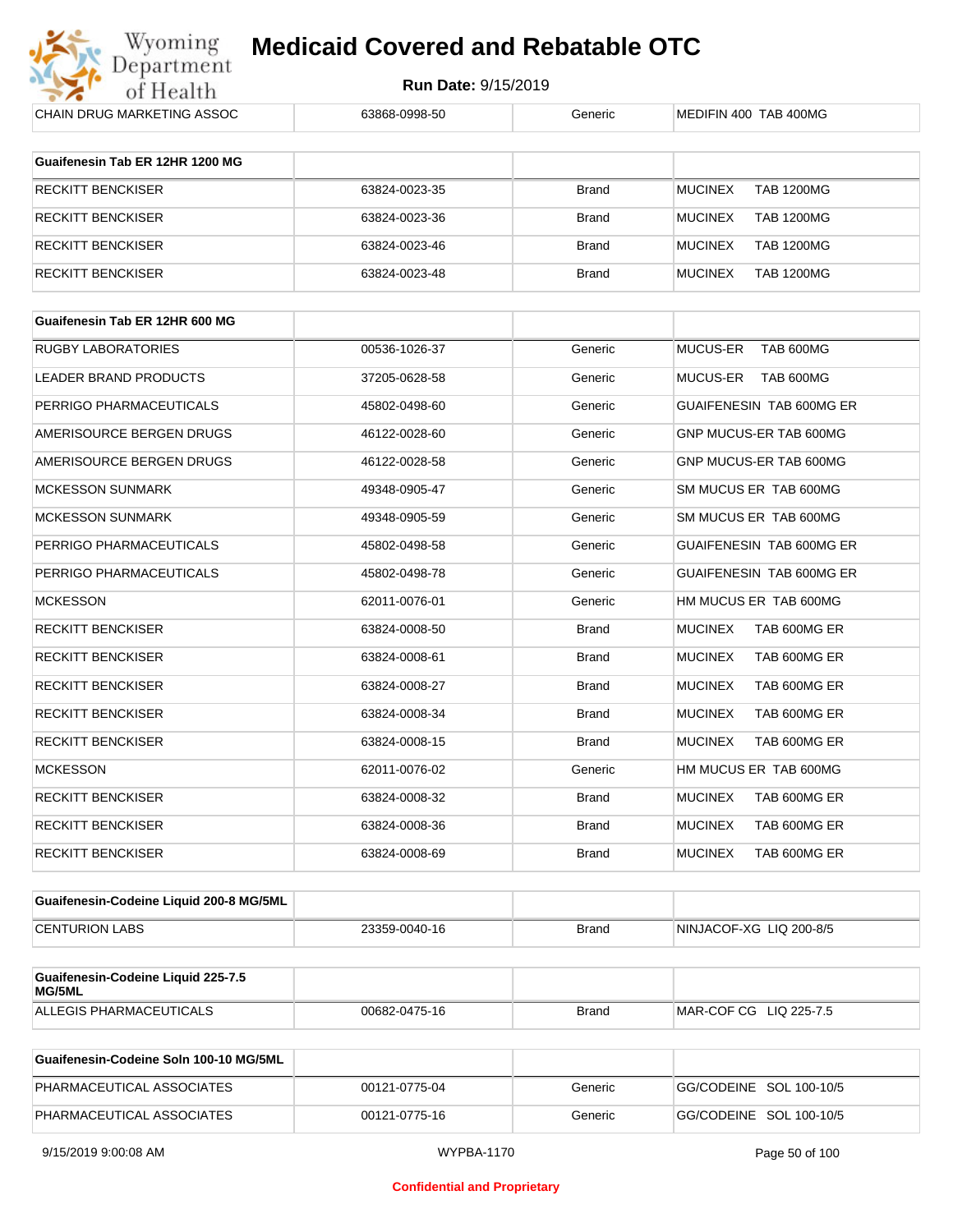| Wyoming<br><b>Medicaid Covered and Rebatable OTC</b><br>Department |                            |         |                           |  |
|--------------------------------------------------------------------|----------------------------|---------|---------------------------|--|
| of Health                                                          | <b>Run Date: 9/15/2019</b> |         |                           |  |
| PHARMACEUTICAL ASSOCIATES                                          | 00121-1775-05              | Generic | GG/CODEINE SOL 100-10/5   |  |
| PHARMACEUTICAL ASSOCIATES                                          | 00121-1775-10              | Generic | GG/CODEINE SOL 100-10/5   |  |
| <b>PAR PHARMACEUTICALS</b>                                         | 00603-1075-56              | Generic | CHERATUSSIN SYP AC        |  |
| <b>PAR PHARMACEUTICALS</b>                                         | 00603-1075-58              | Generic | CHERATUSSIN SYP AC        |  |
| <b>PAR PHARMACEUTICALS</b>                                         | 00603-1075-54              | Generic | CHERATUSSIN SYP AC        |  |
| <b>PAR PHARMACEUTICALS</b>                                         | 00603-1329-58              | Generic | IOPHEN C-NR LIQ 100-10/5  |  |
| PACK PHARMACEUTICALS, LLC                                          | 16571-0302-16              | Generic | GUAIFENESIN SYP 100-10/5  |  |
| HI-TECH                                                            | 50383-0087-12              | Generic | GUAIATUSS AC SYP 100-10/5 |  |
| <b>HI-TECH</b>                                                     | 50383-0087-10              | Generic | GUAIATUSS AC SYP 100-10/5 |  |
| HI-TECH                                                            | 50383-0087-16              | Generic | GUAIATUSS AC SYP 100-10/5 |  |
| <b>METHOD PHARMACEUTICALS</b>                                      | 58657-0500-04              | Generic | CODEINE/GG SOL 10-100/5   |  |
| <b>METHOD PHARMACEUTICALS</b>                                      | 58657-0500-16              | Generic | CODEINE/GG SOL 10-100/5   |  |
| <b>HI-TECH</b>                                                     | 50383-0087-04              | Generic | GUAIATUSS AC SYP 100-10/5 |  |
| <b>HI-TECH</b>                                                     | 50383-0087-05              | Generic | GUAIATUSS AC SYP 100-10/5 |  |
| HI-TECH                                                            | 50383-0087-07              | Generic | GUAIATUSS AC SYP 100-10/5 |  |
| VIRTUS PHARMACEUTICALS OPCO                                        | 76439-0252-04              | Generic | VIRTUSSIN AC SOL 100-10/5 |  |
| <b>VIRTUS PHARMACEUTICALS OPCO</b>                                 | 76439-0252-16              | Generic | VIRTUSSIN AC SOL 100-10/5 |  |

| Guaifenesin-Codeine Soln 100-6.3 MG/5ML |               |         |                        |
|-----------------------------------------|---------------|---------|------------------------|
| <b>R A MCNEIL</b>                       | 12830-0717-16 | Brand   | M-CLEAR WC LIQ 100-6.3 |
| BUREL PHARMACEUTICALS                   | 35573-0006-16 | Generic | RELCOFC SOL 100-6.3    |

| Loratadine & Pseudoephedrine Tab ER<br>12HR 5-120 MG |               |         |                          |
|------------------------------------------------------|---------------|---------|--------------------------|
| <b>PERRIGO</b>                                       | 00113-2013-60 | Generic | ALLERGY/CONG TAB 5-120MG |
| <b>PERRIGO</b>                                       | 00113-2013-39 | Generic | ALLERGY/CONG TAB 5-120MG |
| <b>PERRIGO</b>                                       | 00113-2013-52 | Generic | ALLERGY/CONG TAB 5-120MG |
| PERRIGO PHARMACEUTICALS                              | 45802-0106-39 | Generic | LORATADINE-D TAB 5-120MG |
| PERRIGO PHARMACEUTICALS                              | 45802-0106-52 | Generic | LORATADINE-D TAB 5-120MG |
| PERRIGO PHARMACEUTICALS                              | 45802-0106-60 | Generic | LORATADINE-D TAB 5-120MG |
| AMERISOURCE BERGEN DRUGS                             | 46122-0109-52 | Generic | LORATADINE-D TAB 5-120MG |
| <b>MCKESSON SUNMARK</b>                              | 49348-0183-47 | Generic | LORATADINE D TAB 5-120MG |
| <b>MCKESSON</b>                                      | 62011-0120-01 | Generic | ALLERGY/CONG TAB 5-120MG |

| Loratadine & Pseudoephedrine Tab ER<br>24HR 10-240 MG |               |         |                           |
|-------------------------------------------------------|---------------|---------|---------------------------|
| PERRIGO                                               | 00113-0165-22 | Generic | ALLERGY/CONG TAB RELIEF   |
| PERRIGO                                               | 00113-0165-52 | Generic | ALLERGY/CONG TAB RELIEF   |
| MAJOR PHARMACEUTICALS                                 | 00904-5833-15 | Generic | LORATADINE-D TAB 10-240MG |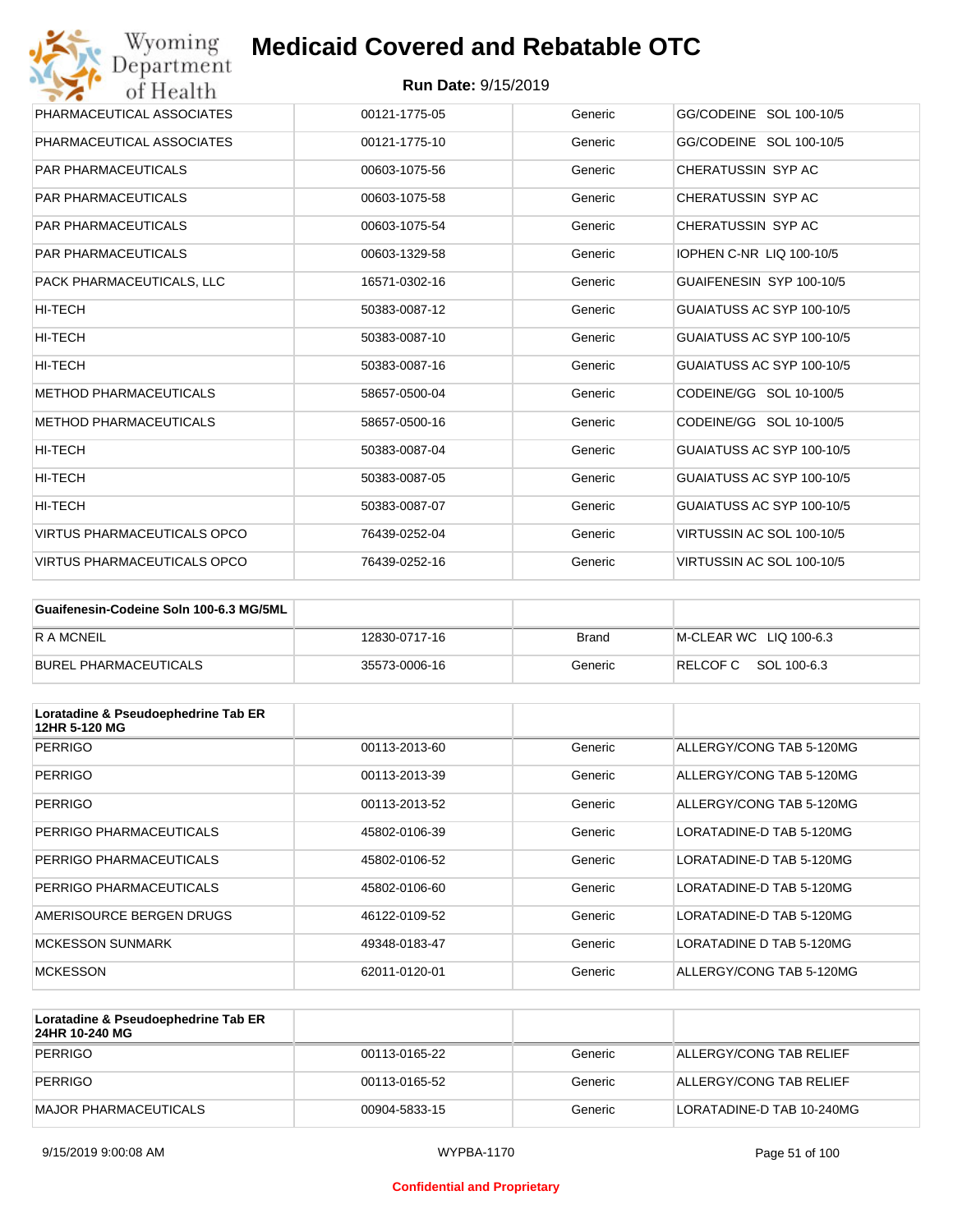| MAJOR PHARMACEUTICALS      | 00904-5833-48 | Generic | LORATADINE-D TAB 10-240MG |
|----------------------------|---------------|---------|---------------------------|
| LEADER BRAND PRODUCTS      | 37205-0348-88 | Generic | ALLERGY RELF TAB D-24     |
| PERRIGO PHARMACEUTICALS    | 45802-0008-52 | Generic | LORATADINE-D TAB 10-240MG |
| AMERISOURCE BERGEN DRUGS   | 46122-0167-52 | Generic | ALLER/CONGES TAB 10-240MG |
| PERRIGO PHARMACEUTICALS    | 45802-0008-22 | Generic | LORATADINE-D TAB 10-240MG |
| LEADER BRAND PRODUCTS      | 37205-0348-52 | Generic | ALLERGY RELF TAB D-24     |
| AMERISOURCE BERGEN DRUGS   | 46122-0206-22 | Generic | LORATADINE-D TAB 10-240MG |
| <b>MCKESSON SUNMARK</b>    | 49348-0543-01 | Generic | LORATA-DINE TAB D 24HR    |
| <b>MCKESSON SUNMARK</b>    | 49348-0543-57 | Generic | LORATA-DINE TAB D 24HR    |
| <b>OHM LABS</b>            | 51660-0724-15 | Generic | ALLERGY RELF TAB DECONGES |
| <b>OHM LABS</b>            | 51660-0724-69 | Generic | ALLERGY RELF TAB DECONGES |
| <b>MCKESSON</b>            | 62011-0071-01 | Generic | ALLERGY REL/ TAB DECONGES |
| CHAIN DRUG MARKETING ASSOC | 63868-0154-10 | Generic | LORATADINE-D TAB 10-240MG |

| PE-DM-APAP & PE-CPM-DM-APAP Tab<br>Day/Night Therapy Pack |               |         |                                  |
|-----------------------------------------------------------|---------------|---------|----------------------------------|
| BERGEN BRUNSWIG                                           | 24385-0963-60 | Generic | COLD HEAD<br>PAK DAY/NGHT        |
| ISELECT BRAND                                             | 15127-0927-24 | Generic | <b>SB COLD MULT PAK DAY/NGHT</b> |

| <b>PE-GG-APAP Tab 5-200-325MG &amp;PE-</b><br>Diphenhyd-APAP Tab 5-25-325MG |               |         |                           |
|-----------------------------------------------------------------------------|---------------|---------|---------------------------|
| <b>RECKITT BENCKISER</b>                                                    | 63824-0202-20 | Generic | MIS DAY/NGHT<br>SINUS-MAX |

| Pheniramine-Phenylephrine w/ APAP<br>Powd Pack 20-10-650 MG |               |       |                                  |
|-------------------------------------------------------------|---------------|-------|----------------------------------|
| GLAXO CONSUMER HEALTHCARE L.P.                              | 00067-7916-06 | Brand | 'THERAFLU FLU PAK SORE THR       |
| <b>TOPCO</b>                                                | 36800-0133-91 | Brand | <b>FLU &amp; SORE POW THROAT</b> |

| Phenyleph-Chlorphen-DM w/APAP Susp<br>2.5-1-5-160 MG/5ML |               |         |                                 |
|----------------------------------------------------------|---------------|---------|---------------------------------|
| <b>GLAXO CONSUMER HEALTHCARE L.P.</b>                    | 00067-8116-04 | Generic | TRIAMINIC<br>SUS FEV&CLD        |
| BERGEN BRUNSWIG                                          | 24385-0984-26 | Generic | <b>PAIN RELIEF SUS PLS COLD</b> |
| AMERISOURCE BERGEN DRUGS                                 | 46122-0036-26 | Generic | MULTI-SYMPT SUS PLS COLD        |
| <b>TOPCO</b>                                             | 36800-0903-26 | Generic | PAIN RELIEF SUS PLS COLD        |
| <b>MCKESSON SUNMARK</b>                                  | 49348-0879-34 | Generic | SM CHILDRENS SUS MS COLD        |
| CHAIN DRUG MARKETING ASSOC                               | 63868-0063-04 | Generic | OC COLD RELF SUS PLUS MS        |

| Phenyleph-Chlorphen-DM w/APAP Tab 5-2-<br>10-325 MG |               |         |                            |
|-----------------------------------------------------|---------------|---------|----------------------------|
| BERGEN BRUNSWIG                                     | 24385-0195-62 | Generic | ICLD HEAD CNG TAB NIGHTTIM |
| <b>TOPCO</b>                                        | 36800-0014-62 | Generic | COLD MULTI-S TAB NIGHTTIM  |
| <b>TOPCO</b>                                        | 36800-0393-62 | Generic | CLD HEAD CNG TAB NIGHTTIM  |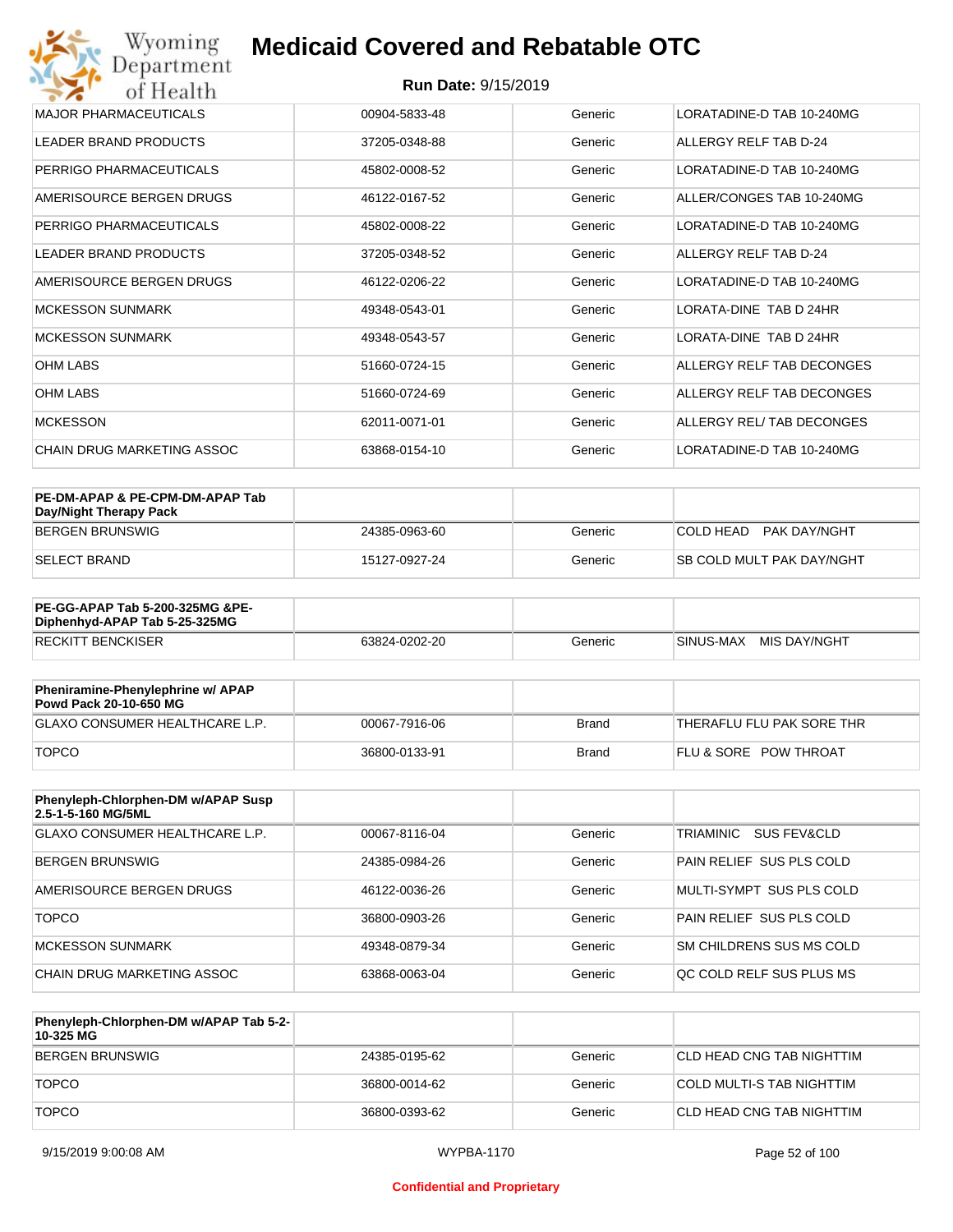#### **Run Date:** 9/15/2019

| Wyoming<br><b>Medicaid Covered and Rebatable OTC</b><br>Department |                            |         |                           |  |
|--------------------------------------------------------------------|----------------------------|---------|---------------------------|--|
| of Health                                                          | <b>Run Date: 9/15/2019</b> |         |                           |  |
| CHAIN DRUG MARKETING ASSOC                                         | 63868-0072-24              | Generic | MULTI-SYMPTM TAB NIGHTTIM |  |
| CHAIN DRUG MARKETING ASSOC                                         | 63868-0074-24              | Generic | QC COLD/HEAD TAB NIGHTTIM |  |

| Phenylephrine w/ Acetaminophen Tab 5-<br>325 MG |               |         |                                         |
|-------------------------------------------------|---------------|---------|-----------------------------------------|
| <b>PERRIGO</b>                                  | 00113-0272-62 | Generic | SINUS CONGST TAB / PAIN DT              |
| MAJOR PHARMACEUTICALS                           | 00904-5783-24 | Generic | MAPAP SINUS TAB MAX ST                  |
| <b>BERGEN BRUNSWIG</b>                          | 24385-0169-62 | Generic | <b>GNP SINUS</b><br><b>TAB CNG/PAIN</b> |
| <b>SELECT BRAND</b>                             | 15127-0965-24 | Generic | SB SINUS CNG TAB / PAIN DT              |
| <b>TOPCO</b>                                    | 36800-0272-62 | Generic | SINUS CONGST TAB /PAIN DT               |
| LEADER BRAND PRODUCTS                           | 37205-0571-62 | Generic | PAIN RLF SIN TAB PE DAY                 |
| CHAIN DRUG MARKETING ASSOC                      | 63868-0984-24 | Generic | OC SINUS PAI TAB RELIEF                 |

| Phenylephrine w/ DM-GG Ligd 10-18-200<br>MG/15ML |               |              |                |
|--------------------------------------------------|---------------|--------------|----------------|
| <b>GM PHARMACEUTICALS</b>                        | 58809-0555-08 | <b>Brand</b> | VANACOF DM LIQ |

| Phenylephrine w/ DM-GG Ligd 2.5-5-100<br>MG/5ML |               |              |                           |
|-------------------------------------------------|---------------|--------------|---------------------------|
| <b>MCKESSON SUNMARK</b>                         | 49348-0083-36 | Generic      | SEVERE CONG LIO COUGH     |
| <b>RECKITT BENCKISER</b>                        | 63824-0014-66 | <b>Brand</b> | MUCINEX CONG LIO COUGH    |
| <b>RECKITT BENCKISER</b>                        | 63824-0014-69 | <b>Brand</b> | MUCINEX CONG LIO COUGH    |
| <b>RECKITT BENCKISER</b>                        | 63824-0282-67 | <b>Brand</b> | MUCINEX COLD LIQ CHILDREN |
| <b>RECKITT BENCKISER</b>                        | 63824-0283-67 | <b>Brand</b> | MUCINEX CONG LIO & COUGH  |
| <b>RECKITT BENCKISER</b>                        | 63824-0282-64 | <b>Brand</b> | MUCINEX COLD LIQ CHILDREN |

| Phenylephrine w/ DM-GG Ligd 5-10-100<br><b>MG/5ML</b> |               |         |                                  |
|-------------------------------------------------------|---------------|---------|----------------------------------|
| PERRIGO PHARMACEUTICALS                               | 00113-0516-26 | Generic | LIQ CGH/COLD<br><b>TUSSIN CF</b> |
| PERRIGO PHARMACEUTICALS                               | 00113-0516-34 | Generic | LIQ CGH/COLD<br><b>TUSSIN CF</b> |
| <b>SELECT BRAND</b>                                   | 15127-0943-04 | Generic | SB CGH CONTR LIQ CF              |
| <b>SELECT BRAND</b>                                   | 15127-0943-08 | Generic | SB CGH CONTR LIQ CF              |
| <b>TOPCO</b>                                          | 36800-0516-34 | Generic | TUSSIN CF LIQ                    |
| <b>LEADER BRAND PRODUCTS</b>                          | 37205-0709-34 | Generic | <b>TUSSIN CF</b><br>LIQ.         |
| <b>TOPCO</b>                                          | 36800-0516-26 | Generic | <b>TUSSIN CF</b><br>LIQ.         |
| <b>LEADER BRAND PRODUCTS</b>                          | 37205-0709-26 | Generic | <b>TUSSIN CF</b><br>LIQ          |
| <b>MCKESSON SUNMARK</b>                               | 49348-0737-34 | Generic | <b>SM TUSSIN CF LIQ</b>          |
| <b>MCKESSON SUNMARK</b>                               | 49348-0737-37 | Generic | SM TUSSIN CF LIQ                 |
| <b>MCKESSON</b>                                       | 62011-0090-01 | Generic | TUSSIN ADULT LIQ COLD            |
| CHAIN DRUG MARKETING ASSOC                            | 63868-0244-04 | Generic | TUSSIN CF LIQ                    |
| CHAIN DRUG MARKETING ASSOC                            | 63868-0244-08 | Generic | <b>TUSSIN CF</b><br>LIQ.         |

#### **Confidential and Proprietary**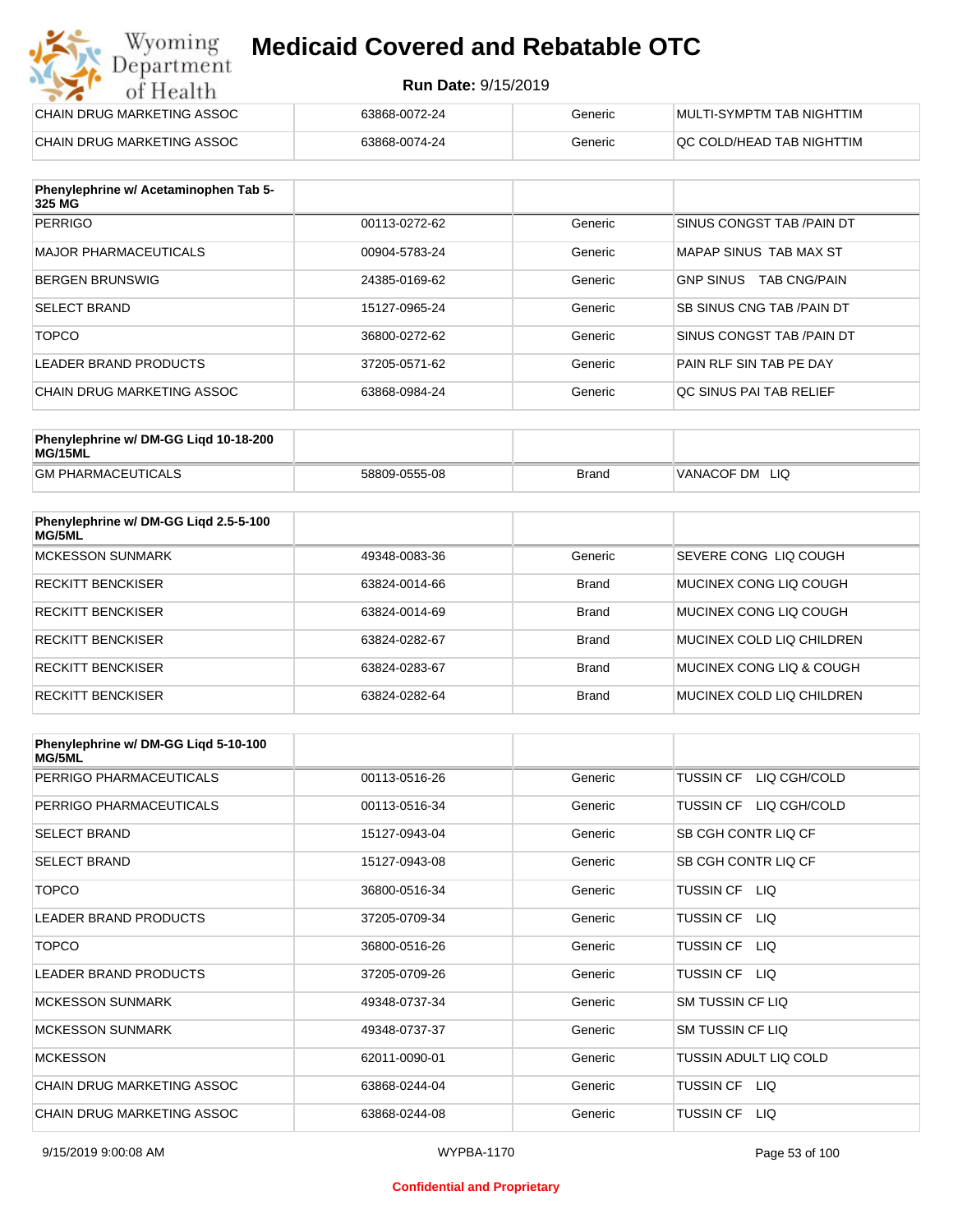

| Phenylephrine w/ DM-GG Ligd 5-10-200<br><b>MG/5ML</b> |               |         |                                 |
|-------------------------------------------------------|---------------|---------|---------------------------------|
| AMERISOURCE BERGEN DRUGS                              | 46122-0138-26 | Generic | LIO MAX/M-S<br>TUSSIN CF        |
| AMERISOURCE BERGEN DRUGS                              | 46122-0138-34 | Generic | LIO MAX/M-S<br><b>TUSSIN CF</b> |

| Phenylephrine w/ DM-GG Syrup 5-10-100<br><b>MG/5ML</b> |               |         |                        |
|--------------------------------------------------------|---------------|---------|------------------------|
| MAJOR PHARMACEUTICALS                                  | 00904-6309-20 | Generic | ROBAFEN CF SYP CGH/CLD |
| BERGEN BRUNSWIG                                        | 24385-0904-26 | Generic | GNP TUSSIN SYP CF      |
| BERGEN BRUNSWIG                                        | 24385-0904-34 | Generic | GNP TUSSIN SYP CF      |

| Phenylephrine w/ DM-GG Tab 10-15-380<br>MG |               |              |                         |
|--------------------------------------------|---------------|--------------|-------------------------|
| POLY PHARMACEUTICALS                       | 50991-0730-60 | <b>Brand</b> | <b>IDECONEX DMX TAB</b> |
| NIVAGEN PHARMACEUTICALS                    | 75834-0040-60 | Brand        | NIVANEX DMX TAB         |

| Phenylephrine w/ DM-GG Tab 10-15-395<br>MG |               |       |                 |
|--------------------------------------------|---------------|-------|-----------------|
| ALLEGIS PHARMACEUTICALS                    | 28595-0906-60 | Brand | DURAVENT DM TAB |

| Phenylephrine w/ DM-GG Tab 5-10-200 MG |               |       |                           |
|----------------------------------------|---------------|-------|---------------------------|
| RECKITT BENCKISER                      | 63824-0193-20 | Brand | MUCINEX FAST TAB 5-10-200 |
| RECKITT BENCKISER                      | 63824-0193-30 | Brand | MUCINEX FAST TAB 5-10-200 |

| Phenylephrine-APAP-GG Ligd 10-650-400<br>MG/20ML |               |              |                        |
|--------------------------------------------------|---------------|--------------|------------------------|
| RECKITT BENCKISER                                | 63824-0016-66 | <b>Brand</b> | MUCINEX COLD LIQ SINUS |
| RECKITT BENCKISER                                | 63824-0261-66 | Generic      | <b>MUCINEX</b><br>LIQ  |
| RECKITT BENCKISER                                | 63824-0260-66 | Generic      | LIQ<br><b>MUCINEX</b>  |

| Phenylephrine-APAP-GG Tab 5-325-200<br>MG |               |         |                                    |
|-------------------------------------------|---------------|---------|------------------------------------|
| <b>SELECT BRAND</b>                       | 15127-0963-24 | Generic | SB SINUS CNG TAB /PAIN             |
| AMERISOURCE BERGEN DRUGS                  | 46122-0194-60 | Generic | <b>MUCUS RELIEF TAB CLD/SINU</b>   |
| <b>RECKITT BENCKISER</b>                  | 63824-0190-20 | Generic | MUCINEX COLD TAB SINUS             |
| <b>RECKITT BENCKISER</b>                  | 63824-0190-30 | Generic | MUCINEX COLD TAB SINUS             |
| <b>RECKITT BENCKISER</b>                  | 63824-0200-20 | Generic | <b>TAB SINUS</b><br><b>MUCINEX</b> |
| <b>RECKITT BENCKISER</b>                  | 63824-0201-20 | Generic | <b>TAB SINUS</b><br><b>MUCINEX</b> |
| <b>CHAIN DRUG MARKETING ASSOC</b>         | 63868-0071-24 | Generic | SINUS CONGST TAB /PAIN             |
| <b>RECKITT BENCKISER</b>                  | 63824-0200-30 | Generic | <b>MUCINEX</b><br><b>TAB SINUS</b> |
| <b>RECKITT BENCKISER</b>                  | 63824-0201-30 | Generic | <b>MUCINEX</b><br><b>TAB SINUS</b> |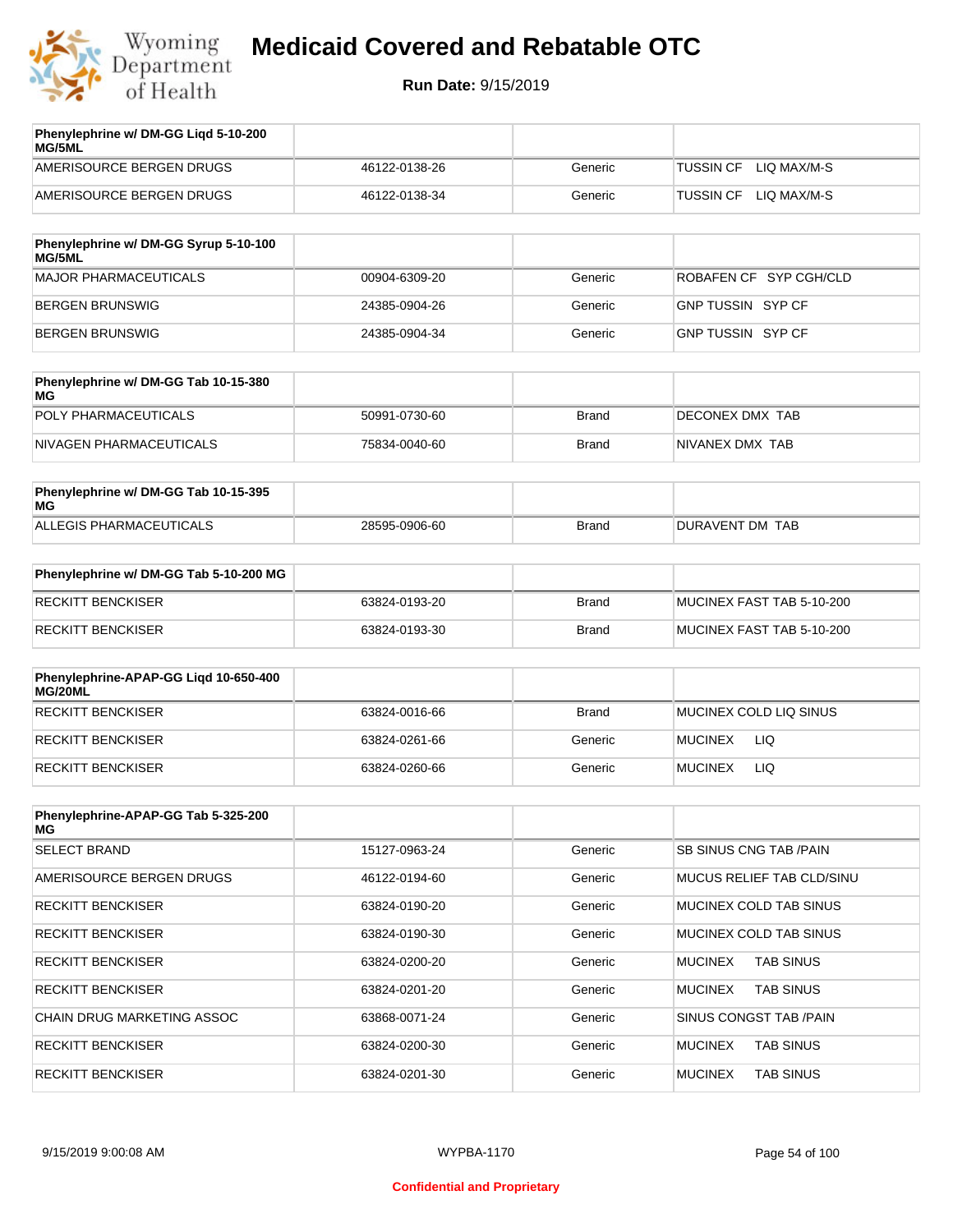

**3.33-1.33-6.33 MG/5ML**

**Phenylephrine-Bromphen w/ Codeine Liqd** 

## **Medicaid Covered and Rebatable OTC**

| <b>RAMCNEIL</b>                                                   | 12830-0754-12 | <b>Brand</b> | M-END PE<br>LIQ               |
|-------------------------------------------------------------------|---------------|--------------|-------------------------------|
|                                                                   |               |              |                               |
| Phenylephrine-Bromphen w/ Codeine<br><b>Liquid 10-4-10 MG/5ML</b> |               |              |                               |
| POLY PHARMACEUTICALS                                              | 50991-0723-16 | <b>Brand</b> | POLY-TUSSIN LIQ 10-4-10       |
|                                                                   |               |              |                               |
| Phenylephrine-Brompheniramine-DM Elixir<br>2.5-1-5 MG/5ML         |               |              |                               |
| <b>PERRIGO</b>                                                    | 00113-0987-26 | Generic      | COLD/COUGH ELX CHILD          |
| <b>MAJOR PHARMACEUTICALS</b>                                      | 00904-5782-20 | Generic      | DIMAPHEN DM ELX COLD/CGH      |
| <b>BERGEN BRUNSWIG</b>                                            | 24385-0519-26 | Generic      | <b>GNP COLD/CGH ELX CHILD</b> |
| <b>TOPCO</b>                                                      | 36800-0987-26 | Generic      | COLD/COUGH ELX CHILD          |
| <b>MCKESSON SUNMARK</b>                                           | 49348-0775-34 | Generic      | SM COLD/CGH ELX DM CHILD      |
| LEADER BRAND PRODUCTS                                             | 37205-0969-26 | Generic      | COLD/COUGH ELX DM CHILD       |
| <b>MCKESSON</b>                                                   | 62011-0063-01 | Generic      | HM COLD/CGH ELX CHILDREN      |
|                                                                   |               |              |                               |
| Phenylephrine-Brompheniramine-DM<br>Liquid 2.5-1-5 MG/5ML         |               |              |                               |
| WOMEN'S CHOICE PHARMACEUTICALS                                    | 00485-0204-04 | Generic      | <b>LIQ</b><br>RYNEX DM        |
| WOMEN'S CHOICE PHARMACEUTICALS                                    | 00485-0204-16 | Generic      | RYNEX DM<br>LIQ.              |
| LARKEN LABORATORIES, INC.                                         | 68047-0143-16 | Generic      | ENDACOF-DM LIQ 2.5-1-5        |
|                                                                   |               |              |                               |
| Phenylephrine-Brompheniramine-DM<br>Liquid 7.5-4-15 MG/5ML        |               |              |                               |
| <b>ALLEGIS PHARMACEUTICALS</b>                                    | 28595-0800-16 | <b>Brand</b> | AP-HIST DM<br>LIQ 7.5-4-15    |
| POLY PHARMACEUTICALS                                              | 50991-0814-16 | <b>Brand</b> | ALAHIST DM LIQ 7.5-4-15       |
| NIVAGEN PHARMACEUTICALS                                           | 75834-0060-16 | Generic      | NIVA-HIST DM LIQ 7.5-4-15     |
|                                                                   |               |              |                               |
| Phenylephrine-Brompheniramine-DM<br><b>Syrup 5-2-10 MG/5ML</b>    |               |              |                               |
| LARKEN LABORATORIES, INC.                                         | 68047-0129-16 | <b>Brand</b> | LOHIST-DM<br>SYP 5-2-10MG     |
|                                                                   |               |              |                               |
| Phenylephrine-Chlorphen w/ Codeine<br>Syrup 5-2-10 MG/5ML         |               |              |                               |
| <b>CAPITAL PHARMACEUTICAL</b>                                     | 29978-0420-16 | <b>Brand</b> | <b>CAPCOF</b><br>SYP 5-2-10MG |
| Phenylephrine-Chlorphen-DM Liquid 10-4-                           |               |              |                               |
| <b>15 MG/5ML</b>                                                  |               |              |                               |
| WOMEN'S CHOICE PHARMACEUTICALS                                    | 00485-0171-16 | Generic      | ED A-HIST DM LIQ              |
| LARKEN LABORATORIES, INC.                                         | 68047-0186-16 | Generic      | NOHIST-DM LIQ                 |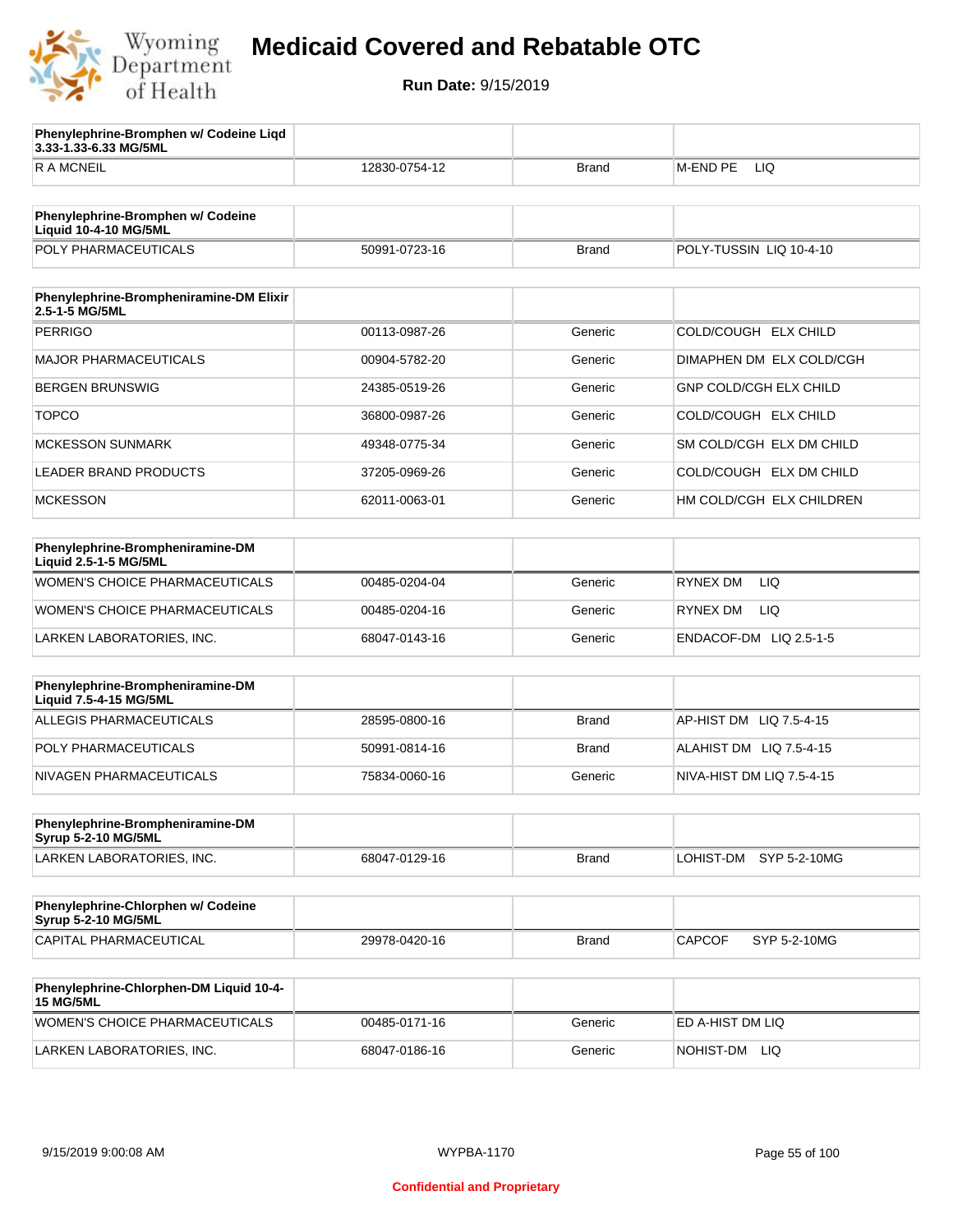

**Run Date:** 9/15/2019

| Phenylephrine-Chlorphen-DM Liquid 3.5-1-<br>3 MG/ML              |               |              |                           |
|------------------------------------------------------------------|---------------|--------------|---------------------------|
| <b>VIRTUS PHARMACEUTICALS OPCO</b>                               | 76439-0320-30 | Generic      | VIRDEC DM<br>DRO 3.5-1-3  |
|                                                                  |               |              |                           |
| Phenylephrine-Chlorphen-DM Syrup 10-4-<br><b>20 MG/5ML</b>       |               |              |                           |
| <b>LASER PHARMACEUTICALS</b>                                     | 16477-0186-01 | <b>Brand</b> | DONATUSSIN SYP            |
| Phenylephrine-Chlorphen-DM Tab 10-4-10                           |               |              |                           |
| МG                                                               |               |              |                           |
| WOMEN'S CHOICE PHARMACEUTICALS                                   | 00485-0240-01 | <b>Brand</b> | ED A-HIST DM TAB 10-4-10  |
| Phenylephrine-Dexbromphen-<br>Chlophedianol Liqd 5-1-12.5 MG/5ML |               |              |                           |
| <b>RAMCNEIL</b>                                                  | 12830-0760-16 | <b>Brand</b> | CHLO TUSS<br><b>LIQ</b>   |
|                                                                  |               |              |                           |
| Phenylephrine-Dexchlorphenir-Codeine<br>Syrup 5-1-9 MG/5ML       |               |              |                           |
| PRO-PHARMA LLC                                                   | 66594-0499-16 | <b>Brand</b> | PRO-RED AC SYP 5-1-9/5    |
| Phenylephrine-DM Soln 2.5-5 MG/5ML                               |               |              |                           |
| <b>BERGEN BRUNSWIG</b>                                           | 24385-0981-26 | Generic      | TRIACTING DT LIQ COLD/CGH |
| <b>TOPCO</b>                                                     | 36800-0444-26 | Generic      | TRIACTING DT LIQ COLD/CGH |
|                                                                  |               |              |                           |
| Phenylephrine-DM Syrup 2.5-5 MG/5ML                              |               |              |                           |
| GLAXO CONSUMER HEALTHCARE L.P.                                   | 00067-8105-04 | <b>Brand</b> | SOL COLD/CGH<br>TRIAMINIC |
| Phenylephrine-DM-GG w/ APAP Lig 5-10-<br>200-325 MG/10ML         |               |              |                           |
| <b>RECKITT BENCKISER</b>                                         | 63824-0017-64 | <b>Brand</b> | MUCINEX CHLD LIQ MULTISYM |
| <b>RECKITT BENCKISER</b>                                         | 63824-0015-66 | <b>Brand</b> | MUCINEX COLD LIQ FLU&SORE |
| <b>RECKITT BENCKISER</b>                                         | 63824-0015-69 | <b>Brand</b> | MUCINEX COLD LIQ FLU&SORE |
| <b>RECKITT BENCKISER</b>                                         | 63824-0215-66 | Generic      | CGH/COLD DAY LIQ DELSYM   |
| <b>RECKITT BENCKISER</b>                                         | 63824-0020-66 | <b>Brand</b> | MUCINEX FAST LIQ SEV COLD |
| <b>RECKITT BENCKISER</b>                                         | 63824-0278-64 | Brand        | MUCINEX COLD LIQ CHILD    |
|                                                                  |               |              |                           |
| Phenylephrine-DM-GG w/ APAP Liq 5-10-<br>200-325 MG/15ML         |               |              |                           |
| <b>PERRIGO</b>                                                   | 00113-0603-34 | Generic      | COLD & FLU LIQ DAY TIME   |
| PERRIGO                                                          | 00113-0603-40 | Generic      | COLD & FLU LIQ DAY TIME   |
| Phenylephrine-DM-GG w/ APAP Packet 10-<br>20-400-650 MG          |               |              |                           |

RECKITT BENCKISER 63824-0232-08 Brand MUCINEX PAK FAST-MAX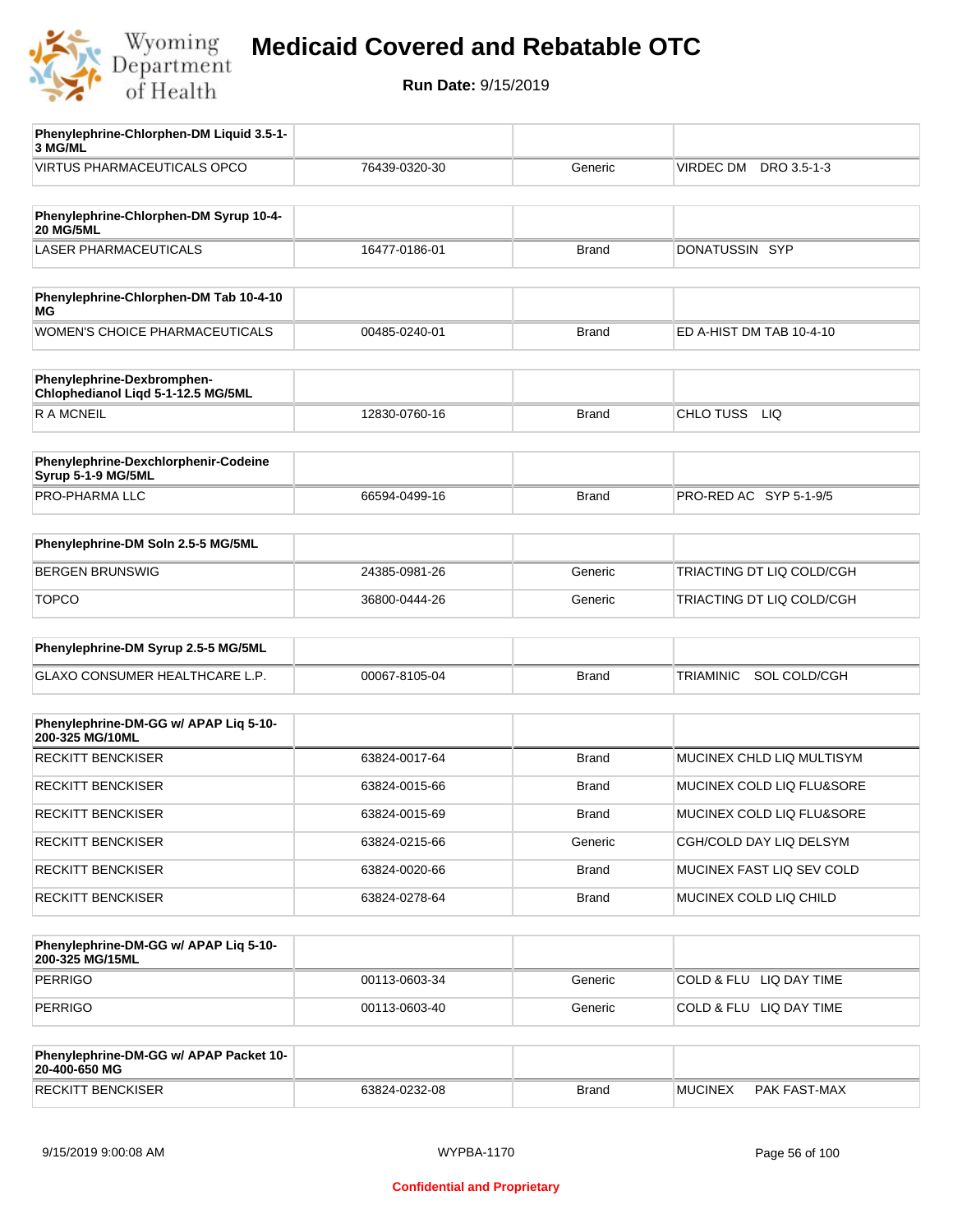

| <b>RECKITT BENCKISER</b>                            | 63824-0231-04 | <b>Brand</b> | <b>MUCINEX</b><br>PAK FAST-MAX  |
|-----------------------------------------------------|---------------|--------------|---------------------------------|
|                                                     |               |              |                                 |
| Phenylephrine-DM-GG w/ APAP Tab 5-10-<br>200-325 MG |               |              |                                 |
| PERRIGO PHARMACEUTICALS                             | 00113-0234-62 | Generic      | COLD HEAD TAB CONG DT           |
| PERRIGO PHARMACEUTICALS                             | 00113-0308-62 | Generic      | COLD MULT-SY TAB SEVR DAY       |
| <b>PERRIGO</b>                                      | 00113-0548-53 | Generic      | COLD & FLU TAB DAYTIME          |
| <b>PERRIGO</b>                                      | 00113-0548-62 | Generic      | COLD & FLU TAB DAYTIME          |
| <b>SELECT BRAND</b>                                 | 15127-0962-24 | Generic      | SB COLD MULT TAB SYMP SEV       |
| <b>SELECT BRAND</b>                                 | 15127-0964-24 | Generic      | SB COLD HEAD TAB CONGEST        |
| <b>TOPCO</b>                                        | 36800-0234-62 | Generic      | COLD HEAD TAB CONG DT           |
| <b>TOPCO</b>                                        | 36800-0308-62 | Generic      | COLD MULT-SY TAB SEVR DAY       |
| AMERISOURCE BERGEN DRUGS                            | 46122-0072-62 | Generic      | COLD RELIEF TAB MULTI-SY        |
| <b>MCKESSON SUNMARK</b>                             | 49348-0104-04 | Generic      | SM COLD&FLU TAB SEVERE          |
| AMERISOURCE BERGEN DRUGS                            | 46122-0192-60 | Generic      | MUCUS RELIEF TAB COLD/FLU       |
| <b>MCKESSON SUNMARK</b>                             | 49348-0118-04 | Generic      | SM COLD&FLU TAB SEVERE          |
| AMERISOURCE BERGEN DRUGS                            | 46122-0126-62 | Generic      | <b>GNP COLD RLF TAB DAYTIME</b> |
| AMERISOURCE BERGEN DRUGS                            | 46122-0193-60 | Generic      | MUCUS RELIEF TAB CONG/CLD       |
| <b>MCKESSON</b>                                     | 62011-0241-01 | Generic      | HM SEVERE TAB COLD/FLU          |
| <b>RECKITT BENCKISER</b>                            | 63824-0191-30 | Generic      | MUCINEX COLD TAB FLU&SORE       |
| <b>RECKITT BENCKISER</b>                            | 63824-0196-20 | Generic      | MUCINEX FAST TAB SEV COLD       |
| <b>RECKITT BENCKISER</b>                            | 63824-0196-30 | Generic      | MUCINEX FAST TAB SEV COLD       |
| <b>RECKITT BENCKISER</b>                            | 63824-0192-30 | Generic      | MUCINEX FAST TAB CONGEST        |
| <b>CHAIN DRUG MARKETING ASSOC</b>                   | 63868-0073-24 | Generic      | MULTI-SYMPTM TAB DAYTIME        |
| <b>RECKITT BENCKISER</b>                            | 63824-0191-20 | Generic      | MUCINEX COLD TAB FLU&SORE       |
| <b>RECKITT BENCKISER</b>                            | 63824-0192-20 | Generic      | MUCINEX FAST TAB CONGEST        |

| <b>Phenylephrine-Doxylamine-DM-APAP Lig 5</b><br>-6.25-10-325 MG/15ML |               |         |                          |
|-----------------------------------------------------------------------|---------------|---------|--------------------------|
| PERRIGO                                                               | 00113-0763-40 | Generic | COLD & FLU LIQ NIGHTTIM  |
| PERRIGO                                                               | 00113-0763-34 | Generic | COLD & FLU LIQ NIGHTTIM  |
| AMERISOURCE BERGEN DRUGS                                              | 46122-0034-34 | Generic | MULTI-SYMPT LIQ CLD NGHT |

| Phenylephrine-Guaifenesin Ligd 2.5-100<br>MG/5ML |               |       |                          |
|--------------------------------------------------|---------------|-------|--------------------------|
| <b>RECKITT BENCKISER</b>                         | 63824-0284-64 | Brand | MUCINEX COLD LIQ 2.5-100 |

| <b>Phenylephrine-Guaifenesin Ligd 5-100</b><br><b>MG/5ML</b> |               |       |                    |
|--------------------------------------------------------------|---------------|-------|--------------------|
| WOMEN'S CHOICE PHARMACEUTICALS                               | 00485-0208-16 | Brand | ED BRON GPLIO      |
| CAPELLON PHARMACEUTICALS                                     | 64543-0044-16 | Brand | RESCON-GG<br>- LIQ |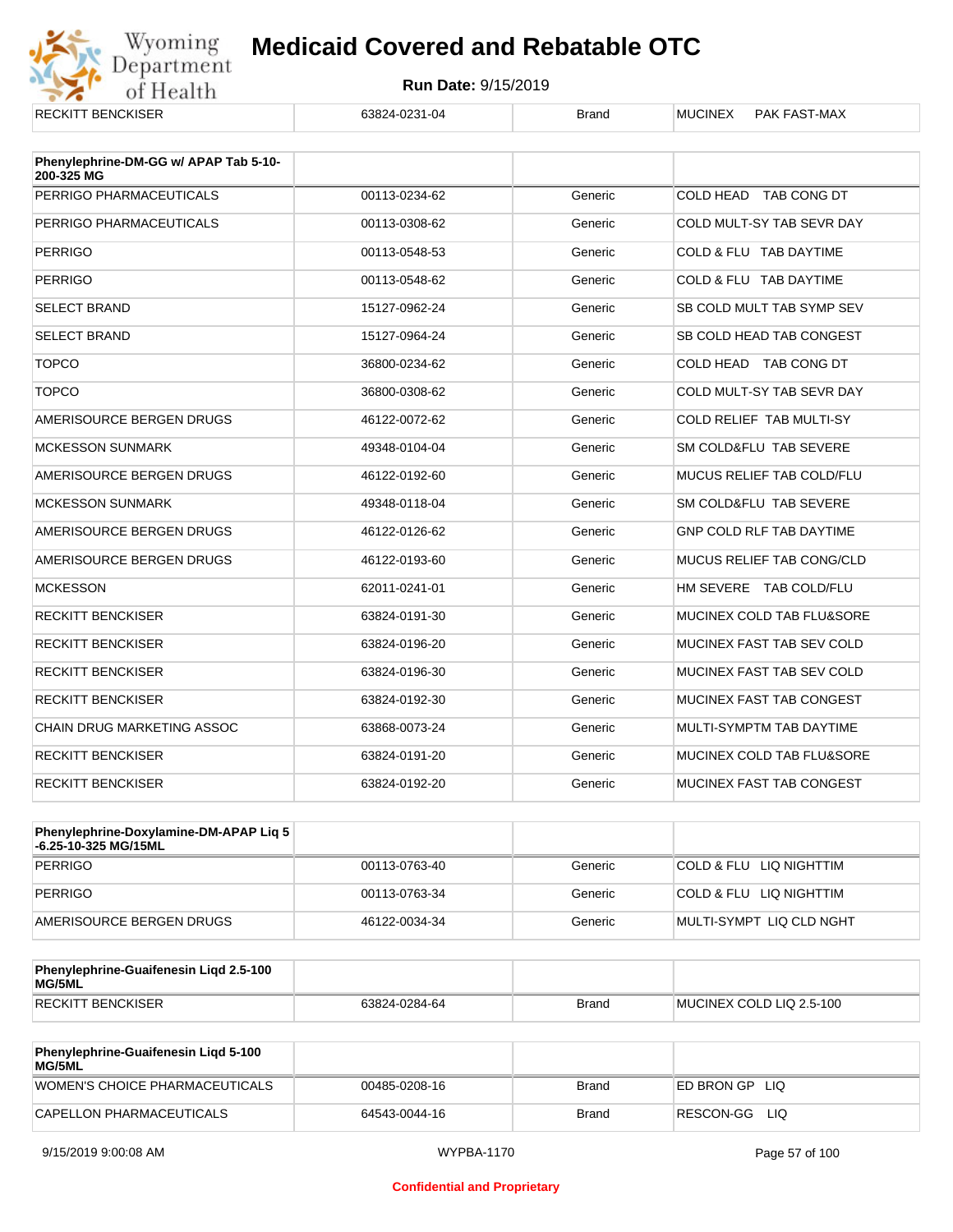## **Myoming Medicaid Covered and Rebatable OTC**

| Department                                             | <b>Run Date: 9/15/2019</b> |              |                                 |
|--------------------------------------------------------|----------------------------|--------------|---------------------------------|
| of Health                                              |                            |              |                                 |
| <b>CAPELLON PHARMACEUTICALS</b>                        | 64543-0044-04              | <b>Brand</b> | RESCON-GG LIQ                   |
| Phenylephrine-Guaifenesin Syrup 5-200<br>MG/5ML        |                            |              |                                 |
| JAYMAC PHARMACEUTICAL LLC                              | 64661-0011-16              | <b>Brand</b> | J-MAX<br><b>SYP 5-200MG</b>     |
| Phenylephrine-Guaifenesin Tab 10-380 MG                |                            |              |                                 |
| POLY PHARMACEUTICALS                                   | 50991-0716-60              | <b>Brand</b> | DECONEX IR TAB 10-380MG         |
| Phenylephrine-Guaifenesin Tab 10-400 MG                |                            |              |                                 |
| <b>WOMEN'S CHOICE PHARMACEUTICALS</b>                  | 00485-0250-01              | Generic      | <b>MUCAPHED</b><br>TAB 10-400MG |
| <b>MAJOR PHARMACEUTICALS</b>                           | 00904-5792-46              | Generic      | MUCUSRELIEF TAB SINUS           |
| <b>MAJOR PHARMACEUTICALS</b>                           | 00904-5792-52              | Generic      | MUCUSRELIEF TAB SINUS           |
| <b>LEADER BRAND PRODUCTS</b>                           | 37205-0874-71              | Generic      | CHEST CONGST TAB RLF PE         |
| <b>BERGEN BRUNSWIG</b>                                 | 24385-0925-71              | Generic      | <b>MUCUS RELIEF TAB PE</b>      |
| <b>MCKESSON SUNMARK</b>                                | 49348-0774-09              | Generic      | CHEST CONGST TAB RLF PE         |
| <b>CHAIN DRUG MARKETING ASSOC</b>                      | 63868-0752-50              | <b>Brand</b> | MEDIFIN PE TAB 10-400MG         |
| Phenylephrine-Ibuprofen Tab 10-200 MG                  |                            |              |                                 |
| <b>RUGBY LABORATORIES</b>                              | 00536-1044-19              | Generic      | CONGESTION TAB 10-200MG         |
| <b>RUGBY LABORATORIES</b>                              | 00536-1044-34              | Generic      | CONGESTION TAB 10-200MG         |
| Phenylephrine-Pyrilamine-DM Syrup 5-8.33<br>-10 MG/5ML |                            |              |                                 |

| Phenylephrine-Thonzylamine-DM Liquid 5-<br><b>25-10 MG/5ML</b> |               |       |                          |
|----------------------------------------------------------------|---------------|-------|--------------------------|
| <b>POLY PHARMACEUTICALS</b>                                    | 50991-0220-16 | Brand | POLY-HIST DM LIQ 5-25-10 |

PAR PHARMACEUTICALS 00603-0728-54 Brand CODITUSS DM SYP

| Phenyleph-Triprolidine-DM Syrup 10-2.5-20<br>MG/5ML |               |       |               |  |
|-----------------------------------------------------|---------------|-------|---------------|--|
| ALLEGIS PHARMACEUTICALS                             | 28595-0804-16 | Brand | HISTEX-DM SYP |  |

| <b>Pseudoephed-Bromphen-DM Elixir 15-1-5</b><br>MG/5ML |               |         |                         |
|--------------------------------------------------------|---------------|---------|-------------------------|
| <b>PAR PHARMACEUTICALS</b>                             | 00603-0852-94 | Generic | <b>Q-TAPP DM ELX</b>    |
| SILARX                                                 | 54838-0136-70 | Brand   | BROTAPP DM LIQ 15-1-5/5 |
| SILARX                                                 | 54838-0136-40 | Brand   | BROTAPP DM LIQ 15-1-5/5 |

| Pseudoephed-Chlorphen-DM Lig 15-1-5<br><b>MG/5ML</b> |               |         |                            |
|------------------------------------------------------|---------------|---------|----------------------------|
| RUGBY LABORATORIES                                   | 00536-2310-97 | Generic | LIQ CGH/COLD<br>KIDKARF    |
| MAJOR PHARMACEUTICALS                                | 00904-5050-20 | Generic | IPEDIA RELIEF LIQ CGH/COLD |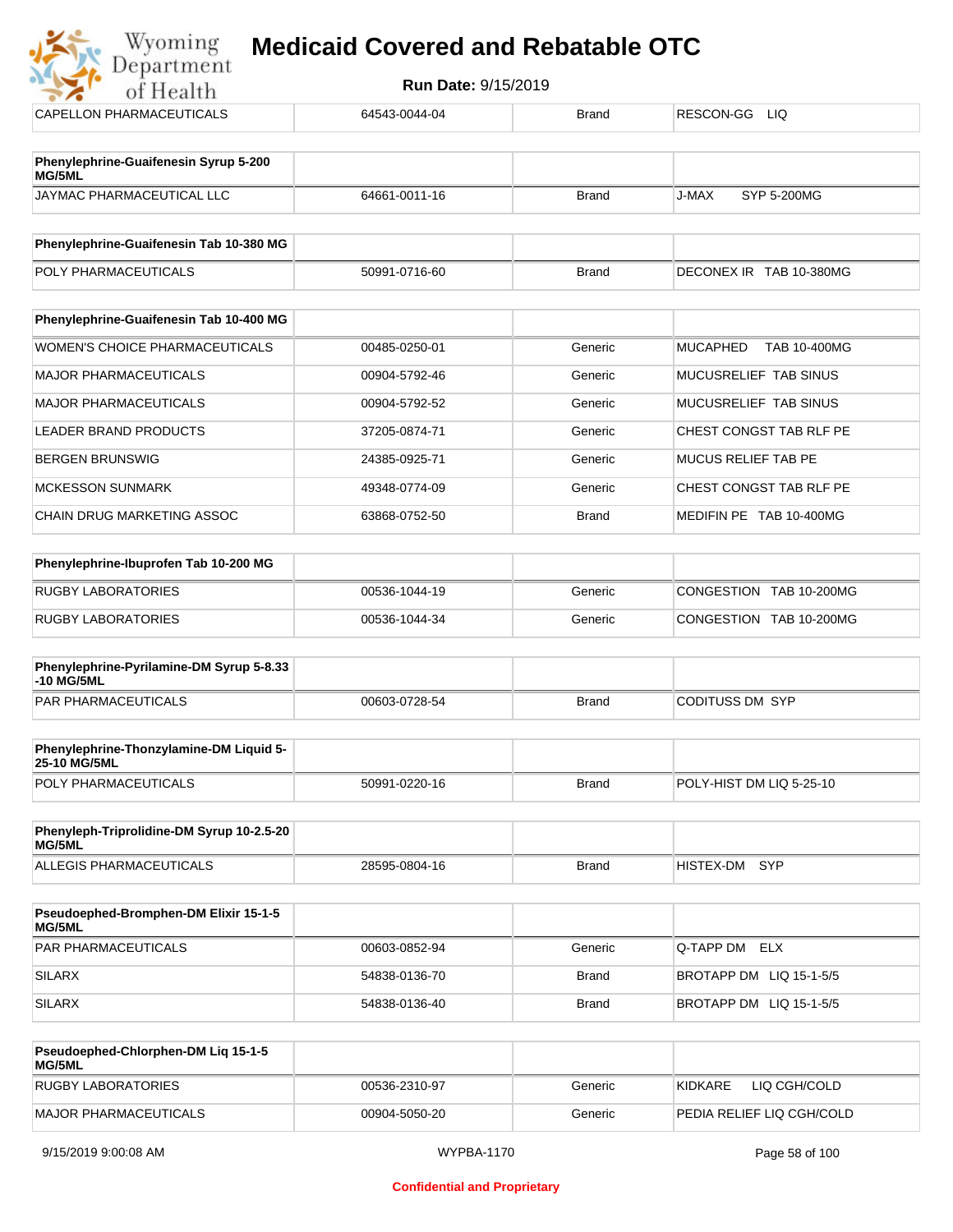Wyoming<br>Department<br>of Health

| <b>SILARX</b>                                                    | 54838-0115-40 | <b>Brand</b> | PEDIATRIC LIQ CGH/COLD        |
|------------------------------------------------------------------|---------------|--------------|-------------------------------|
|                                                                  |               |              |                               |
| Pseudoephed-Chlorphen-DM Liq 15-2-15<br>MG/5ML                   |               |              |                               |
| <b>RAMCNEIL</b>                                                  | 12830-0810-16 | Generic      | M-END DM<br>LIQ               |
|                                                                  |               |              |                               |
| Pseudoephed-Chlorphen-DM Syrup 30-2-<br><b>10 MG/5ML</b>         |               |              |                               |
| <b>CAPELLON PHARMACEUTICALS</b>                                  | 64543-0105-16 | <b>Brand</b> | RESCON-DM<br><b>SYP</b>       |
| <b>CAPELLON PHARMACEUTICALS</b>                                  | 64543-0105-04 | <b>Brand</b> | RESCON-DM<br><b>SYP</b>       |
| Pseudoephed-Dexbromphen-<br>Chlophedianol Liqd 30-1-12.5 MG/5ML  |               |              |                               |
| <b>RAMCNEIL</b>                                                  | 12830-0762-16 | <b>Brand</b> | CHLO TUSS LIQ                 |
| Pseudoephed-Dexbrompheniramine-DM<br>Liqd 20-0.667-10 MG/5ML     |               |              |                               |
| <b>RAMCNEIL</b>                                                  | 12830-0816-16 | <b>Brand</b> | M-END DMX<br>LIQ              |
| Pseudoephed-Dexchlorphen-<br>Chlophedianol Liqd 30-1-12.5 MG/5ML |               |              |                               |
| <b>GM PHARMACEUTICALS</b>                                        | 58809-0999-01 | <b>Brand</b> | LIQ<br>VANACOF                |
| Pseudoephed-Doxylamine-DM Liquid 30-<br>6.25-15 MG/5ML           |               |              |                               |
| <b>SALLUS LABORATORIES</b>                                       | 69036-0120-16 | <b>Brand</b> | LORTUSS DM LIQ                |
| Pseudoephedrine w/ COD-GG Liquid 30-10                           |               |              |                               |
| -100 MG/5ML                                                      |               |              |                               |
| <b>SALLUS LABORATORIES</b>                                       | 69036-0130-16 | <b>Brand</b> | LORTUSS EX LIQ                |
| Pseudoephedrine w/ COD-GG Soln 30-10-                            |               |              |                               |
| <b>100 MG/5ML</b><br>PAR PHARMACEUTICALS                         | 00603-1078-58 | Generic      | CHERATUSSIN SOL DAC           |
| <b>VIRTUS PHARMACEUTICALS OPCO</b>                               | 76439-0253-16 | Generic      | VIRTUSSIN SOL DAC             |
|                                                                  |               |              |                               |
| Pseudoephedrine w/ COD-GG Syrup 30-10-<br><b>100 MG/5ML</b>      |               |              |                               |
| LLORENS PHARMACEUTICAL                                           | 54859-0520-16 | <b>Brand</b> | <b>TUSNEL C</b><br><b>SYP</b> |
|                                                                  |               |              |                               |
| Pseudoephedrine w/ DM-GG Liquid 15-5-50<br>MG/5ML                |               |              |                               |
| LLORENS PHARMACEUTICAL                                           | 54859-0544-04 | <b>Brand</b> | TUSNEL PEDI LIQ 15-5-50       |
| Pseudoephedrine w/ DM-GG Liquid 30-15-                           |               |              |                               |
| <b>200 MG/5ML</b>                                                |               |              |                               |
| LLORENS PHARMACEUTICAL                                           | 54859-0502-06 | <b>Brand</b> | <b>TUSNEL</b><br>LIQ.         |
| LLORENS PHARMACEUTICAL                                           | 54859-0502-10 | <b>Brand</b> | <b>TUSNEL</b><br>LIQ          |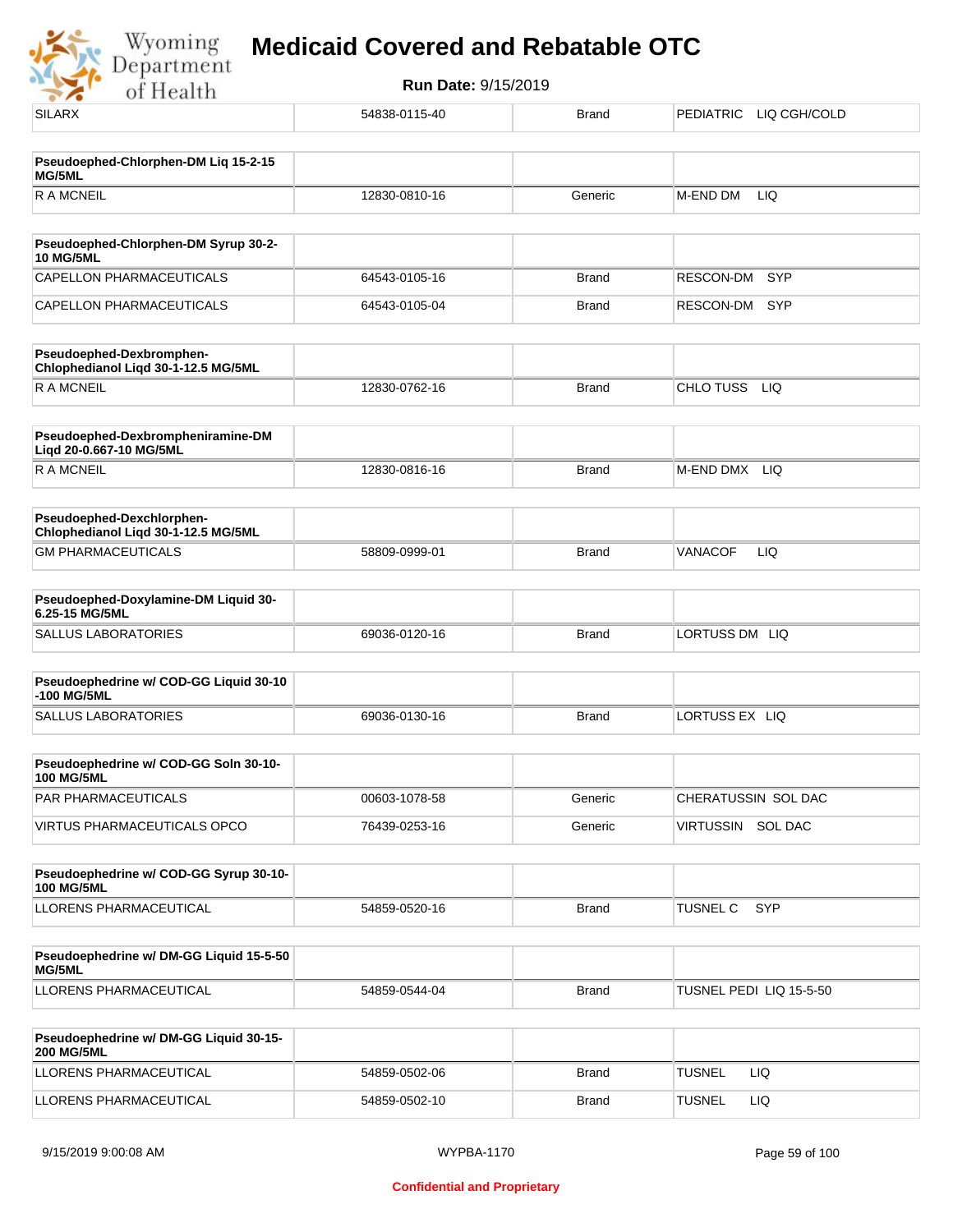| of Health                                                   | <b>Run Date: 9/15/2019</b> |              |                                         |  |
|-------------------------------------------------------------|----------------------------|--------------|-----------------------------------------|--|
| LLORENS PHARMACEUTICAL                                      | 54859-0502-16              | <b>Brand</b> | <b>TUSNEL</b><br>LIQ.                   |  |
| Pseudoephedrine w/ DM-GG Liquid 7.5-2.5-<br>25 MG/ML        |                            |              |                                         |  |
| <b>LLORENS PHARMACEUTICAL</b>                               | 54859-0603-02              | <b>Brand</b> | <b>DRO PEDIATRC</b><br><b>TUSNEL-DM</b> |  |
| Pseudoephedrine w/ DM-GG Tab 60-15-400<br><b>MG</b>         |                            |              |                                         |  |
| <b>CAPITAL PHARMACEUTICAL</b>                               | 29978-0601-90              | <b>Brand</b> | CAPMIST DM TAB                          |  |
| Pseudoephedrine w/ DM-GG Tab 60-20-380<br>MG                |                            |              |                                         |  |
| POLY PHARMACEUTICALS                                        | 50991-0214-01              | <b>Brand</b> | POLY-VENT DM TAB                        |  |
| Pseudoephedrine-Bromphen-Codeine Liq<br>10-1.33-6.33 MG/5ML |                            |              |                                         |  |
| <b>CENTURION LABS</b>                                       | 23359-0023-16              | <b>Brand</b> | <b>RYDEX</b><br>LIQ                     |  |
| <b>RAMCNEIL</b>                                             | 12830-0735-16              | Generic      | LIQ<br><b>M-END WC</b>                  |  |
| Pseudoephedrine-Bromphen-Codeine Liqd<br>30-2-7.5 MG/5ML    |                            |              |                                         |  |
| <b>ALLEGIS PHARMACEUTICALS</b>                              | 00682-0480-16              | <b>Brand</b> | MAR-COF BP LIQ 30-2-7.5                 |  |

| <b>Pseudoephedrine-Chlorphen w/ Codeine</b><br>Lig 30-2-10 MG/5ML |               |              |                         |
|-------------------------------------------------------------------|---------------|--------------|-------------------------|
| <b>PAR PHARMACEUTICALS</b>                                        | 00603-1520-54 | Brand        | PHENHIST DH LIQ 30-2-10 |
| <b>PAR PHARMACEUTICALS</b>                                        | 00603-1520-58 | <b>Brand</b> | PHENHIST DH LIQ 30-2-10 |

| <b>Pseudoephedrine-Dexbromphen-Codeine</b><br>Ligd 20-0.667-6 MG/5ML |               |       |                  |
|----------------------------------------------------------------------|---------------|-------|------------------|
| IR A MCNEII                                                          | 12830-0739-16 | Brand | IM-END MAX D LIQ |

| <b>Pseudoephedrine-DM-GG w/ APAP Tab 60-</b><br>20-200-500 MG |               |       |                |     |
|---------------------------------------------------------------|---------------|-------|----------------|-----|
| <b>POLY PHARMACEUTICALS</b>                                   | 50991-0510-01 | Brand | <b>DURAFLU</b> | TAB |

| Pseudoephedrine-Guaifenesin Cap 30-150<br>MG |               |       |                 |
|----------------------------------------------|---------------|-------|-----------------|
| LASER PHARMACEUTICALS                        | 16477-0306-01 | Brand | RESPAIRE-30 CAP |

| <b>Pseudoephedrine-Guaifenesin Ligd 7.5-50</b><br><b>MG/ML</b> |               |       |                       |
|----------------------------------------------------------------|---------------|-------|-----------------------|
| LLORENS PHARMACEUTICAL                                         | 54859-0602-02 | Brand | TUSNEL PED DRO 7.5-50 |

| Pseudoephedrine-Guaifenesin Tab 60-380<br>MG |               |              |                           |
|----------------------------------------------|---------------|--------------|---------------------------|
| <b>POLY PHARMACEUTICALS</b>                  | 50991-0212-01 | <b>Brand</b> | POLY-VENT IR TAB 60-380MG |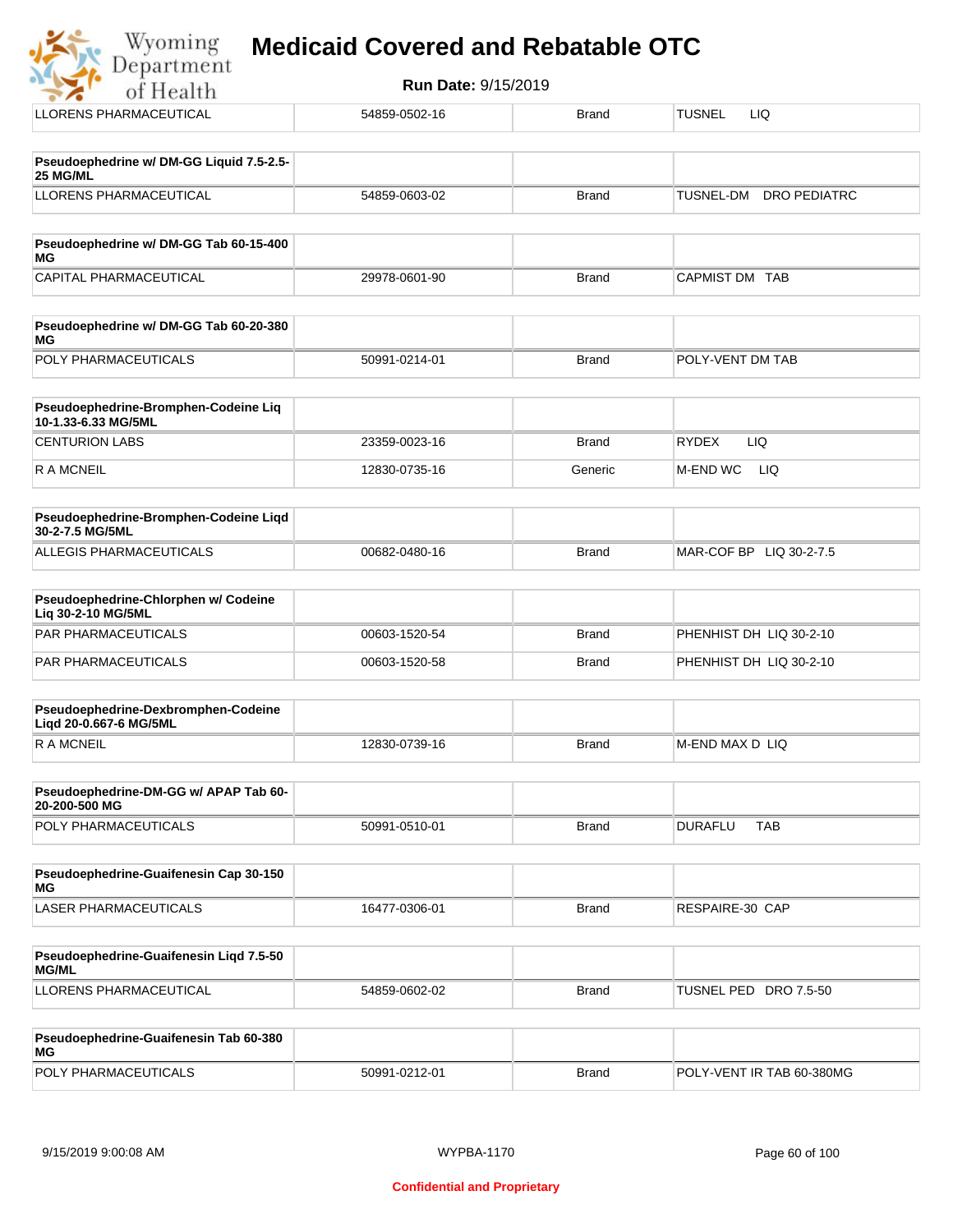

| Pseudoephedrine-Guaifenesin Tab 60-400<br>МG              |               |              |                                    |
|-----------------------------------------------------------|---------------|--------------|------------------------------------|
| <b>B.F. ASCHER</b>                                        | 00225-0580-08 | <b>Brand</b> | CONGESTAC<br>TAB 60-400MG          |
| B.F. ASCHER                                               | 00225-0580-06 | <b>Brand</b> | CONGESTAC<br>TAB 60-400MG          |
| Pseudoephedrine-Guaifenesin Tab ER<br>12HR 120-1200 MG    |               |              |                                    |
| <b>RECKITT BENCKISER</b>                                  | 63824-0041-24 | <b>Brand</b> | MUCINEX D TAB 120-1200             |
| <b>RECKITT BENCKISER</b>                                  | 63824-0041-36 | <b>Brand</b> | MUCINEX D TAB 120-1200             |
| Pseudoephedrine-Guaifenesin Tab ER<br>12HR 60-600 MG      |               |              |                                    |
| <b>RECKITT BENCKISER</b>                                  | 63824-0057-18 | <b>Brand</b> | <b>MUCINEX D</b><br>TAB 60-600MG   |
| RECKITT BENCKISER                                         | 63824-0057-36 | <b>Brand</b> | MUCINEX D TAB 60-600MG             |
| Pseudoephedrine-Ibuprofen Tab 30-200<br>ΜG                |               |              |                                    |
| <b>BERGEN BRUNSWIG</b>                                    | 24385-0465-60 | Generic      | <b>GNP IBUPROFN TAB COLD/SIN</b>   |
| <b>TOPCO</b>                                              | 36800-0083-60 | Generic      | IBUPROFEN TAB COLD/SIN             |
| <b>MCKESSON</b>                                           | 62011-0070-01 | Generic      | <b>COLD &amp; SINUS TAB RELIEF</b> |
| CHAIN DRUG MARKETING ASSOC                                | 63868-0453-20 | Generic      | QC IBUPROFEN TAB COLD/SIN          |
| Pseudoephedrine-Naproxen Sodium Tab<br>ER 12HR 120-220 MG |               |              |                                    |
| <b>PERRIGO</b>                                            | 00113-2417-01 | Generic      | SINUS&COLD-D TAB NON-DRSY          |
| AMERISOURCE BERGEN DRUGS                                  | 46122-0197-52 | Generic      | SINUS/COLD-D TAB 120-220           |
| <b>MCKESSON</b>                                           | 62011-0204-01 | Generic      | SINUS/COLD-D TAB 120-220           |
| Pyrilamine-Phenylephrine Tab 25-10 MG                     |               |              |                                    |
| <b>XSPIRE PHARMA</b>                                      | 42195-0210-10 | Generic      | PYRILAMIN/PE TAB 25-10MG           |
| Pyrilamine-Phenylephrine Tab 30-10 MG                     |               |              |                                    |
| <b>CARWIN ASSOCIATES</b>                                  | 15370-0031-10 | <b>Brand</b> | RU-HIST-D TAB 30-10MG              |
| Thonzylamine-Chlophedianol Liquid 6.25-<br>6.25 MG/ML     |               |              |                                    |
| POLY PHARMACEUTICALS                                      | 50991-0222-45 | <b>Brand</b> | POLY-HIST PD LIQ                   |
| Thonzylamine-Phenylephrine Liquid 50-10<br>MG/15ML        |               |              |                                    |
| <b>GM PHARMACEUTICALS</b>                                 | 58809-0729-04 | <b>Brand</b> | NASOPEN PE LIQ                     |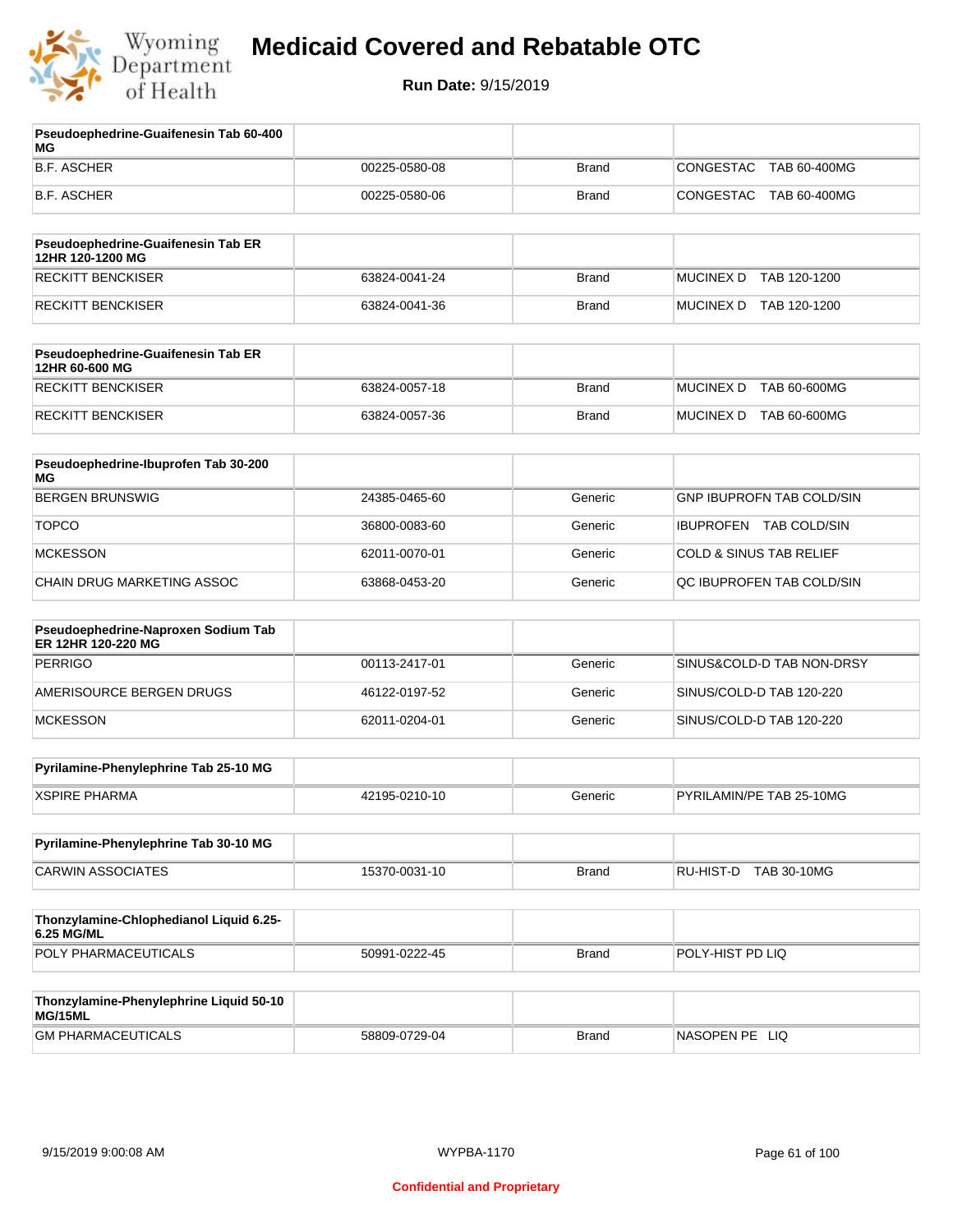

| Triprolidine & Pseudoephedrine Tab 2.5-60<br>MG |               |         |                           |
|-------------------------------------------------|---------------|---------|---------------------------|
| WOMEN'S CHOICE PHARMACEUTICALS                  | 00485-0210-01 | Generic | TAB 2.5-60MG<br>ED A-HIST |
| MAJOR PHARMACEUTICALS                           | 00904-0250-24 | Generic | TAB 2.5-60MG<br>APRODINE  |
| MAJOR PHARMACEUTICALS                           | 00904-0250-59 | Generic | TAB 2.5-60MG<br>APRODINE  |
|                                                 |               |         |                           |

| Triprolidine-Phenylephrine Liquid 2.5-10<br>MG/5ML |               |       |                        |
|----------------------------------------------------|---------------|-------|------------------------|
| ALLEGIS PHARMACEUTICALS                            | 28595-0803-16 | Brand | HISTEX-PE SYP 2.5-10/5 |
| <b>DERMATOLOGICALS</b>                             |               |       |                        |

| *Bacitracin-Polymyxin B Oint*** |               |         |                  |
|---------------------------------|---------------|---------|------------------|
| <b>FOUGERA</b>                  | 00168-0021-31 | Generic | DOUBLE ANTIB OIN |
| <b>FOUGERA</b>                  | 00168-0021-09 | Generic | DOUBLE ANTIB OIN |
| <b>FOUGERA</b>                  | 00168-0021-35 | Generic | DOUBLE ANTIB OIN |
| <b>MCKESSON SUNMARK</b>         | 49348-0274-72 | Generic | DOUBLE ANTIB OIN |
| <b>MCKESSON</b>                 | 62011-0097-01 | Generic | DOUBLE ANTIB OIN |

| *Neomycin-Bacitracin-Polymyxin Oint*** |               |         |                                |
|----------------------------------------|---------------|---------|--------------------------------|
| PERRIGO PHARMACEUTICALS                | 00113-0067-64 | Generic | TRIPLE ANTIB OIN               |
| <b>FOUGERA</b>                         | 00168-0012-31 | Generic | <b>BAC/NEO/POLY OIN</b>        |
| <b>ACTAVIS MID ATLANTIC</b>            | 00472-0179-34 | Generic | <b>TRIPLE ANTIB OIN</b>        |
| <b>ACTAVIS MID ATLANTIC</b>            | 00472-0179-56 | Generic | TRIPLE ANTIB OIN               |
| <b>MAJOR PHARMACEUTICALS</b>           | 00904-0734-31 | Generic | TRIPLE ANTIB OIN               |
| <b>MAJOR PHARMACEUTICALS</b>           | 00904-0734-36 | Generic | <b>TRIPLE ANTIB OIN</b>        |
| PAR PHARMACEUTICAL                     | 00603-0644-50 | Generic | <b>TRIPLE ANTIB OIN</b>        |
| <b>FOUGERA</b>                         | 00168-0012-09 | Generic | <b>BAC/NEO/POLY OIN</b>        |
| <b>FOUGERA</b>                         | 00168-0012-35 | Generic | <b>BAC/NEO/POLY OIN</b>        |
| <b>COSETTE PHARMACEUTICALS</b>         | 00713-0268-31 | Generic | TRIPLE ANTIB OIN               |
| <b>BERGEN BRUNSWIG</b>                 | 24385-0061-01 | Generic | <b>GNP TRIPLE OIN ANTIBIOT</b> |
| <b>BERGEN BRUNSWIG</b>                 | 24385-0061-03 | Generic | <b>GNP TRIPLE OIN ANTIBIOT</b> |
| <b>LEADER BRAND PRODUCTS</b>           | 37205-0273-10 | Generic | <b>TRIPLE ANTIB OIN</b>        |
| <b>PERRIGO</b>                         | 45802-0061-01 | Generic | TRIPLE ANTIB OIN               |
| <b>PERRIGO</b>                         | 45802-0061-70 | Generic | <b>TRIPLE ANTIB OIN</b>        |
| PERRIGO PHARMACEUTICALS                | 45802-0143-01 | Generic | <b>TRIPLE ANTIB OIN</b>        |
| PERRIGO PHARMACEUTICALS                | 45802-0143-03 | Generic | <b>TRIPLE ANTIB OIN</b>        |
| PERRIGO PHARMACEUTICALS                | 45802-0143-70 | Generic | <b>TRIPLE ANTIB OIN</b>        |
| <b>MCKESSON SUNMARK</b>                | 49348-0029-72 | Generic | SM TRIPLE OIN ANTIBIOT         |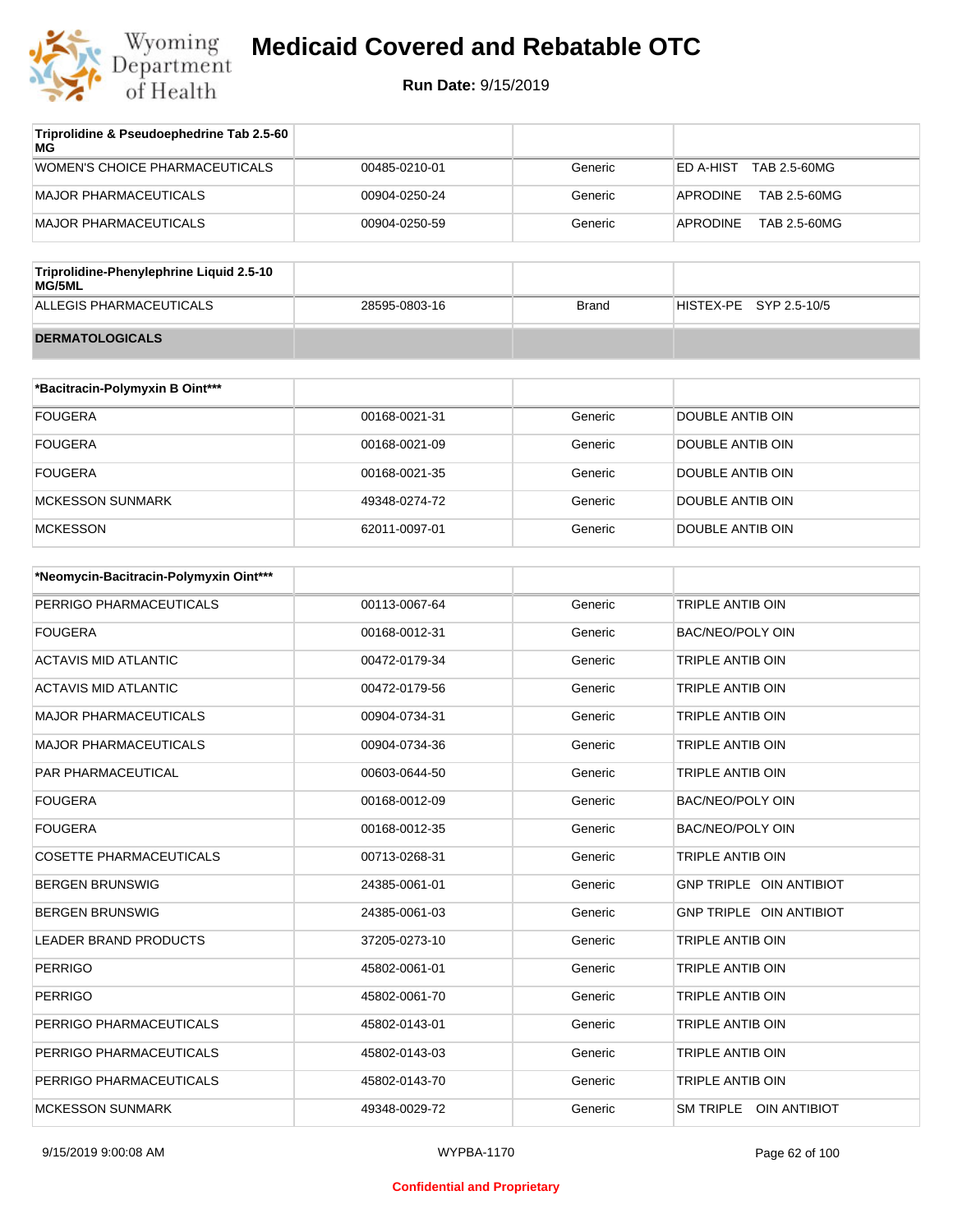

# Wyoming<br>Department<br>of Health

## **Medicaid Covered and Rebatable OTC**

#### **Run Date:** 9/15/2019

| PERRIGO     | 45802-0061-03 | Generic | 'TRIPLE ANTIB OIN         |
|-------------|---------------|---------|---------------------------|
| <b>TARO</b> | 51672-2016-01 | Generic | 'TRIPLE ANTIB OIN         |
| <b>TARO</b> | 51672-2016-02 | Generic | 'TRIPLE ANTIB OIN         |
| MCKESSON    | 62011-0098-01 | Generic | OIN ANTIBIOT<br>HM TRIPLE |

| Bacitracin Oint 500 Unit/GM |               |         |                       |
|-----------------------------|---------------|---------|-----------------------|
| COSETTE PHARMACEUTICALS     | 00713-0280-31 | Generic | BACITRACIN OIN 500/GM |
| LEADER BRAND PRODUCTS       | 37205-0275-10 | Generic | BACITRACIN OIN 500/GM |
| PERRIGO PHARMACEUTICALS     | 45802-0060-01 | Generic | BACITRACIN OIN 500/GM |
| PERRIGO PHARMACEUTICALS     | 45802-0060-03 | Generic | BACITRACIN OIN 500/GM |
| PERRIGO PHARMACEUTICALS     | 45802-0060-70 | Generic | BACITRACIN OIN 500/GM |

| Bacitracin Zinc Oint 500 Unit/GM |               |         |                         |
|----------------------------------|---------------|---------|-------------------------|
| <b>FOUGERA</b>                   | 00168-0111-09 | Generic | BACITR ZINC OIN 500/GM  |
| <b>ACTAVIS MID ATLANTIC</b>      | 00472-1105-34 | Generic | BACITR ZINC OIN 500/GM  |
| <b>ACTAVIS MID ATLANTIC</b>      | 00472-1105-56 | Generic | BACITR ZINC OIN 500/GM  |
| <b>FOUGERA</b>                   | 00168-0011-04 | Generic | BACITR ZINC OIN 500/GM  |
| <b>FOUGERA</b>                   | 00168-0011-16 | Generic | BACITR ZINC OIN 500/GM  |
| <b>FOUGERA</b>                   | 00168-0011-31 | Generic | BACITR ZINC OIN 500/GM  |
| <b>FOUGERA</b>                   | 00168-0011-35 | Generic | BACITR ZINC OIN 500/GM  |
| <b>PAR PHARMACEUTICAL</b>        | 00603-0441-50 | Generic | BACITR ZINC OIN 500/GM  |
| <b>BERGEN BRUNSWIG</b>           | 24385-0060-03 | Generic | BACITR ZINC OIN 500/GM  |
| <b>MCKESSON SUNMARK</b>          | 49348-0154-72 | Generic | SM ANTIBIOTI OIN 500/GM |
| <b>TARO</b>                      | 51672-2075-02 | Generic | BACITR ZINC OIN 500/GM  |
| <b>TARO</b>                      | 51672-2075-01 | Generic | BACITR ZINC OIN 500/GM  |
| <b>MCKESSON</b>                  | 62011-0094-01 | Generic | BACITRACIN OIN 500/GM   |

| ∣Castellani Paint    |               |         |                         |
|----------------------|---------------|---------|-------------------------|
| <b>BAUSCH HEALTH</b> | 00884-2993-01 | Generic | CASTELLANI LIQ PAINT/CL |
| <b>BAUSCH HEALTH</b> | 00884-2893-01 | Generic | CASTELLANI LIQ PAINT    |

| <b>Clotrimazole Cream 1%</b> |               |         |                            |
|------------------------------|---------------|---------|----------------------------|
| <b>MAJOR PHARMACEUTICALS</b> | 00904-7822-36 | Generic | CLOTRIMAZOLE CRE 1%        |
| <b>BERGEN BRUNSWIG</b>       | 24385-0205-01 | Generic | ATHLETE FOOT CRE 1%        |
| <b>BERGEN BRUNSWIG</b>       | 24385-0205-03 | Generic | ATHLETE FOOT CRE 1%        |
| <b>MAJOR PHARMACEUTICALS</b> | 00904-7822-31 | Generic | CLOTRIMAZOLE CRE 1%        |
| <b>PERRIGO</b>               | 45802-0434-11 | Generic | CLOTRIMAZOLE CRE 1%        |
| <b>MCKESSON SUNMARK</b>      | 49348-0279-72 | Generic | <b>CLOTRIMAZOLE CRE 1%</b> |

9/15/2019 9:00:08 AM WYPBA-1170 Page 63 of 100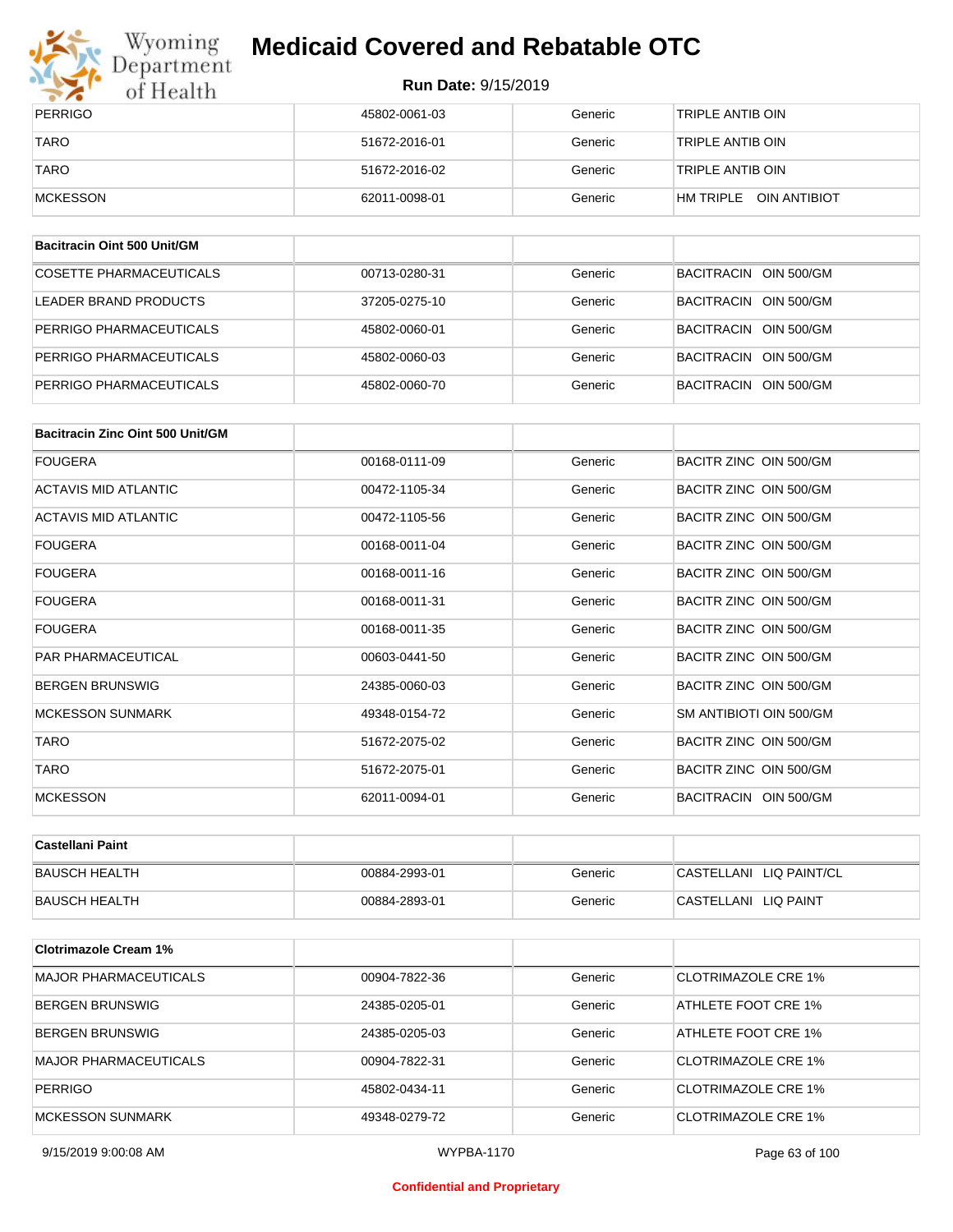

# Wyoming<br>Department<br>of Health

## **Medicaid Covered and Rebatable OTC**

| PERRIGO     | 45802-0434-01 | Generic | <b>ICLOTRIMAZOLE CRE 1%</b> |
|-------------|---------------|---------|-----------------------------|
| <b>TARO</b> | 51672-2002-01 | Generic | CLOTRIMAZOLE CRE 1%         |
| <b>TARO</b> | 51672-2002-02 | Generic | <b>CLOTRIMAZOLE CRE 1%</b>  |

| <b>Clotrimazole Ointment 1%</b> |               |              |                           |
|---------------------------------|---------------|--------------|---------------------------|
| <b>CAPITAL PHARMACEUTICAL</b>   | 29978-0918-60 | <b>Brand</b> | <b>OIN 1%</b><br>ALEVAZOL |

| <b>Clotrimazole Soln 1%</b> |               |         |                            |
|-----------------------------|---------------|---------|----------------------------|
| <b>TARO</b>                 | 51672-2037-01 | Generic | <b>CLOTRIMAZOLE SOL 1%</b> |

| <b>Hydrocortisone Cream 0.5%</b> |               |         |                              |
|----------------------------------|---------------|---------|------------------------------|
| FOUGERA                          | 00168-0014-31 | Generic | CRE 0.5%<br><b>HYDROCORT</b> |
| BERGEN BRUNSWIG                  | 24385-0190-03 | Generic | CRE 0.5%<br><b>HYDROCORT</b> |

| <b>Hydrocortisone Cream 1%</b> |               |         |                                 |
|--------------------------------|---------------|---------|---------------------------------|
| PERRIGO PHARMACEUTICALS        | 00113-0541-64 | Generic | ANTI-ITCH CRE 1%                |
| PERRIGO PHARMACEUTICALS        | 00113-0973-64 | Generic | ANTI-ITCH CRE 1%                |
| <b>FOUGERA</b>                 | 00168-0154-08 | Generic | HYDROCORT CRE 1%                |
| <b>FOUGERA</b>                 | 00168-0154-31 | Generic | HYDROCORT CRE 1%                |
| <b>RUGBY LABORATORIES</b>      | 00536-5108-95 | Generic | HYDROSKIN CRE 1%                |
| <b>ACTAVIS MID ATLANTIC</b>    | 00472-0343-56 | Generic | HYDROCORT CRE 1%                |
| PAR PHARMACEUTICAL             | 00603-0535-50 | Generic | HYDROCORT CRE 1%                |
| <b>BERGEN BRUNSWIG</b>         | 24385-0021-03 | Generic | <b>GNP HYDROCOR CRE 1% PLUS</b> |
| <b>LEADER BRAND PRODUCTS</b>   | 37205-0162-10 | Generic | HYDROCORT CRE 1%                |
| <b>MAJOR PHARMACEUTICALS</b>   | 00904-7623-31 | Generic | HYDROCORT CRE 1%                |
| <b>SELECT BRAND</b>            | 15127-0127-01 | Generic | SB HYDROCORT CRE 1%             |
| <b>PERRIGO</b>                 | 45802-0438-03 | Generic | HYDROCORT CRE 1%                |
| <b>PERRIGO</b>                 | 45802-0438-05 | Generic | HYDROCORT CRE 1%                |
| <b>MCKESSON SUNMARK</b>        | 49348-0521-72 | Generic | SM HYDROCORT CRE 1%             |
| <b>TARO</b>                    | 51672-2013-02 | Generic | HYDROCORT CRE 1%                |
| <b>TARO</b>                    | 51672-2013-01 | Generic | HYDROCORT CRE 1%                |
| <b>TARO</b>                    | 51672-2063-02 | Generic | HYDROCORT CRE 1%                |
| <b>TARO</b>                    | 51672-2069-02 | Generic | HYDROCORT CRE 1%                |

| <b>Hydrocortisone Lotion 1%</b> |               |         |                            |
|---------------------------------|---------------|---------|----------------------------|
| <b>RUGBY LABORATORIES</b>       | 00536-5105-97 | Generic | HYDRO SKIN LOT 1%          |
| BERGEN BRUNSWIG                 | 24385-0283-06 | Generic | <b>HYDRO-LOTION LOT 1%</b> |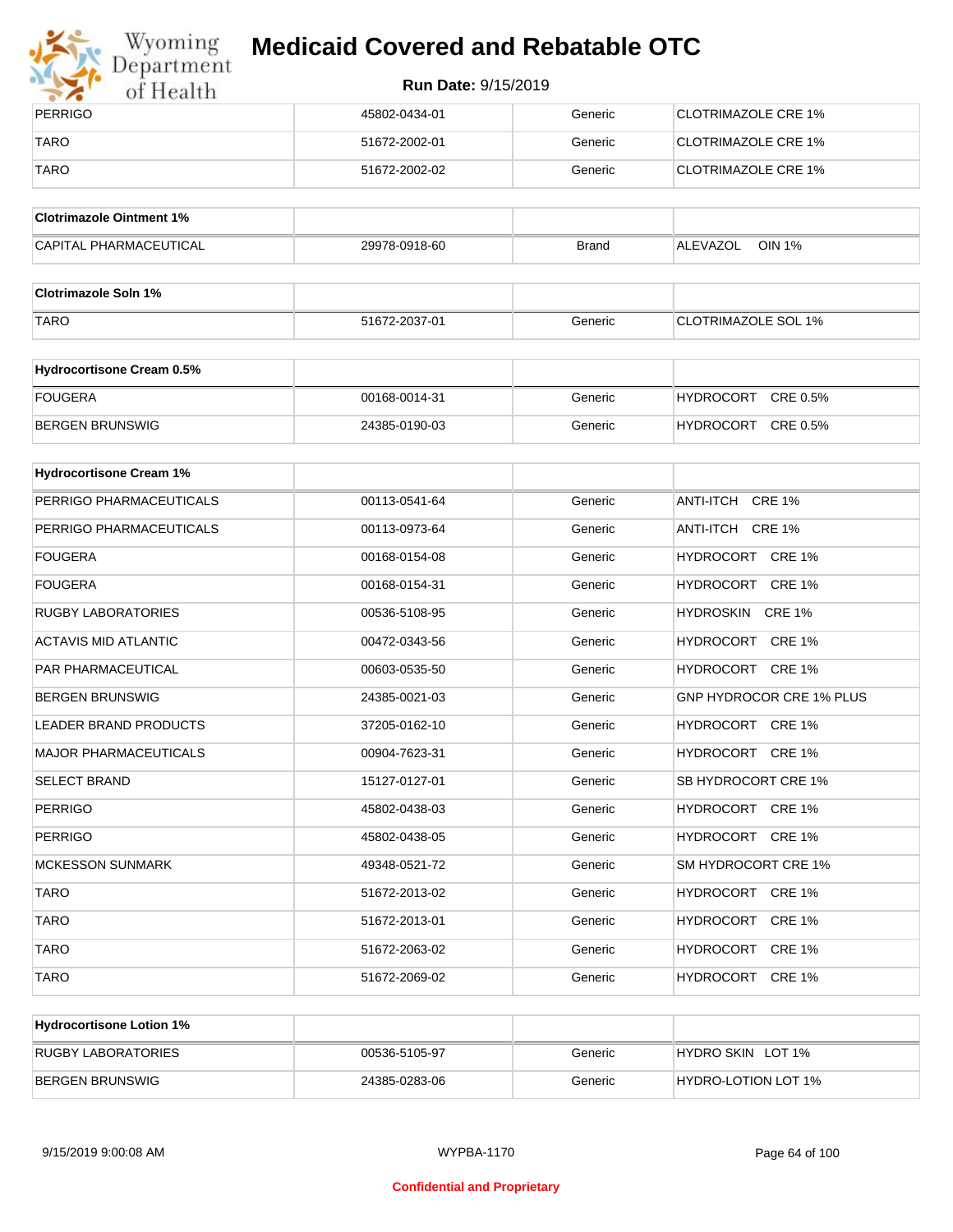

**Run Date:** 9/15/2019

T

| Hydrocortisone Oint 0.5%                 |                   |         |                                   |
|------------------------------------------|-------------------|---------|-----------------------------------|
| <b>FOUGERA</b>                           | 00168-0016-31     | Generic | <b>HYDROCORT</b><br>OIN 0.5%      |
|                                          |                   |         |                                   |
| <b>Hydrocortisone Oint 1%</b>            |                   |         |                                   |
| <b>FOUGERA</b>                           | 00168-0181-31     | Generic | <b>HYDROCORT</b><br><b>OIN 1%</b> |
| <b>ACTAVIS MID ATLANTIC</b>              | 00472-0345-56     | Generic | HYDROCORT<br>OIN 1%               |
| <b>BERGEN BRUNSWIG</b>                   | 24385-0276-03     | Generic | HYDROCORT OIN 1%                  |
| <b>SELECT BRAND</b>                      | 15127-0128-01     | Generic | SB HYDROCORT OIN 1%               |
| <b>MCKESSON SUNMARK</b>                  | 49348-0522-72     | Generic | SM HYDROCORT OIN 1%               |
| PERRIGO PHARMACEUTICALS                  | 45802-0276-03     | Generic | HYDROCORT OIN 1%                  |
| TARO                                     | 51672-2018-02     | Generic | HYDROCORT<br>OIN 1%               |
| <b>Hydrocortisone Soln 1%</b>            |                   |         |                                   |
| <b>RECKITT BENCKISER</b>                 | 63824-0850-15     | Generic | SCALPICIN SOL 1%                  |
| Hydrocortisone-Aloe Vera Cream 0.5%      |                   |         |                                   |
| <b>TARO</b>                              | 51672-2010-02     | Generic | CRE 0.5%<br><b>HC/ALOE</b>        |
|                                          |                   |         |                                   |
| Hydrocortisone-Aloe Vera Cream 1%        |                   |         |                                   |
| <b>ACTAVIS MID ATLANTIC</b>              | 00472-0339-56     | Generic | HYDROCORT/ CRE ALOE 1%            |
| <b>BERGEN BRUNSWIG</b>                   | 24385-0274-03     | Generic | HYDROCORT/ CRE ALOE 1%            |
| <b>LEADER BRAND PRODUCTS</b>             | 37205-0272-10     | Generic | HYDROCORT/ CRE ALOE 1%            |
| <b>MCKESSON SUNMARK</b>                  | 49348-0441-72     | Generic | SM HYDROCORT CRE 1% PLUS          |
| <b>MCKESSON</b>                          | 62011-0095-01     | Generic | HYDROCORT/ CRE ALOE 1%            |
| <b>MCKESSON</b>                          | 62011-0096-01     | Generic | HM HYDROCORT CRE 1% PLUS          |
| Miconazole Nitrate Aerosol 2%            |                   |         |                                   |
| GLAXO CONSUMER HEALTHCARE L.P.           | 00067-0969-46     | Generic | DESENEX SPRY AER LIQUID           |
| <b>Miconazole Nitrate Aerosol Pow 2%</b> |                   |         |                                   |
| GLAXO CONSUMER HEALTHCARE L.P.           | 00067-0959-40     | Generic | <b>AER 2%</b><br><b>DESENEX</b>   |
| <b>LEADER BRAND PRODUCTS</b>             | 37205-0998-66     | Generic | <b>MICATIN</b><br><b>AER 2%</b>   |
| <b>Miconazole Nitrate Cream 2%</b>       |                   |         |                                   |
| <b>ACTAVIS MID ATLANTIC</b>              | 00472-0735-14     | Generic | ANTIFUNGAL CRE 2%                 |
| <b>ACTAVIS MID ATLANTIC</b>              | 00472-0735-56     | Generic | ANTIFUNGAL CRE 2%                 |
| PAR PHARMACEUTICAL                       | 00603-7805-50     | Generic | MICONAZOLE CRE 2%                 |
| <b>ACTAVIS MID ATLANTIC</b>              | 00472-0735-42     | Generic | ANTIFUNGAL CRE 2%                 |
| 9/15/2019 9:00:08 AM                     | <b>WYPBA-1170</b> |         | Page 65 of 100                    |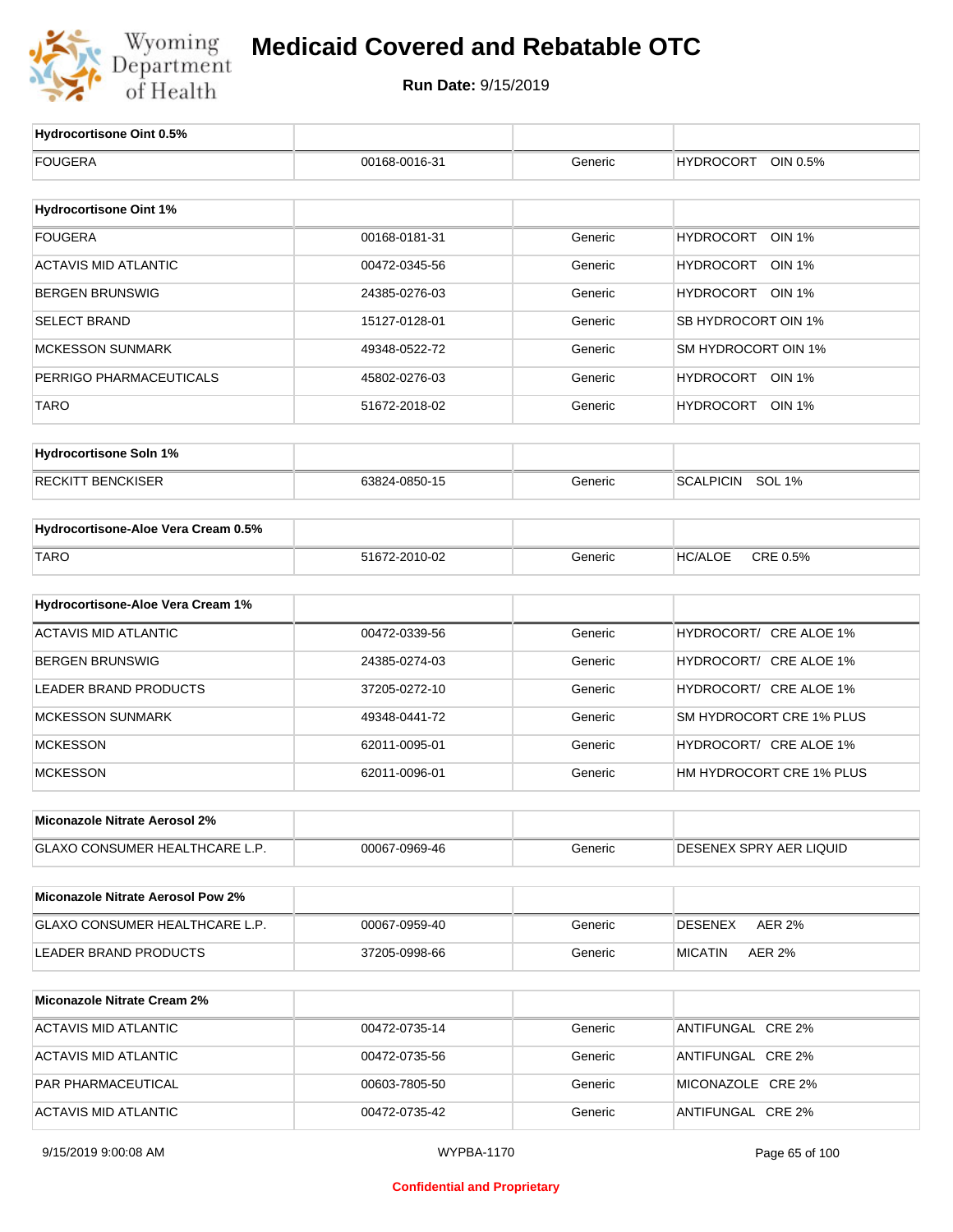

| <b>COLOPLAST</b>          | 11701-0045-22 | Generic | BAZA ANTIFUN CRE 2%           |
|---------------------------|---------------|---------|-------------------------------|
| <b>COLOPLAST</b>          | 11701-0045-23 | Generic | <b>BAZA ANTIFUN CRE 2%</b>    |
| <b>COLOPLAST</b>          | 11701-0045-14 | Generic | <b>BAZA ANTIFUN CRE 2%</b>    |
| <b>MCKESSON SUNMARK</b>   | 49348-0689-72 | Generic | SM ANTIFUNGL CRE 2%           |
| SMITH & NEPHEW UNITED     | 50484-0328-00 | Generic | ANTIFUNGAL CRE 2%             |
| <b>TARO</b>               | 51672-2001-01 | Generic | MICONAZOLE CRE 2%             |
| MEDLINE/DERMAL MANAGEMENT | 53329-0162-04 | Generic | <b>CRE ANTIFUNG</b><br>REMEDY |
| SMITH & NEPHEW UNITED     | 50484-0329-00 | Generic | ANTIFUNGAL CRE 2%             |
| <b>TARO</b>               | 51672-2001-02 | Generic | MICONAZOLE CRE 2%             |
| MEDLINE/DERMAL MANAGEMENT | 53329-0079-64 | Generic | ANTIFUNGAL CRE 2%             |
| MEDLINE/DERMAL MANAGEMENT | 53329-0080-57 | Generic | SOOTHE&COOL CRE INZO 2%       |
| MEDLINE/DERMAL MANAGEMENT | 53329-0080-58 | Generic | SOOTHE&COOL CRE INZO 2%       |

| Miconazole Nitrate Kit 2% |               |              |                  |
|---------------------------|---------------|--------------|------------------|
| BAUSCH HEALTH             | 00884-5493-01 | <b>Brand</b> | FUNGOID TINC KIT |

| Miconazole Nitrate Ointment 2% |               |         |                   |
|--------------------------------|---------------|---------|-------------------|
| <b>COLOPLAST</b>               | 11701-0067-14 | Generic | CRITIC-AID OIN 2% |
| <b>COLOPLAST</b>               | 11701-0067-23 | Generic | CRITIC-AID OIN 2% |
| <b>COLOPLAST</b>               | 11701-0067-22 | Generic | CRITIC-AID OIN 2% |

| Miconazole Nitrate Powder 2%          |               |         |                            |
|---------------------------------------|---------------|---------|----------------------------|
| <b>GLAXO CONSUMER HEALTHCARE L.P.</b> | 00067-0949-15 | Generic | DESENEX SHAK POW 2%        |
| GLAXO CONSUMER HEALTHCARE L.P.        | 00145-1501-03 | Generic | ZEASORB-AF POW 2%          |
| GLAXO CONSUMER HEALTHCARE L.P.        | 00145-1506-05 | Generic | ZEASORB-AF POW 2%          |
| GLAXO CONSUMER HEALTHCARE L.P.        | 00067-0949-30 | Generic | <b>DESENEX SHAK POW 2%</b> |
| COLOPLAST                             | 11701-0038-16 | Generic | MICRO GUARD POW 2%         |
| LEADER BRAND PRODUCTS                 | 37205-0653-18 | Generic | MICONAZORB POW AF 2%       |
| AMERISOURCE BERGEN DRUGS              | 46122-0039-27 | Generic | MICONAZORB POW AF 2%       |

| Miconazole Nitrate Soln 2% |               |       |                     |
|----------------------------|---------------|-------|---------------------|
| BAUSCH HEALTH              | 00884-0293-01 | Brand | FUNGOID TINC SOL 2% |

| Neomycin-Bacitracin-Polymyxin-<br><b>Pramoxine Oint 1%</b> |               |         |                         |
|------------------------------------------------------------|---------------|---------|-------------------------|
| COSETTE PHARMACEUTICALS                                    | 00713-0622-31 | Generic | TRIPLE ANTIB OIN PLUS   |
| LEADER BRAND PRODUCTS                                      | 37205-0266-10 | Generic | TRIPLE ANTIB OIN PLUS   |
| BERGEN BRUNSWIG                                            | 24385-0143-03 | Generic | TRIPLE ANTIB OIN PLUS   |
| MCKESSON SUNMARK                                           | 49348-0600-72 | Generic | TRIPLE ANTIB OIN MAX ST |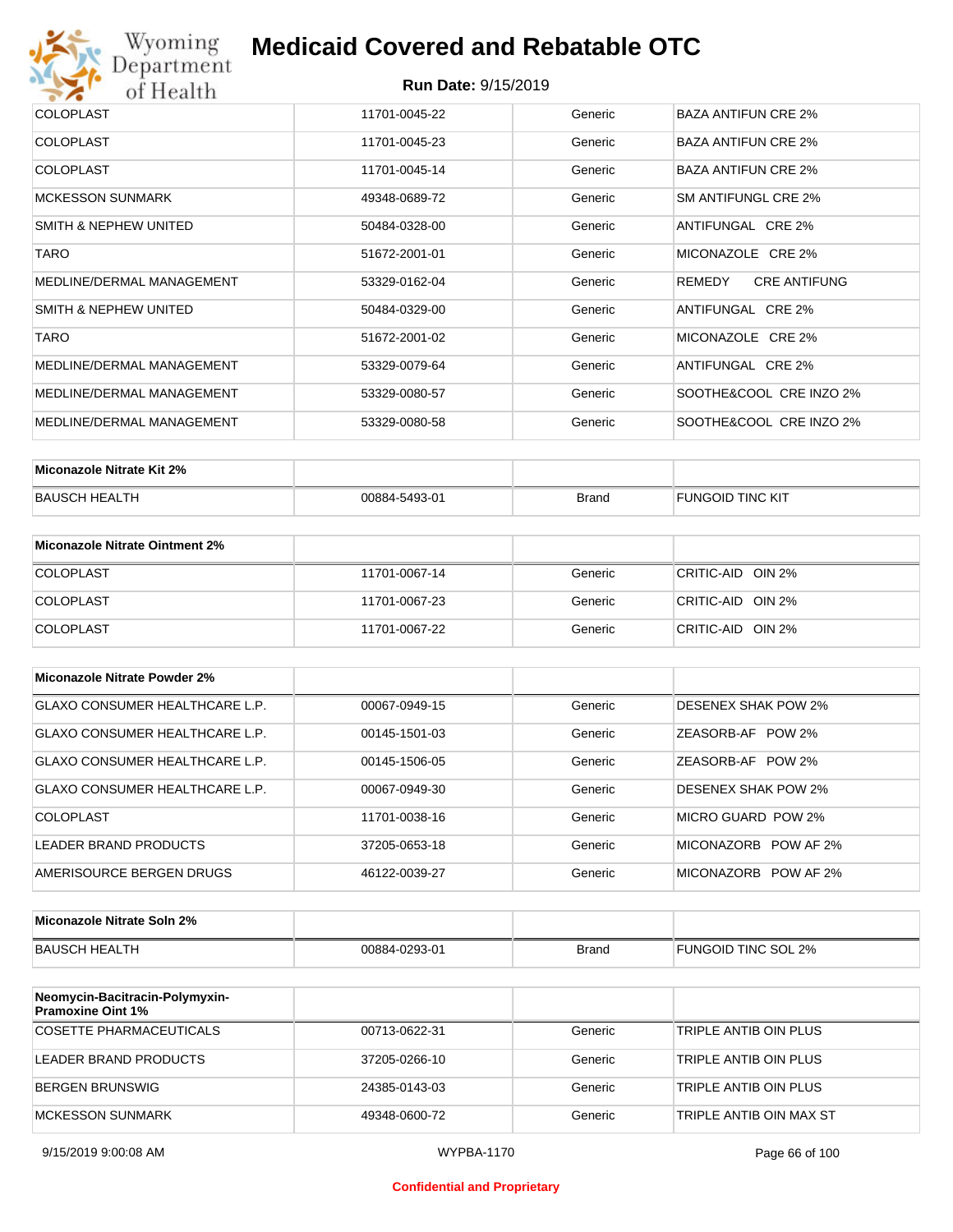| Wyoming<br>Department | <b>Medicaid Covered and Rebatable OTC</b> |         |                         |  |
|-----------------------|-------------------------------------------|---------|-------------------------|--|
| of Health             | <b>Run Date: 9/15/2019</b>                |         |                         |  |
| <b>TARO</b>           | 51672-2027-01                             | Generic | TRIPLE ANTIB OIN PLUS   |  |
| <b>TARO</b>           | 51672-2027-02                             | Generic | TRIPLE ANTIB OIN PLUS   |  |
| MCKESSON              | 62011-0099-01                             | Generic | TRIPLE ANTIB OIN MAX ST |  |

| Neomycin-Polymyxin w/ Pramoxine Cream<br>$1\%$ |               |         |                              |
|------------------------------------------------|---------------|---------|------------------------------|
| MCKESSON SUNMARK                               | 49348-0690-69 | Generic | <b>SM ANTIBIOTI CRE PLUS</b> |
|                                                |               |         |                              |
| <b>Permethrin Creme Rinse 1%</b>               |               |         |                              |

| Fermeurin Creme Rinse T%                               |               |              |                                 |
|--------------------------------------------------------|---------------|--------------|---------------------------------|
| <b>DRUGS</b><br><b>AMFR</b><br>URCE BERGEN I<br>∴ סופי | 46122-0108-46 | ieneric<br>. | LIQ 1%<br><b>TRTMNT</b><br>∟ICE |

| <b>Permethrin Lotion 1%</b> |               |         |                                       |
|-----------------------------|---------------|---------|---------------------------------------|
| ACTAVIS MID ATLANTIC        | 00472-5242-67 | Generic | PERMETHRIN LOT 1%                     |
| ACTAVIS MID ATLANTIC        | 00472-5242-69 | Generic | PERMETHRIN LOT 1%                     |
| <b>MCKESSON SUNMARK</b>     | 49348-0460-30 | Generic | <b>LOT TREATMNT</b><br><b>SM LICE</b> |
| <b>MCKESSON SUNMARK</b>     | 49348-0460-34 | Generic | <b>SM LICE</b><br><b>LOT TREATMNT</b> |
| <b>MCKESSON</b>             | 62011-0112-01 | Generic | LICE TREATME LOT 1%                   |

| <b>Pyreth-Piperonyl Butox Sham-Permeth</b><br>Aero-Nit Remover Gel Kit |               |         |                        |
|------------------------------------------------------------------------|---------------|---------|------------------------|
| BERGEN BRUNSWIG                                                        | 24385-0634-23 | Generic | <b>GNP LICE</b><br>KIT |
| LEADER BRAND PRODUCTS                                                  | 37205-0519-02 | Generic | LICE SOLN<br>KIT       |

| Pyrethrins-Piperonyl Butoxide Lig 0.33-4% |               |         |                          |
|-------------------------------------------|---------------|---------|--------------------------|
| LEADER BRAND PRODUCTS                     | 37205-0285-16 | Generic | LICE TRTMNT LIQ CRM RNSE |

| <b>Pyrethrins-Piperonyl Butoxide Shampoo</b><br>$0.33 - 4%$ |               |         |                          |
|-------------------------------------------------------------|---------------|---------|--------------------------|
| PERRIGO PHARMACEUTICALS                                     | 00113-0866-26 | Generic | LICE KILLING SHA 0.33-4% |
| MAJOR PHARMACEUTICALS                                       | 00904-2528-20 | Generic | LICE KILLING SHA 0.33-4% |
| BERGEN BRUNSWIG                                             | 24385-0116-03 | Generic | LICE TREATMT SHA 0.33-4% |
| LEADER BRAND PRODUCTS                                       | 37205-0165-26 | Generic | LICE KILLING SHA 0.33-4% |
| MCKESSON SUNMARK                                            | 49348-0443-34 | Generic | LICE KILLING SHA 0.33-4% |
| <b>MCKESSON</b>                                             | 62011-0119-02 | Generic | LICE KILLING SHA 0.33-4% |

| <b>⊺Terbinafine Gel 1%</b>           |               |              |                    |
|--------------------------------------|---------------|--------------|--------------------|
| <b>GLAXO CONSUMER HEALTHCARE L.P</b> | 00067-6239-42 | <b>Brand</b> | LAMISIL ADV GEL 1% |

| Terbinafine HCI Cream 1%              |               |              |                   |
|---------------------------------------|---------------|--------------|-------------------|
| <b>GLAXO CONSUMER HEALTHCARE L.P.</b> | 00067-3998-42 | <b>Brand</b> | LAMISIL AT CRE 1% |
| <b>GLAXO CONSUMER HEALTHCARE L.P.</b> | 00067-8114-12 | Brand        | LAMISIL AT CRE 1% |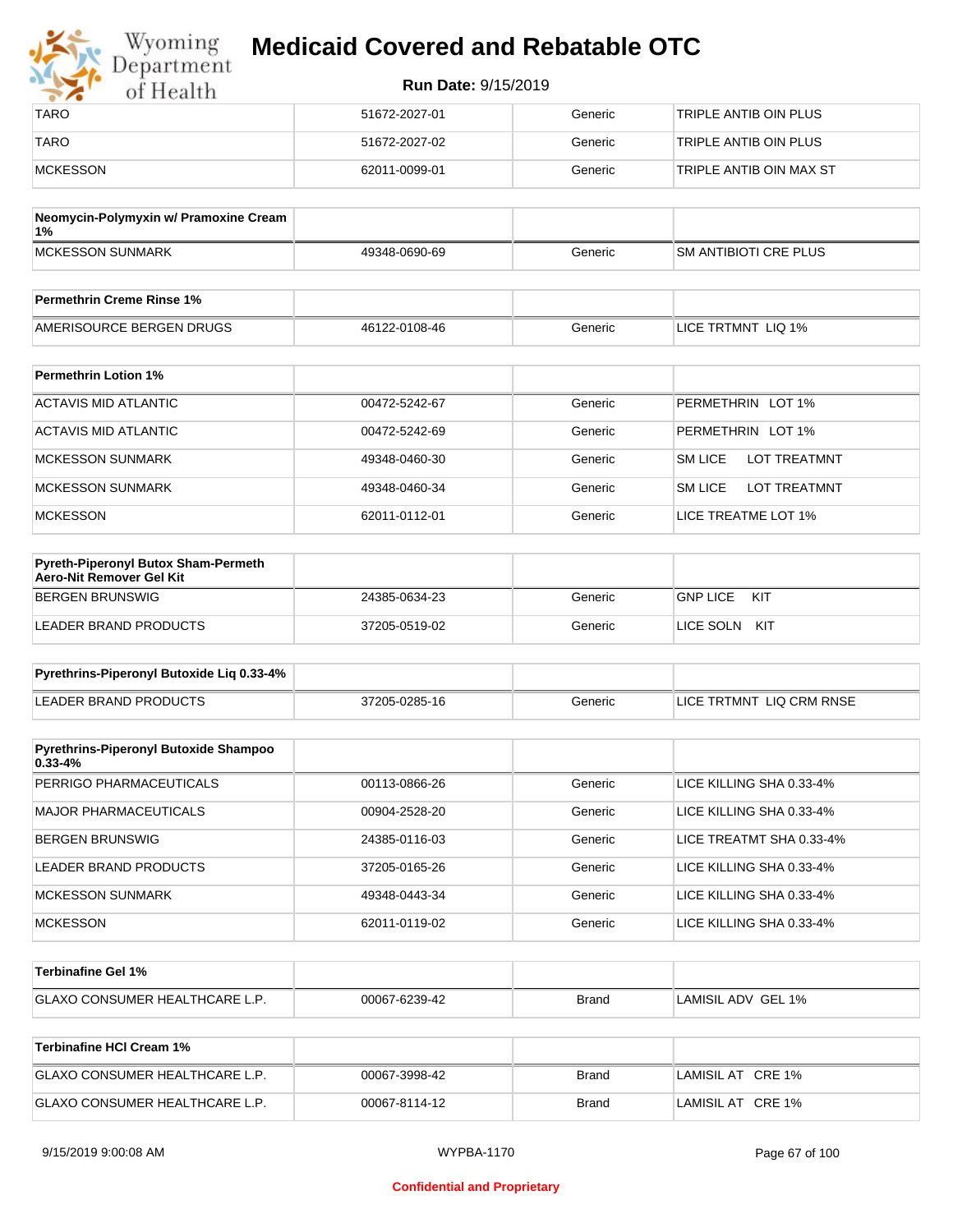| Wyoming<br><b>Medicaid Covered and Rebatable OTC</b><br>Department |                            |              |                     |  |
|--------------------------------------------------------------------|----------------------------|--------------|---------------------|--|
| of Health                                                          | <b>Run Date: 9/15/2019</b> |              |                     |  |
| <b>GLAXO CONSUMER HEALTHCARE L.P.</b>                              | 00067-8100-30              | <b>Brand</b> | LAMISIL AT CRE 1%   |  |
| <b>GLAXO CONSUMER HEALTHCARE L.P.</b>                              | 00067-8100-12              | <b>Brand</b> | LAMISIL AT CRE 1%   |  |
| <b>BERGEN BRUNSWIG</b>                                             | 24385-0524-03              | Generic      | TERBINAFINE CRE 1%  |  |
| <b>BERGEN BRUNSWIG</b>                                             | 24385-0524-05              | Generic      | TERBINAFINE CRE 1%  |  |
| LEADER BRAND PRODUCTS                                              | 37205-0941-99              | Generic      | ATHLETE FOOT CRE AF |  |
| <b>MCKESSON SUNMARK</b>                                            | 49348-0790-72              | Generic      | ATHLETE FOOT CRE 1% |  |
| <b>TARO</b>                                                        | 51672-2080-01              | Generic      | TERBINAFINE CRE 1%  |  |
| <b>TARO</b>                                                        | 51672-2080-02              | Generic      | TERBINAFINE CRE 1%  |  |

| Terbinafine HCI Soln 1%               |               |       |                   |
|---------------------------------------|---------------|-------|-------------------|
| <b>GLAXO CONSUMER HEALTHCARE L.P.</b> | 00067-6292-83 | Brand | LAMISIL AT SPR 1% |
| GLAXO CONSUMER HEALTHCARE L.P.        | 00067-6293-83 | Brand | LAMISIL AT SPR 1% |

| Tolnaftate Aerosol 1%   |               |         |                     |
|-------------------------|---------------|---------|---------------------|
| PERRIGO PHARMACEUTICALS | 00113-0154-73 | Generic | ATH FOOT SPR AER 1% |
| LEADER BRAND PRODUCTS   | 37205-0344-66 | Generic | ANTIFUNGAL AER 1%   |

| Tolnaftate Aerosol Pow 1%      |               |         |                     |
|--------------------------------|---------------|---------|---------------------|
| GLAXO CONSUMER HEALTHCARE L.P. | 00067-6114-46 | Generic | LAMISIL AF AER 1%   |
| PERRIGO PHARMACEUTICALS        | 00113-0695-90 | Generic | JOCK ITCH<br>AER 1% |

| <b>Tolnaftate Cream 1%</b>   |               |         |                     |
|------------------------------|---------------|---------|---------------------|
| <b>MAJOR PHARMACEUTICALS</b> | 00904-0722-36 | Generic | ANTIFUNGAL CRE 1%   |
| <b>BERGEN BRUNSWIG</b>       | 24385-0032-03 | Generic | TOLNAFTATE CRE 1%   |
| <b>LEADER BRAND PRODUCTS</b> | 37205-0197-10 | Generic | ANTIFUNGAL CRE 1%   |
| <b>PERRIGO</b>               | 45802-0032-01 | Generic | TOLNAFTATE CRE 1%   |
| <b>PERRIGO</b>               | 45802-0032-03 | Generic | TOLNAFTATE CRE 1%   |
| <b>MCKESSON SUNMARK</b>      | 49348-0155-29 | Generic | SM ANTIFUNGL CRE 1% |
| <b>TARO</b>                  | 51672-2020-02 | Generic | TOLNAFTATE CRE 1%   |
| <b>TARO</b>                  | 51672-2020-01 | Generic | TOLNAFTATE CRE 1%   |
| CHAIN DRUG MARKETING ASSOC   | 63868-0104-46 | Generic | TOLNAFTATE CRE 1%   |

| Tolnaftate Powder 1%  |               |         |                     |
|-----------------------|---------------|---------|---------------------|
| RUGBY LABORATORIES    | 00536-5150-26 | Generic | IANTI-FUNGAL POW 1% |
| MAJOR PHARMACEUTICALS | 00904-0726-45 | Generic | TOLNAFTATE POW 1%   |

| Tolnaftate Soln 1%             |               |         |                      |
|--------------------------------|---------------|---------|----------------------|
| <b>PERRIGO PHARMACEUTICALS</b> | 45802-0701-11 | Generic | SOL 1%<br>TOLNAFTATE |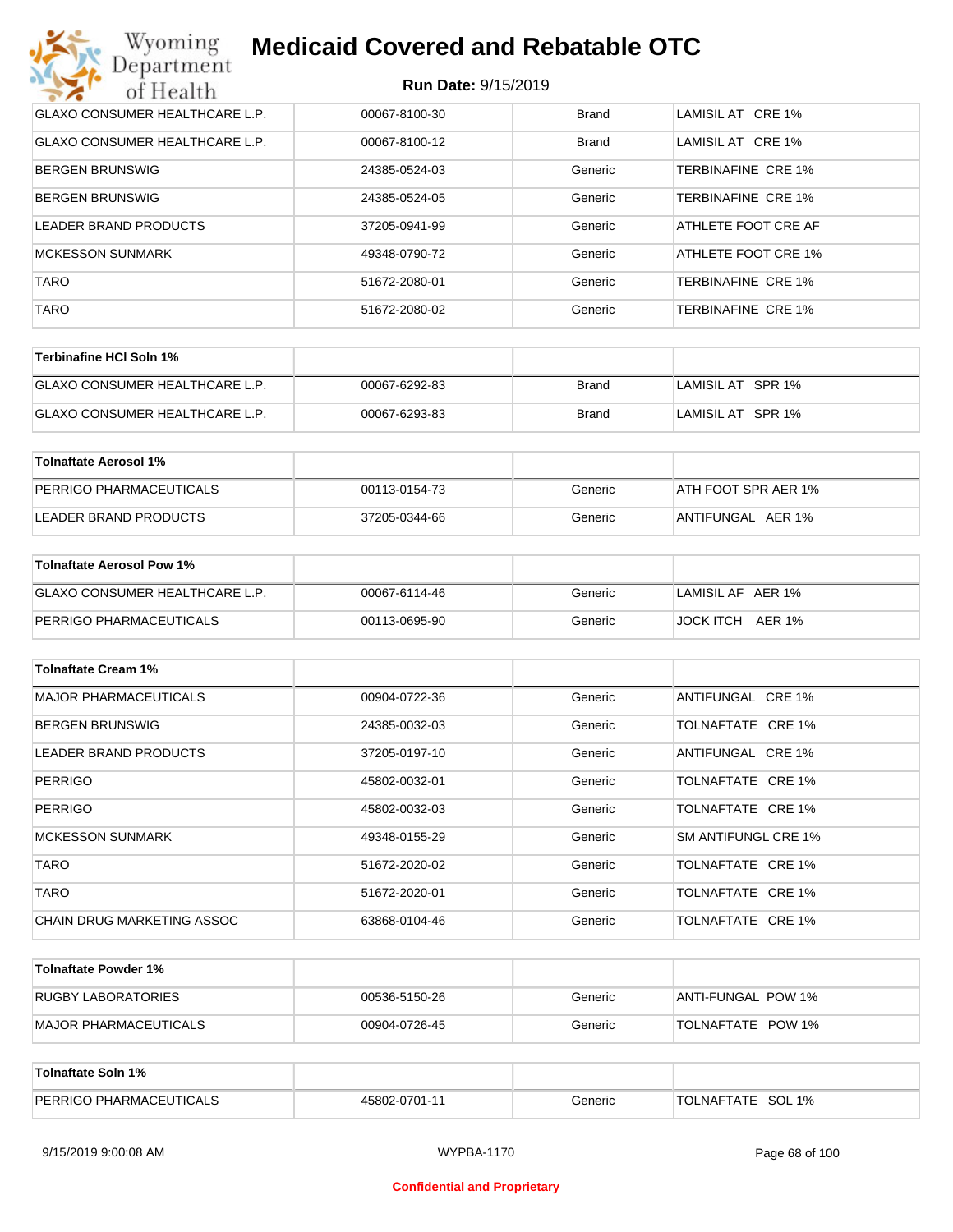

**GASTROINTESTINAL AGENTS - MISC.**

Wyoming<br>Department

of Health

| Calcium Acetate (Phosphate Binder) Tab<br>667 MG |               |              |                                     |
|--------------------------------------------------|---------------|--------------|-------------------------------------|
| NEPHRO-TECH                                      | 59528-0331-02 | Generic      | <b>CALPHRON</b><br><b>TAB 667MG</b> |
| Simethicone Cap 125 MG                           |               |              |                                     |
|                                                  |               |              |                                     |
| <b>GLAXO CONSUMER HEALTHCARE L.P.</b>            | 00067-6275-50 | Generic      | GAS-X<br><b>CAP 125MG</b>           |
| GLAXO CONSUMER HEALTHCARE L.P.                   | 00067-6275-72 | Generic      | GAS-X<br><b>CAP 125MG</b>           |
| <b>GLAXO CONSUMER HEALTHCARE L.P.</b>            | 00067-6275-82 | Generic      | GAS-X<br><b>CAP 125MG</b>           |
| <b>PERRIGO</b>                                   | 00113-0428-60 | Generic      | GAS RELIEF CAP 125MG                |
| <b>GLAXO CONSUMER HEALTHCARE L.P.</b>            | 00067-6275-20 | Generic      | GAS-X<br><b>CAP 125MG</b>           |
| GLAXO CONSUMER HEALTHCARE L.P.                   | 00067-6275-10 | Generic      | <b>CAP 125MG</b><br>GAS-X           |
| <b>MAJOR PHARMACEUTICALS</b>                     | 00904-5458-46 | Generic      | <b>GAS FREE</b><br><b>CAP 125MG</b> |
| <b>BERGEN BRUNSWIG</b>                           | 24385-0428-65 | Generic      | GAS RELIEF CAP 125MG                |
| <b>TOPCO</b>                                     | 36800-0428-71 | Generic      | GAS RELIEF CAP 125MG                |
| <b>TOPCO</b>                                     | 36800-0428-60 | Generic      | GAS RELIEF CAP 125MG                |
| LEADER BRAND PRODUCTS                            | 37205-0295-65 | Generic      | GAS RELIEF CAP 125MG                |
| <b>MCKESSON</b>                                  | 62011-0160-01 | Generic      | GAS RELIEF CAP 125MG                |
|                                                  |               |              |                                     |
| Simethicone Cap 180 MG                           |               |              |                                     |
| PERRIGO PHARMACEUTICALS                          | 00113-0657-72 | Generic      | GAS RELIEF CAP 180MG                |
| GLAXO CONSUMER HEALTHCARE L.P.                   | 00067-6274-50 | Generic      | GAS-X<br>CAP 180MG                  |
| <b>RUGBY LABORATORIES</b>                        | 00536-3604-08 | Generic      | SIMETHICONE CAP 180MG               |
| GLAXO CONSUMER HEALTHCARE L.P.                   | 00067-6274-18 | Generic      | GAS-X<br>CAP 180MG                  |
| <b>MAJOR PHARMACEUTICALS</b>                     | 00904-5572-52 | Generic      | GAS RELIEF CAP 180MG                |
| <b>BERGEN BRUNSWIG</b>                           | 24385-0460-72 | Generic      | CAP 180MG<br>ANTI-GAS               |
| LEADER BRAND PRODUCTS                            | 37205-0292-72 | Generic      | GAS RELIEF CAP 180MG                |
| <b>MCKESSON SUNMARK</b>                          | 49348-0489-12 | Generic      | GAS RELIEF CAP 180MG                |
|                                                  |               |              |                                     |
| Simethicone Chew Tab 125 MG                      |               |              |                                     |
| GLAXO CONSUMER HEALTHCARE L.P.                   | 00067-0117-18 | <b>Brand</b> | GAS-X EX-STR CHW 125MG              |
| GLAXO CONSUMER HEALTHCARE L.P.                   | 00067-0129-18 | <b>Brand</b> | GAS-X EX-STR CHW 125MG              |
| GLAXO CONSUMER HEALTHCARE L.P.                   | 00067-0117-48 | <b>Brand</b> | GAS-X EX-STR CHW 125MG              |

RUGBY LABORATORIES 
and the oots36-1020-08 (Case Gas RELIEF CHW 125MG PAR PHARMACEUTICAL **COMBUS 200603-0211-20** O0603-0211-20 Generic MYTAB GAS CHW 125MG SELECT BRAND **15127-0157-08** Generic SB GAS RELF CHW 125MG BERGEN BRUNSWIG <br>24385-0307-89 Generic GNP GAS RELF CHW 125MG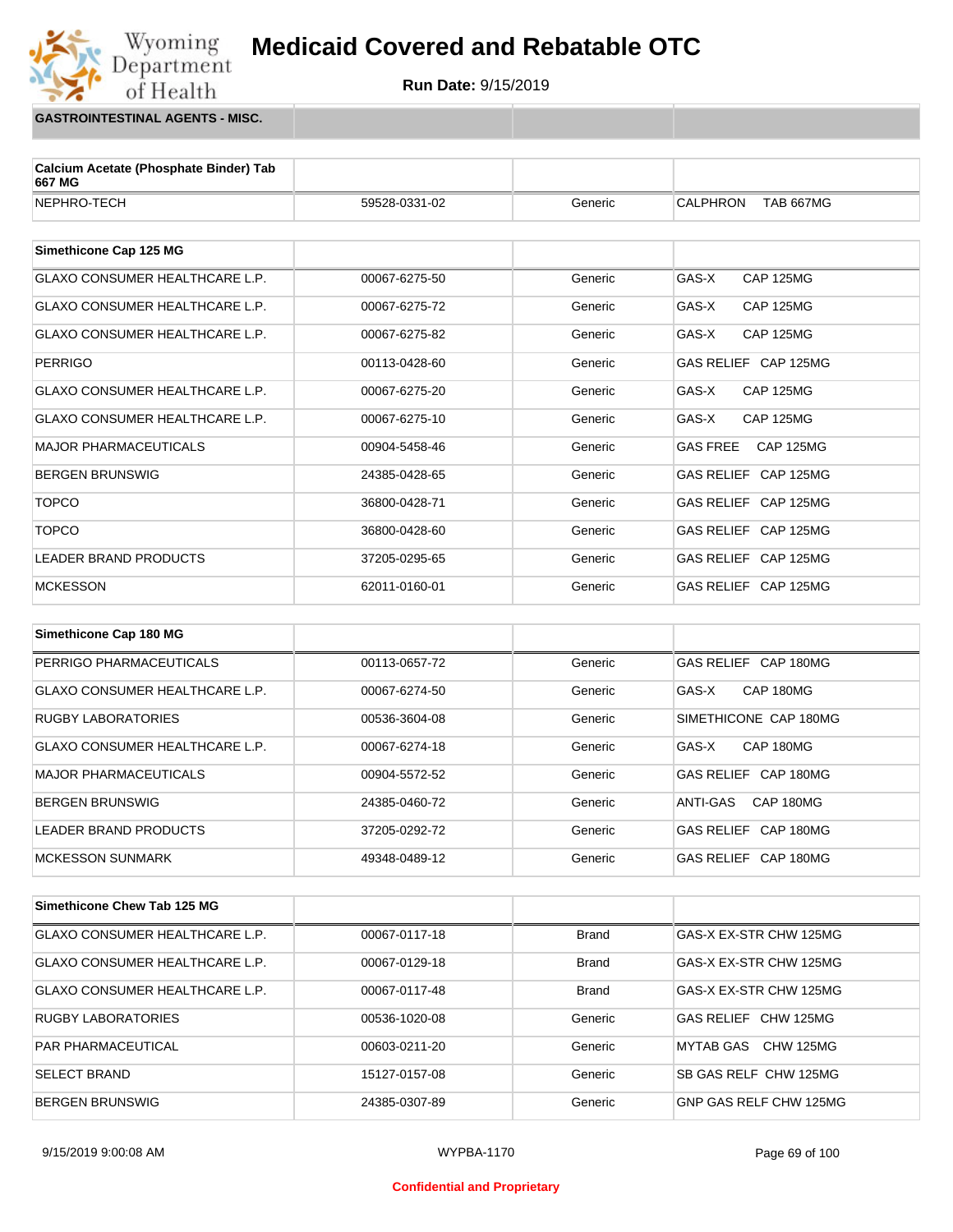| Wyoming<br><b>Medicaid Covered and Rebatable OTC</b><br>Department |                            |         |                       |  |
|--------------------------------------------------------------------|----------------------------|---------|-----------------------|--|
| of Health                                                          | <b>Run Date: 9/15/2019</b> |         |                       |  |
| MCKESSON SUNMARK                                                   | 49348-0863-48              | Generic | SM GAS REL CHW 125MG  |  |
| <b>MCKESSON</b>                                                    | 62011-0189-01              | Generic | HM GAS RELF CHW 125MG |  |

| Simethicone Chew Tab 80 MG     |               |              |                       |
|--------------------------------|---------------|--------------|-----------------------|
| GLAXO CONSUMER HEALTHCARE L.P. | 00067-0113-36 | <b>Brand</b> | GAS-X<br>CHW 80MG     |
| GLAXO CONSUMER HEALTHCARE L.P. | 00067-0116-36 | <b>Brand</b> | GAS-X<br>CHW 80MG     |
| <b>RUGBY LABORATORIES</b>      | 00536-1019-01 | Generic      | GAS RELIEF CHW 80MG   |
| <b>PAR PHARMACEUTICAL</b>      | 00603-0210-21 | Generic      | MYTAB GAS CHW 80MG    |
| <b>MAJOR PHARMACEUTICALS</b>   | 00904-5068-60 | Generic      | MI-ACID GAS CHW 80MG  |
| <b>BERGEN BRUNSWIG</b>         | 24385-0118-78 | Generic      | GNP GAS RELF CHW 80MG |
| <b>LEADER BRAND PRODUCTS</b>   | 37205-0112-78 | Generic      | GAS RELIEF CHW 80MG   |
| MCKESSON SUNMARK               | 49348-0509-07 | Generic      | SM GAS RELF CHW 80MG  |
| <b>MCKESSON</b>                | 62011-0138-01 | Generic      | HM GAS RELF CHW 80MG  |

| Simethicone Susp 40 MG/0.6ML |               |         |                          |
|------------------------------|---------------|---------|--------------------------|
| PERRIGO PHARMACEUTICALS      | 00113-0882-10 | Generic | SIMETHICONE DRO 20/0.3ML |
| <b>RUGBY LABORATORIES</b>    | 00536-2220-75 | Generic | GAS RELIEF DRO 20/0.3ML  |
| <b>MAJOR PHARMACEUTICALS</b> | 00904-5894-30 | Generic | GAS RELIEF DRO 20/0.3ML  |
| <b>PAR PHARMACEUTICALS</b>   | 00603-0894-50 | Generic | SIMETHICONE DRO 40/0.6ML |
| <b>SELECT BRAND</b>          | 15127-0042-17 | Generic | GAS RELIEF DRO 40/0.6ML  |
| <b>TOPCO</b>                 | 36800-0882-10 | Generic | GAS RELIEF DRO 40/0.6ML  |
| <b>LEADER BRAND PRODUCTS</b> | 37205-0119-10 | Generic | SIMETHICONE DRO 40/0.6ML |
| <b>MCKESSON SUNMARK</b>      | 49348-0740-27 | Generic | GAS RELIEF DRO 20/0.3ML  |
| AMERISOURCE BERGEN DRUGS     | 46122-0051-03 | Generic | GAS RELIEF DRO 20/0.3ML  |
| <b>MCKESSON</b>              | 62011-0139-01 | Generic | GAS RELIEF DRO 40/0.6ML  |
| <b>MCKESSON</b>              | 62011-0187-01 | Generic | GAS RELIEF DRO 20/0.3ML  |
| <b>HEMATOPOIETIC AGENTS</b>  |               |         |                          |

| Carbonyl Iron Susp 15 MG/1.25ML<br>(Elemental Iron) |               |         |                 |             |
|-----------------------------------------------------|---------------|---------|-----------------|-------------|
| <b>CENTURION LABS</b>                               | 23359-0012-04 | Generic | <b>WEE CARE</b> | SUS 15/1.25 |

| <b>Polysaccharide Iron Complex Cap 150 MG</b><br>(Iron Equivalent) |               |         |                |
|--------------------------------------------------------------------|---------------|---------|----------------|
| NNODUM CORPORATION                                                 | 63044-0203-61 | Generic | IFEREX 150 CAP |
| NNODUM CORPORATION                                                 | 63044-0203-01 | Generic | IFEREX 150 CAP |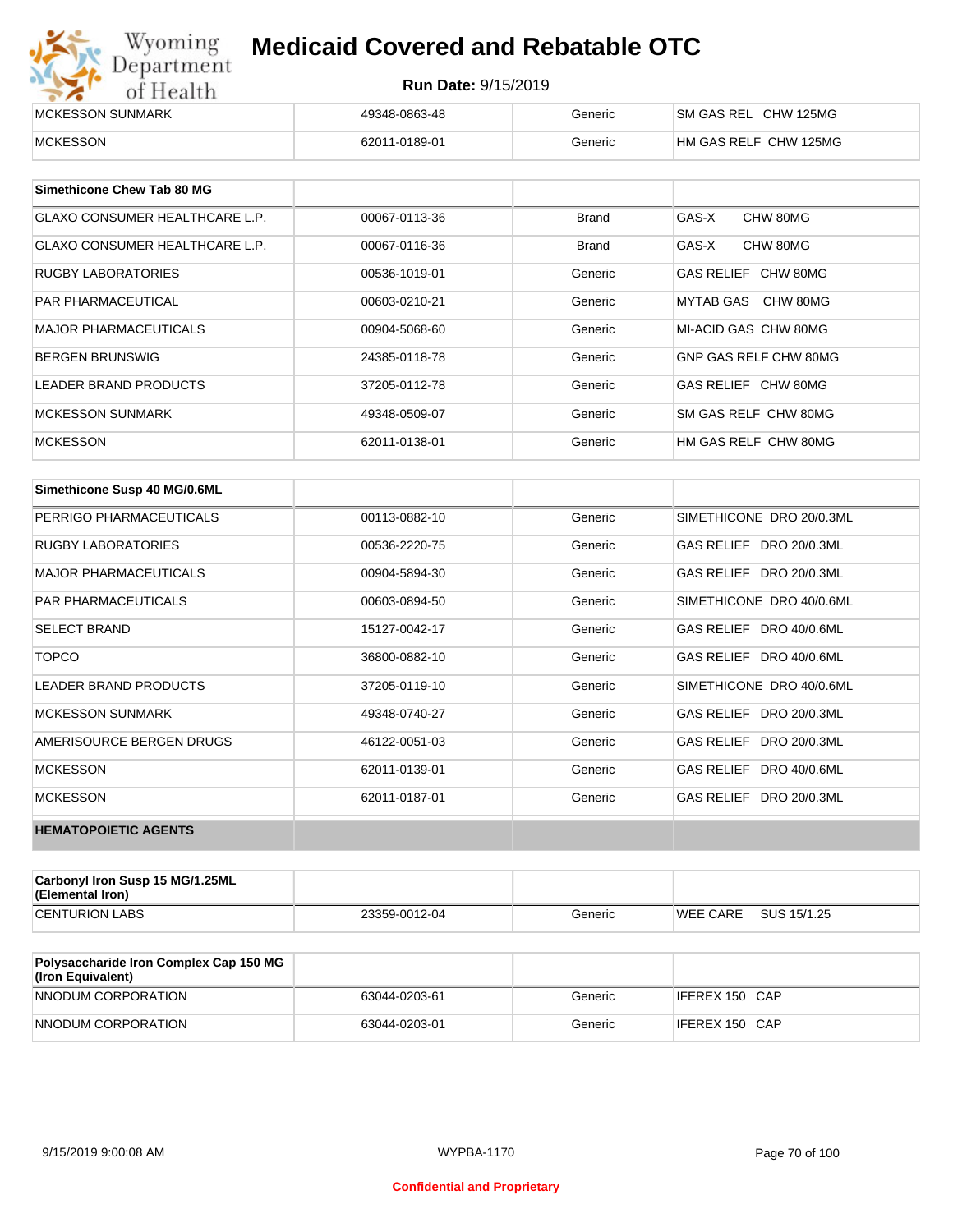

**\*Sodium Phosphates - Enema (Pediatric)\*\*\***

| FLEET PHARMACEUTICALS                                              | 00132-0202-20 | <b>Brand</b> | <b>FLEET</b><br>ENE PED           |  |  |
|--------------------------------------------------------------------|---------------|--------------|-----------------------------------|--|--|
| *Sodium Phosphates - Enema***                                      |               |              |                                   |  |  |
| FLEET PHARMACEUTICALS                                              | 00132-0201-40 | <b>Brand</b> | ENE<br><b>FLEET</b>               |  |  |
| FLEET PHARMACEUTICALS                                              | 00132-0201-45 | Brand        | ENE<br>FLEET                      |  |  |
| FLEET PHARMACEUTICALS                                              | 00132-0201-42 | <b>Brand</b> | <b>FLEET</b><br>ENE               |  |  |
| <b>RUGBY LABORATORIES</b>                                          | 00536-7415-51 | Generic      | <b>ENEMA READY- ENE -TO-USE</b>   |  |  |
| MAJOR PHARMACEUTICALS                                              | 00904-6320-78 | Generic      | ENEMA READY- ENE -TO-USE          |  |  |
| <b>BERGEN BRUNSWIG</b>                                             | 24385-0039-36 | Generic      | GNP ENEMA ENE                     |  |  |
| <b>TOPCO</b>                                                       | 36800-0002-36 | Generic      | <b>ENE SINGLE</b><br><b>ENEMA</b> |  |  |
| AMERISOURCE BERGEN DRUGS                                           | 46122-0161-28 | Generic      | <b>GNP ENEMA ENE</b>              |  |  |
| <b>TOPCO</b>                                                       | 36800-0002-02 | Generic      | <b>ENE SINGLE</b><br><b>ENEMA</b> |  |  |
| AMERISOURCE BERGEN DRUGS                                           | 46122-0161-36 | Generic      | <b>GNP ENEMA</b><br><b>ENE</b>    |  |  |
| <b>MCKESSON SUNMARK</b>                                            | 49348-0864-20 | Generic      | <b>SM ENEMA</b><br>ENE            |  |  |
| <b>MCKESSON</b>                                                    | 62011-0154-01 | Generic      | <b>HM ENEMA</b><br>ENE            |  |  |
| MCKESSON                                                           | 62011-0191-02 | Generic      | <b>HM ENEMA</b><br>ENE R-T-U      |  |  |
| <b>MCKESSON</b>                                                    | 62011-0191-01 | Generic      | HM ENEMA<br>ENE R-T-U             |  |  |
|                                                                    |               |              |                                   |  |  |
| <b>Benzocaine-Docusate Sodium Rectal</b><br><b>Enema 20-283 MG</b> |               |              |                                   |  |  |
| <b>ENEMEEZ</b>                                                     | 17433-9877-03 | <b>Brand</b> | ENEMEEZ PLUS ENE 20-283           |  |  |
| <b>ENEMEEZ</b>                                                     | 17433-9883-05 | <b>Brand</b> | DOCUSOL PLUS ENE 20-283           |  |  |
| <b>Bisacodyl Enema 10 MG/30ML</b>                                  |               |              |                                   |  |  |
|                                                                    | 00132-0703-36 |              |                                   |  |  |
| FLEET PHARMACEUTICALS                                              |               | <b>Brand</b> | FLEET BISACO ENE 10/30ML          |  |  |
| <b>Bisacodyl Suppos 10 MG</b>                                      |               |              |                                   |  |  |
| RUGBY LABORATORIES                                                 | 00536-1355-01 | Generic      | LAXATIVE<br>SUP 10MG              |  |  |
| <b>COSETTE PHARMACEUTICALS</b>                                     | 00713-0109-12 | Generic      | BISAC-EVAC SUP 10MG               |  |  |
| <b>COSETTE PHARMACEUTICALS</b>                                     | 00713-0109-50 | Generic      | BISAC-EVAC SUP 10MG               |  |  |
| MAJOR PHARMACEUTICALS                                              | 00904-5058-12 | Generic      | <b>BISCOLAX</b><br>SUP 10MG       |  |  |
| MAJOR PHARMACEUTICALS                                              | 00904-5058-60 | Generic      | <b>BISCOLAX</b><br>SUP 10MG       |  |  |
| COSETTE PHARMACEUTICALS                                            | 00713-0109-10 | Generic      | BISAC-EVAC SUP 10MG               |  |  |
| <b>PERRIGO</b>                                                     | 00574-7050-12 | Generic      | BISACODYL<br>SUP 10MG             |  |  |
| <b>PERRIGO</b>                                                     | 00574-7050-50 | Generic      | BISACODYL SUP 10MG                |  |  |
|                                                                    |               |              |                                   |  |  |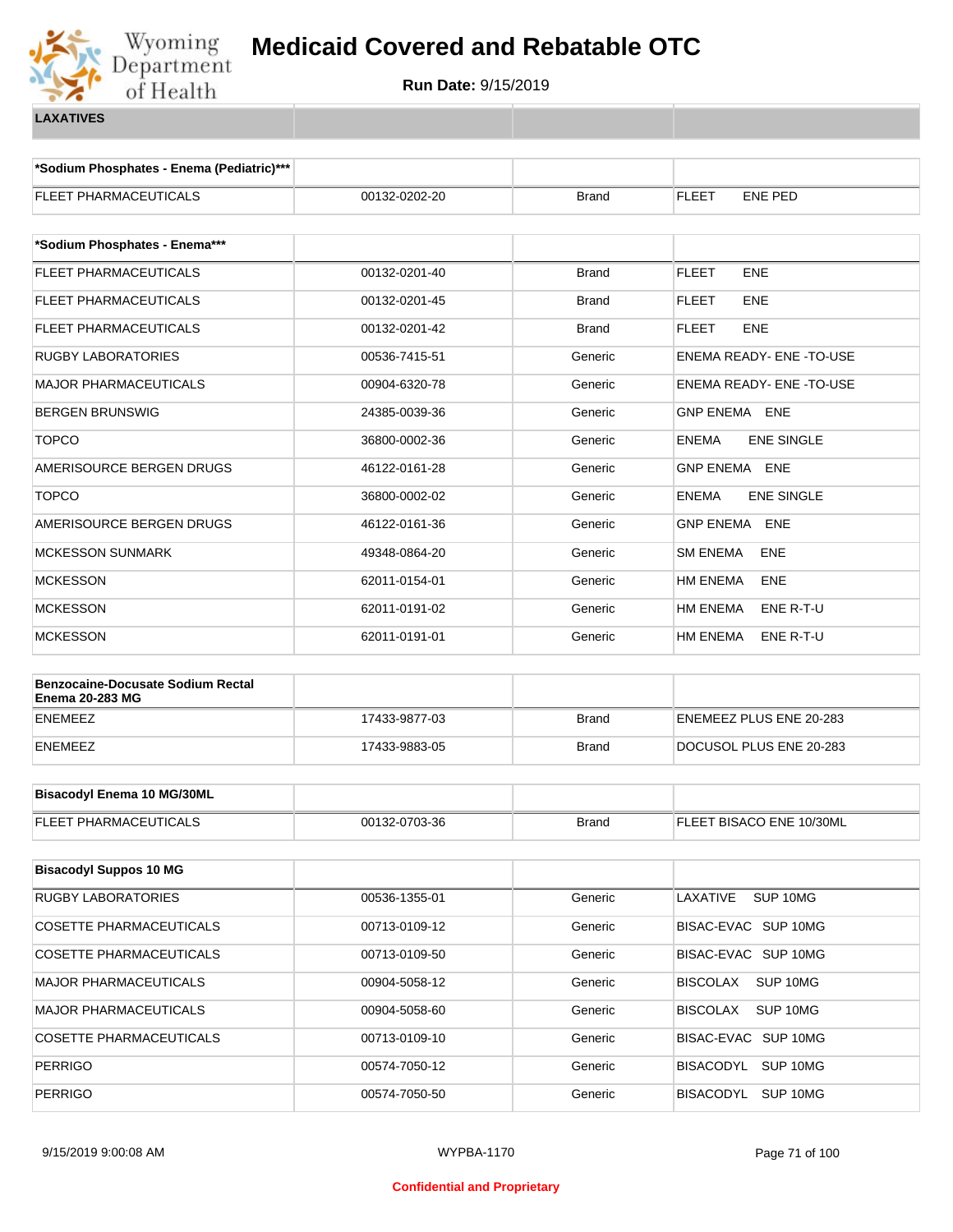#### Wyoming<br>Department **Medicaid Covered and Rebatable OTC**

| of Health                                 | Run Date: 9/15/2019 |         |                                |  |
|-------------------------------------------|---------------------|---------|--------------------------------|--|
| <b>COSETTE PHARMACEUTICALS</b>            | 00713-0109-01       | Generic | BISAC-EVAC SUP 10MG            |  |
| <b>RUGBY LABORATORIES</b>                 | 00536-1355-12       | Generic | LAXATIVE SUP 10MG              |  |
| COSETTE PHARMACEUTICALS                   | 00713-0109-05       | Generic | BISAC-EVAC SUP 10MG            |  |
| COSETTE PHARMACEUTICALS                   | 00713-0109-08       | Generic | BISAC-EVAC SUP 10MG            |  |
| CHAIN DRUG MARKETING ASSOC                | 63868-0328-08       | Generic | QC LAXATIVE SUP 10MG           |  |
|                                           |                     |         |                                |  |
| <b>Bisacodyl Tab Delayed Release 5 MG</b> |                     |         |                                |  |
| <b>FLEET PHARMACEUTICALS</b>              | 00132-0704-02       | Generic | FLEET LAXATI TAB 5MG EC        |  |
| <b>RUGBY LABORATORIES</b>                 | 00536-3381-10       | Generic | STIM LAXAT TAB 5MG EC          |  |
| <b>RUGBY LABORATORIES</b>                 | 00536-3381-01       | Generic | STIM LAXAT TAB 5MG EC          |  |
| <b>PAR PHARMACEUTICALS</b>                | 00603-2483-21       | Generic | BISACODYL TAB 5MG EC           |  |
| <b>MAJOR PHARMACEUTICALS</b>              | 00904-6407-61       | Generic | BISACODYL TAB 5MG EC           |  |
| <b>MAJOR PHARMACEUTICALS</b>              | 00904-7927-17       | Generic | BISACODYL TAB 5MG EC           |  |
| <b>MAJOR PHARMACEUTICALS</b>              | 00904-7927-60       | Generic | BISACODYL TAB 5MG EC           |  |
| <b>MAJOR PHARMACEUTICALS</b>              | 00904-7927-80       | Generic | BISACODYL TAB 5MG EC           |  |
| <b>SELECT BRAND</b>                       | 15127-0178-07       | Generic | SB BISACODYL TAB 5MG EC        |  |
| <b>BERGEN BRUNSWIG</b>                    | 24385-0903-63       | Generic | <b>GNP LAXATIVE TAB 5MG EC</b> |  |
| <b>TOPCO</b>                              | 36800-0174-65       | Generic | WOMANS LAXAT TAB 5MG EC        |  |
| <b>LEADER BRAND PRODUCTS</b>              | 37205-0128-63       | Generic | BISACODYL TAB 5MG EC           |  |
| <b>BERGEN BRUNSWIG</b>                    | 24385-0193-65       | Generic | <b>GNP LAXATIVE TAB 5MG EC</b> |  |
| <b>BERGEN BRUNSWIG</b>                    | 24385-0903-78       | Generic | GNP BISA-LAX TAB 5MG EC        |  |
| <b>TOPCO</b>                              | 36800-0086-63       | Generic | LAXATIVE TAB 5MG EC            |  |
| LEADER BRAND PRODUCTS                     | 37205-0298-65       | Generic | FEMININE LAX TAB 5MG EC        |  |
| <b>MCKESSON SUNMARK</b>                   | 49348-0920-44       | Generic | WOMENS LAXAT TAB 5MG EC        |  |
| MCKESSON SUNMARK                          | 49348-0599-05       | Generic | SM LAXATIVE TAB 5MG EC         |  |
| <b>TIME-CAP LABS</b>                      | 49483-0003-10       | Generic | BISACODYL TAB 5MG EC           |  |
| TIME-CAP LABS                             | 49483-0003-01       | Generic | BISACODYL TAB 5MG EC           |  |
| <b>MCKESSON</b>                           | 62011-0159-01       | Generic | HM LAXATIVE TAB 5MG EC         |  |
| AUBURN PHARMACEUTICAL                     | 62107-0030-01       | Generic | <b>DUCODYL</b><br>TAB 5MG EC   |  |
| AUBURN PHARMACEUTICAL                     | 62107-0030-10       | Generic | <b>DUCODYL</b><br>TAB 5MG EC   |  |
|                                           |                     |         |                                |  |
| Calcium Polycarbophil Tab 625 MG          |                     |         |                                |  |
| KONSYL PHARMACEUTICAL                     | 00224-0500-80       | Generic | KONSYL FIBER TAB 625MG         |  |

| KONSYL PHARMACEUTICAL     | 00224-0500-80 | Generic | KONSYL FIBER TAB 625MG           |
|---------------------------|---------------|---------|----------------------------------|
| RUGBY LABORATORIES        | 00536-4306-05 | Generic | <b>TAB 625MG</b><br>FIBER-LAX    |
| PERRIGO PHARMACEUTICALS   | 00113-0477-75 | Generic | FIBER LAXATV TAB 625MG           |
| MAJOR PHARMACEUTICALS     | 00904-2500-91 | Generic | <b>TAB 625MG</b><br><b>FIBER</b> |
| <b>RUGBY LABORATORIES</b> | 00536-4306-08 | Generic | TAB 625MG<br>FIBER-LAX           |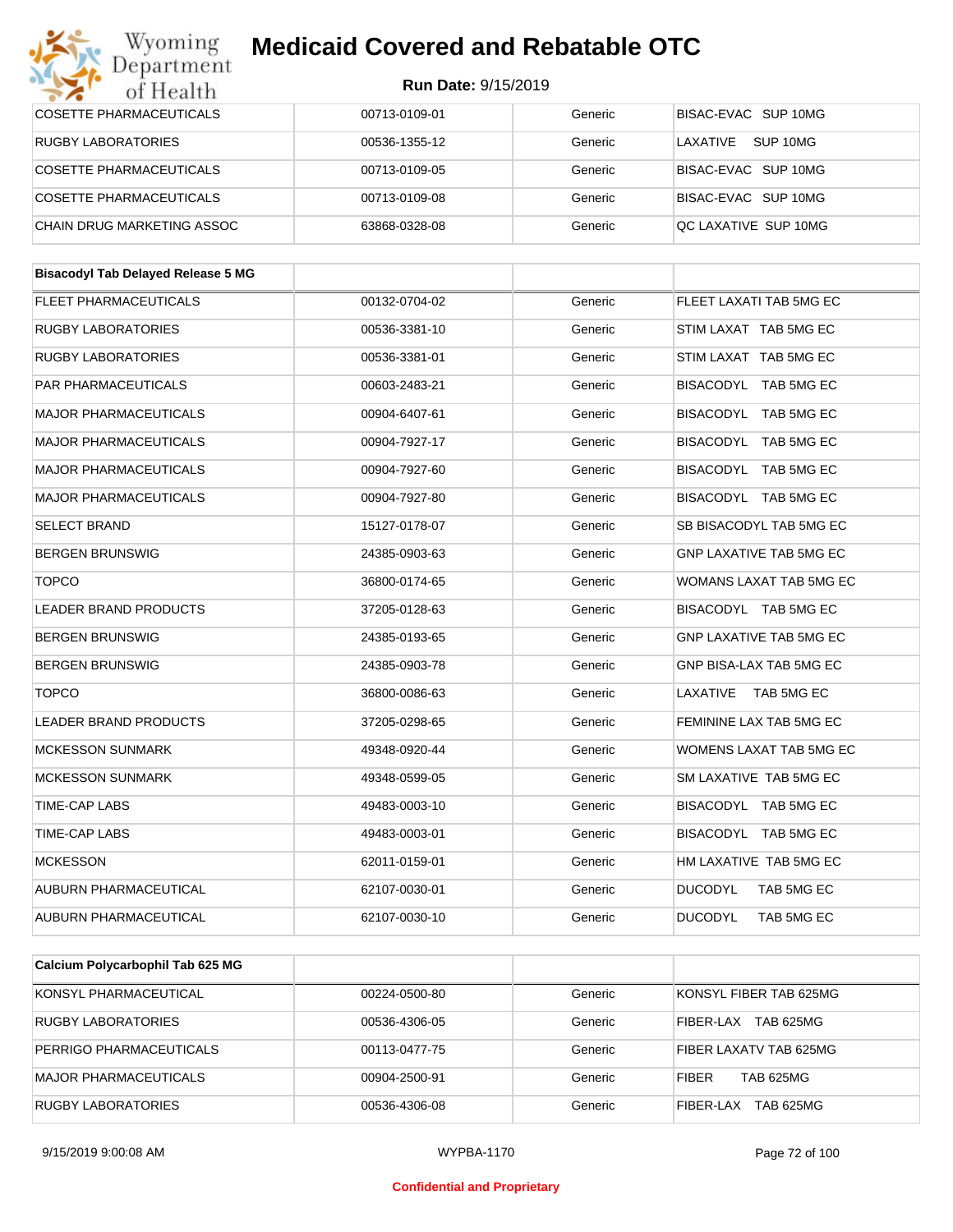# Wyoming<br>Department<br>of Health

## **Medicaid Covered and Rebatable OTC**

| <b>RUGBY LABORATORIES</b> | 00536-4306-11 | Generic | TAB 625MG<br>FIBER-LAX |
|---------------------------|---------------|---------|------------------------|
| KONSYL PHARMACEUTICAL     | 00224-0500-90 | Generic | KONSYL FIBER TAB 625MG |
| <b>BERGEN BRUNSWIG</b>    | 24385-0125-76 | Generic | FIBER-CAPS TAB 625MG   |
| <b>TOPCO</b>              | 36800-0477-92 | Generic | FIBER LAXATV TAB 625MG |
| LEADER BRAND PRODUCTS     | 37205-0213-75 | Generic | FIBER LAXATV TAB 625MG |
| <b>TOPCO</b>              | 36800-0477-75 | Generic | FIBER LAXATV TAB 625MG |
| <b>MCKESSON SUNMARK</b>   | 49348-0759-13 | Generic | FIBER LAXATV TAB 625MG |

| Castor Oil 100%         |               |         |                                 |
|-------------------------|---------------|---------|---------------------------------|
| <b>MCKESSON SUNMARK</b> | 49348-0016-36 | Generic | OIL<br><b>SM CASTOR</b><br>100% |

| Docusate Calcium Cap 240 MG  |               |         |                             |
|------------------------------|---------------|---------|-----------------------------|
| RUGBY LABORATORIES           | 00536-1065-01 | Generic | STOOL SOFTNR CAP 240MG      |
| RUGBY LABORATORIES           | 00536-1065-05 | Generic | STOOL SOFTNR CAP 240MG      |
| RUGBY LABORATORIES           | 00536-3755-01 | Generic | STOOL SOFTNR CAP 240MG      |
| <b>RUGBY LABORATORIES</b>    | 00536-3755-05 | Generic | STOOL SOFTNR CAP 240MG      |
| RUGBY LABORATORIES           | 00536-3755-10 | Generic | STOOL SOFTNR CAP 240MG      |
| <b>MAJOR PHARMACEUTICALS</b> | 00904-5779-40 | Generic | <b>CAP 240MG</b><br>KAO-TIN |
| <b>MAJOR PHARMACEUTICALS</b> | 00904-6459-59 | Generic | KAO-TIN<br><b>CAP 240MG</b> |
| <b>MAJOR PHARMACEUTICALS</b> | 00904-5779-60 | Generic | <b>CAP 240MG</b><br>KAO-TIN |
| <b>BERGEN BRUNSWIG</b>       | 24385-0435-78 | Generic | DOCUSATE CAL CAP 240MG      |
| <b>MCKESSON SUNMARK</b>      | 49348-0280-10 | Generic | DOCUSATE CAL CAP 240MG      |

| Docusate Sodium Cap 100 MG   |               |         |                              |
|------------------------------|---------------|---------|------------------------------|
| PERRIGO PHARMACEUTICALS      | 00113-0486-72 | Generic | STOOL SOFTNR CAP 100MG       |
| <b>FLEET PHARMACEUTICALS</b> | 00132-0751-60 | Generic | CAP 100MG<br>SOF-LAX         |
| <b>RUGBY LABORATORIES</b>    | 00536-1062-10 | Generic | STOOL SOFTNR CAP 100MG       |
| <b>RUGBY LABORATORIES</b>    | 00536-3756-10 | Generic | STOOL SOFTNR CAP 100MG       |
| <b>RUGBY LABORATORIES</b>    | 00536-3756-01 | Generic | STOOL SOFTNR CAP 100MG       |
| <b>PAR PHARMACEUTICALS</b>   | 00603-0150-21 | Generic | <b>DOCQLACE</b><br>CAP 100MG |
| <b>PAR PHARMACEUTICALS</b>   | 00603-0150-32 | Generic | CAP 100MG<br><b>DOCQLACE</b> |
| <b>MAJOR PHARMACEUTICALS</b> | 00904-6457-80 | Generic | DOK.<br>CAP 100MG            |
| <b>RUGBY LABORATORIES</b>    | 00536-1062-29 | Generic | STOOL SOFTNR CAP 100MG       |
| <b>MAJOR PHARMACEUTICALS</b> | 00904-2244-61 | Generic | DOK.<br>CAP 100MG            |
| <b>MAJOR PHARMACEUTICALS</b> | 00904-6457-60 | Generic | CAP 100MG<br>DOK.            |
| <b>MAJOR PHARMACEUTICALS</b> | 00904-7889-59 | Generic | DOK.<br>CAP 100MG            |
| <b>MAJOR PHARMACEUTICALS</b> | 00904-7889-80 | Generic | DOK.<br>CAP 100MG            |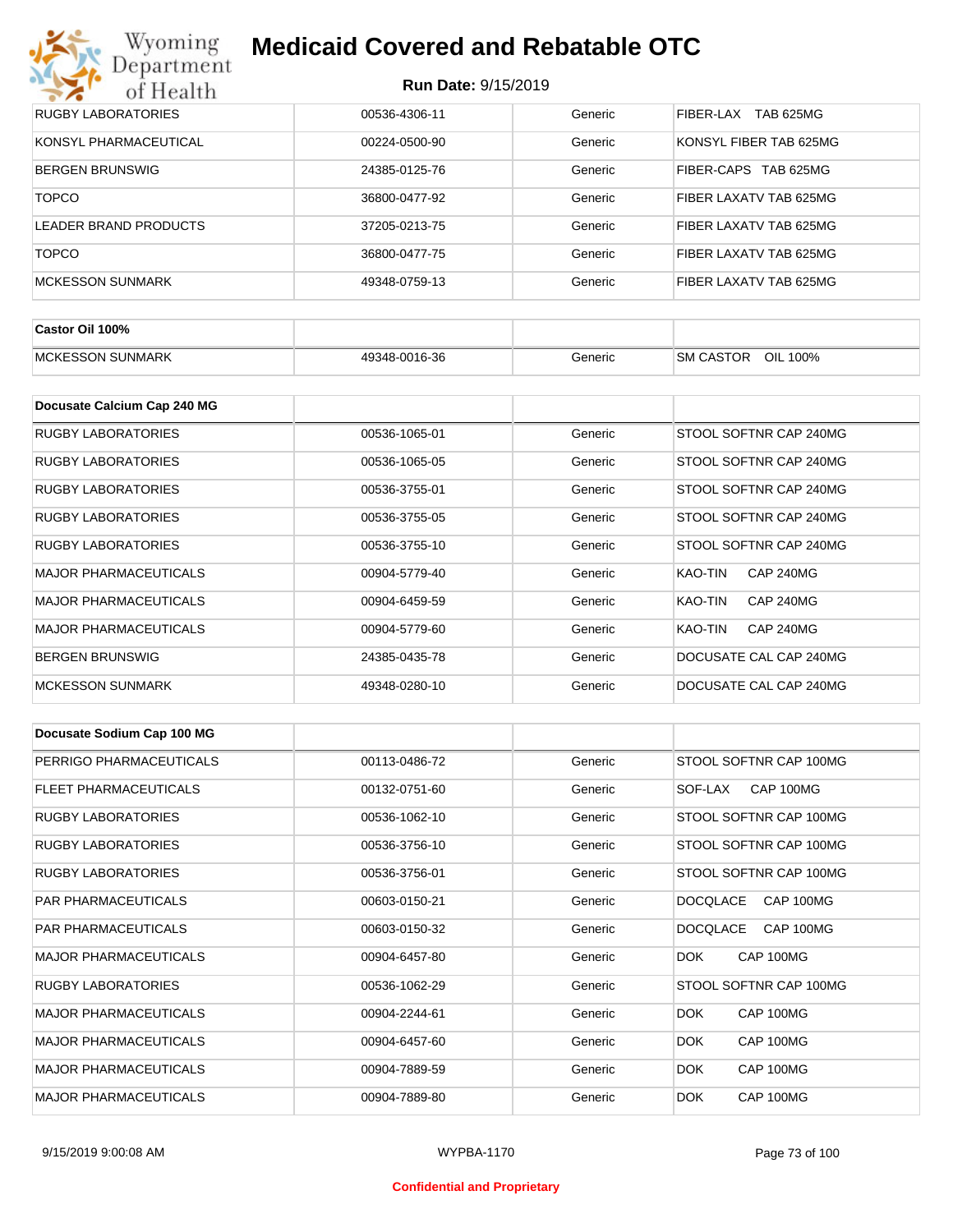

| PHARBEST PHARMACEUTICALS           | 16103-0384-11 | Generic      | DOCUSATE SOD CAP 100MG      |
|------------------------------------|---------------|--------------|-----------------------------|
| <b>SELECT BRAND</b>                | 15127-0288-10 | Generic      | DOCUSATE SOD CAP 100MG      |
| <b>TOPCO</b>                       | 36800-0486-72 | Generic      | STOOL SOFTNR CAP 100MG      |
| <b>TOPCO</b>                       | 36800-0486-78 | Generic      | STOOL SOFTNR CAP 100MG      |
| <b>MAJOR PHARMACEUTICALS</b>       | 00904-7889-60 | Generic      | DOK.<br>CAP 100MG           |
| PHARBEST PHARMACEUTICALS           | 16103-0384-08 | Generic      | DOCUSATE SOD CAP 100MG      |
| <b>BERGEN BRUNSWIG</b>             | 24385-0436-78 | Generic      | STOOL SOFTNR CAP 100MG      |
| PERRIGO PHARMACEUTICALS            | 45802-0486-78 | Generic      | DOCUSATE SOD CAP 100MG      |
| AMERISOURCE BERGEN DRUGS           | 46122-0231-72 | Generic      | STOOL SOFTNR CAP 100MG      |
| AMERISOURCE BERGEN DRUGS           | 46122-0231-78 | Generic      | STOOL SOFTNR CAP 100MG      |
| <b>MCKESSON SUNMARK</b>            | 49348-0058-19 | Generic      | STOOL SOFTNR CAP 100MG      |
| <b>MCKESSON SUNMARK</b>            | 49348-0483-90 | Generic      | STOOL SOFTNR CAP 100MG      |
| <b>MCKESSON SUNMARK</b>            | 49348-0483-10 | Generic      | STOOL SOFTNR CAP 100MG      |
| <b>MCKESSON SUNMARK</b>            | 49348-0616-90 | Generic      | STOOL SOFTNR CAP 100MG      |
| <b>MCKESSON SUNMARK</b>            | 49348-0483-19 | Generic      | STOOL SOFTNR CAP 100MG      |
| <b>MCKESSON SUNMARK</b>            | 49348-0917-05 | Generic      | STOOL SOFTNR CAP 100MG      |
| AMERICAN HEALTH PACKAGING          | 62584-0683-01 | Generic      | DOCUSATE SOD CAP 100MG      |
| AMERICAN HEALTH PACKAGING          | 62584-0683-11 | Generic      | DOCUSATE SOD CAP 100MG      |
| AUBURN PHARMACEUTICAL              | 62107-0033-01 | Generic      | CAP 100MG<br><b>DOCUSIL</b> |
| AUBURN PHARMACEUTICAL              | 62107-0033-10 | Generic      | <b>DOCUSIL</b><br>CAP 100MG |
| SDA LABORATORIES INC               | 66424-0030-10 | Generic      | STOOL SOFTNR CAP 100MG      |
| PURDUE PRODUCTS LP                 | 67618-0101-10 | Brand        | <b>COLACE</b><br>CAP 100MG  |
| PURDUE PRODUCTS LP                 | 67618-0101-52 | Brand        | CAP 100MG<br><b>COLACE</b>  |
| <b>MCKESSON</b>                    | 62011-0163-03 | Generic      | STOOL SOFTNR CAP 100MG      |
| <b>MCKESSON</b>                    | 62011-0224-01 | Generic      | STOOL SOFTNR CAP 100MG      |
| <b>MCKESSON PACKAGING SERVICES</b> | 63739-0478-01 | Generic      | DOCUSATE SOD CAP 100MG      |
| <b>MCKESSON PACKAGING SERVICES</b> | 63739-0478-10 | Generic      | DOCUSATE SOD CAP 100MG      |
| PURDUE PRODUCTS LP                 | 67618-0101-30 | <b>Brand</b> | <b>COLACE</b><br>CAP 100MG  |
| PURDUE PRODUCTS LP                 | 67618-0101-60 | <b>Brand</b> | <b>COLACE</b><br>CAP 100MG  |

| Docusate Sodium Cap 250 MG |               |         |                                |
|----------------------------|---------------|---------|--------------------------------|
| RUGBY LABORATORIES         | 00536-1064-01 | Generic | STOOL SOFTNR CAP 250MG         |
| RUGBY LABORATORIES         | 00536-3757-10 | Generic | STOOL SOFTNR CAP 250MG         |
| MAJOR PHARMACEUTICALS      | 00904-6458-59 | Generic | <b>CAP 250MG</b><br><b>DOK</b> |
| <b>RUGBY LABORATORIES</b>  | 00536-1064-10 | Generic | STOOL SOFTNR CAP 250MG         |
| <b>RUGBY LABORATORIES</b>  | 00536-3757-01 | Generic | STOOL SOFTNR CAP 250MG         |
| <b>BERGEN BRUNSWIG</b>     | 24385-0443-78 | Generic | STOOL SOFTNR CAP 250MG         |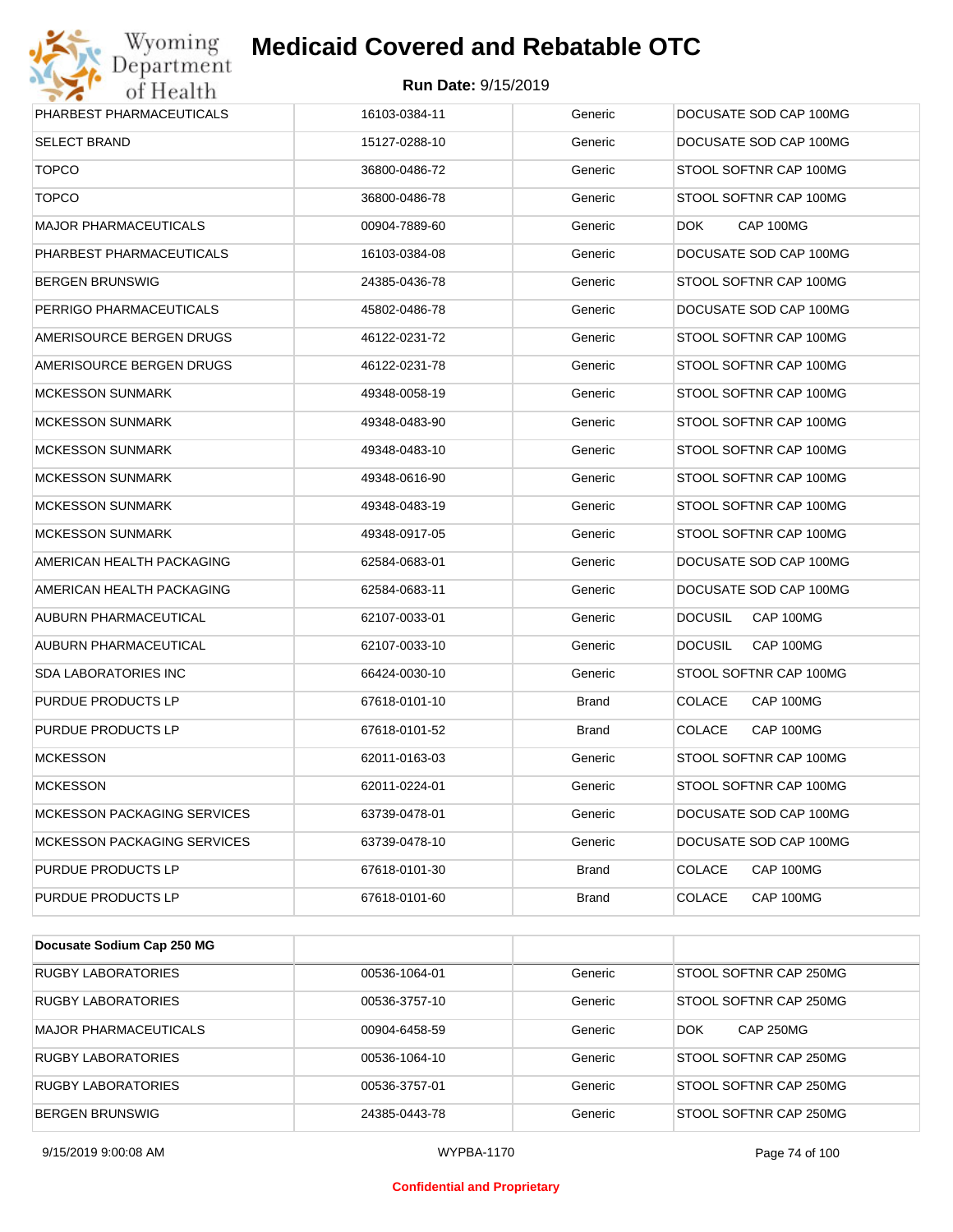| Wyoming                                                      | <b>Medicaid Covered and Rebatable OTC</b> |              |                               |
|--------------------------------------------------------------|-------------------------------------------|--------------|-------------------------------|
| Department<br>of Health                                      | Run Date: 9/15/2019                       |              |                               |
| <b>MAJOR PHARMACEUTICALS</b>                                 | 00904-7891-59                             | Generic      | <b>CAP 250MG</b><br>DOK.      |
| AMERISOURCE BERGEN DRUGS                                     | 46122-0263-78                             | Generic      | STOOL SOFTNR CAP 250MG        |
| <b>MCKESSON SUNMARK</b>                                      | 49348-0714-10                             | Generic      | STOOL SOFTNR CAP 250MG        |
| <b>MCKESSON</b>                                              | 62011-0244-01                             | Generic      | STOOL SOFTNR CAP 250MG        |
| <b>MCKESSON</b>                                              | 62011-0164-01                             | Generic      | STOOL SOFTNR CAP 250MG        |
| Docusate Sodium Cap 50 MG                                    |                                           |              |                               |
| PURDUE PRODUCTS LP                                           | 67618-0100-30                             | <b>Brand</b> | <b>COLACE</b><br>CAP 50MG     |
| PURDUE PRODUCTS LP                                           | 67618-0100-60                             | <b>Brand</b> | <b>COLACE</b><br>CAP 50MG     |
| PURDUE PRODUCTS LP                                           | 67618-0109-28                             | <b>Brand</b> | COLACE CLEAR CAP 50 MG        |
| Docusate Sodium Enema 100 MG/5ML                             |                                           |              |                               |
| <b>ENEMEEZ</b>                                               | 17433-9884-05                             | <b>Brand</b> | DOCUSOL KIDS ENE 100MG/5M     |
|                                                              |                                           |              |                               |
| Docusate Sodium Enema 283 MG                                 |                                           |              |                               |
| <b>ENEMEEZ</b>                                               | 17433-9876-03                             | Generic      | ENEMEEZ MINI ENE              |
| <b>ENEMEEZ</b>                                               | 17433-9878-05                             | Generic      | DOCUSOL MINI ENE              |
| Docusate Sodium Liquid 150 MG/15ML                           |                                           |              |                               |
| PHARMACEUTICAL ASSOCIATES                                    | 00121-0544-10                             | Generic      | DOCUSATE SOD LIQ 50MG/5ML     |
| <b>RUGBY LABORATORIES</b>                                    | 00536-0590-85                             | Generic      | <b>DIOCTO</b><br>LIQ 50MG/5ML |
| HI-TECH                                                      | 50383-0771-10                             | Generic      | <b>DOCU</b><br>LIQ 50MG/5ML   |
| HI-TECH                                                      | 50383-0771-11                             | Generic      | <b>DOCU</b><br>LIQ 50MG/5ML   |
| HI-TECH                                                      | 50383-0771-16                             | Generic      | DOCU<br>LIQ 50MG/5ML          |
| <b>SILARX</b>                                                | 54838-0116-80                             | Generic      | <b>SILACE</b><br>LIQ 10MG/ML  |
| Docusate Sodium Liquid 50 MG/15ML                            |                                           |              |                               |
| FLEET PHARMACEUTICALS                                        | 00132-0106-24                             | <b>Brand</b> | PEDIA-LAX LIQ 50MG            |
|                                                              |                                           |              |                               |
| Docusate Sodium Syrup 60 MG/15ML                             |                                           |              |                               |
| <b>RUGBY LABORATORIES</b>                                    | 00536-1001-85                             | Generic      | <b>DIOCTO</b><br>SYP 60/15ML  |
| <b>SILARX</b>                                                | 54838-0107-80                             | Generic      | <b>SILACE</b><br>SYP 60/15ML  |
| Docusate Sodium Tab 100 MG                                   |                                           |              |                               |
| <b>MAJOR PHARMACEUTICALS</b>                                 | 00904-5869-60                             | Generic      | DOK.<br>TAB 100MG             |
|                                                              |                                           |              |                               |
| Glycerin Enema Adult 5.4 GM/Average<br><b>Delivered Dose</b> |                                           |              |                               |

| <b>Delivered Dose</b>        |               |       |                           |
|------------------------------|---------------|-------|---------------------------|
| <b>FLEET PHARMACEUTICALS</b> | 00132-0185-82 | Brand | FLEET LIQUID ENE GLYCERIN |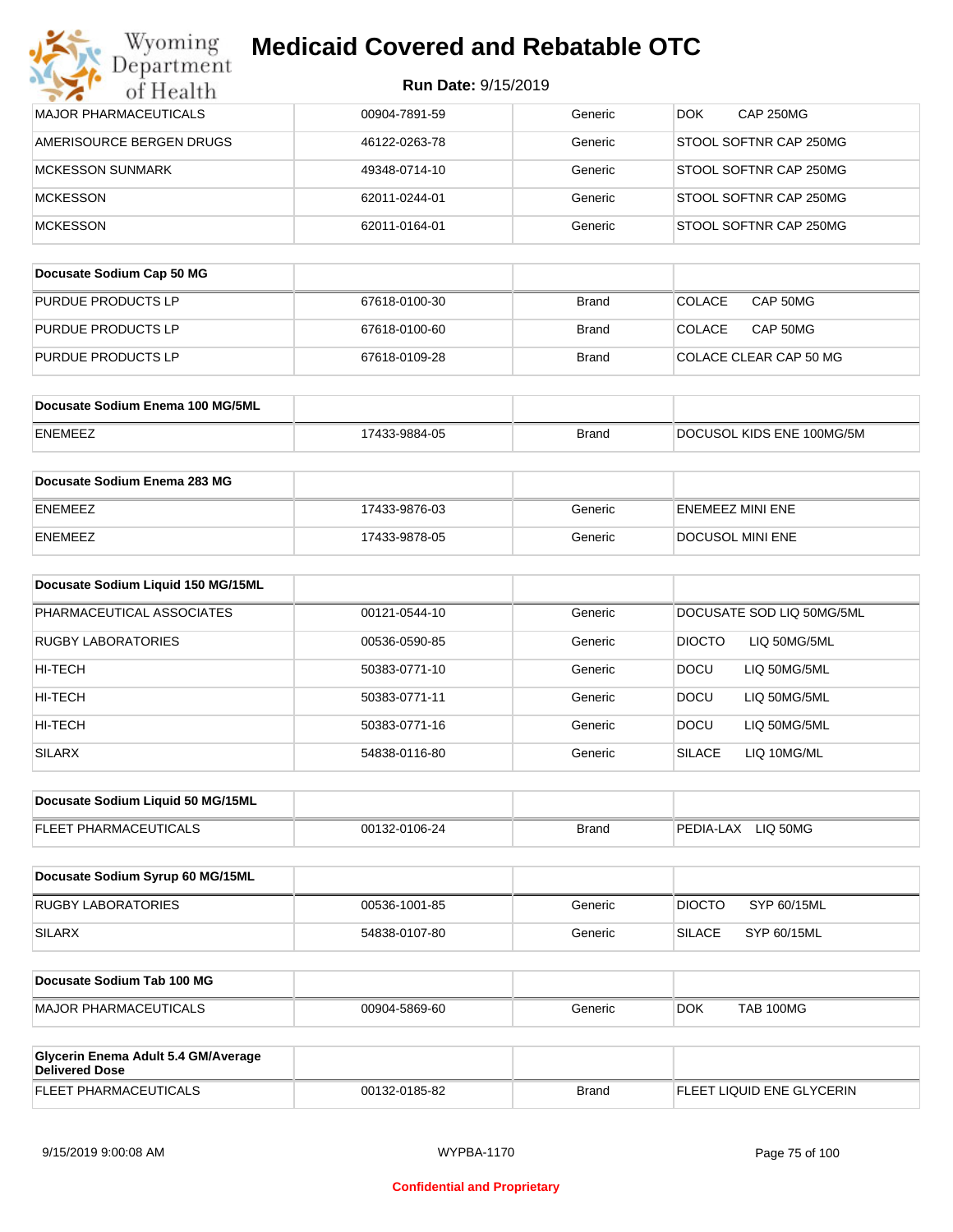

# **Medicaid Covered and Rebatable OTC**

**Run Date:** 9/15/2019

| Glycerin Liquid Suppos 2.8 GM (2.7 ML) |               |              |                                       |
|----------------------------------------|---------------|--------------|---------------------------------------|
| FLEET PHARMACEUTICALS                  | 00132-0190-12 | <b>Brand</b> | PEDIA-LAX SUP 2.8GM                   |
| <b>Glycerin Suppos 1 GM</b>            |               |              |                                       |
| FLEET PHARMACEUTICALS                  | 00132-0081-12 | <b>Brand</b> | PEDIA-LAX SUP 1GM                     |
| <b>Glycerin Suppos 1.2 GM</b>          |               |              |                                       |
| <b>COSETTE PHARMACEUTICALS</b>         | 00713-0102-09 |              | <b>SUP PEDIATRI</b><br>SANI-SUPP      |
|                                        |               | Generic      |                                       |
| <b>COSETTE PHARMACEUTICALS</b>         | 00713-0102-25 | Generic      | SANI-SUPP SUP PEDIATRI                |
| G & W LABS                             | 00713-0102-26 | Generic      | <b>GLYCERIN PED SUP 1.2GM</b>         |
| G & W LABS                             | 00713-0102-13 | Generic      | GLYCERIN PED SUP 1.2GM                |
| <b>Glycerin Suppos 2 GM</b>            |               |              |                                       |
| FLEET PHARMACEUTICALS                  | 00132-0079-12 | Generic      | SUP <sub>2GM</sub><br><b>GLYCERIN</b> |
| FLEET PHARMACEUTICALS                  | 00132-0079-24 | Generic      | SUP <sub>2GM</sub><br><b>GLYCERIN</b> |
| FLEET PHARMACEUTICALS                  | 00132-0079-50 | Generic      | <b>GLYCERIN</b><br>SUP <sub>2GM</sub> |
| COSETTE PHARMACEUTICALS                | 00713-0101-25 | Generic      | SANI-SUPP<br><b>SUP ADULT</b>         |
| <b>COSETTE PHARMACEUTICALS</b>         | 00713-0101-09 | Generic      | SANI-SUPP<br><b>SUP ADULT</b>         |
| <b>Glycerin Suppos 2.1 GM</b>          |               |              |                                       |
| G & W LABS                             | 00713-0101-02 | Generic      | <b>SUP 2.1GM</b><br><b>GLYCERIN</b>   |
| G & W LABS                             | 00713-0101-13 | Generic      | <b>GLYCERIN</b><br><b>SUP 2.1GM</b>   |
| G & W LABS                             | 00713-0101-26 | Generic      | <b>GLYCERIN</b><br><b>SUP 2.1GM</b>   |
| G & W LABS                             | 00713-0101-51 | Generic      | <b>GLYCERIN</b><br><b>SUP 2.1GM</b>   |
| <b>Magnesium Citrate Soln</b>          |               |              |                                       |
| MAJOR PHARMACEUTICALS                  | 00904-6304-77 | Generic      | MAG CITRATE SOL LEMON                 |
| <b>BERGEN BRUNSWIG</b>                 | 24385-0675-10 | Generic      | MAG CITRATE SOL LEMON                 |
| <b>BERGEN BRUNSWIG</b>                 | 24385-0910-10 | Generic      | MAG CITRATE SOL CHERRY                |
| <b>MCKESSON SUNMARK</b>                | 49348-0504-49 | Generic      | MAG CITRATE SOL CHERRY                |
| <b>MCKESSON SUNMARK</b>                | 49348-0696-49 | Generic      | MAG CITRATE SOL LEMON                 |
| <b>MCKESSON</b>                        | 62011-0166-01 | Generic      | MAG CITRATE SOL LEMON                 |
| CHAIN DRUG MARKETING ASSOC             | 63868-0934-10 | Generic      | MAG CITRATE SOL CHERRY                |
| CHAIN DRUG MARKETING ASSOC             | 63868-0935-10 | Generic      | MAG CITRATE SOL LEMON                 |
|                                        |               |              |                                       |
| Magnesium Hydroxide Chew Tab 400 MG    |               |              |                                       |

| FLEE <sup>1</sup><br>PHARMAC<br>JI II : AI | 32-0655-01<br>00132 | Brand | 400MG<br>PEDIA-L<br>CHW<br>.AX |
|--------------------------------------------|---------------------|-------|--------------------------------|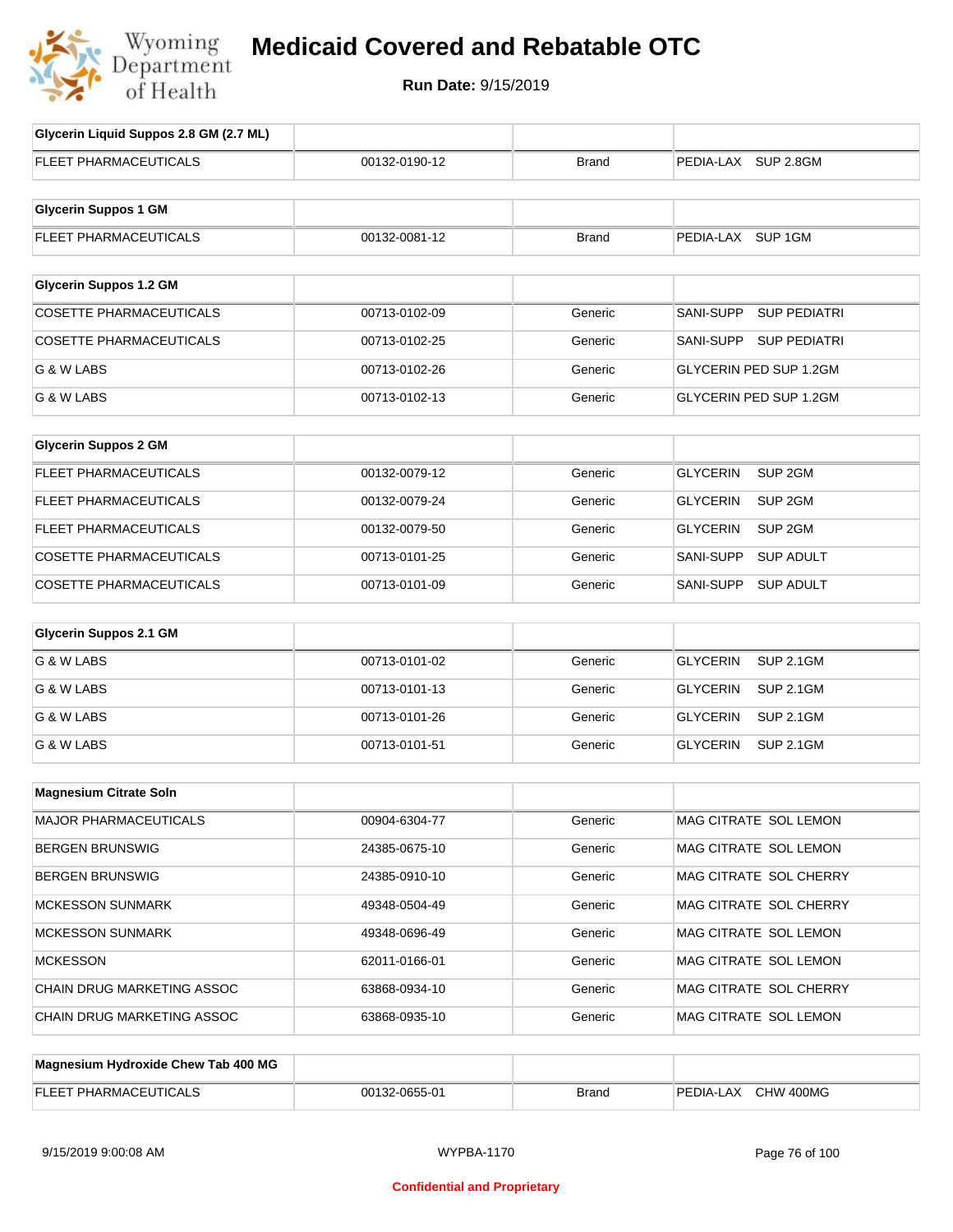

| Magnesium Hydroxide Susp 400 MG/5ML |               |         |                           |
|-------------------------------------|---------------|---------|---------------------------|
| <b>PERRIGO</b>                      | 00113-0396-40 | Generic | <b>MILK OF MAGN SUS</b>   |
| PHARMACEUTICAL ASSOCIATES           | 00121-0431-30 | Generic | MILK OF MAGN SUS          |
| <b>PERRIGO</b>                      | 00113-0332-40 | Generic | MILK OF MAGN SUS FRSH MNT |
| <b>RUGBY LABORATORIES</b>           | 00536-2470-85 | Generic | MILK OF MAGN SUS          |
| <b>MAJOR PHARMACEUTICALS</b>        | 00904-0789-14 | Generic | MILK OF MAGN SUS MINT     |
| <b>MAJOR PHARMACEUTICALS</b>        | 00904-0788-14 | Generic | MILK OF MAGN SUS 1200/15  |
| <b>MAJOR PHARMACEUTICALS</b>        | 00904-0788-16 | Generic | MILK OF MAGN SUS 1200/15  |
| <b>RUGBY LABORATORIES</b>           | 00536-2470-83 | Generic | MILK OF MAGN SUS          |
| <b>SELECT BRAND</b>                 | 15127-0833-73 | Generic | <b>SB MILK MAGN SUS</b>   |
| <b>BERGEN BRUNSWIG</b>              | 24385-0332-40 | Generic | <b>GNP MILK MAG SUS</b>   |
| <b>SELECT BRAND</b>                 | 15127-0835-73 | Generic | SB MILK MAGN SUS MINT     |
| <b>BERGEN BRUNSWIG</b>              | 24385-0396-40 | Generic | <b>GNP MILK MAG SUS</b>   |
| <b>BERGEN BRUNSWIG</b>              | 24385-0608-40 | Generic | <b>GNP MILK MAG SUS</b>   |
| <b>TOPCO</b>                        | 36800-0396-40 | Generic | MILK OF MAGN SUS          |
| <b>TOPCO</b>                        | 36800-0332-40 | Generic | MILK OF MAGN SUS 1200/15  |
| <b>LEADER BRAND PRODUCTS</b>        | 37205-0834-40 | Generic | MILK OF MAGN SUS MINT     |
| <b>TOPCO</b>                        | 36800-0949-40 | Generic | MILK OF MAGN SUS CHERRY   |
| <b>LEADER BRAND PRODUCTS</b>        | 37205-0833-40 | Generic | MILK OF MAGN SUS 400/5ML  |
| <b>MCKESSON SUNMARK</b>             | 49348-0307-39 | Generic | MILK OF MAGN SUS 1200/15  |
| <b>MCKESSON</b>                     | 62011-0124-01 | Generic | MILK OF MAGN SUS 400/5ML  |
| CHAIN DRUG MARKETING ASSOC          | 63868-0310-12 | Generic | MILK OF MAGN SUS 400/5ML  |
| <b>CHAIN DRUG MARKETING ASSOC</b>   | 63868-0788-57 | Generic | MILK OF MAGN SUS 400/5ML  |
| <b>CHAIN DRUG MARKETING ASSOC</b>   | 63868-0787-57 | Generic | MILK OF MAGN SUS 400/5ML  |
| <b>MCKESSON</b>                     | 62011-0123-01 | Generic | MILK OF MAGN SUS 400/5ML  |
|                                     |               |         |                           |

| <b>Magnesium Hydroxide Susp Concentrate</b><br>2400 MG/10ML |               |         |                         |
|-------------------------------------------------------------|---------------|---------|-------------------------|
| <b>HIKMA</b>                                                | 00054-3567-49 | Generic | MILK OF MAGN SUS 2400MG |
| <b>HIKMA</b>                                                | 00054-3567-61 | Generic | MILK OF MAGN SUS 2400MG |
| PHARMACEUTICAL ASSOCIATES                                   | 00121-0527-10 | Generic | MILK OF MAGN SUS 2400MG |

| Magnesium Sulfate Oral Granules |               |         |                                    |
|---------------------------------|---------------|---------|------------------------------------|
| <b>BERGEN BRUNSWIG</b>          | 24385-0807-01 | Generic | GNP EPSOM<br>GRA SALT              |
| BERGEN BRUNSWIG                 | 24385-0807-04 | Generic | GRA SALT<br><b>GNP EPSOM</b>       |
| <b>IMCKESSON SUNMARK</b>        | 49348-0018-75 | Generic | <b>SM EPSOM</b><br>GRA SALT        |
| MCKESSON SUNMARK                | 49348-0018-63 | Generic | <b>SM EPSOM</b><br><b>GRA SALT</b> |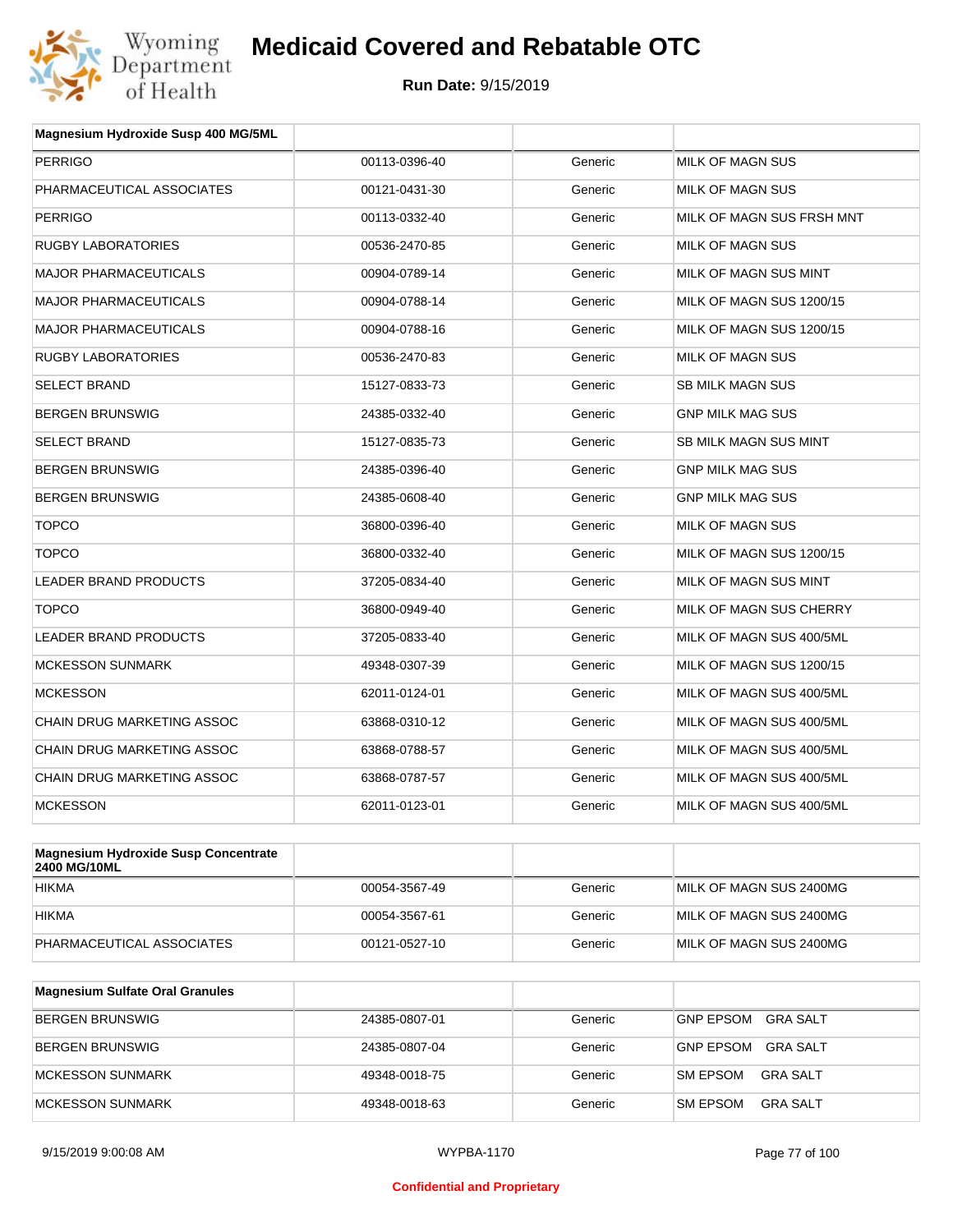

| <b>Methylcellulose Powder Laxative</b> |               |              |                                      |  |
|----------------------------------------|---------------|--------------|--------------------------------------|--|
| GLAXO CONSUMER HEALTHCARE L.P.         | 00135-0090-70 | <b>Brand</b> | <b>CITRUCEL</b><br>POW SF ORANG      |  |
| GLAXO CONSUMER HEALTHCARE L.P.         | 00135-0090-74 | <b>Brand</b> | <b>CITRUCEL</b><br>POW SF ORANG      |  |
| <b>GLAXO CONSUMER HEALTHCARE L.P.</b>  | 00135-0090-75 | <b>Brand</b> | POW SF ORANG<br><b>CITRUCEL</b>      |  |
| GLAXO CONSUMER HEALTHCARE L.P.         | 00135-0089-69 | <b>Brand</b> | <b>CITRUCEL</b><br><b>POW ORANGE</b> |  |
| GLAXO CONSUMER HEALTHCARE L.P.         | 00135-0089-71 | <b>Brand</b> | <b>CITRUCEL</b><br><b>POW ORANGE</b> |  |
| <b>MAJOR PHARMACEUTICALS</b>           | 00904-5675-16 | Generic      | SOLUBLE FIB POW THERAPY              |  |
|                                        |               |              |                                      |  |
| Methylcellulose Tab 500 MG             |               |              |                                      |  |
| GLAXO CONSUMER HEALTHCARE L.P.         | 00135-0199-02 | <b>Brand</b> | <b>CITRUCEL</b><br><b>TAB 500MG</b>  |  |
| GLAXO CONSUMER HEALTHCARE L.P.         | 00135-0199-07 | Brand        | <b>CITRUCEL</b><br><b>TAB 500MG</b>  |  |
| GLAXO CONSUMER HEALTHCARE L.P.         | 00135-0199-01 | Brand        | <b>CITRUCEL</b><br><b>TAB 500MG</b>  |  |
| <b>BERGEN BRUNSWIG</b>                 | 24385-0466-78 | Generic      | FIBER THERAP TAB 500MG               |  |
| <b>MCKESSON SUNMARK</b>                | 49348-0541-10 | Generic      | SM FIBER LAX TAB 500MG               |  |
| <b>MCKESSON</b>                        | 62011-0134-01 | Generic      | HM FIBER<br><b>TAB 500MG</b>         |  |
|                                        |               |              |                                      |  |
| <b>Mineral Oil</b>                     |               |              |                                      |  |
| <b>PERRIGO</b>                         | 00574-0618-16 | Generic      | OIL<br><b>MINERAL</b>                |  |
| <b>BERGEN BRUNSWIG</b>                 | 24385-0685-16 | Generic      | <b>GNP MINERAL OIL HEAVY</b>         |  |
| <b>MCKESSON SUNMARK</b>                | 49348-0804-38 | Generic      | SM MINERAL OIL                       |  |
| CHAIN DRUG MARKETING ASSOC             | 63868-0938-16 | Generic      | QC MINERAL OIL HEAVY                 |  |
|                                        |               |              |                                      |  |
| <b>Mineral Oil Enema</b>               |               |              |                                      |  |
| FLEET PHARMACEUTICALS                  | 00132-0301-40 | <b>Brand</b> | FLEET OIL ENE                        |  |
| <b>MCKESSON</b>                        | 62011-0190-01 | Generic      | MINERAL OIL ENE                      |  |
|                                        |               |              |                                      |  |
| Polyethylene Glycol 3350 Oral Packet   |               |              |                                      |  |
| <b>MAJOR PHARMACEUTICALS</b>           | 00904-6025-61 | Generic      | PEG 3350<br><b>POW</b>               |  |
| <b>MAJOR PHARMACEUTICALS</b>           | 00904-6422-81 | Generic      | PEG 3350<br><b>POW</b>               |  |
| <b>MAJOR PHARMACEUTICALS</b>           | 00904-6422-86 | Generic      | PEG 3350<br><b>POW</b>               |  |
| <b>TOPCO</b>                           | 36800-0306-52 | Generic      | CLEARLAX<br><b>POW</b>               |  |
| <b>MYLAN INSTITUTIONAL</b>             | 51079-0306-01 | Generic      | POLYETH GLYC POW 3350 NF             |  |
| <b>MYLAN INSTITUTIONAL</b>             | 51079-0306-30 | Generic      | POLYETH GLYC POW 3350 NF             |  |
| AMERICAN HEALTH PACKAGING              | 68084-0430-98 | Generic      | HEALTHYLAX POW                       |  |
| AMERICAN HEALTH PACKAGING              | 68084-0430-99 | Generic      | HEALTHYLAX POW                       |  |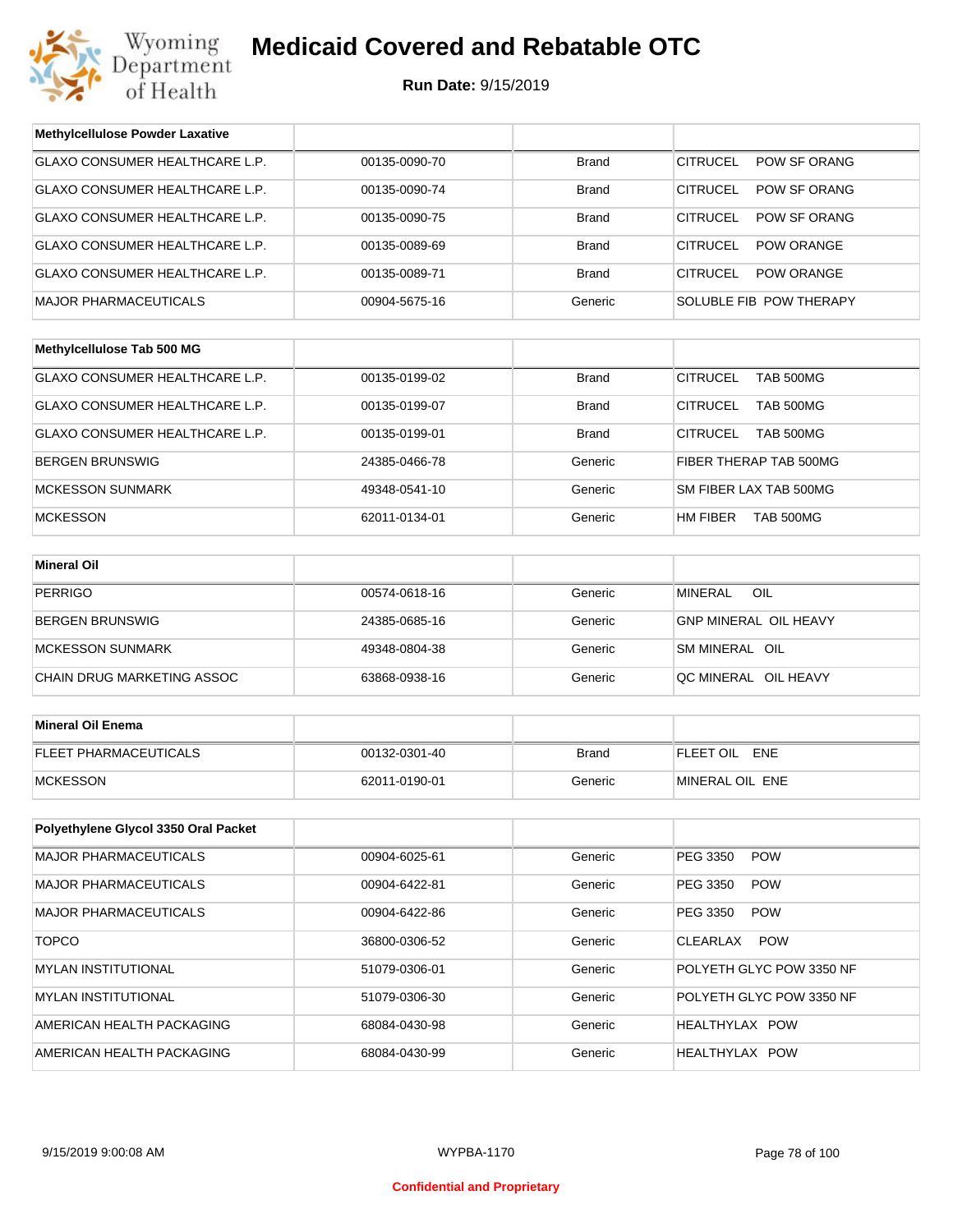

| Polyethylene Glycol 3350 Oral Powder |               |         |                          |
|--------------------------------------|---------------|---------|--------------------------|
| RUGBY LABORATORIES                   | 00536-1052-24 | Generic | PEG3350<br><b>POW</b>    |
| RUGBY LABORATORIES                   | 00536-1052-27 | Generic | PEG3350<br><b>POW</b>    |
| <b>RUGBY LABORATORIES</b>            | 00536-1052-84 | Generic | PEG3350<br><b>POW</b>    |
| MAJOR PHARMACEUTICALS                | 00904-6025-76 | Generic | <b>POW</b><br>PEG 3350   |
| <b>MAJOR PHARMACEUTICALS</b>         | 00904-6025-77 | Generic | PEG 3350<br><b>POW</b>   |
| <b>MAJOR PHARMACEUTICALS</b>         | 00904-6025-84 | Generic | PEG 3350<br><b>POW</b>   |
| <b>TOPCO</b>                         | 36800-0181-04 | Generic | CLEARLAX<br><b>POW</b>   |
| <b>TOPCO</b>                         | 36800-0306-01 | Generic | CLEARLAX<br><b>POW</b>   |
| <b>TOPCO</b>                         | 36800-0306-02 | Generic | CLEARLAX<br><b>POW</b>   |
| PERRIGO PHARMACEUTICALS              | 45802-0868-01 | Generic | POLYETH GLYC POW 3350 NF |
| AMERISOURCE BERGEN DRUGS             | 46122-0014-31 | Generic | <b>GNP CLEARLAX POW</b>  |
| AMERISOURCE BERGEN DRUGS             | 46122-0014-71 | Generic | <b>GNP CLEARLAX POW</b>  |
| <b>LEADER BRAND PRODUCTS</b>         | 37205-0612-71 | Generic | <b>POW</b><br>CLEARLAX   |
| LEADER BRAND PRODUCTS                | 37205-0612-72 | Generic | CLEARLAX<br><b>POW</b>   |
| <b>LEADER BRAND PRODUCTS</b>         | 37205-0612-73 | Generic | CLEARLAX<br><b>POW</b>   |
| LUPIN PHARMACEUTICALS                | 43386-0312-08 | Generic | GAVILAX<br><b>POW</b>    |
| LUPIN PHARMACEUTICALS                | 43386-0312-14 | Generic | GAVILAX<br><b>POW</b>    |
| PERRIGO PHARMACEUTICALS              | 45802-0868-03 | Generic | POLYETH GLYC POW 3350 NF |
| <b>TOPCO</b>                         | 36800-0306-03 | Generic | CLEARLAX POW             |
| PERRIGO PHARMACEUTICALS              | 45802-0868-02 | Generic | POLYETH GLYC POW 3350 NF |
| AMERISOURCE BERGEN DRUGS             | 46122-0014-33 | Generic | <b>GNP CLEARLAX POW</b>  |
| <b>MCKESSON SUNMARK</b>              | 49348-0893-70 | Generic | SM CLEARLAX POW          |
| <b>MCKESSON SUNMARK</b>              | 49348-0893-50 | Generic | SM CLEARLAX POW          |
| MCKESSON SUNMARK                     | 49348-0893-92 | Generic | <b>SM CLEARLAX POW</b>   |
| MCKESSON                             | 62011-0153-01 | Generic | HM CLEARLAX POW          |
| <b>MCKESSON</b>                      | 62011-0153-02 | Generic | HM CLEARLAX POW          |
| KREMERS URBAN                        | 62175-0190-15 | Generic | GLYCOLAX POW 3350 NF     |
| KREMERS URBAN                        | 62175-0195-07 | Generic | POLYETH GLYC POW 3350 NF |
| KREMERS URBAN                        | 62175-0195-31 | Generic | POLYETH GLYC POW 3350 NF |
| KREMERS URBAN                        | 62175-0190-31 | Generic | GLYCOLAX POW 3350 NF     |
| KREMERS URBAN                        | 62175-0195-15 | Generic | POLYETH GLYC POW 3350 NF |
| CHAIN DRUG MARKETING ASSOC           | 63868-0002-14 | Generic | NATURA-LAX POW 3350 NF   |

| Psyllium Cap 0.52 GM  |               |         |               |           |
|-----------------------|---------------|---------|---------------|-----------|
| KONSYL PHARMACEUTICAL | 00224-1847-80 | Generic | <b>KONSYL</b> | CAP 520MG |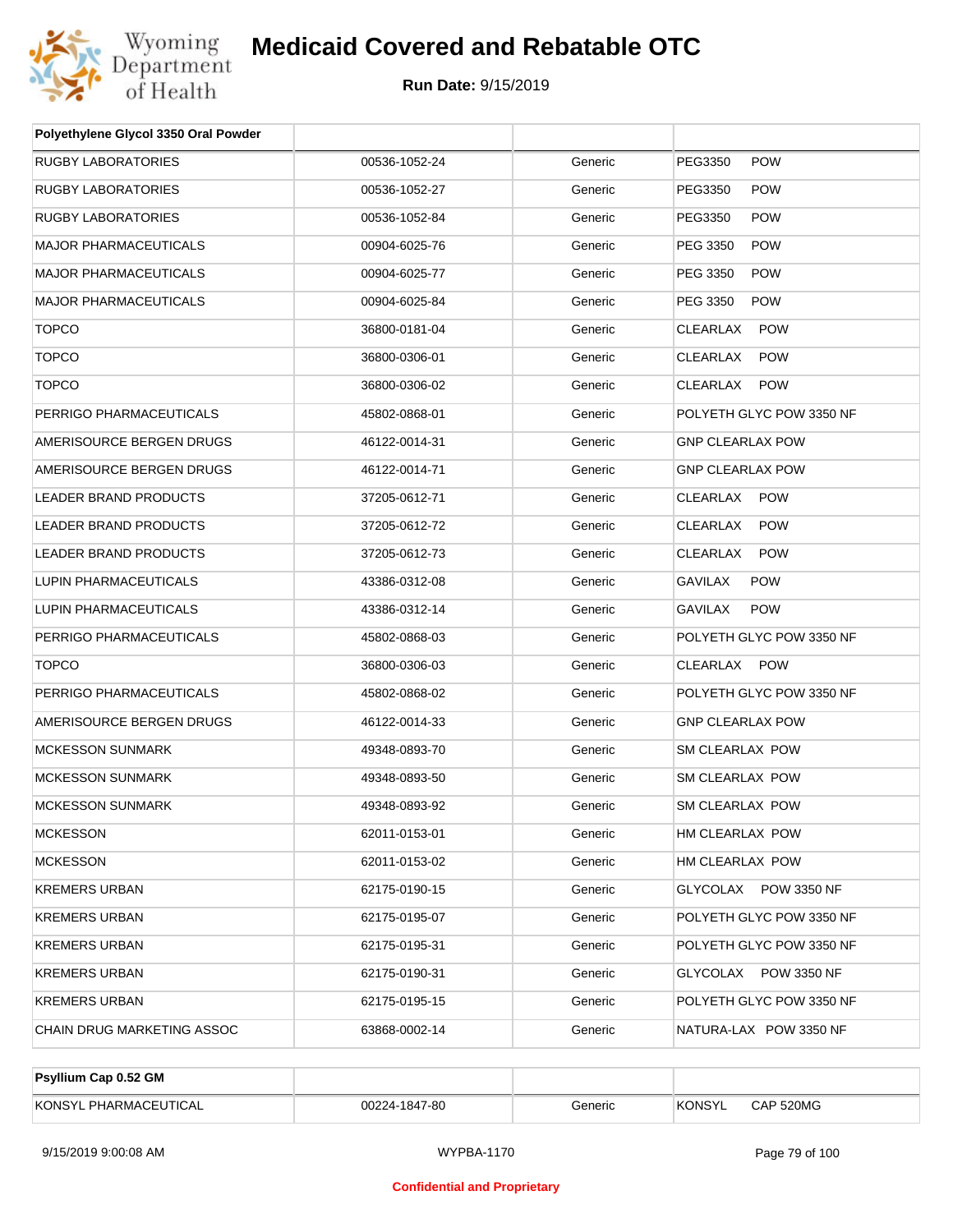| KONSYL PHARMACEUTICAL       | 00224-1847-10 | Generic | <b>KONSYL</b><br>CAP 520MG    |
|-----------------------------|---------------|---------|-------------------------------|
| RUGBY LABORATORIES          | 00536-1500-60 | Generic | CAP 0.52GM<br><b>REGULOID</b> |
| LEADER BRAND PRODUCTS       | 37205-0372-78 | Generic | FIBER LAXTIV CAP 0.52GM       |
| <b>MCKESSON SUNMARK</b>     | 49348-0633-49 | Generic | SM FIBER LAX CAP 0.52GM       |
| <b>MCKESSON</b>             | 62011-0053-01 | Generic | HM FIBER<br>CAP 0.52GM        |
|                             |               |         |                               |
| <b>Psyllium Powder 100%</b> |               |         |                               |

| KONSYL PHARMACEUTICAL | 00224-1801-80 | Brand        | KONSYL DAILY POW 100% |
|-----------------------|---------------|--------------|-----------------------|
| KONSYL PHARMACEUTICAL | 00224-1801-06 | Brand        | KONSYL DAILY POW 100% |
| KONSYL PHARMACEUTICAL | 00224-1801-07 | <b>Brand</b> | KONSYL DAILY POW 100% |
| KONSYL PHARMACEUTICAL | 00224-1801-81 | <b>Brand</b> | KONSYL DAILY POW 100% |

| Psyllium Powder 28.3%        |               |         |                        |
|------------------------------|---------------|---------|------------------------|
| KONSYL PHARMACEUTICAL        | 00224-1852-06 | Generic | KONSYL DAILY POW 28.3% |
| KONSYL PHARMACEUTICAL        | 00224-1852-80 | Generic | KONSYL DAILY POW 28.3% |
| <b>RUGBY LABORATORIES</b>    | 00536-4445-54 | Generic | POW 28.3%<br>REGULOID  |
| <b>RUGBY LABORATORIES</b>    | 00536-4445-89 | Generic | REGULOID<br>POW 28.3%  |
| <b>MAJOR PHARMACEUTICALS</b> | 00904-5200-65 | Generic | NATURL FIBER POW 28.3% |
| <b>MAJOR PHARMACEUTICALS</b> | 00904-5200-66 | Generic | NATURL FIBER POW 28.3% |
| <b>MCKESSON SUNMARK</b>      | 49348-0047-65 | Generic | SM FIBER<br>POW 28.3%  |
| <b>MCKESSON SUNMARK</b>      | 49348-0091-68 | Generic | SM FIBER<br>POW 28.3%  |
| <b>MCKESSON</b>              | 62011-0133-01 | Generic | HM FIBER<br>POW 28.3%  |

| <b>Psyllium Powder 30.9%</b> |               |         |                            |
|------------------------------|---------------|---------|----------------------------|
| KONSYL PHARMACEUTICAL        | 00224-1841-80 | Generic | <b>KONSYL</b><br>POW 30.9% |
| KONSYL PHARMACEUTICAL        | 00224-1841-03 | Generic | KONSYL<br>POW 30.9%        |
| <b>IMCKESSON</b>             | 62011-0135-01 | Generic | HM FIBER<br>POW 30.9%      |

| Psyllium Powder 48.57%       |               |         |                                 |
|------------------------------|---------------|---------|---------------------------------|
| <b>RUGBY LABORATORIES</b>    | 00536-4444-54 | Generic | <b>REGULOID</b><br>POW 48.57%   |
| <b>RUGBY LABORATORIES</b>    | 00536-4444-89 | Generic | <b>REGULOID</b><br>POW 48.57%   |
| <b>MAJOR PHARMACEUTICALS</b> | 00904-5199-65 | Generic | <b>POW THERAPY</b><br>NAT FIBER |
| MAJOR PHARMACEUTICALS        | 00904-5199-66 | Generic | NAT FIBER<br><b>POW THERAPY</b> |
| BERGEN BRUNSWIG              | 24385-0301-27 | Generic | NAT FIBER<br>POW 48.57%         |
| MCKESSON SUNMARK             | 49348-0166-93 | Generic | SM FIBER<br>POW 48.57%          |
| MCKESSON SUNMARK             | 49348-0166-65 | Generic | SM FIBER<br>POW 48.57%          |
| <b>MCKESSON</b>              | 62011-0136-01 | Generic | HM FIBER<br>POW 48.57%          |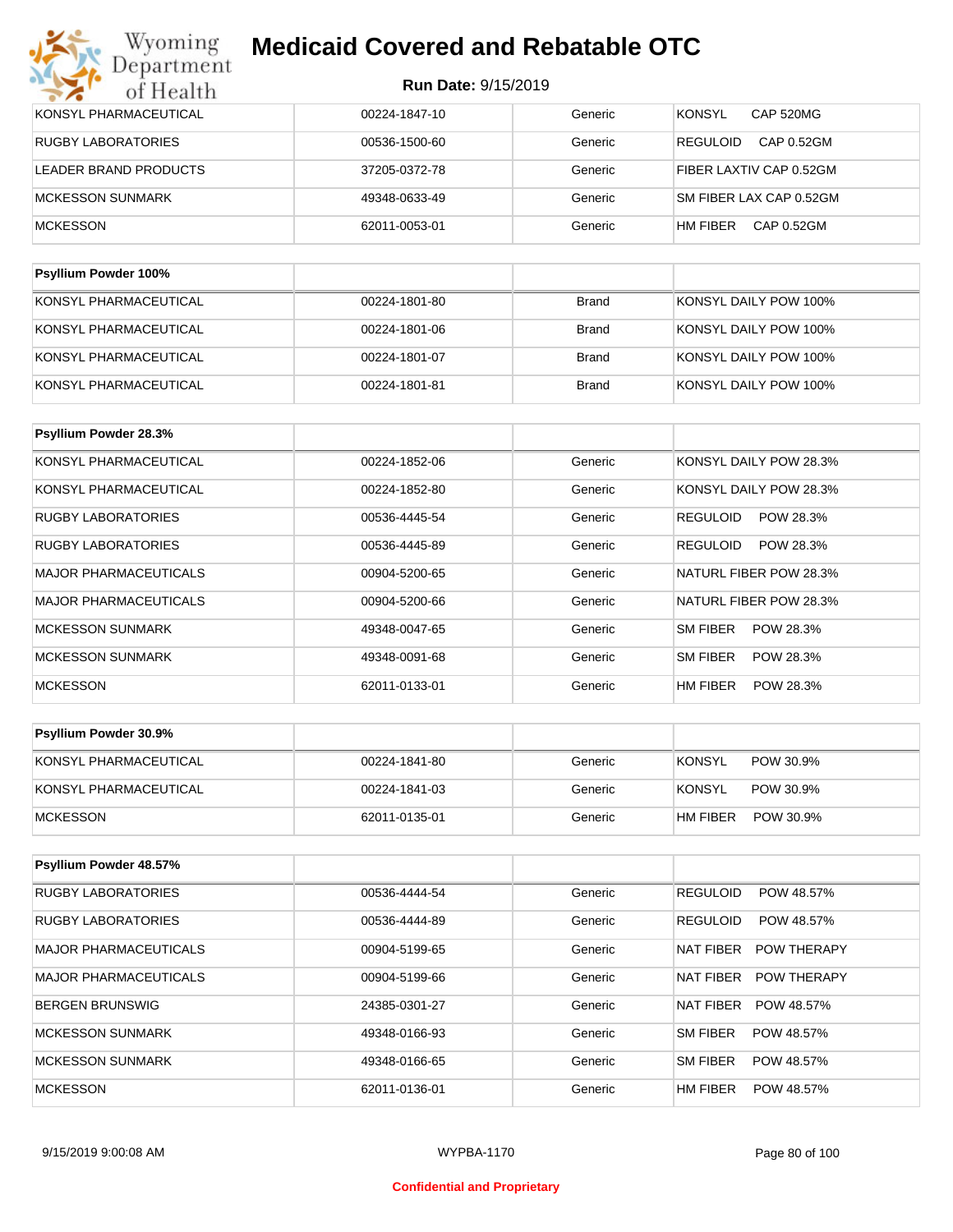

**Run Date:** 9/15/2019

| Psyllium Powder 52.3%          |               |              |                              |
|--------------------------------|---------------|--------------|------------------------------|
| KONSYL PHARMACEUTICAL          | 00224-1822-03 | <b>Brand</b> | KONSYL-D<br>POW 52.3%        |
| KONSYL PHARMACEUTICAL          | 00224-1822-80 | <b>Brand</b> | KONSYL-D<br>POW 52.3%        |
|                                |               |              |                              |
| Psyllium Powder 58.6%          |               |              |                              |
| <b>RUGBY LABORATORIES</b>      | 00536-1875-16 | Generic      | <b>REGULOID</b><br>POW 58.6% |
| <b>RUGBY LABORATORIES</b>      | 00536-1875-79 | Generic      | REGULOID<br>POW 58.6%        |
| <b>RUGBY LABORATORIES</b>      | 00536-1881-16 | Generic      | <b>REGULOID</b><br>POW 58.6% |
| <b>MAJOR PHARMACEUTICALS</b>   | 00904-5788-77 | Generic      | FIBER THERAP POW 58.6%       |
| <b>RUGBY LABORATORIES</b>      | 00536-1881-79 | Generic      | REGULOID<br>POW 58.6%        |
| <b>MCKESSON SUNMARK</b>        | 49348-0090-92 | Generic      | SM FIBER<br>POW 58.6%        |
| <b>MCKESSON</b>                | 62011-0137-01 | Generic      | HM FIBER<br>POW 58.6%        |
|                                |               |              |                              |
| Psyllium Powder 60.3%          |               |              |                              |
| KONSYL PHARMACEUTICAL          | 00224-1866-28 | <b>Brand</b> | <b>KONSYL</b><br>POW 60.3%   |
| KONSYL PHARMACEUTICAL          | 00224-1866-80 | <b>Brand</b> | KONSYL<br>POW 60.3%          |
| KONSYL PHARMACEUTICAL          | 00224-1855-81 | <b>Brand</b> | <b>KONSYL</b><br>POW 60.3%   |
| KONSYL PHARMACEUTICAL          | 00224-1855-07 | <b>Brand</b> | KONSYL<br>POW 60.3%          |
| Psyllium Powder 71.67%         |               |              |                              |
| KONSYL PHARMACEUTICAL          |               |              | <b>KONSYL</b><br>POW 71.67%  |
|                                | 00224-1856-06 | <b>Brand</b> |                              |
| KONSYL PHARMACEUTICAL          | 00224-1856-80 | <b>Brand</b> | <b>KONSYL</b><br>POW 71.67%  |
| Psyllium Powder Packet 100%    |               |              |                              |
| KONSYL PHARMACEUTICAL          | 00224-1801-84 | <b>Brand</b> | KONSYL DAILY POW 100%        |
| KONSYL PHARMACEUTICAL          | 00224-1801-24 | <b>Brand</b> | KONSYL DAILY POW 100%        |
| KONSYL PHARMACEUTICAL          | 00224-1801-35 | <b>Brand</b> | KONSYL DAILY POW 100%        |
|                                |               |              |                              |
| Psyllium Powder Packet 28.3%   |               |              |                              |
| KONSYL PHARMACEUTICAL          | 00224-1852-13 | <b>Brand</b> | KONSYL DAILY POW 28.3%       |
| KONSYL PHARMACEUTICAL          | 00224-1852-81 | <b>Brand</b> | KONSYL DAILY POW 28.3%       |
|                                |               |              |                              |
| Psyllium Powder Packet 60.3%   |               |              |                              |
| KONSYL PHARMACEUTICAL          | 00224-1855-30 | Brand        | <b>KONSYL</b><br>POW 60.3%   |
| KONSYL PHARMACEUTICAL          | 00224-1855-82 | <b>Brand</b> | <b>KONSYL</b><br>POW 60.3%   |
|                                |               |              |                              |
| Sennosides Chew Tab 15 MG      |               |              |                              |
| GLAXO CONSUMER HEALTHCARE L.P. | 00067-0005-12 | <b>Brand</b> | EX-LAX<br>CHW 15MG           |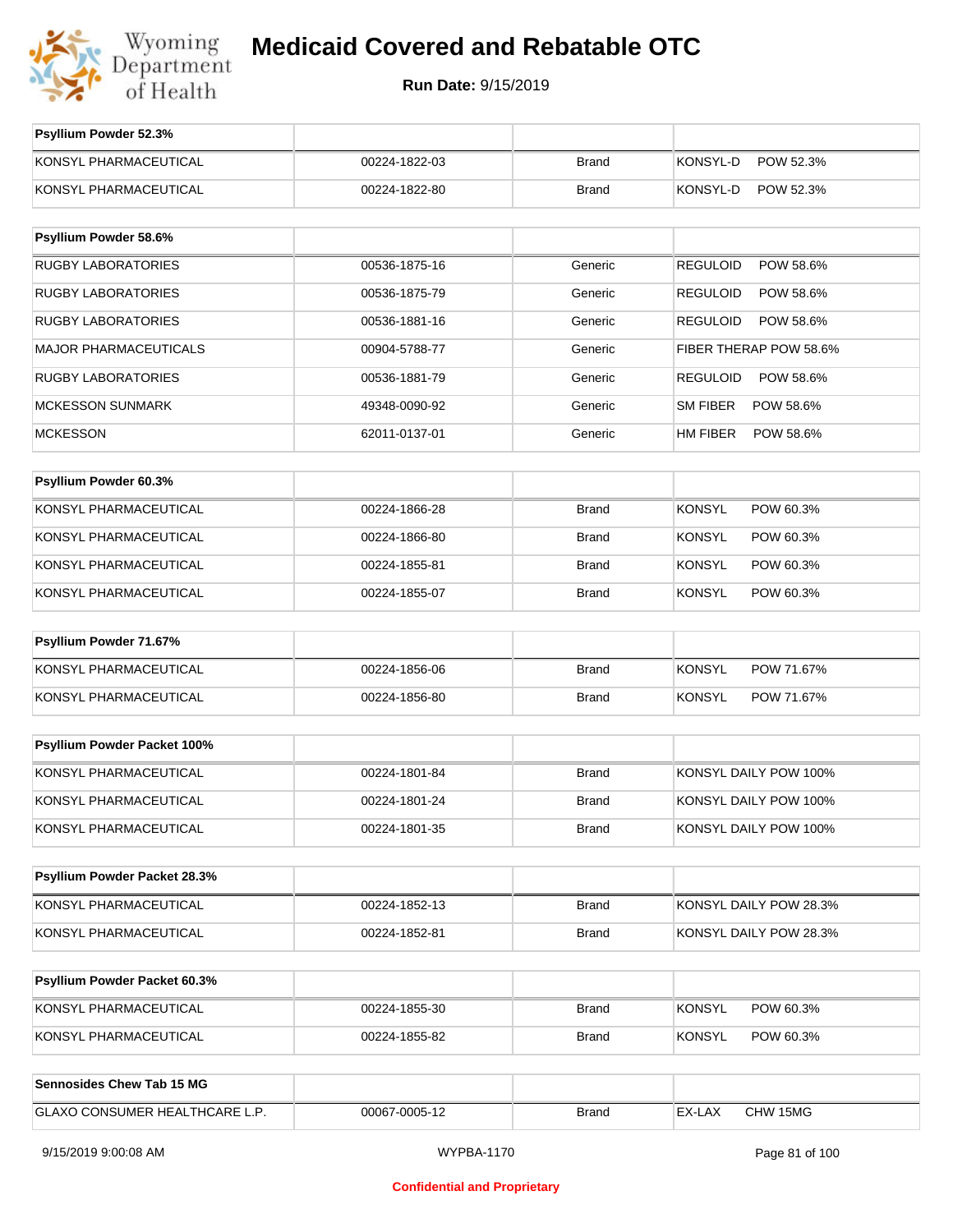#### **Run Date:** 9/15/2019

| Wyoming<br><b>Medicaid Covered and Rebatable OTC</b><br>Department |                            |       |        |          |  |
|--------------------------------------------------------------------|----------------------------|-------|--------|----------|--|
| of Health                                                          | <b>Run Date: 9/15/2019</b> |       |        |          |  |
| <b>GLAXO CONSUMER HEALTHCARE L.P.</b>                              | 00067-0005-24              | Brand | EX-LAX | CHW 15MG |  |
| <b>GLAXO CONSUMER HEALTHCARE L.P.</b>                              | 00067-0005-48              | Brand | EX-LAX | CHW 15MG |  |

| Sennosides Syrup 8.8 MG/5ML |               |         |                                |
|-----------------------------|---------------|---------|--------------------------------|
| <b>RUGBY LABORATORIES</b>   | 00536-1000-59 | Generic | LIQ 8.8MG/5<br><b>ISENEXON</b> |
| MAJOR PHARMACEUTICALS       | 00904-6289-09 | Generic | SYP 8.8MG/5<br>SENNA           |

| <b>Sennosides Tab 15 MG</b>    |               |         |                       |
|--------------------------------|---------------|---------|-----------------------|
| GLAXO CONSUMER HEALTHCARE L.P. | 00067-0003-30 | Brand   | TAB 15MG<br>EX-LAX    |
| GLAXO CONSUMER HEALTHCARE L.P. | 00067-6025-60 | Generic | PERDIEM OVER TAB 15MG |
| GLAXO CONSUMER HEALTHCARE L.P. | 00067-0003-08 | Brand   | TAB 15MG<br>EX-LAX    |

| Sennosides Tab 17.2 MG    |               |              |                         |
|---------------------------|---------------|--------------|-------------------------|
| <b>PURDUE PRODUCTS LP</b> | 67618-0315-12 | <b>Brand</b> | SENOKOT XTRA TAB 17.2MG |

| Sennosides Tab 25 MG           |               |              |                                |
|--------------------------------|---------------|--------------|--------------------------------|
| GLAXO CONSUMER HEALTHCARE L.P. | 00067-0016-90 | <b>Brand</b> | EX-LAX<br>TAB MAX ST           |
| GLAXO CONSUMER HEALTHCARE L.P. | 00067-0016-48 | <b>Brand</b> | TAB MAX ST<br>EX-LAX           |
| GLAXO CONSUMER HEALTHCARE L.P. | 00067-0016-24 | <b>Brand</b> | TAB MAX ST<br>EX-LAX           |
| <b>BERGEN BRUNSWIG</b>         | 24385-0369-62 | Generic      | <b>GNP LAXATIVE TAB 25MG</b>   |
| LEADER BRAND PRODUCTS          | 37205-0294-62 | Generic      | TAB 25MG<br>LAXATIVE           |
| <b>MCKESSON SUNMARK</b>        | 49348-0224-04 | Generic      | SM SENNA LAX TAB MAX STR       |
| CHAIN DRUG MARKETING ASSOC     | 63868-0549-24 | Generic      | LAXATIVE<br><b>TAB MAX-STR</b> |

| Sennosides Tab 8.6 MG        |               |         |                             |
|------------------------------|---------------|---------|-----------------------------|
| <b>PAR PHARMACEUTICAL</b>    | 00603-0282-32 | Generic | SENNA LAX TAB 8.6MG         |
| <b>RUGBY LABORATORIES</b>    | 00536-5904-10 | Generic | SENEXON<br>TAB 8.6MG        |
| <b>MAJOR PHARMACEUTICALS</b> | 00904-5165-61 | Generic | TAB 8.6MG<br><b>SENNA</b>   |
| <b>MAJOR PHARMACEUTICALS</b> | 00904-5165-80 | Generic | TAB 8.6MG<br><b>SENNA</b>   |
| <b>MAJOR PHARMACEUTICALS</b> | 00904-5165-59 | Generic | <b>SENNA</b><br>TAB 8.6MG   |
| <b>MAJOR PHARMACEUTICALS</b> | 00904-6434-59 | Generic | TAB 8.6MG<br><b>SENNA</b>   |
| <b>MAJOR PHARMACEUTICALS</b> | 00904-6434-80 | Generic | TAB 8.6MG<br><b>SENNA</b>   |
| <b>RUGBY LABORATORIES</b>    | 00536-5904-01 | Generic | <b>SENEXON</b><br>TAB 8.6MG |
| <b>PAR PHARMACEUTICAL</b>    | 00603-0282-21 | Generic | SENNA LAX TAB 8.6MG         |
| PHARBEST PHARMACEUTICALS     | 16103-0363-08 | Generic | SENNA-TABS TAB 8.6MG        |
| PHARBEST PHARMACEUTICALS     | 16103-0363-11 | Generic | SENNA-TABS TAB 8.6MG        |
| <b>SELECT BRAND</b>          | 15127-0105-01 | Generic | SB SENNA-LAX TAB 8.6MG      |
| <b>BERGEN BRUNSWIG</b>       | 24385-0404-78 | Generic | SENNA-LAX TAB 8.6MG         |

#### **Confidential and Proprietary**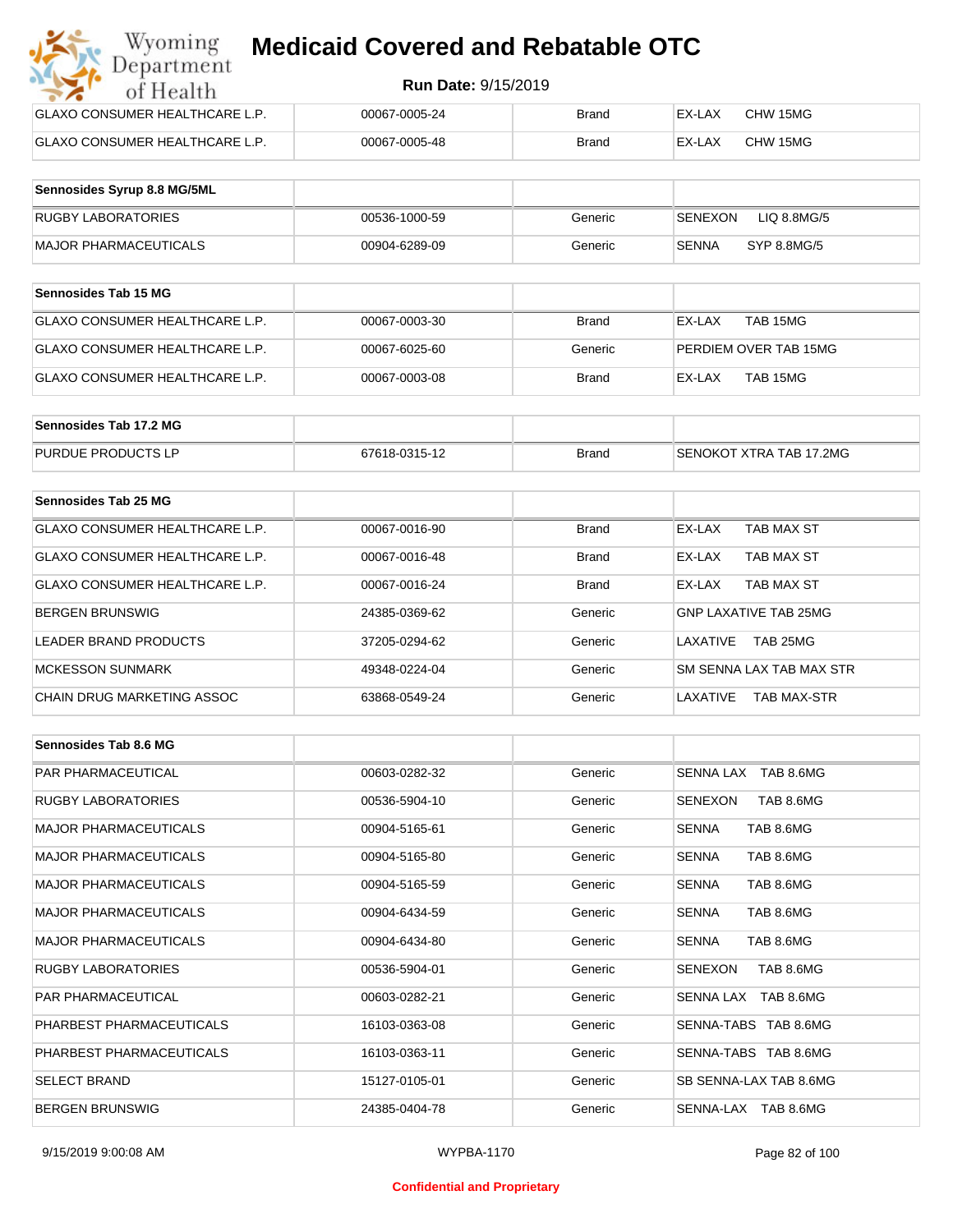

| LEADER BRAND PRODUCTS             | 37205-0241-78 | Generic      | TAB 8.6MG<br><b>SENNA</b>    |
|-----------------------------------|---------------|--------------|------------------------------|
| TIME-CAP LABS                     | 49483-0080-01 | Generic      | TAB 8.6MG<br>SENNA-TIME      |
| TIME-CAP LABS                     | 49483-0080-10 | Generic      | TAB 8.6MG<br>SENNA-TIME      |
| AUBURN PHARMACEUTICAL             | 62107-0031-01 | Generic      | TAB 8.6MG<br><b>SENNO</b>    |
| PURDUE PRODUCTS LP                | 67618-0300-50 | <b>Brand</b> | TAB 8.6MG<br><b>SENOKOT</b>  |
| <b>CHAIN DRUG MARKETING ASSOC</b> | 63868-0257-10 | Generic      | NAT VEG LAX TAB 8.6MG        |
| PURDUE PRODUCTS LP                | 67618-0300-10 | <b>Brand</b> | TAB 8.6MG<br><b>SENOKOT</b>  |
| PURDUE PRODUCTS LP                | 67618-0300-20 | <b>Brand</b> | <b>SENOKOT</b><br>TAB 8.6MG  |
| <b>MCKESSON</b>                   | 62011-0192-01 | Generic      | <b>HM SENNA</b><br>TAB 8.6MG |
| PURDUE PRODUCTS LP                | 67618-0300-11 | <b>Brand</b> | <b>SENOKOT</b><br>TAB 8.6MG  |

| Sennosides-Docusate Sodium Tab 8.6-50<br>МG |               |         |                           |
|---------------------------------------------|---------------|---------|---------------------------|
| <b>RUGBY LABORATORIES</b>                   | 00536-0355-10 | Generic | DSS/SENNA TAB 8.6-50MG    |
| RUGBY LABORATORIES                          | 00536-4086-10 | Generic | SENEXON-S TAB 8.6-50MG    |
| PAR PHARMACEUTICAL                          | 00603-0283-21 | Generic | SENNALAX-S TAB 8.6-50MG   |
| PAR PHARMACEUTICAL                          | 00603-0283-32 | Generic | SENNALAX-S TAB 8.6-50MG   |
| <b>MAJOR PHARMACEUTICALS</b>                | 00904-5643-60 | Generic | DOK PLUS<br>TAB 8.6-50MG  |
| PAR PHARMACEUTICAL                          | 00603-0149-32 | Generic | DOC-Q-LAX TAB 8.6-50MG    |
| RUGBY LABORATORIES                          | 00536-0355-01 | Generic | DSS/SENNA TAB 8.6-50MG    |
| RUGBY LABORATORIES                          | 00536-4086-01 | Generic | SENEXON-S TAB 8.6-50MG    |
| PAR PHARMACEUTICAL                          | 00603-0149-21 | Generic | DOC-Q-LAX TAB 8.6-50MG    |
| <b>MAJOR PHARMACEUTICALS</b>                | 00904-5643-61 | Generic | DOK PLUS<br>TAB 8.6-50MG  |
| MAJOR PHARMACEUTICALS                       | 00904-6339-61 | Generic | SENNA PLUS TAB 8.6-50MG   |
| BERGEN BRUNSWIG                             | 24385-0495-78 | Generic | STOOL SOFTNR TAB 8.6-50MG |
| <b>LEADER BRAND PRODUCTS</b>                | 37205-0251-72 | Generic | SENNA PLUS TAB 8.6-50MG   |
| BERGEN BRUNSWIG                             | 24385-0495-72 | Generic | STOOL SOFTNR TAB 8.6-50MG |
| BERGEN BRUNSWIG                             | 24385-0505-72 | Generic | SENNA PLUS TAB 8.6-50MG   |
| <b>MCKESSON SUNMARK</b>                     | 49348-0544-19 | Generic | STOOL SOFTNR TAB 8.6-50MG |
| <b>MCKESSON SUNMARK</b>                     | 49348-0532-12 | Generic | LAX/STL SOFT TAB 8.6-50MG |
| <b>MCKESSON SUNMARK</b>                     | 49348-0544-10 | Generic | STOOL SOFTNR TAB 8.6-50MG |
| TIME-CAP LABS                               | 49483-0081-01 | Generic | SENNA-TIME S TAB 8.6-50MG |
| TIME-CAP LABS                               | 49483-0081-10 | Generic | SENNA-TIME S TAB 8.6-50MG |
| <b>CYPRESS PHARMACEUTICAL</b>               | 60258-0951-06 | Generic | SENNA-S<br>TAB 8.6-50MG   |
| <b>MCKESSON</b>                             | 62011-0161-01 | Generic | SENNA-S<br>TAB 8.6-50MG   |
| <b>MCKESSON PACKAGING SERVICES</b>          | 63739-0432-10 | Generic | SENNA/DSS TAB 8.6-50MG    |
| <b>MCKESSON PACKAGING SERVICES</b>          | 63739-0432-01 | Generic | SENNA/DSS TAB 8.6-50MG    |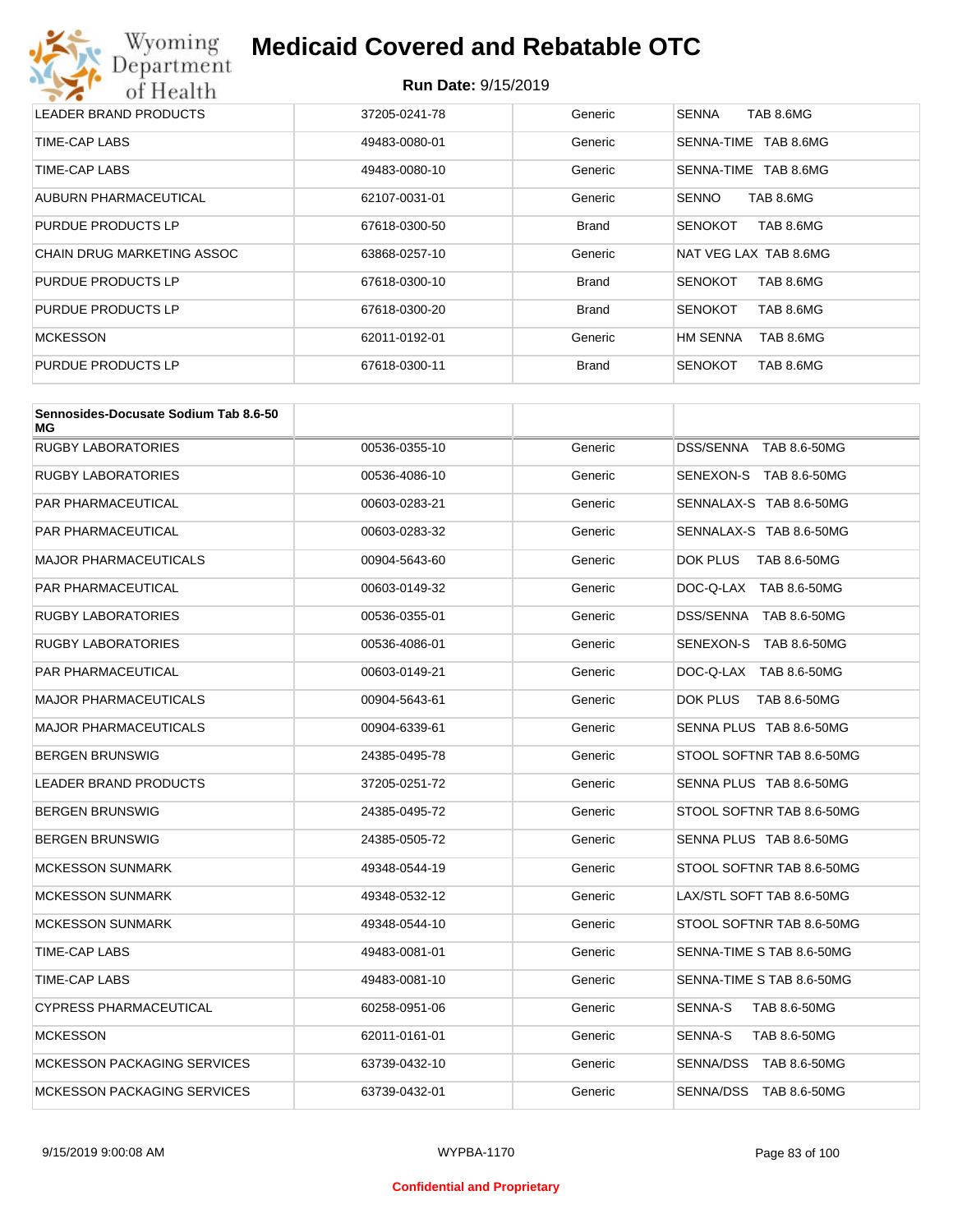#### **Run Date:** 9/15/2019

| Wyoming<br><b>Medicaid Covered and Rebatable OTC</b><br>Department |                            |              |                           |  |
|--------------------------------------------------------------------|----------------------------|--------------|---------------------------|--|
| of Health                                                          | <b>Run Date: 9/15/2019</b> |              |                           |  |
| CHAIN DRUG MARKETING ASSOC                                         | 63868-0131-01              | Generic      | STOOL SOFTNR TAB 8.6-50MG |  |
| PURDUE PRODUCTS LP                                                 | 67618-0106-10              | Generic      | PERI-COLACE TAB 8.6-50MG  |  |
| <b>PURDUE PRODUCTS LP</b>                                          | 67618-0106-30              | Generic      | PERI-COLACE TAB 8.6-50MG  |  |
| <b>PURDUE PRODUCTS LP</b>                                          | 67618-0106-60              | Generic      | PERI-COLACE TAB 8.6-50MG  |  |
| <b>PURDUE PRODUCTS LP</b>                                          | 67618-0310-01              | <b>Brand</b> | SENOKOT S<br>TAB 8.6-50MG |  |
| PURDUE PRODUCTS LP                                                 | 67618-0310-11              | <b>Brand</b> | SENOKOT S<br>TAB 8.6-50MG |  |
| PURDUE PRODUCTS LP                                                 | 67618-0310-60              | <b>Brand</b> | SENOKOT S<br>TAB 8.6-50MG |  |
| <b>MCKESSON</b>                                                    | 62011-0165-01              | Generic      | STOOL SOFTNR TAB 8.6-50MG |  |
| <b>PURDUE PRODUCTS LP</b>                                          | 67618-0310-30              | <b>Brand</b> | SENOKOT S<br>TAB 8.6-50MG |  |

| Sennosides-Psyllium Cap 9-500 MG   |               |              |                          |
|------------------------------------|---------------|--------------|--------------------------|
| KONSYL PHARMACEUTICAL              | 00224-1860-60 | <b>Brand</b> | SENNA PROMPT CAP 9-500MG |
| KONSYL PHARMACEUTICAL              | 00224-1860-81 | <b>Brand</b> | SENNA PROMPT CAP 9-500MG |
| <b>MINERALS &amp; ELECTROLYTES</b> |               |              |                          |

| Calcium Carbonate Tab 1250 MG (500 MG<br>Elemental Ca) |               |         |                         |
|--------------------------------------------------------|---------------|---------|-------------------------|
| <b>HIKMA</b>                                           | 00054-8120-25 | Generic | CALCIUM CARB TAB 1250MG |
| <b>HIKMA</b>                                           | 00054-4120-25 | Generic | CALCIUM CARB TAB 1250MG |

| <b>Calcium Carbonate-Magnesium Carbonate</b><br>Tab 250-300 MG |               |              |                                    |
|----------------------------------------------------------------|---------------|--------------|------------------------------------|
| NEPHRO-TECH                                                    | 59528-0508-05 | <b>Brand</b> | <b>TAB 300</b><br><b>MAGNEBIND</b> |

| Calcium Gluconate Tab 500 MG                         |               |         |                        |
|------------------------------------------------------|---------------|---------|------------------------|
| <b>HIKMA</b>                                         | 00054-0262-20 | Generic | CALCIUM GLUC TAB 500MG |
| <b>HIKMA</b>                                         | 00054-0262-25 | Generic | CALCIUM GLUC TAB 500MG |
| <b>NASAL AGENTS - SYSTEMIC AND</b><br><b>TOPICAL</b> |               |         |                        |

| Cromolyn Sodium Nasal Aerosol Soln 5.2<br><b>MG/ACT (4%)</b> |               |         |                          |
|--------------------------------------------------------------|---------------|---------|--------------------------|
| MAJOR PHARMACEUTICALS                                        | 00904-5532-67 | Generic | CROMOLYN SOD SPR 5.2/ACT |
| BAUSCH HEALTH                                                | 57782-0397-26 | Generic | CROMOLYN SOD SPR 5.2/ACT |

| Oxymetazoline HCI Nasal Soln 0.05% |               |         |                        |
|------------------------------------|---------------|---------|------------------------|
| <b>GEISS DESTIN &amp; DUNN</b>     | 00113-0304-10 | Generic | NASAL 12 HR SPR 0.05%  |
| <b>GEISS DESTIN &amp; DUNN</b>     | 00113-0388-10 | Generic | 12 HR NASAL SPR 0.05%  |
| <b>PERRIGO</b>                     | 00113-0065-10 | Generic | NASAL<br>SPR 0.05%     |
| GEISS DESTIN & DUNN                | 00113-0817-10 | Generic | SINUS NASAL SPR 0.05%  |
| <b>MAJOR PHARMACEUTICALS</b>       | 00904-5711-30 | Generic | NASAL DECONG SPR 0.05% |

#### **Confidential and Proprietary**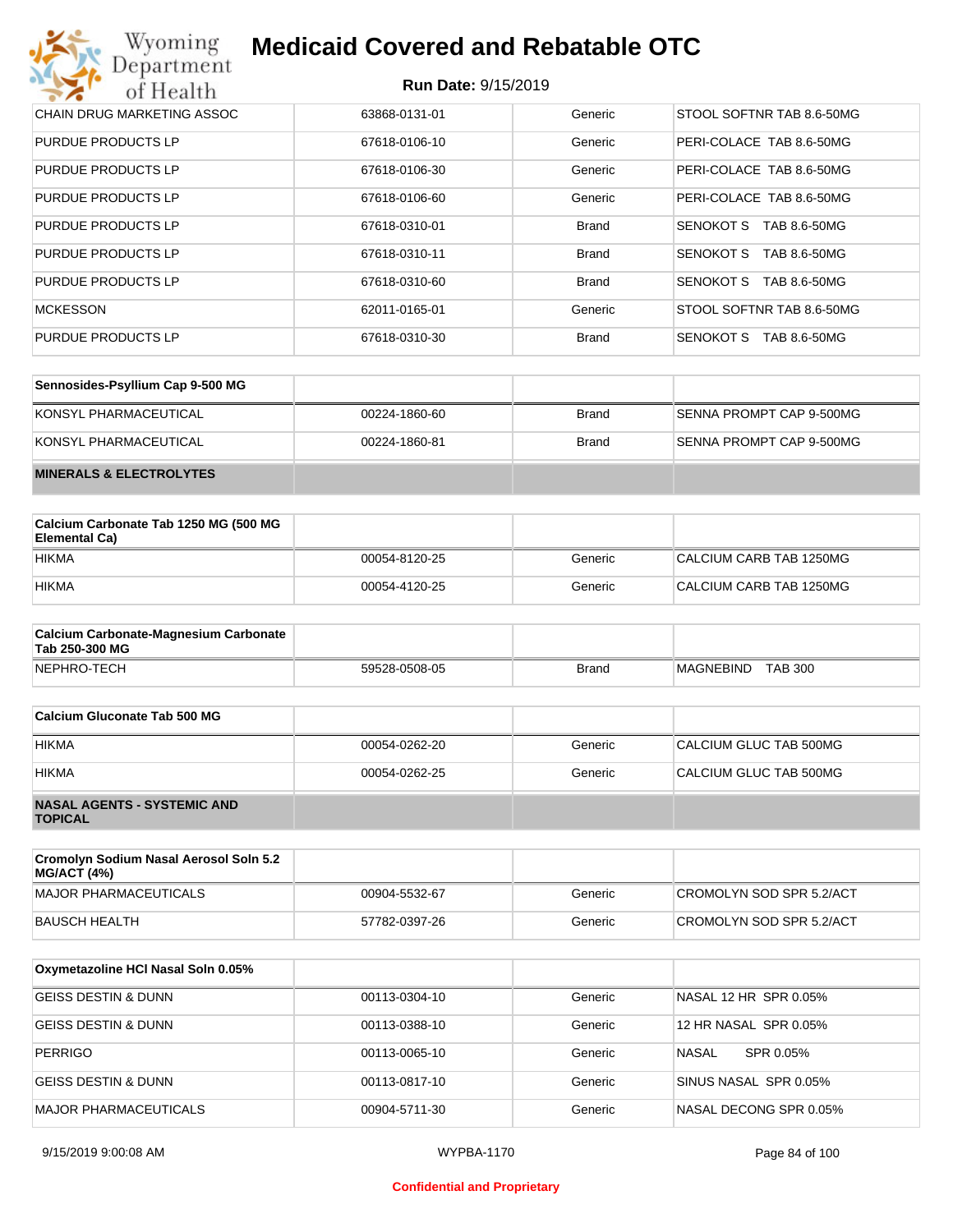#### **Run Date:** 9/15/2019

| Wyoming<br>Department        | <b>Medicaid Covered and Rebatable OTC</b> |         |                        |
|------------------------------|-------------------------------------------|---------|------------------------|
| of Health                    | Run Date: 9/15/2019                       |         |                        |
| <b>MAJOR PHARMACEUTICALS</b> | 00904-5711-35                             | Generic | NASAL DECONG SPR 0.05% |
| <b>RUGBY LABORATORIES</b>    | 00536-1013-94                             | Generic | NRS NASAL SPR 0.05%    |
| <b>SELECT BRAND</b>          | 15127-0304-05                             | Generic | 12 HR NASAL SPR 0.05%  |
| <b>SELECT BRAND</b>          | 15127-0304-10                             | Generic | 12 HR NASAL SPR 0.05%  |
| <b>BERGEN BRUNSWIG</b>       | 24385-0304-10                             | Generic | 12 HR NASAL SPR 0.05%  |
| <b>BERGEN BRUNSWIG</b>       | 24385-0304-11                             | Generic | 12 HR NASAL SPR 0.05%  |
| <b>BERGEN BRUNSWIG</b>       | 24385-0352-10                             | Generic | GNP NASAL SPR 0.05%    |
| <b>BERGEN BRUNSWIG</b>       | 24385-0498-10                             | Generic | 12 HR NASAL SPR 0.05%  |
| <b>TOPCO</b>                 | 36800-0688-05                             | Generic | SINUS RELIEF SPR 0.05% |
| <b>TOPCO</b>                 | 36800-0817-10                             | Generic | NASAL 12 HR SPR 0.05%  |
| <b>TOPCO</b>                 | 36800-0388-10                             | Generic | NO DRIP NASL SPR 0.05% |
| <b>PERRIGO</b>               | 45802-0410-59                             | Generic | NASAL RELIEF SPR 0.05% |
| <b>BERGEN BRUNSWIG</b>       | 24385-0067-10                             | Generic | GNP NASAL SPR 0.05%    |
| <b>TOPCO</b>                 | 36800-0065-10                             | Generic | NASAL 12 HR SPR 0.05%  |
| <b>TOPCO</b>                 | 36800-0304-10                             | Generic | NASAL 12 HR SPR 0.05%  |
| AMERISOURCE BERGEN DRUGS     | 46122-0165-10                             | Generic | GNP NASAL SPR 0.05%    |
| AMERISOURCE BERGEN DRUGS     | 46122-0165-11                             | Generic | GNP NASAL SPR 0.05%    |
| <b>MCKESSON SUNMARK</b>      | 49348-0028-27                             | Generic | SM NASAL 12H SPR 0.05% |
| <b>MCKESSON SUNMARK</b>      | 49348-0230-27                             | Generic | SM NASAL<br>SPR 0.05%  |
| <b>MCKESSON SUNMARK</b>      | 49348-0231-27                             | Generic | SM NASAL<br>SPR 0.05%  |
| <b>MCKESSON SUNMARK</b>      | 49348-0472-27                             | Generic | SM 12-HOUR SPR 0.05%   |
| <b>MCKESSON SUNMARK</b>      | 49348-0130-27                             | Generic | SM NASAL<br>SPR 0.05%  |
| TARO                         | 51672-2030-03                             | Generic | NASAL DECONG SPR 0.05% |
| TARO                         | 51672-2030-05                             | Generic | NASAL DECONG SPR 0.05% |
| <b>MCKESSON</b>              | 62011-0080-01                             | Generic | HM NASAL<br>SPR 0.05%  |
| <b>RECKITT BENCKISER</b>     | 63824-0127-75                             | Generic | MUCINEX FF SPR 0.05%   |
| <b>MCKESSON</b>              | 62011-0079-01                             | Generic | SINUS NASAL SPR 0.05%  |
| <b>MCKESSON</b>              | 62011-0081-01                             | Generic | SPR 0.05%<br>HM NASAL  |
| RECKITT BENCKISER            | 63824-0126-75                             | Generic | MUCINEX MS SPR 0.05%   |

| <b>Phenylephrine HCI Nasal Soln 1%</b> |               |         |                                  |
|----------------------------------------|---------------|---------|----------------------------------|
| GLAXO CONSUMER HEALTHCARE L.P.         | 00067-2086-01 | Generic | 4-WAY FAST SPR 1%                |
| <b>GEISS DESTIN &amp; DUNN</b>         | 00113-0648-10 | Generic | NASAL FOUR SOL 1%                |
| <b>BERGEN BRUNSWIG</b>                 | 24385-0390-10 | Generic | <b>GNP NOSE</b><br><b>DRO 1%</b> |
| <b>TOPCO</b>                           | 36800-0390-10 | Generic | DRO 1%<br><b>NOSE</b>            |
| <b>TOPCO</b>                           | 36800-0648-10 | Generic | NASAL FOUR SOL 1%                |
| LEADER BRAND PRODUCTS                  | 37205-0483-10 | Generic | DECONGESTANT SOL 1%              |

9/15/2019 9:00:08 AM WYPBA-1170 Page 85 of 100

#### **Confidential and Proprietary**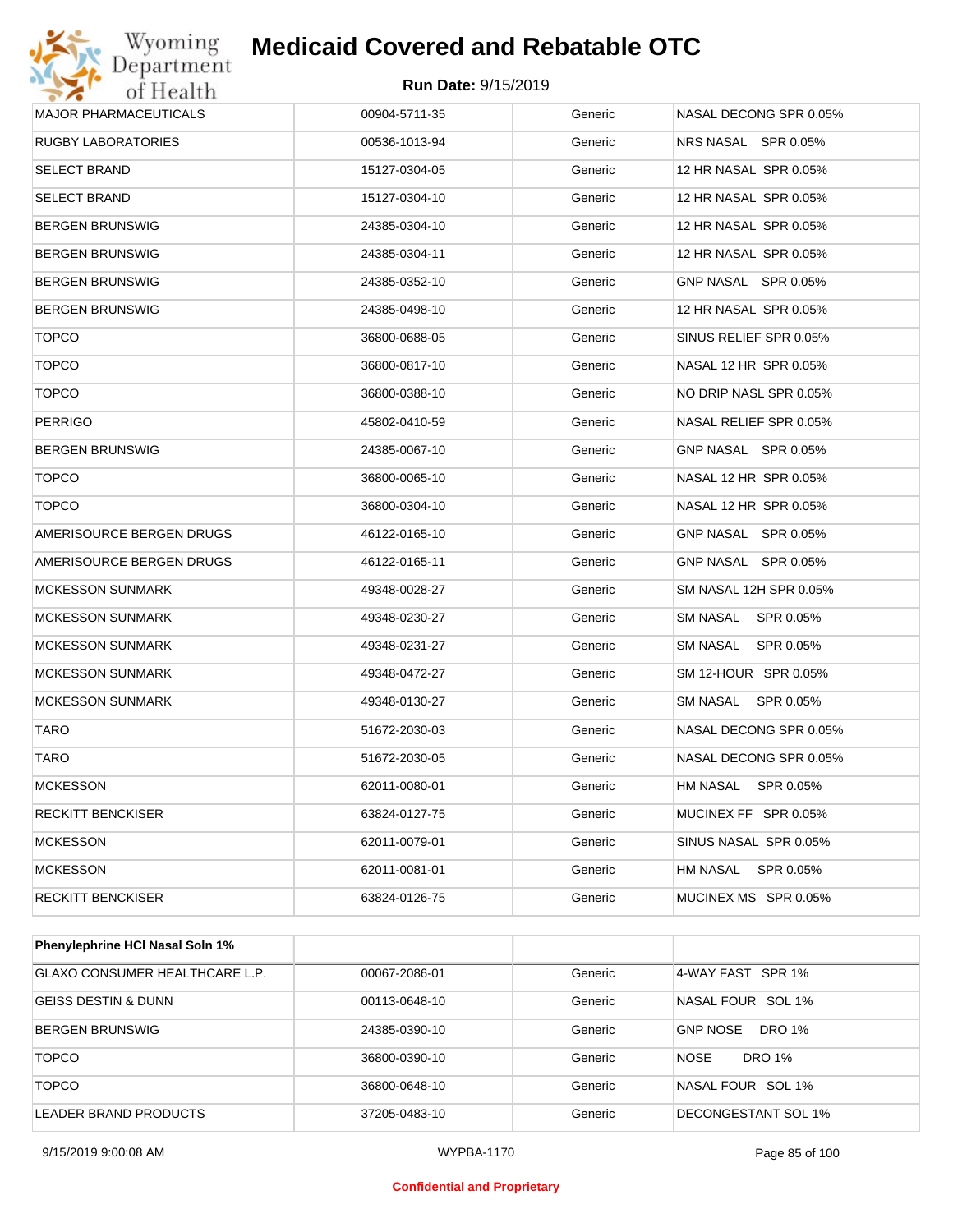| Wyoming<br>Department    | <b>Medicaid Covered and Rebatable OTC</b> |         |                          |
|--------------------------|-------------------------------------------|---------|--------------------------|
| of Health                | <b>Run Date: 9/15/2019</b>                |         |                          |
| <b>MCKESSON SUNMARK</b>  | 49348-0197-27                             | Generic | SM NOSE<br>DRO 1%        |
| AMERISOURCE BERGEN DRUGS | 46122-0149-03                             | Generic | GNP NASAL SPR 1%         |
| <b>MCKESSON</b>          | 62011-0085-01                             | Generic | <b>DRO 1%</b><br>HM NOSE |

| Phenylephrine HCI Tab 10 MG  |               |         |                       |
|------------------------------|---------------|---------|-----------------------|
| <b>PERRIGO</b>               | 00113-0094-23 | Generic | NASAL DECONG TAB 10MG |
| PERRIGO                      | 00113-0094-68 | Generic | NASAL DECONG TAB 10MG |
| <b>PERRIGO</b>               | 00113-0094-89 | Generic | NASAL DECONG TAB 10MG |
| <b>MAJOR PHARMACEUTICALS</b> | 00904-5733-73 | Generic | SUDOGEST PE TAB 10MG  |
| <b>MAJOR PHARMACEUTICALS</b> | 00904-5733-49 | Generic | SUDOGEST PE TAB 10MG  |
| <b>BERGEN BRUNSWIG</b>       | 24385-0603-89 | Generic | NASAL DECONG TAB 10MG |
| <b>TOPCO</b>                 | 36800-0094-47 | Generic | NASAL DECONG TAB 10MG |
| <b>TOPCO</b>                 | 36800-0094-89 | Generic | NASAL DECONG TAB 10MG |
| <b>LEADER BRAND PRODUCTS</b> | 37205-0473-69 | Generic | NASAL DECONG TAB 10MG |
| <b>BERGEN BRUNSWIG</b>       | 24385-0603-68 | Generic | NASAL DECONG TAB 10MG |
| <b>TOPCO</b>                 | 36800-0094-23 | Generic | NASAL DECONG TAB 10MG |
| <b>TOPCO</b>                 | 36800-0094-68 | Generic | NASAL DECONG TAB 10MG |
| <b>LEADER BRAND PRODUCTS</b> | 37205-0473-89 | Generic | NASAL DECONG TAB 10MG |
| <b>MCKESSON SUNMARK</b>      | 49348-0700-48 | Generic | NASAL DECONG TAB 10MG |
| <b>MCKESSON SUNMARK</b>      | 49348-0700-07 | Generic | NASAL DECONG TAB 10MG |
| <b>MCKESSON</b>              | 62011-0077-01 | Generic | NASAL DECONG TAB 10MG |
| <b>MCKESSON</b>              | 62011-0077-02 | Generic | NASAL DECONG TAB 10MG |

| <b>Pseudoephedrine HCI Lig 15 MG/5ML</b> |               |         |                           |
|------------------------------------------|---------------|---------|---------------------------|
| SILARX                                   | 54838-0104-40 | Generic | CHILD SILFED LIQ 15MG/5ML |
| SILARX                                   | 54838-0104-70 | Generic | CHILD SILFED LIQ 15MG/5ML |

| Pseudoephedrine HCI Lig 30 MG/5ML |               |       |                           |
|-----------------------------------|---------------|-------|---------------------------|
| <b>RUGBY LABORATORIES</b>         | 00536-1850-97 | Brand | NASAL DECONG LIQ 30MG/5ML |

| <b>Pseudoephedrine HCI Syrup 30 MG/5ML</b> |               |       |                           |
|--------------------------------------------|---------------|-------|---------------------------|
| RUGBY LABORATORIES                         | 00536-1850-85 | Brand | INASAL DECON SYP 30MG/5ML |

| <b>Pseudoephedrine HCI Tab 30 MG</b> |               |         |                       |
|--------------------------------------|---------------|---------|-----------------------|
| <b>GEISS DESTIN &amp; DUNN</b>       | 00113-0432-62 | Generic | NASAL DECONG TAB 30MG |
| <b>PERRIGO</b>                       | 00113-2432-62 | Generic | NASAL DECONG TAB 30MG |
| PERRIGO                              | 00113-2432-80 | Generic | NASAL DECONG TAB 30MG |
| <b>PERRIGO</b>                       | 00113-2432-67 | Generic | NASAL DECONG TAB 30MG |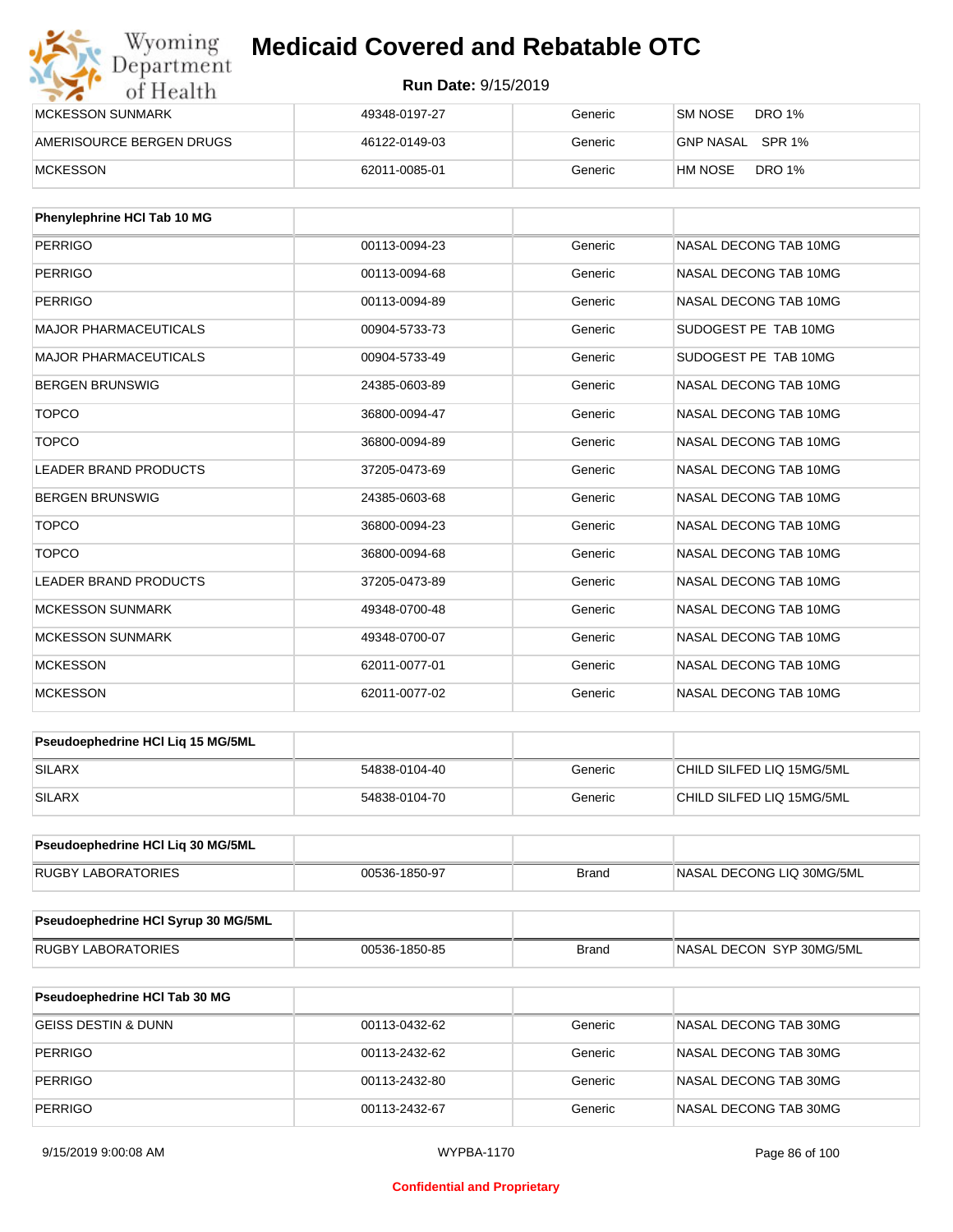#### **Run Date:** 9/15/2019

| Wyoming                           | <b>Medicaid Covered and Rebatable OTC</b> |         |                             |
|-----------------------------------|-------------------------------------------|---------|-----------------------------|
| Department<br>of Health           | <b>Run Date: 9/15/2019</b>                |         |                             |
| <b>RUGBY LABORATORIES</b>         | 00536-3607-35                             | Generic | NASAL DECONG TAB 30MG       |
| <b>MAJOR PHARMACEUTICALS</b>      | 00904-5053-60                             | Generic | <b>SUDOGEST</b><br>TAB 30MG |
| <b>MAJOR PHARMACEUTICALS</b>      | 00904-5053-24                             | Generic | <b>SUDOGEST</b><br>TAB 30MG |
| <b>MAJOR PHARMACEUTICALS</b>      | 00904-5053-59                             | Generic | <b>SUDOGEST</b><br>TAB 30MG |
| <b>MAJOR PHARMACEUTICALS</b>      | 00904-6338-60                             | Generic | <b>SUDOGEST</b><br>TAB 30MG |
| <b>BERGEN BRUNSWIG</b>            | 24385-0432-80                             | Generic | NASAL DECONG TAB 30MG       |
| <b>TOPCO</b>                      | 36800-0432-62                             | Generic | NASAL DECONG TAB 30MG       |
| <b>TOPCO</b>                      | 36800-0432-67                             | Generic | NASAL DECONG TAB 30MG       |
| <b>LEADER BRAND PRODUCTS</b>      | 37205-0445-80                             | Generic | PSEUDOEPHEDR TAB 30MG       |
| PERRIGO PHARMACEUTICALS           | 45802-0432-62                             | Generic | PSEUDOEPHEDR TAB 30MG       |
| <b>BERGEN BRUNSWIG</b>            | 24385-0432-62                             | Generic | NASAL DECONG TAB 30MG       |
| <b>MCKESSON SUNMARK</b>           | 49348-0024-04                             | Generic | SM NASAL DEC TAB 30MG       |
| <b>MCKESSON SUNMARK</b>           | 49348-0024-08                             | Generic | SM NASAL DEC TAB 30MG       |
| <b>MCKESSON SUNMARK</b>           | 49348-0024-34                             | Generic | SM NASAL DEC TAB 30MG       |
| <b>MCKESSON</b>                   | 62011-0078-01                             | Generic | NASAL DECONG TAB 30MG       |
| <b>MCKESSON</b>                   | 62011-0078-02                             | Generic | NASAL DECONG TAB 30MG       |
| <b>CHAIN DRUG MARKETING ASSOC</b> | 63868-0146-48                             | Generic | SUPHEDRINE TAB 30MG         |
| <b>CHAIN DRUG MARKETING ASSOC</b> | 63868-0146-24                             | Generic | SUPHEDRINE TAB 30MG         |

| <b>Pseudoephedrine HCI Tab 60 MG</b> |               |         |                             |
|--------------------------------------|---------------|---------|-----------------------------|
| MAJOR PHARMACEUTICALS                | 00904-5125-59 | Generic | TAB 60MG<br><b>SUDOGEST</b> |
| MAJOR PHARMACEUTICALS                | 00904-5125-46 | Generic | TAB 60MG<br><b>SUDOGEST</b> |

| Pseudoephedrine HCI Tab ER 12HR 120<br>МG |               |         |                                 |
|-------------------------------------------|---------------|---------|---------------------------------|
| <b>PERRIGO</b>                            | 00113-2054-60 | Generic | DECONGESTANT TAB 120MG ER       |
| <b>GEISS DESTIN &amp; DUNN</b>            | 00113-0054-52 | Generic | DECONGESTANT TAB 120MG ER       |
| <b>MAJOR PHARMACEUTICALS</b>              | 00904-5803-15 | Generic | <b>SUDOGEST</b><br>TAB 120MG ER |
| <b>TOPCO</b>                              | 36800-0054-52 | Generic | DECONGESTANT TAB 120MG ER       |
| <b>TOPCO</b>                              | 36800-0054-60 | Generic | DECONGESTANT TAB 120MG ER       |
| <b>LEADER BRAND PRODUCTS</b>              | 37205-0446-52 | Generic | DECONGESTANT TAB 120MG ER       |
| <b>BERGEN BRUNSWIG</b>                    | 24385-0054-52 | Generic | PSEUDOEPHEDR TAB 120MG ER       |
| AMERISOURCE BERGEN DRUGS                  | 46122-0166-60 | Generic | PSEUDOEPHEDR TAB 120MG ER       |
| <b>MCKESSON SUNMARK</b>                   | 49348-0361-01 | Generic | DECONGESTANT TAB 120MG ER       |
| PERRIGO PHARMACEUTICALS                   | 45802-0107-52 | Generic | PSEUDOEPHEDR TAB 120MG ER       |
| <b>OHM LABS</b>                           | 51660-0204-69 | Generic | PSEUDOEPHEDR TAB 120MG ER       |
| <b>MCKESSON</b>                           | 62011-0087-01 | Generic | NASAL DECONG TAB 120MG ER       |
| <b>CHAIN DRUG MARKETING ASSOC</b>         | 63868-0143-10 | Generic | OC SUPHEDRIN TAB 120MG SR       |

#### **Confidential and Proprietary**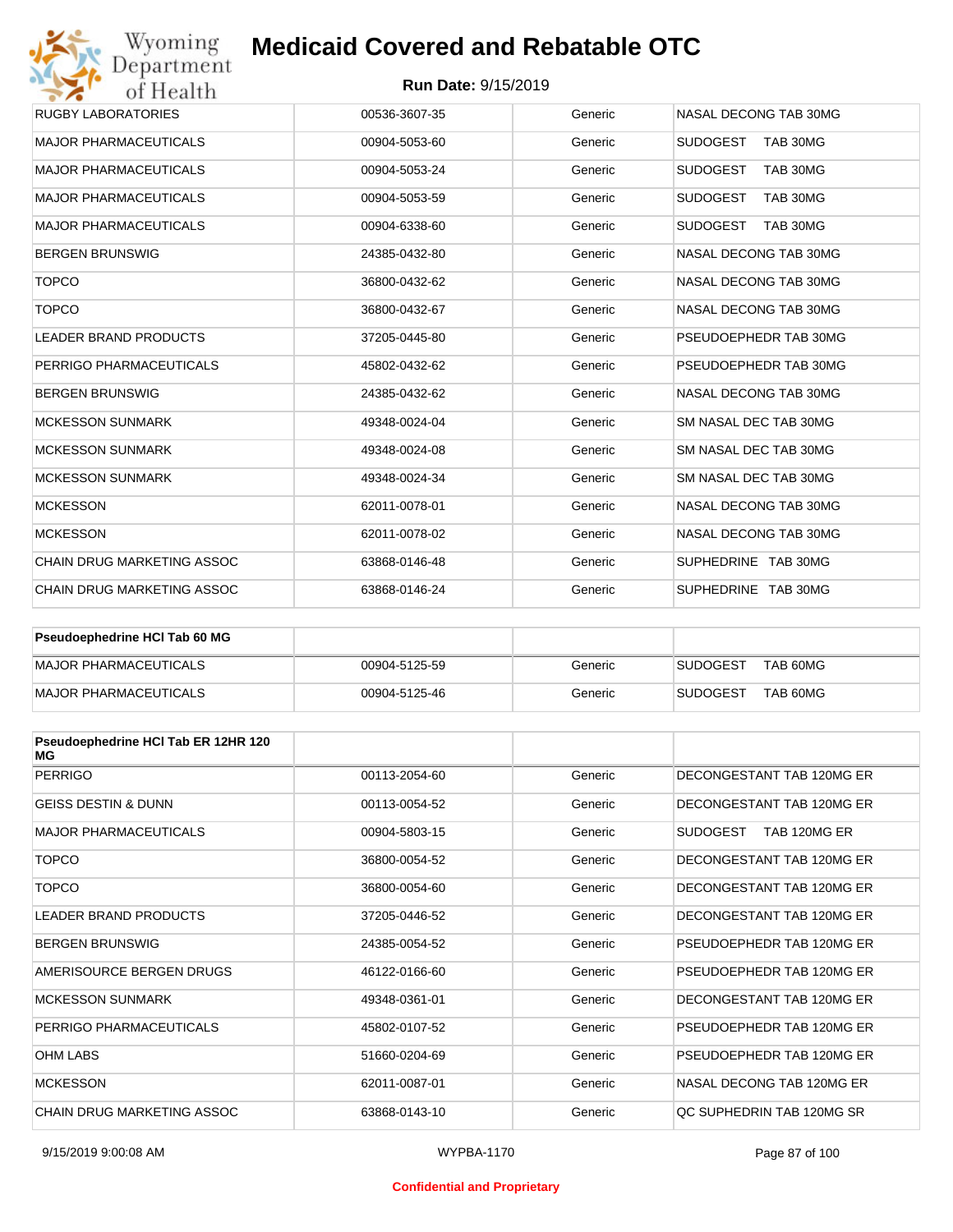

**Run Date:** 9/15/2019

**OPHTHALMIC AGENTS**

| Sodium Chloride Hypertonic Ophth Oint<br>5% |               |              |                              |
|---------------------------------------------|---------------|--------------|------------------------------|
| <b>MAJOR PHARMACEUTICALS</b>                | 00904-5315-38 | Generic      | SOD CHLORIDE OIN 5% OP       |
| <b>BAUSCH HEALTH</b>                        | 24208-0385-55 | <b>Brand</b> | <b>MURO 128</b><br>OIN 5% OP |
| <b>BAUSCH HEALTH</b>                        | 24208-0385-56 | <b>Brand</b> | <b>MURO 128</b><br>OIN 5% OP |
| <b>AKORN</b>                                | 17478-0622-35 | Generic      | SOD CHLORIDE OIN 5% OP       |

| Sodium Chloride Hypertonic Ophth Soln<br>2% |               |              |          |           |
|---------------------------------------------|---------------|--------------|----------|-----------|
| <b>BAUSCH HEALTH</b>                        | 24208-0276-15 | <b>Brand</b> | MURO 128 | SOL 2% OP |

| Sodium Chloride Hypertonic Ophth Soln<br>5%                 |               |              |                              |
|-------------------------------------------------------------|---------------|--------------|------------------------------|
| <b>MAJOR PHARMACEUTICALS</b>                                | 00904-5314-35 | Generic      | SOD CHLORIDE SOL 5% OP       |
| <b>AKORN</b>                                                | 17478-0623-12 | Generic      | SOD CHLORIDE SOL 5% OP       |
| <b>BAUSCH HEALTH</b>                                        | 24208-0277-15 | <b>Brand</b> | <b>MURO 128</b><br>SOL 5% OP |
| <b>BAUSCH HEALTH</b>                                        | 24208-0277-30 | <b>Brand</b> | <b>MURO 128</b><br>SOL 5% OP |
| <b>PSYCHOTHERAPEUTIC AND</b><br>NEUROLOGICAL AGENTS - MISC. |               |              |                              |

| <b>Nicotine Polacrilex Gum 2 MG</b>   |               |              |                                         |
|---------------------------------------|---------------|--------------|-----------------------------------------|
| <b>PERRIGO</b>                        | 00113-0206-25 | Generic      | NICOTINE POL GUM 2MG MINT               |
| <b>GLAXO CONSUMER HEALTHCARE L.P.</b> | 00135-0157-07 | <b>Brand</b> | NICORETTE ST GUM 2MG ORIG               |
| <b>GLAXO CONSUMER HEALTHCARE L.P.</b> | 00135-0474-01 | <b>Brand</b> | NICORETTE GUM 2MG MINT                  |
| <b>GLAXO CONSUMER HEALTHCARE L.P.</b> | 00135-0474-02 | <b>Brand</b> | NICORETTE GUM 2MG MINT                  |
| <b>GLAXO CONSUMER HEALTHCARE L.P.</b> | 00135-0157-11 | <b>Brand</b> | NICORETTE GUM 2MG ORIG                  |
| <b>GLAXO CONSUMER HEALTHCARE L.P.</b> | 00135-0225-02 | <b>Brand</b> | NICORETTE ST GUM 2MG MINT               |
| <b>GLAXO CONSUMER HEALTHCARE L.P.</b> | 00135-0229-05 | <b>Brand</b> | <b>NICORETTE</b><br><b>GUM 2MG MINT</b> |
| <b>GLAXO CONSUMER HEALTHCARE L.P.</b> | 00135-0241-03 | <b>Brand</b> | <b>NICORETTE</b><br><b>GUM 2MGFRUIT</b> |
| <b>GLAXO CONSUMER HEALTHCARE L.P.</b> | 00135-0241-06 | <b>Brand</b> | <b>NICORETTE</b><br><b>GUM 2MGFRUIT</b> |
| <b>GLAXO CONSUMER HEALTHCARE L.P.</b> | 00135-0466-03 | <b>Brand</b> | <b>NICORETTE</b><br><b>GUM 2MG CINN</b> |
| <b>GLAXO CONSUMER HEALTHCARE L.P.</b> | 00135-0474-03 | <b>Brand</b> | <b>NICORETTE</b><br><b>GUM 2MG MINT</b> |
| <b>GLAXO CONSUMER HEALTHCARE L.P.</b> | 00135-0241-02 | <b>Brand</b> | <b>NICORETTE</b><br><b>GUM 2MGFRUIT</b> |
| <b>GLAXO CONSUMER HEALTHCARE L.P.</b> | 00135-0466-01 | <b>Brand</b> | <b>NICORETTE</b><br><b>GUM 2MG CINN</b> |
| <b>GLAXO CONSUMER HEALTHCARE L.P.</b> | 00135-0466-02 | <b>Brand</b> | <b>NICORETTE</b><br><b>GUM 2MG CINN</b> |
| <b>RUGBY LABORATORIES</b>             | 00536-1362-06 | Generic      | NICOTINE POL GUM 2MG                    |
| <b>RUGBY LABORATORIES</b>             | 00536-1362-23 | Generic      | NICOTINE POL GUM 2MG                    |
| <b>RUGBY LABORATORIES</b>             | 00536-1362-34 | Generic      | NICOTINE POL GUM 2MG                    |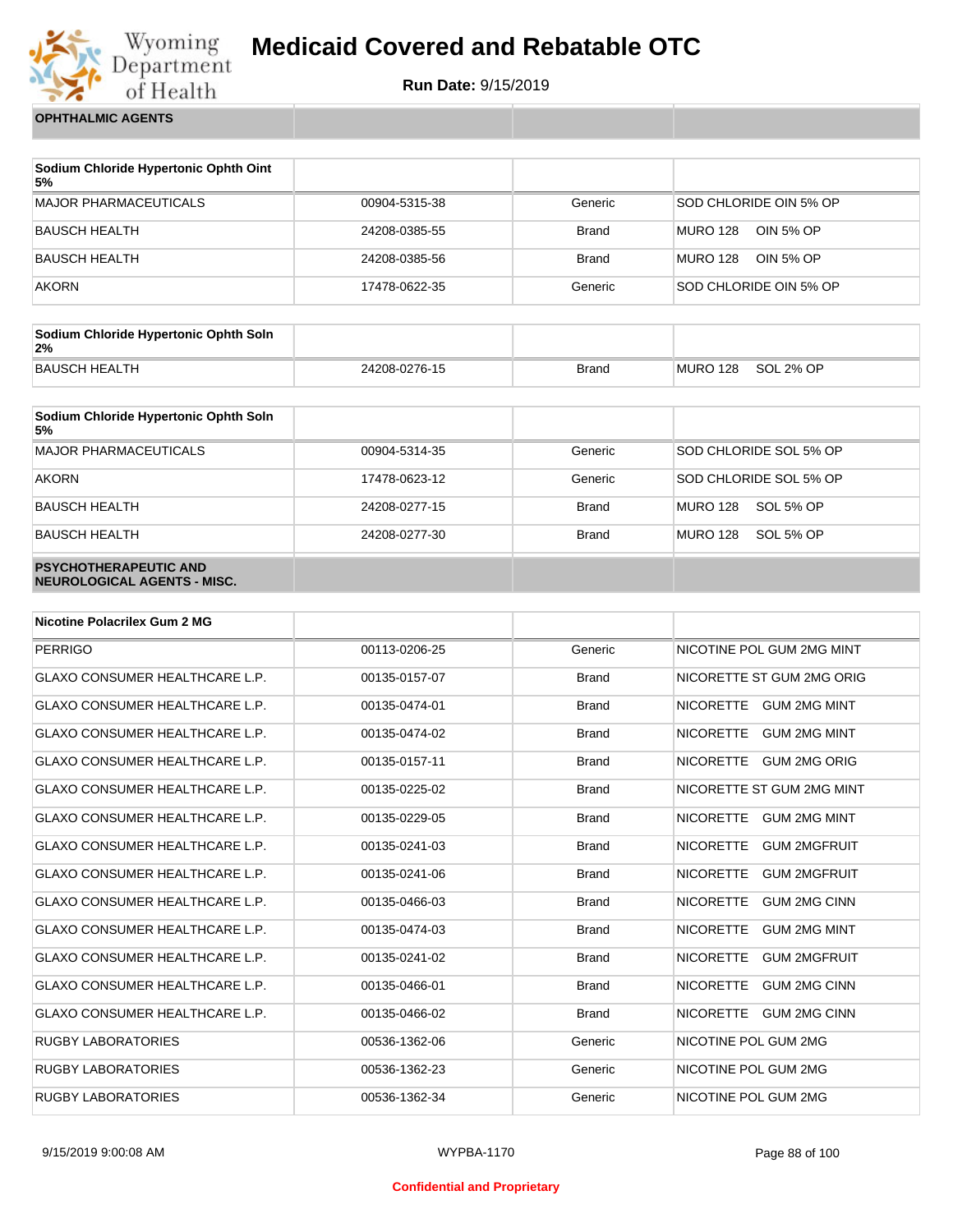| RUGBY LABORATORIES             | 00536-3029-06 | Generic      | NICOTINE POL GUM 2MG ORIG        |
|--------------------------------|---------------|--------------|----------------------------------|
| RUGBY LABORATORIES             | 00536-3029-23 | Generic      | NICOTINE POL GUM 2MG ORIG        |
| RUGBY LABORATORIES             | 00536-3029-34 | Generic      | NICOTINE POL GUM 2MG ORIG        |
| <b>RUGBY LABORATORIES</b>      | 00536-3386-01 | Generic      | NICOTINE POL GUM 2MGFRUIT        |
| GLAXO CONSUMER HEALTHCARE L.P. | 00135-0157-10 | <b>Brand</b> | NICORETTE GUM 2MG ORIG           |
| GLAXO CONSUMER HEALTHCARE L.P. | 00135-0225-03 | <b>Brand</b> | NICORETTE GUM 2MG MINT           |
| GLAXO CONSUMER HEALTHCARE L.P. | 00135-0229-04 | <b>Brand</b> | NICORETTE GUM 2MG MINT           |
| GLAXO CONSUMER HEALTHCARE L.P. | 00135-0241-05 | <b>Brand</b> | NICORETTE<br><b>GUM 2MGFRUIT</b> |
| GLAXO CONSUMER HEALTHCARE L.P. | 00135-0241-08 | <b>Brand</b> | NICORETTE<br><b>GUM 2MGFRUIT</b> |
| GLAXO CONSUMER HEALTHCARE L.P. | 00135-0466-05 | <b>Brand</b> | NICORETTE<br><b>GUM 2MG CINN</b> |
| GLAXO CONSUMER HEALTHCARE L.P. | 00135-0474-05 | Brand        | NICORETTE GUM 2MG MINT           |
| GLAXO CONSUMER HEALTHCARE L.P. | 00135-0474-08 | Brand        | NICORETTE GUM 2MG MINT           |
| RUGBY LABORATORIES             | 00536-3112-37 | Generic      | NICOTINE POL GUM 2MG MINT        |
| <b>MAJOR PHARMACEUTICALS</b>   | 00904-5734-11 | Generic      | NICORELIEF GUM 2MG ORIG          |
| <b>MAJOR PHARMACEUTICALS</b>   | 00904-5734-51 | Generic      | NICORELIEF GUM 2MG ORIG          |
| <b>MAJOR PHARMACEUTICALS</b>   | 00904-5736-11 | Generic      | NICORELIEF GUM 2MG MINT          |
| RUGBY LABORATORIES             | 00536-3112-01 | Generic      | NICOTINE POL GUM 2MG MINT        |
| RUGBY LABORATORIES             | 00536-3404-01 | Generic      | NICOTINE POL GUM 2MG CINN        |
| <b>MAJOR PHARMACEUTICALS</b>   | 00904-5736-51 | Generic      | NICORELIEF GUM 2MG MINT          |
| <b>BERGEN BRUNSWIG</b>         | 24385-0594-71 | Generic      | GNP NICOTINE GUM 2MG MINT        |
| <b>TOPCO</b>                   | 36800-0206-25 | Generic      | NICOTINE POL GUM 2MG MINT        |
| <b>TOPCO</b>                   | 36800-0029-25 | Generic      | NICOTINE POL GUM 2MG ORIG        |
| <b>TOPCO</b>                   | 36800-0456-78 | Generic      | NICOTINE POL GUM 2MG MINT        |
| LEADER BRAND PRODUCTS          | 37205-0203-71 | Generic      | NICOTINE POL GUM 2MG             |
| LEADER BRAND PRODUCTS          | 37205-0967-78 | Generic      | NICOTINE POL GUM 2MG MINT        |
| <b>BERGEN BRUNSWIG</b>         | 24385-0170-58 | Generic      | <b>GNP NICOTINE GUM 2MG MINT</b> |
| <b>TOPCO</b>                   | 36800-0352-78 | Generic      | NICOTINE POL GUM 2MGFRUIT        |
| <b>PERRIGO</b>                 | 45802-0206-25 | Generic      | NICOTINE POL GUM 2MG MINT        |
| AMERISOURCE BERGEN DRUGS       | 46122-0173-20 | Generic      | <b>GNP NICOTINE GUM 2MG ORIG</b> |
| <b>MCKESSON SUNMARK</b>        | 49348-0691-36 | Generic      | SM NICOTINE GUM 2MG MINT         |
| <b>MCKESSON SUNMARK</b>        | 49348-0787-10 | Generic      | SM NICOTINE GUM 2MG MINT         |
| <b>MCKESSON SUNMARK</b>        | 49348-0573-08 | Generic      | SM NICOTINE GUM 2MG              |
| <b>MCKESSON SUNMARK</b>        | 49348-0573-36 | Generic      | SM NICOTINE GUM 2MG              |
| LEADER BRAND PRODUCTS          | 37205-0967-58 | Generic      | NICOTINE POL GUM 2MG MINT        |
| MCKESSON                       | 62011-0047-02 | Generic      | HM NICOTINE GUM 2MG MINT         |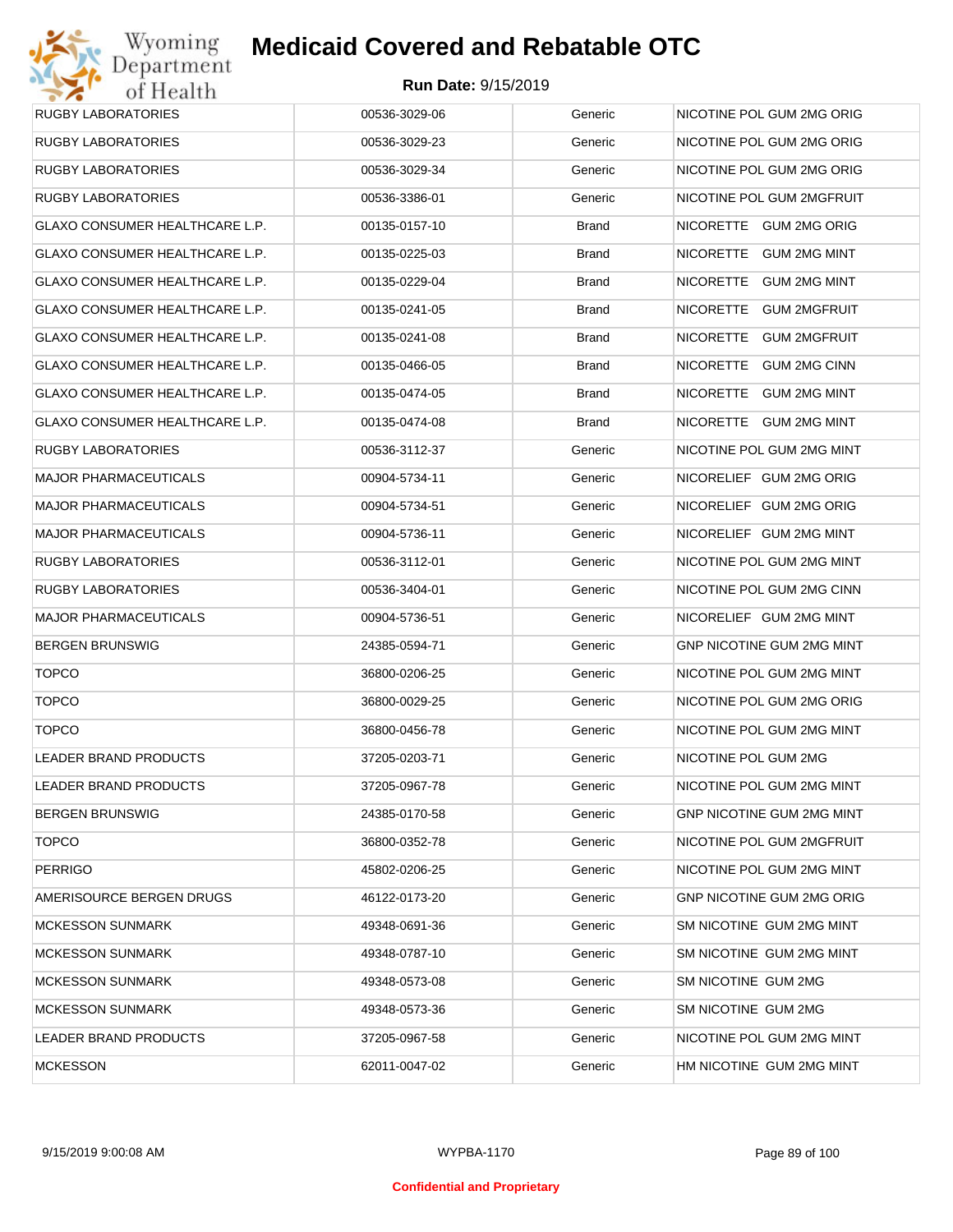

| <b>Nicotine Polacrilex Gum 4 MG</b>   |               |              |                           |
|---------------------------------------|---------------|--------------|---------------------------|
| GLAXO CONSUMER HEALTHCARE L.P.        | 00135-0158-07 | <b>Brand</b> | NICORETTE ST GUM 4MG ORIG |
| GLAXO CONSUMER HEALTHCARE L.P.        | 00135-0226-02 | <b>Brand</b> | NICORETTE GUM 4MG MINT    |
| GLAXO CONSUMER HEALTHCARE L.P.        | 00135-0226-03 | <b>Brand</b> | NICORETTE GUM 4MG MINT    |
| GLAXO CONSUMER HEALTHCARE L.P.        | 00135-0242-01 | <b>Brand</b> | NICORETTE GUM 4MGFRUIT    |
| GLAXO CONSUMER HEALTHCARE L.P.        | 00135-0242-02 | <b>Brand</b> | NICORETTE GUM 4MGFRUIT    |
| GLAXO CONSUMER HEALTHCARE L.P.        | 00135-0242-03 | <b>Brand</b> | NICORETTE GUM 4MGFRUIT    |
| <b>GLAXO CONSUMER HEALTHCARE L.P.</b> | 00135-0242-05 | <b>Brand</b> | NICORETTE GUM 4MGFRUIT    |
| GLAXO CONSUMER HEALTHCARE L.P.        | 00135-0242-06 | <b>Brand</b> | NICORETTE GUM 4MGFRUIT    |
| GLAXO CONSUMER HEALTHCARE L.P.        | 00135-0158-11 | <b>Brand</b> | NICORETTE GUM 4MG ORIG    |
| GLAXO CONSUMER HEALTHCARE L.P.        | 00135-0230-05 | <b>Brand</b> | NICORETTE GUM 4MG MINT    |
| <b>GLAXO CONSUMER HEALTHCARE L.P.</b> | 00135-0242-08 | <b>Brand</b> | NICORETTE GUM 4MGFRUIT    |
| GLAXO CONSUMER HEALTHCARE L.P.        | 00135-0467-02 | <b>Brand</b> | NICORETTE GUM 4MG CINN    |
| <b>GLAXO CONSUMER HEALTHCARE L.P.</b> | 00135-0467-05 | <b>Brand</b> | NICORETTE GUM 4MG CINN    |
| GLAXO CONSUMER HEALTHCARE L.P.        | 00135-0475-08 | <b>Brand</b> | NICORETTE GUM 4MG MINT    |
| <b>GLAXO CONSUMER HEALTHCARE L.P.</b> | 00135-0475-01 | <b>Brand</b> | NICORETTE GUM 4MG MINT    |
| GLAXO CONSUMER HEALTHCARE L.P.        | 00135-0475-02 | <b>Brand</b> | NICORETTE GUM 4MG MINT    |
| GLAXO CONSUMER HEALTHCARE L.P.        | 00135-0475-03 | <b>Brand</b> | NICORETTE GUM 4MG MINT    |
| GLAXO CONSUMER HEALTHCARE L.P.        | 00135-0475-05 | <b>Brand</b> | NICORETTE GUM 4MG MINT    |
| RUGBY LABORATORIES                    | 00536-3387-01 | Generic      | NICOTINE POL GUM 4MG      |
| <b>PERRIGO</b>                        | 00113-0422-25 | Generic      | NICOTINE POL GUM 4MG MINT |
| PERRIGO PHARMACEUTICALS               | 00113-0532-78 | Generic      | NICOTINE POL GUM 4MG MINT |
| GLAXO CONSUMER HEALTHCARE L.P.        | 00135-0158-10 | <b>Brand</b> | NICORETTE GUM 4MG ORIG    |
| GLAXO CONSUMER HEALTHCARE L.P.        | 00135-0230-04 | <b>Brand</b> | NICORETTE GUM 4MG MINT    |
| GLAXO CONSUMER HEALTHCARE L.P.        | 00135-0467-03 | <b>Brand</b> | NICORETTE GUM 4MG CINN    |
| RUGBY LABORATORIES                    | 00536-1372-06 | Generic      | NICOTINE POL GUM 4MG MINT |
| <b>RUGBY LABORATORIES</b>             | 00536-1372-34 | Generic      | NICOTINE POL GUM 4MG MINT |
| <b>RUGBY LABORATORIES</b>             | 00536-3030-06 | Generic      | NICOTINE POL GUM 4MG ORIG |
| <b>RUGBY LABORATORIES</b>             | 00536-3113-37 | Generic      | NICOTINE POL GUM 4MG MINT |
| <b>MAJOR PHARMACEUTICALS</b>          | 00904-5735-51 | Generic      | NICORELIEF GUM 4MG ORIG   |
| <b>MAJOR PHARMACEUTICALS</b>          | 00904-5737-11 | Generic      | NICORELIEF GUM 4MG MINT   |
| <b>MAJOR PHARMACEUTICALS</b>          | 00904-5737-51 | Generic      | NICORELIEF GUM 4MG MINT   |
| <b>RUGBY LABORATORIES</b>             | 00536-1372-23 | Generic      | NICOTINE POL GUM 4MG MINT |
| <b>RUGBY LABORATORIES</b>             | 00536-3030-23 | Generic      | NICOTINE POL GUM 4MG ORIG |
| <b>RUGBY LABORATORIES</b>             | 00536-3113-01 | Generic      | NICOTINE POL GUM 4MG MINT |
| RUGBY LABORATORIES                    | 00536-3405-01 | Generic      | NICOTINE POL GUM 4MG      |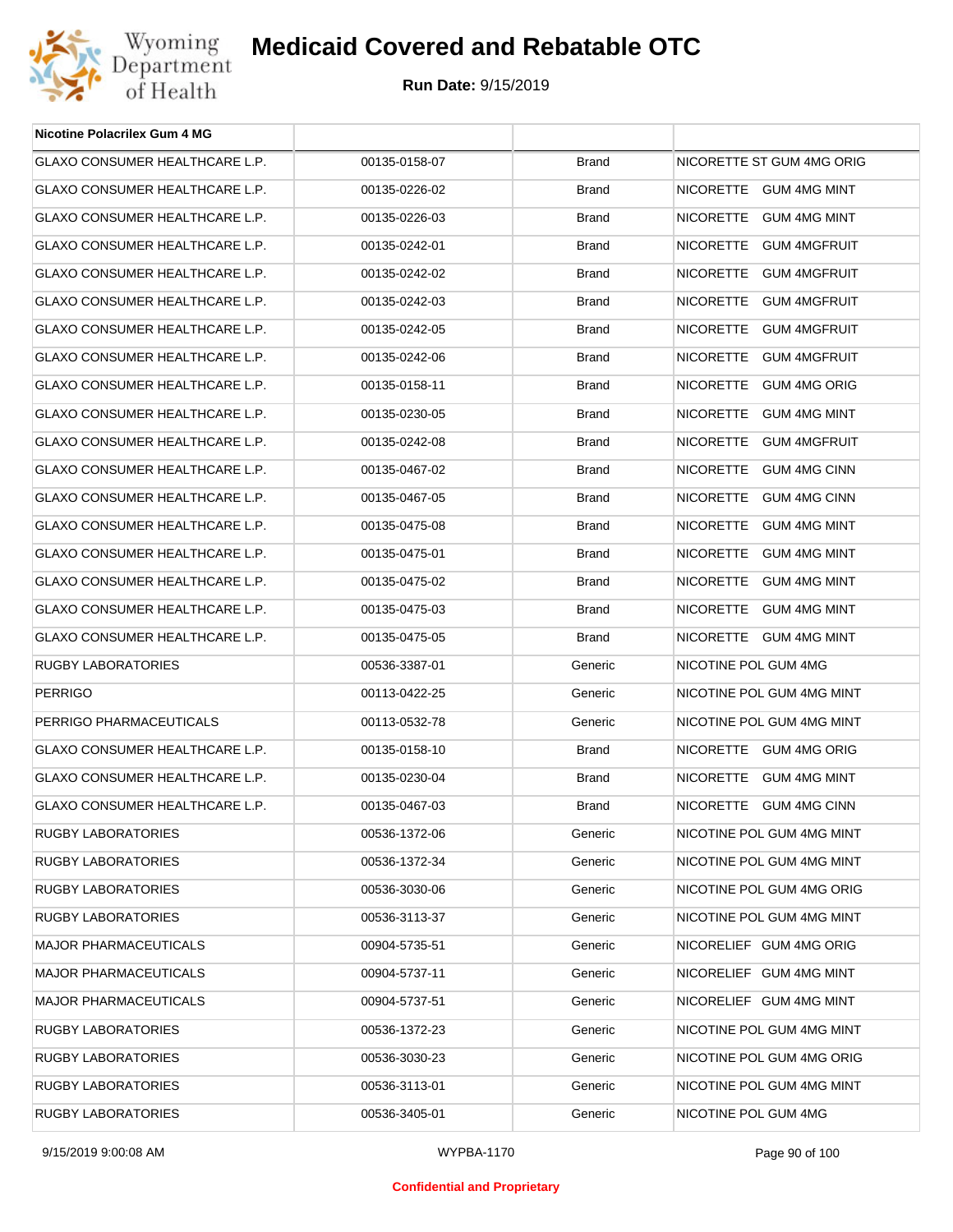

| <b>MAJOR PHARMACEUTICALS</b>     | 00904-5735-11 | Generic | NICORELIEF GUM 4MG ORIG          |
|----------------------------------|---------------|---------|----------------------------------|
| <b>TOPCO</b>                     | 36800-0170-25 | Generic | NICOTINE POL GUM 4MG ORIG        |
| <b>BERGEN BRUNSWIG</b>           | 24385-0598-71 | Generic | <b>GNP NICOTINE GUM 4MG MINT</b> |
| <b>TOPCO</b>                     | 36800-0422-71 | Generic | NICOTINE POL GUM 4MG MINT        |
| <b>TOPCO</b>                     | 36800-0532-78 | Generic | NICOTINE POL GUM 4MG MINT        |
| <b>LEADER BRAND PRODUCTS</b>     | 37205-0204-71 | Generic | NICOTINE POL GUM 4MG             |
| <b>LEADER BRAND PRODUCTS</b>     | 37205-0968-78 | Generic | NICOTINE POL GUM 4MG MINT        |
| <b>PERRIGO</b>                   | 45802-0001-25 | Generic | NICOTINE POL GUM 4MG MINT        |
| <b>TOPCO</b>                     | 36800-0170-71 | Generic | NICOTINE POL GUM 4MG ORIG        |
| <b>TOPCO</b>                     | 36800-0854-78 | Generic | NICOTINE POL GUM 4MGFRUIT        |
| <b>MCKESSON SUNMARK</b>          | 49348-0572-08 | Generic | SM NICOTINE GUM 4MG              |
| <b>MCKESSON SUNMARK</b>          | 49348-0572-36 | Generic | SM NICOTINE GUM 4MG              |
| LEADER BRAND PRODUCTS            | 37205-0968-58 | Generic | NICOTINE POL GUM 4MG MINT        |
| <b>PERRIGO</b>                   | 45802-0110-78 | Generic | NICOTINE POL GUM 4MG MINT        |
| AMERISOURCE BERGEN DRUGS         | 46122-0286-60 | Generic | <b>GNP NICOTINE GUM 4MG MINT</b> |
| <b>MCKESSON SUNMARK</b>          | 49348-0692-36 | Generic | SM NICOTINE GUM 4MG MINT         |
| <b>MCKESSON SUNMARK</b>          | 49348-0788-10 | Generic | SM NICOTINE GUM 4MG MINT         |
| <b>MCKESSON</b>                  | 62011-0170-01 | Generic | HM NICOTINE GUM 4MG MINT         |
|                                  |               |         |                                  |
| Nicotine Polacrilex Lozenge 2 MG |               |         |                                  |

| <b>NICOUTIG LORGITIEY FOREITY E MIG</b> |               |              |                                         |
|-----------------------------------------|---------------|--------------|-----------------------------------------|
| <b>GLAXO CONSUMER HEALTHCARE L.P.</b>   | 00135-0508-02 | <b>Brand</b> | NICORETTE LOZ 2MG MINT                  |
| <b>GLAXO CONSUMER HEALTHCARE L.P.</b>   | 00135-0510-05 | <b>Brand</b> | <b>NICORETTE</b><br><b>LOZ 2MG MINT</b> |
| <b>GLAXO CONSUMER HEALTHCARE L.P.</b>   | 00135-0508-03 | <b>Brand</b> | <b>NICORETTE</b><br><b>LOZ 2MG MINT</b> |
| <b>GLAXO CONSUMER HEALTHCARE L.P.</b>   | 00135-0510-01 | <b>Brand</b> | <b>NICORETTE</b><br><b>LOZ 2MG MINT</b> |
| <b>GLAXO CONSUMER HEALTHCARE L.P.</b>   | 00135-0510-02 | <b>Brand</b> | <b>NICORETTE</b><br><b>LOZ 2MG MINT</b> |
| <b>GLAXO CONSUMER HEALTHCARE L.P.</b>   | 00135-0512-01 | <b>Brand</b> | <b>NICORETTE</b><br>LOZ 2MG CHRY        |
| <b>GLAXO CONSUMER HEALTHCARE L.P.</b>   | 00135-0512-05 | <b>Brand</b> | NICORETTE LOZ 2MG CHRY                  |
| PERRIGO PHARMACEUTICALS                 | 00113-0344-05 | Generic      | NICOTINE POL LOZ 2MG MINT               |
| <b>RUGBY LABORATORIES</b>               | 00536-1038-81 | Generic      | NICOTINE POL LOZ 2MG MINT               |
| <b>GLAXO CONSUMER HEALTHCARE L.P.</b>   | 00135-0510-03 | <b>Brand</b> | <b>NICORETTE</b><br><b>LOZ 2MG MINT</b> |
| <b>GLAXO CONSUMER HEALTHCARE L.P.</b>   | 00135-0514-03 | <b>Brand</b> | <b>NICORETTE</b><br>LOZ 2MG ORIG        |
| <b>TOPCO</b>                            | 36800-0344-05 | Generic      | NICOTINE POL LOZ 2MG MINT               |
| <b>LEADER BRAND PRODUCTS</b>            | 37205-0987-69 | Generic      | NICOTINE POL LOZ 2MG MINT               |
| PERRIGO PHARMACEUTICALS                 | 45802-0344-05 | Generic      | NICOTINE POL LOZ 2MG MINT               |
| AMERISOURCE BERGEN DRUGS                | 46122-0176-08 | Generic      | <b>GNP NICOTINE LOZ 2MG MINT</b>        |
| AMERISOURCE BERGEN DRUGS                | 46122-0254-15 | Generic      | <b>GNP NICOTINE LOZ MINI 2MG</b>        |
| <b>MCKESSON SUNMARK</b>                 | 49348-0852-16 | Generic      | SM NICOTINE LOZ 2MG MINT                |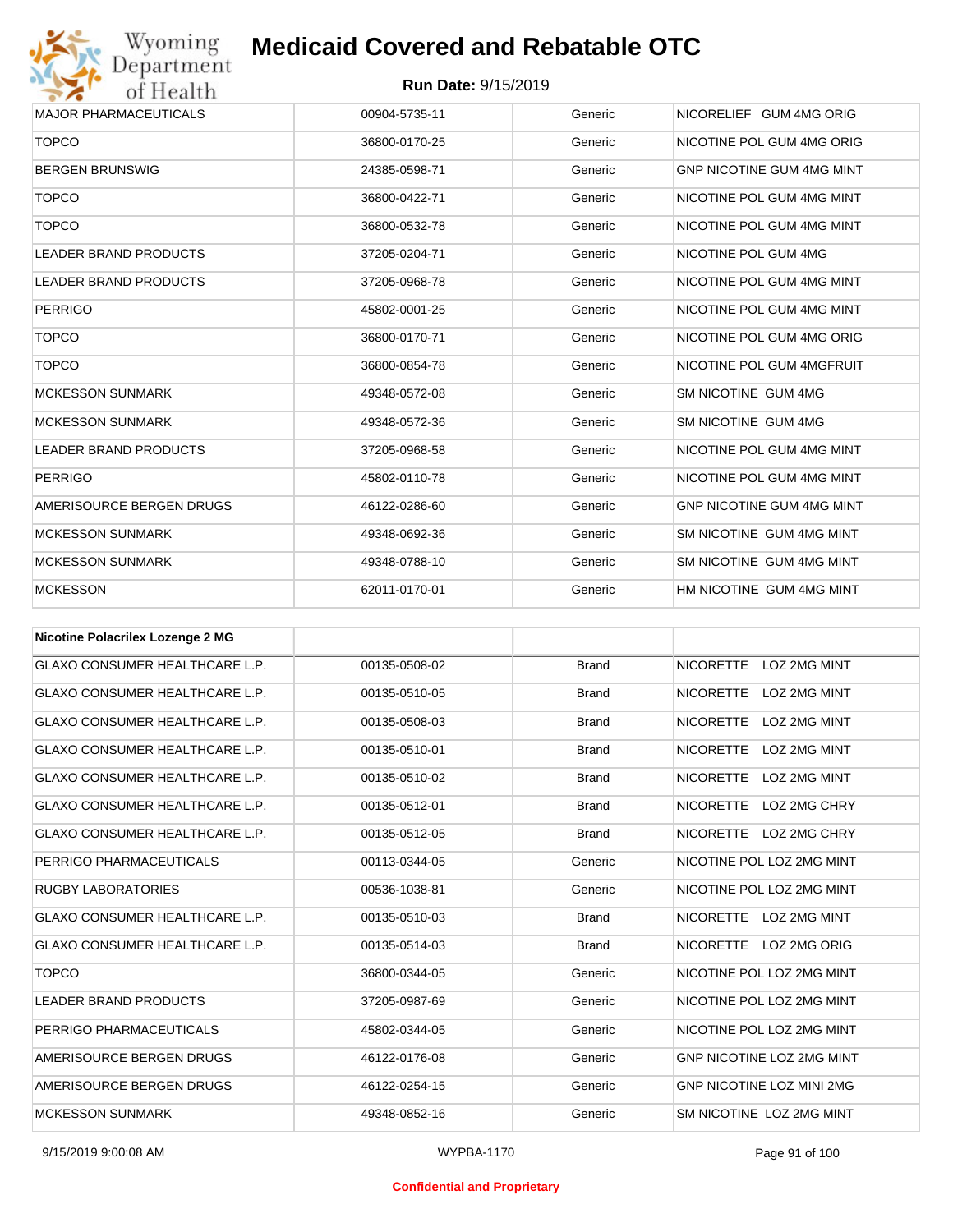# Wyoming<br>Department<br>of Health

## **Medicaid Covered and Rebatable OTC**

| <b>MCKESSON</b> | 62011-0048-01 | Generic | HM NICOTINE LOZ 2MG MINT |
|-----------------|---------------|---------|--------------------------|
| <b>MCKESSON</b> | 62011-0199-01 | Generic | HM NICOTINE LOZ 2MG MINT |

| <b>Nicotine Polacrilex Lozenge 4 MG</b> |               |              |                                         |
|-----------------------------------------|---------------|--------------|-----------------------------------------|
| <b>GEISS DESTIN &amp; DUNN</b>          | 00113-0873-05 | Generic      | NICOTINE POL LOZ 4MG MINT               |
| <b>GLAXO CONSUMER HEALTHCARE L.P.</b>   | 00135-0511-05 | <b>Brand</b> | NICORETTE LOZ 4MG MINT                  |
| <b>GLAXO CONSUMER HEALTHCARE L.P.</b>   | 00135-0511-02 | <b>Brand</b> | <b>NICORETTE</b><br><b>LOZ 4MG MINT</b> |
| <b>GLAXO CONSUMER HEALTHCARE L.P.</b>   | 00135-0513-05 | <b>Brand</b> | <b>NICORETTE</b><br>LOZ 4MG CHRY        |
| <b>GLAXO CONSUMER HEALTHCARE L.P.</b>   | 00135-0515-03 | <b>Brand</b> | <b>NICORETTE</b><br>LOZ 4MG ORIG        |
| <b>GLAXO CONSUMER HEALTHCARE L.P.</b>   | 00135-0509-02 | <b>Brand</b> | <b>NICORETTE</b><br><b>LOZ 4MG MINT</b> |
| <b>GLAXO CONSUMER HEALTHCARE L.P.</b>   | 00135-0509-03 | <b>Brand</b> | <b>NICORETTE</b><br>LOZ 4MG MINT        |
| <b>GLAXO CONSUMER HEALTHCARE L.P.</b>   | 00135-0513-01 | <b>Brand</b> | <b>NICORETTE</b><br>LOZ 4MG CHRY        |
| <b>GLAXO CONSUMER HEALTHCARE L.P.</b>   | 00135-0511-01 | <b>Brand</b> | NICORETTE LOZ 4MG MINT                  |
| <b>RUGBY LABORATORIES</b>               | 00536-1039-81 | Generic      | NICOTINE POL LOZ 4MG MINT               |
| <b>TOPCO</b>                            | 36800-0873-05 | Generic      | NICOTINE POL LOZ 4MG MINT               |
| <b>LEADER BRAND PRODUCTS</b>            | 37205-0988-69 | Generic      | NICOTINE POL LOZ 4MG MINT               |
| PERRIGO PHARMACEUTICALS                 | 45802-0873-05 | Generic      | NICOTINE POL LOZ 4MG MINT               |
| AMERISOURCE BERGEN DRUGS                | 46122-0177-08 | Generic      | <b>GNP NICOTINE LOZ 4MG MINT</b>        |
| AMERISOURCE BERGEN DRUGS                | 46122-0255-15 | Generic      | GNP NICOTINE LOZ 4MG MINT               |
| <b>MCKESSON SUNMARK</b>                 | 49348-0853-16 | Generic      | SM NICOTINE LOZ 4MG MINT                |
| <b>MCKESSON</b>                         | 62011-0171-02 | Generic      | HM NICOTINE LOZ 4MG MINT                |
| <b>MCKESSON</b>                         | 62011-0171-01 | Generic      | HM NICOTINE LOZ 4MG MINT                |
| <b>MCKESSON</b>                         | 62011-0200-01 | Generic      | HM NICOTINE LOZ 4MG MINT                |

| Nicotine TD Patch 24 HR Kit 21-14-7<br>MG/24HR |               |         |                           |
|------------------------------------------------|---------------|---------|---------------------------|
| IDR.REDDY'S LABORATORIES                       | 00067-6045-56 | Generic | NICOTINE SYS KIT TRANSDER |
| DR.REDDY'S LABORATORIES. INC.                  | 43598-0445-56 | Generic | NICOTINE SYS KIT TRANSDER |

| Nicotine TD Patch 24HR 14 MG/24HR |               |              |                                        |
|-----------------------------------|---------------|--------------|----------------------------------------|
| DR.REDDY'S LABORATORIES           | 00067-5125-14 | Generic      | <b>NICOTINE</b><br><b>DIS 14MG/24H</b> |
| GLAXO CONSUMER HEALTHCARE L.P.    | 00135-0195-02 | <b>Brand</b> | NICODERM CO DIS 14MG/24H               |
| GLAXO CONSUMER HEALTHCARE L.P.    | 00135-0195-03 | <b>Brand</b> | NICODERM CO DIS 14MG/24H               |
| DR.REDDY'S LABORATORIES           | 00067-5125-07 | Generic      | <b>NICOTINE</b><br><b>DIS 14MG/24H</b> |
| <b>MCKESSON SUNMARK</b>           | 00067-6129-14 | Generic      | SM NICOTINE DIS 14MG/24H               |
| GLAXO CONSUMER HEALTHCARE L.P.    | 00135-0195-05 | <b>Brand</b> | NICODERM CO DIS 14MG/24H               |
| <b>RUGBY LABORATORIES</b>         | 00536-5895-88 | Generic      | NICOTINE TD DIS 14MG/24H               |
| LEADER BRAND PRODUCTS             | 37205-0361-74 | Generic      | NICOTINE TD DIS 14MG/24H               |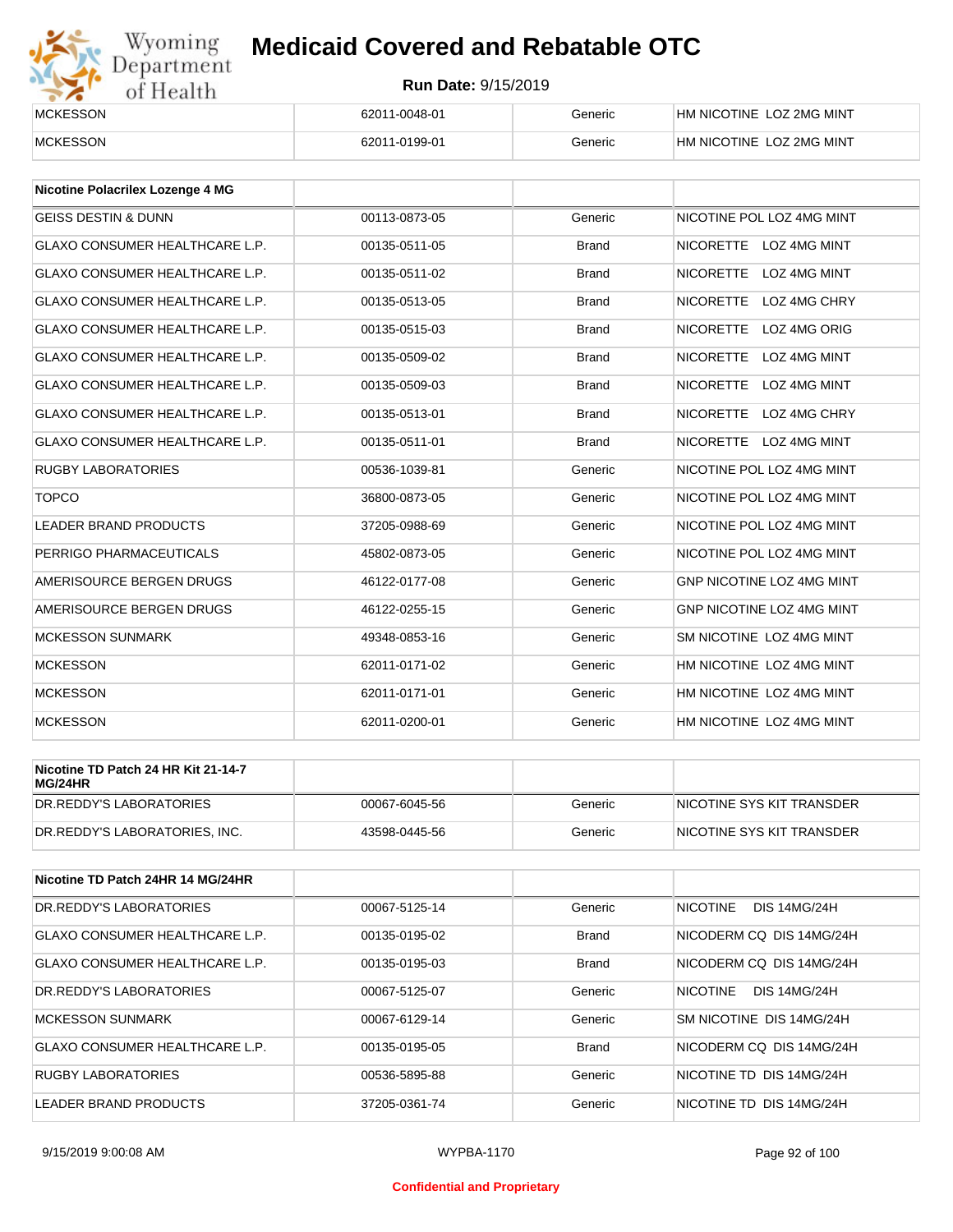| Wyoming<br>Department         | <b>Medicaid Covered and Rebatable OTC</b> |         |                          |  |  |
|-------------------------------|-------------------------------------------|---------|--------------------------|--|--|
| of Health                     | <b>Run Date: 9/15/2019</b>                |         |                          |  |  |
| DR.REDDY'S LABORATORIES, INC. | 43598-0447-70                             | Generic | NICOTINE TD DIS 14MG/24H |  |  |
| DR.REDDY'S LABORATORIES, INC. | 43598-0447-74                             | Generic | NICOTINE TD DIS 14MG/24H |  |  |
| <b>MCKESSON</b>               | 62011-0172-01                             | Generic | HM NICOTINE DIS 14MG/24H |  |  |

| Nicotine TD Patch 24HR 21 MG/24HR     |               |              |                                        |
|---------------------------------------|---------------|--------------|----------------------------------------|
| DR. REDDY'S LABORATORIES              | 00067-5126-14 | Generic      | <b>NICOTINE</b><br><b>DIS 21MG/24H</b> |
| DR. REDDY'S LABORATORIES              | 00067-5126-28 | Generic      | <b>NICOTINE</b><br><b>DIS 21MG/24H</b> |
| <b>GLAXO CONSUMER HEALTHCARE L.P.</b> | 00135-0145-02 | <b>Brand</b> | NICODERM CO DIS 21MG/24H               |
| <b>MCKESSON SUNMARK</b>               | 00067-6130-14 | Generic      | SM NICOTINE DIS 21MG                   |
| <b>GLAXO CONSUMER HEALTHCARE L.P.</b> | 00135-0194-01 | <b>Brand</b> | NICODERM CQ DIS 21MG/24H               |
| GLAXO CONSUMER HEALTHCARE L.P.        | 00135-0194-03 | <b>Brand</b> | NICODERM CO DIS 21MG/24H               |
| <b>GLAXO CONSUMER HEALTHCARE L.P.</b> | 00135-0194-05 | <b>Brand</b> | NICODERM CO DIS 21MG/24H               |
| DR.REDDY'S LABORATORIES               | 00067-5126-07 | Generic      | <b>NICOTINE</b><br><b>DIS 21MG/24H</b> |
| <b>GLAXO CONSUMER HEALTHCARE L.P.</b> | 00135-0194-02 | <b>Brand</b> | NICODERM CO DIS 21MG/24H               |
| <b>RUGBY LABORATORIES</b>             | 00536-5896-88 | Generic      | NICOTINE TD DIS 21MG/24H               |
| DR.REDDY'S LABORATORIES, INC.         | 43598-0448-70 | Generic      | NICOTINE TD DIS 21MG/24H               |
| <b>LEADER BRAND PRODUCTS</b>          | 37205-0358-74 | Generic      | NICOTINE TD DIS 21MG/24H               |
| DR.REDDY'S LABORATORIES, INC.         | 43598-0448-28 | Generic      | NICOTINE TD DIS 21MG/24H               |
| DR.REDDY'S LABORATORIES, INC.         | 43598-0448-74 | Generic      | NICOTINE TD DIS 21MG/24H               |
| <b>MCKESSON</b>                       | 62011-0173-01 | Generic      | HM NICOTINE DIS 21MG/24H               |

| Nicotine TD Patch 24HR 7 MG/24HR                                 |               |              |                                 |
|------------------------------------------------------------------|---------------|--------------|---------------------------------|
| DR. REDDY'S LABORATORIES                                         | 00067-5124-07 | Generic      | <b>NICOTINE</b><br>DIS 7MG/24HR |
| DR. REDDY'S LABORATORIES                                         | 00067-5124-14 | Generic      | <b>NICOTINE</b><br>DIS 7MG/24HR |
| <b>MCKESSON SUNMARK</b>                                          | 00067-6128-14 | Generic      | SM NICOTINE DIS 7MG/24HR        |
| <b>GLAXO CONSUMER HEALTHCARE L.P.</b>                            | 00135-0196-02 | <b>Brand</b> | NICODERM CQ DIS 7MG/24HR        |
| GLAXO CONSUMER HEALTHCARE L.P.                                   | 00135-0196-05 | <b>Brand</b> | NICODERM CO DIS 7MG/24HR        |
| <b>RUGBY LABORATORIES</b>                                        | 00536-5894-88 | Generic      | NICOTINE TD DIS 7MG/24HR        |
| DR.REDDY'S LABORATORIES, INC.                                    | 43598-0446-70 | Generic      | NICOTINE TD DIS 7MG/24HR        |
| DR.REDDY'S LABORATORIES, INC.                                    | 43598-0446-74 | Generic      | NICOTINE TD DIS 7MG/24HR        |
| LEADER BRAND PRODUCTS                                            | 37205-0363-74 | Generic      | NICOTINE TD DIS 7MG/24HR        |
| <b>MCKESSON</b>                                                  | 62011-0050-01 | Generic      | NICOTINE TD DIS 7MG/24HR        |
| <b>ULCER</b><br>DRUGS/ANTISPASMODICS/ANTICHOLINE<br><b>RGICS</b> |               |              |                                 |

| Cimetidine Tab 200 MG  |               |         |                               |  |
|------------------------|---------------|---------|-------------------------------|--|
| <b>BERGEN BRUNSWIG</b> | 24385-0111-65 | Generic | TAB 200MG<br><b>HEARTBURN</b> |  |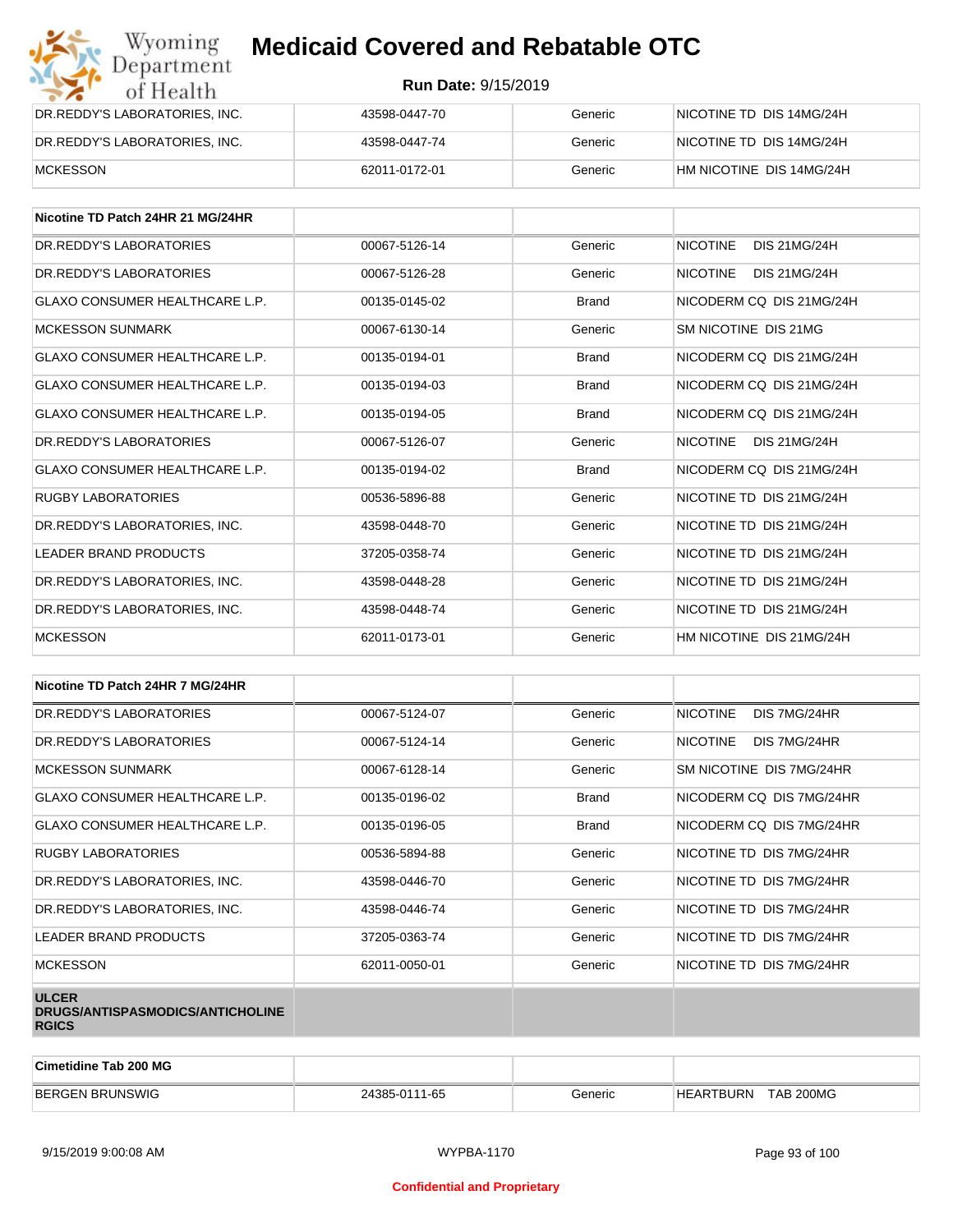

| <b>TOPCO</b>             | 36800-0022-39 | Generic | <b>TAB RELIEF</b><br>HEARTBURN |  |
|--------------------------|---------------|---------|--------------------------------|--|
| <b>IMCKESSON SUNMARK</b> | 49348-0246-44 | Generic | SM ACID REDU TAB 200MG         |  |

| <b>Famotidine Tab 10 MG</b>     |               |         |                             |
|---------------------------------|---------------|---------|-----------------------------|
| <b>TEVA PHARMACEUTICALS USA</b> | 00093-2748-65 | Generic | FAMOTIDINE TAB 10MG         |
| <b>TEVA PHARMACEUTICALS USA</b> | 00093-2748-92 | Generic | FAMOTIDINE TAB 10MG         |
| <b>TEVA PHARMACEUTICALS USA</b> | 00093-2748-94 | Generic | FAMOTIDINE TAB 10MG         |
| PERRIGO PHARMACEUTICALS         | 00113-0141-65 | Generic | ACID REDUCER TAB 10MG       |
| <b>MAJOR PHARMACEUTICALS</b>    | 00904-5529-87 | Generic | <b>HEARTBURN TAB RELIEF</b> |
| <b>MAJOR PHARMACEUTICALS</b>    | 00904-5529-52 | Generic | <b>HEARTBURN TAB RELIEF</b> |
| <b>SELECT BRAND</b>             | 15127-0370-30 | Generic | ACID REDUCER TAB 10MG       |
| <b>TOPCO</b>                    | 36800-0141-65 | Generic | ACID REDUCER TAB 10MG       |
| <b>LEADER BRAND PRODUCTS</b>    | 37205-0614-65 | Generic | ACID REDUCER TAB 10MG       |
| <b>BERGEN BRUNSWIG</b>          | 24385-0255-72 | Generic | ACID REDUCER TAB 10MG       |
| <b>TOPCO</b>                    | 36800-0141-72 | Generic | ACID REDUCER TAB 10MG       |
| <b>MCKESSON SUNMARK</b>         | 49348-0442-13 | Generic | ACID REDUCER TAB 10MG       |
| <b>MCKESSON</b>                 | 62011-0142-01 | Generic | FAMOTIDINE TAB 10MG         |
| CHAIN DRUG MARKETING ASSOC      | 63868-0714-30 | Generic | ACID CONTROL TAB 10MG       |

| <b>Famotidine Tab 20 MG</b>  |               |         |                              |
|------------------------------|---------------|---------|------------------------------|
| PERRIGO PHARMACEUTICALS      | 00113-0194-02 | Generic | ACID REDUCER TAB 20MG        |
| <b>MAJOR PHARMACEUTICALS</b> | 00904-5780-17 | Generic | HEARTBURN TAB 20MG           |
| <b>MAJOR PHARMACEUTICALS</b> | 00904-5780-51 | Generic | <b>HEARTBURN</b><br>TAB 20MG |
| <b>BERGEN BRUNSWIG</b>       | 24385-0385-63 | Generic | ACID REDUCER TAB 20MG        |
| <b>TOPCO</b>                 | 36800-0194-71 | Generic | ACID REDUCER TAB 20MG        |
| <b>TOPCO</b>                 | 36800-0194-02 | Generic | ACID REDUCER TAB 20MG        |
| <b>BERGEN BRUNSWIG</b>       | 24385-0385-71 | Generic | ACID REDUCER TAB 20MG        |
| <b>BERGEN BRUNSWIG</b>       | 24385-0385-51 | Generic | ACID REDUCER TAB 20MG        |
| <b>TOPCO</b>                 | 36800-0194-51 | Generic | ACID REDUCER TAB 20MG        |
| <b>LEADER BRAND PRODUCTS</b> | 37205-0861-63 | Generic | ACID REDUCER TAB 20MG        |
| <b>MCKESSON SUNMARK</b>      | 49348-0817-09 | Generic | ACID REDUCER TAB 20MG        |
| AMERISOURCE BERGEN DRUGS     | 46122-0168-78 | Generic | ACID REDUCER TAB 20MG        |
| <b>MCKESSON SUNMARK</b>      | 49348-0817-05 | Generic | ACID REDUCER TAB 20MG        |
| CHAIN DRUG MARKETING ASSOC   | 63868-0486-25 | Generic | ACID CONTROL TAB 20MG        |
| <b>MCKESSON</b>              | 62011-0143-01 | Generic | FAMOTIDINE TAB 20MG          |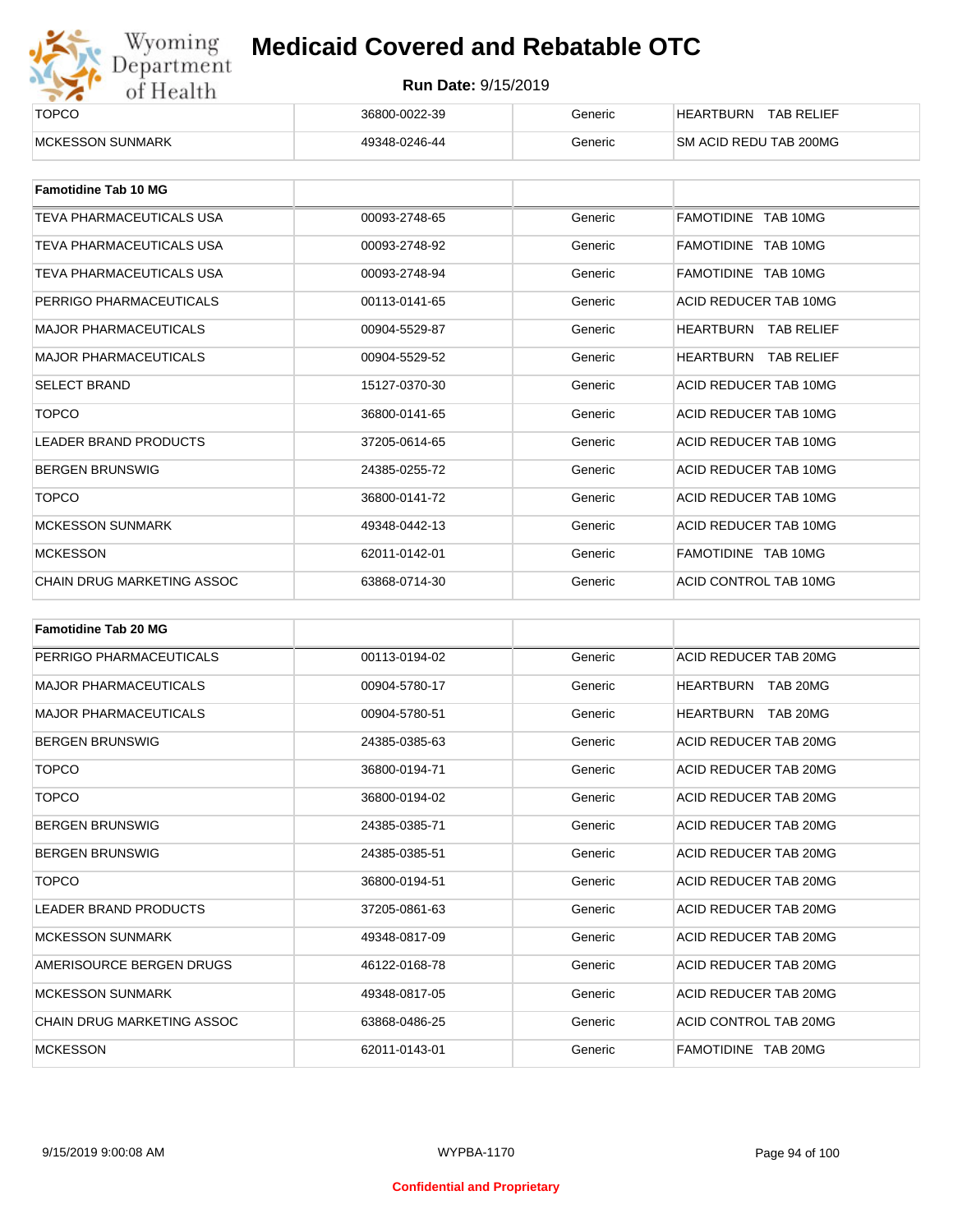

| Famotidine-Ca Carbonate-Mag Hydroxide<br>Chew Tab 10-800-165 MG |               |         |                                 |
|-----------------------------------------------------------------|---------------|---------|---------------------------------|
| PERRIGO PHARMACEUTICALS                                         | 00113-0321-63 | Generic | DUAL ACTION CHW COMPLETE        |
| <b>BERGEN BRUNSWIG</b>                                          | 24385-0201-63 | Generic | DUAL ACTION CHW COMPLETE        |
| <b>TOPCO</b>                                                    | 36800-0321-71 | Generic | DUAL ACTION CHW COMPLETE        |
| <b>TOPCO</b>                                                    | 36800-0546-71 | Generic | DUAL ACTION CHW COMPLETE        |
| LEADER BRAND PRODUCTS                                           | 37205-0680-63 | Generic | ACID REDUCER CHW COMPLETE       |
| <b>BERGEN BRUNSWIG</b>                                          | 24385-0202-63 | Generic | DUAL ACTION CHW COMPLETE        |
| <b>TOPCO</b>                                                    | 36800-0321-63 | Generic | DUAL ACTION CHW COMPLETE        |
| <b>TOPCO</b>                                                    | 36800-0546-63 | Generic | DUAL ACTION CHW COMPLETE        |
| <b>MCKESSON SUNMARK</b>                                         | 49348-0403-05 | Generic | SM COMPLETE CHW DUAL ACT        |
| <b>MCKESSON</b>                                                 | 62011-0182-01 | Generic | <b>COMPLETE</b><br>CHW DUAL ACT |

| Lansoprazole Cap Delayed Release 15 MG |               |              |                              |
|----------------------------------------|---------------|--------------|------------------------------|
| <b>GLAXO CONSUMER HEALTHCARE L.P.</b>  | 00067-6286-42 | <b>Brand</b> | PREVACID 24H CAP 15MG DR     |
| <b>GLAXO CONSUMER HEALTHCARE L.P.</b>  | 00067-6286-28 | <b>Brand</b> | PREVACID 24H CAP 15MG DR     |
| <b>RUGBY LABORATORIES</b>              | 00536-1034-13 | Generic      | <b>HEARTBURN TR CAP 15MG</b> |
| <b>RUGBY LABORATORIES</b>              | 00536-1034-71 | Generic      | <b>HEARTBURN TR CAP 15MG</b> |
| <b>RUGBY LABORATORIES</b>              | 00536-1034-88 | Generic      | <b>HEARTBURN TR CAP 15MG</b> |
| <b>GLAXO CONSUMER HEALTHCARE L.P.</b>  | 00067-6286-14 | <b>Brand</b> | PREVACID 24H CAP 15MG DR     |
| PERRIGO PHARMACEUTICALS                | 45802-0245-01 | Generic      | LANSOPRAZOLE CAP 15MG DR     |
| PERRIGO PHARMACEUTICALS                | 45802-0245-03 | Generic      | LANSOPRAZOLE CAP 15MG DR     |
| AMERISOURCE BERGEN DRUGS               | 46122-0107-03 | Generic      | LANSOPRAZOLE CAP 15MG DR     |
| <b>LEADER BRAND PRODUCTS</b>           | 37205-0661-74 | Generic      | LANSOPRAZOLE CAP 15MG DR     |
| AMERISOURCE BERGEN DRUGS               | 46122-0107-04 | Generic      | LANSOPRAZOLE CAP 15MG DR     |
| AMERISOURCE BERGEN DRUGS               | 46122-0107-74 | Generic      | LANSOPRAZOLE CAP 15MG DR     |
| <b>MCKESSON SUNMARK</b>                | 49348-0301-61 | Generic      | LANSOPRAZOLE CAP 15MG DR     |
| PERRIGO PHARMACEUTICALS                | 45802-0245-02 | Generic      | LANSOPRAZOLE CAP 15MG DR     |
| <b>MCKESSON SUNMARK</b>                | 49348-0301-46 | Generic      | LANSOPRAZOLE CAP 15MG DR     |
| <b>MCKESSON SUNMARK</b>                | 49348-0301-78 | Generic      | LANSOPRAZOLE CAP 15MG DR     |
| <b>MCKESSON</b>                        | 62011-0168-01 | Generic      | LANSOPRAZOLE CAP 15MG DR     |
| <b>MCKESSON</b>                        | 62011-0168-02 | Generic      | LANSOPRAZOLE CAP 15MG DR     |
| <b>MCKESSON</b>                        | 62011-0168-03 | Generic      | LANSOPRAZOLE CAP 15MG DR     |

| Omeprazole Delayed Release Tab 20 MG |               |         |                     |
|--------------------------------------|---------------|---------|---------------------|
| PERRIGO PHARMACEUTICALS              | 00113-0915-30 | Generic | OMEPRAZOLE TAB 20MG |
| PERRIGO PHARMACEUTICALS              | 00113-0915-55 | Generic | OMEPRAZOLE TAB 20MG |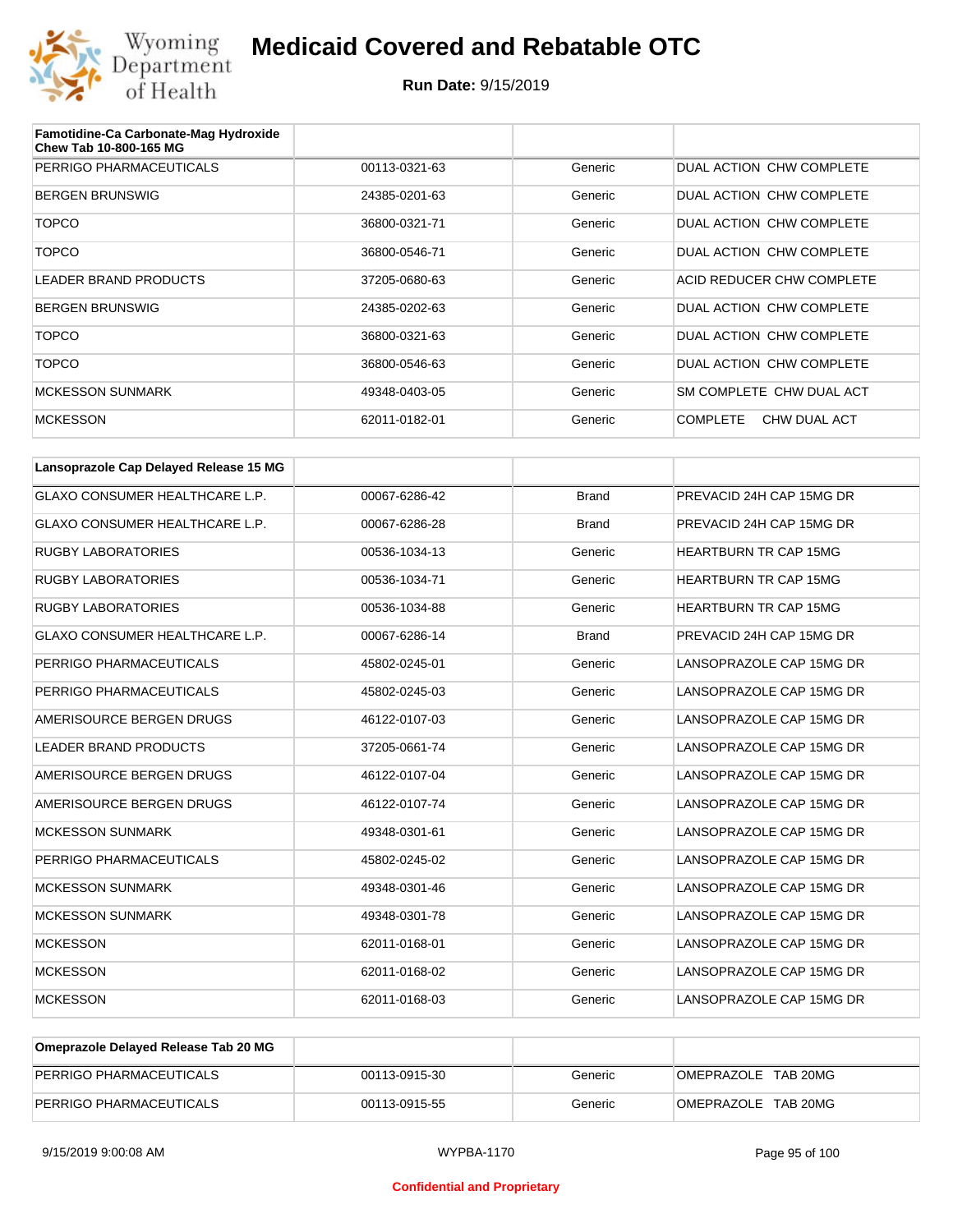#### **Run Date:** 9/15/2019

| Wyoming<br>Department                                     | <b>Medicaid Covered and Rebatable OTC</b> |              |                         |
|-----------------------------------------------------------|-------------------------------------------|--------------|-------------------------|
| of Health                                                 | Run Date: 9/15/2019                       |              |                         |
| PERRIGO PHARMACEUTICALS                                   | 00113-0915-74                             | Generic      | OMEPRAZOLE TAB 20MG     |
| MAJOR PHARMACEUTICALS                                     | 00904-5834-71                             | Generic      | OMEPRAZOLE TAB 20MG     |
| <b>MAJOR PHARMACEUTICALS</b>                              | 00904-5834-41                             | Generic      | OMEPRAZOLE TAB 20MG     |
| MAJOR PHARMACEUTICALS                                     | 00904-5834-42                             | Generic      | OMEPRAZOLE TAB 20MG     |
| <b>TOPCO</b>                                              | 36800-0915-01                             | Generic      | OMEPRAZOLE TAB 20MG     |
| <b>TOPCO</b>                                              | 36800-0915-30                             | Generic      | OMEPRAZOLE TAB 20MG     |
| <b>TOPCO</b>                                              | 36800-0915-74                             | Generic      | OMEPRAZOLE TAB 20MG     |
| LEADER BRAND PRODUCTS                                     | 37205-0837-66                             | Generic      | OMEPRAZOLE TAB 20MG     |
| <b>PERRIGO</b>                                            | 45802-0888-55                             | Generic      | OMEPRAZOLE TAB 20MG     |
| AMERISOURCE BERGEN DRUGS                                  | 46122-0029-04                             | <b>Brand</b> | OMEPRAZOLE TAB 20MG     |
| LEADER BRAND PRODUCTS                                     | 37205-0837-06                             | Generic      | OMEPRAZOLE TAB 20MG     |
| LEADER BRAND PRODUCTS                                     | 37205-0837-15                             | Generic      | OMEPRAZOLE TAB 20MG     |
| <b>TOPCO</b>                                              | 36800-0915-55                             | Generic      | OMEPRAZOLE TAB 20MG     |
| <b>LEADER BRAND PRODUCTS</b>                              | 37205-0837-74                             | Generic      | OMEPRAZOLE TAB 20MG     |
| AMERISOURCE BERGEN DRUGS                                  | 46122-0029-99                             | <b>Brand</b> | OMEPRAZOLE TAB 20MG     |
| <b>MCKESSON SUNMARK</b>                                   | 49348-0846-46                             | <b>Brand</b> | OMEPRAZOLE TAB 20MG     |
| <b>MCKESSON SUNMARK</b>                                   | 49348-0846-61                             | <b>Brand</b> | OMEPRAZOLE TAB 20MG     |
| <b>PERRIGO</b>                                            | 45802-0888-30                             | Generic      | OMEPRAZOLE TAB 20MG     |
| AMERISOURCE BERGEN DRUGS                                  | 46122-0029-03                             | <b>Brand</b> | OMEPRAZOLE TAB 20MG     |
| AMERISOURCE BERGEN DRUGS                                  | 46122-0029-74                             | Brand        | OMEPRAZOLE TAB 20MG     |
| <b>MCKESSON SUNMARK</b>                                   | 49348-0846-78                             | <b>Brand</b> | OMEPRAZOLE TAB 20MG     |
| <b>MCKESSON</b>                                           | 62011-0157-02                             | <b>Brand</b> | OMEPRAZOLE TAB 20MG     |
| <b>MCKESSON</b>                                           | 62011-0157-01                             | <b>Brand</b> | OMEPRAZOLE TAB 20MG     |
| <b>MCKESSON</b>                                           | 62011-0157-03                             | Brand        | OMEPRAZOLE TAB 20MG     |
|                                                           |                                           |              |                         |
| Omeprazole Magnesium Cap DR 20.6 MG<br>(20 MG Base Equiv) |                                           |              |                         |
| CHAIN DRUG MARKETING ASSOC                                | 63868-0177-42                             | Generic      | OMEPRAZOLE CAP 20.6MGDR |

| Ranitidine HCI Tab 150 MG |               |              |                                   |
|---------------------------|---------------|--------------|-----------------------------------|
| PERRIGO                   | 00113-0852-71 | Generic      | <b>ACID REDUCER TAB 150MG</b>     |
| PERRIGO                   | 00113-0852-02 | Generic      | ACID REDUCER TAB 150MG            |
| CHATTEM INC               | 00597-0120-24 | <b>Brand</b> | ZANTAC<br><b>TAB 150MG</b>        |
| CHATTEM INC               | 00597-0121-68 | <b>Brand</b> | <b>ZANTAC</b><br><b>TAB 150MG</b> |
| CHATTEM INC               | 00597-0121-95 | <b>Brand</b> | <b>ZANTAC</b><br><b>TAB 150MG</b> |
| CHATTEM INC               | 00597-0120-50 | <b>Brand</b> | ZANTAC<br><b>TAB 150MG</b>        |
| CHATTEM INC               | 00597-0120-68 | <b>Brand</b> | ZANTAC<br><b>TAB 150MG</b>        |
| CHATTEM INC               | 00597-0121-24 | <b>Brand</b> | ZANTAC<br><b>TAB 150MG</b>        |

#### **Confidential and Proprietary**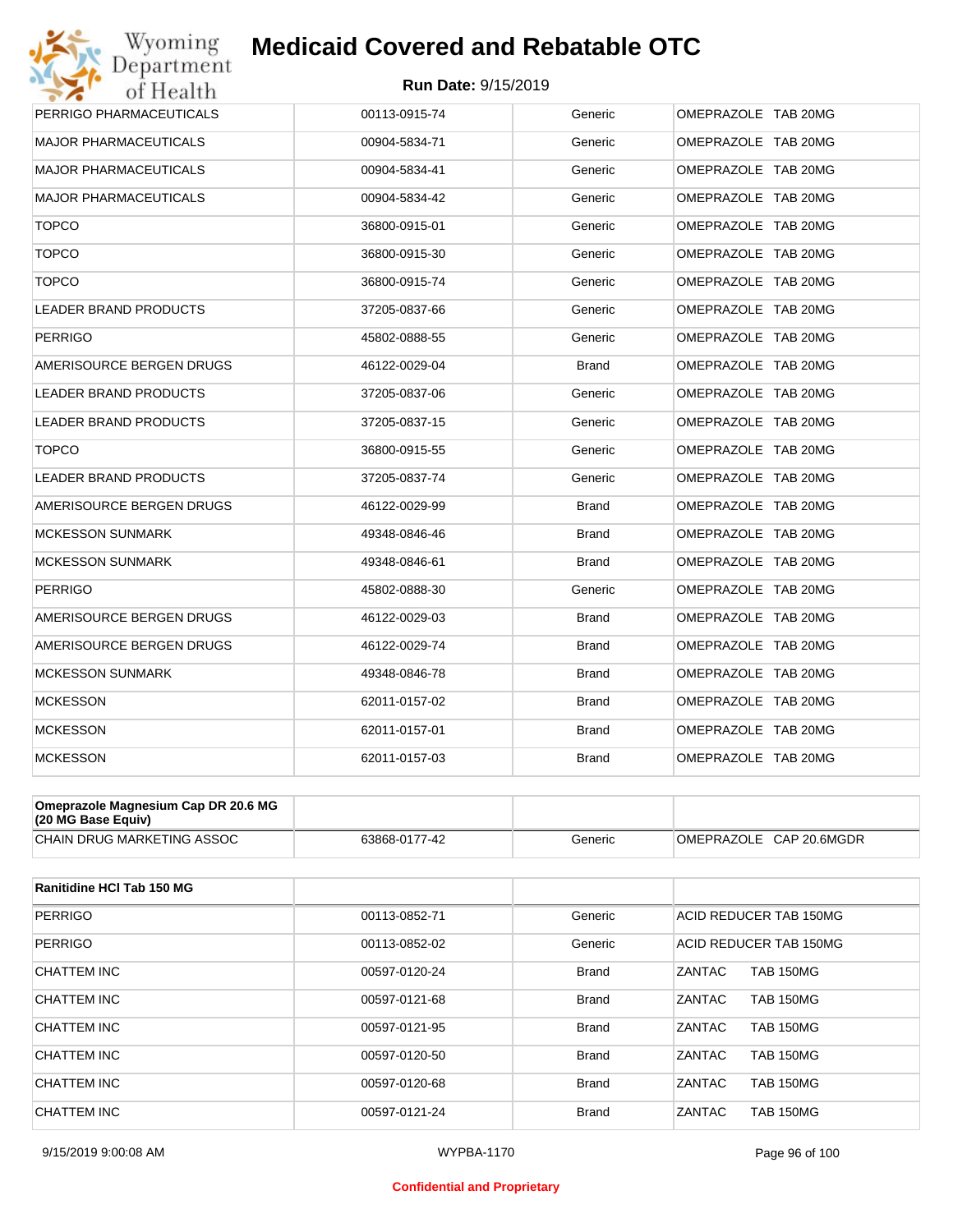| CHATTEM INC                  | 00597-0121-50 | <b>Brand</b> | ZANTAC<br><b>TAB 150MG</b>           |
|------------------------------|---------------|--------------|--------------------------------------|
| <b>CHATTEM INC</b>           | 00597-0121-90 | <b>Brand</b> | <b>TAB 150MG</b><br><b>ZANTAC</b>    |
| <b>MAJOR PHARMACEUTICALS</b> | 00904-6350-24 | Generic      | RANITIDINE TAB 150MG                 |
| <b>MAJOR PHARMACEUTICALS</b> | 00904-6350-51 | Generic      | RANITIDINE TAB 150MG                 |
| <b>TOPCO</b>                 | 36800-0047-02 | Generic      | <b>TAB 150MG</b><br><b>HEARTBURN</b> |
| <b>BERGEN BRUNSWIG</b>       | 24385-0268-62 | Generic      | ACID CONTROL TAB 150MG               |
| <b>BERGEN BRUNSWIG</b>       | 24385-0268-71 | Generic      | ACID CONTROL TAB 150MG               |
| <b>TOPCO</b>                 | 36800-0047-71 | Generic      | HEARTBURN TAB 150MG                  |
| AMERISOURCE BERGEN DRUGS     | 46122-0041-62 | Generic      | ACID CONTROL TAB 150MG               |
| AMERISOURCE BERGEN DRUGS     | 46122-0041-71 | Generic      | ACID CONTROL TAB 150MG               |
| AMERISOURCE BERGEN DRUGS     | 46122-0224-62 | Generic      | ACID CONTROL TAB 150MG               |
| <b>MCKESSON SUNMARK</b>      | 49348-0026-54 | Generic      | ACID REDUCER TAB 150MG               |
| <b>OHM LABS</b>              | 51660-0351-60 | Generic      | ACID REDUCER TAB 150MG               |
| <b>MCKESSON</b>              | 62011-0227-01 | Generic      | ACID REDUCER TAB 150MG               |

| <b>Ranitidine HCI Tab 75 MG</b> |               |              |                              |  |  |
|---------------------------------|---------------|--------------|------------------------------|--|--|
| <b>CHATTEM INC</b>              | 00597-0122-27 | <b>Brand</b> | ZANTAC<br>TAB 75MG           |  |  |
| <b>CHATTEM INC</b>              | 00597-0122-37 | <b>Brand</b> | ZANTAC<br>TAB 75MG           |  |  |
| <b>CHATTEM INC</b>              | 00597-0122-54 | <b>Brand</b> | ZANTAC<br>TAB 75MG           |  |  |
| <b>CHATTEM INC</b>              | 00597-0122-81 | <b>Brand</b> | ZANTAC<br>TAB 75MG           |  |  |
| <b>CHATTEM INC</b>              | 00597-0122-13 | <b>Brand</b> | ZANTAC<br>TAB 75MG           |  |  |
| <b>MAJOR PHARMACEUTICALS</b>    | 00904-6349-46 | Generic      | RANITIDINE TAB 75MG          |  |  |
| <b>MAJOR PHARMACEUTICALS</b>    | 00904-6349-52 | Generic      | RANITIDINE TAB 75MG          |  |  |
| <b>TOPCO</b>                    | 36800-0271-39 | Generic      | <b>HEARTBRN REL TAB 75MG</b> |  |  |
| <b>TOPCO</b>                    | 36800-0271-72 | Generic      | <b>HEARTBRN REL TAB 75MG</b> |  |  |
| AMERISOURCE BERGEN DRUGS        | 46122-0223-65 | Generic      | ACID REDUCER TAB 75MG        |  |  |
| <b>MCKESSON SUNMARK</b>         | 49348-0473-44 | Generic      | ACID REDUCER TAB 75MG        |  |  |
| <b>MCKESSON SUNMARK</b>         | 49348-0473-12 | Generic      | ACID REDUCER TAB 75MG        |  |  |
| AMERISOURCE BERGEN DRUGS        | 46122-0223-72 | Generic      | ACID REDUCER TAB 75MG        |  |  |
| <b>OHM LABS</b>                 | 51660-0352-30 | Generic      | ACID REDUCER TAB 75MG        |  |  |
| <b>MCKESSON</b>                 | 62011-0144-01 | Generic      | ACID REDUCER TAB 75MG        |  |  |
| <b>MCKESSON</b>                 | 62011-0225-01 | Generic      | ACID REDUCER TAB 75MG        |  |  |
| <b>MCKESSON</b>                 | 62011-0225-02 | Generic      | ACID REDUCER TAB 75MG        |  |  |
| <b>MCKESSON</b>                 | 62011-0144-02 | Generic      | ACID REDUCER TAB 75MG        |  |  |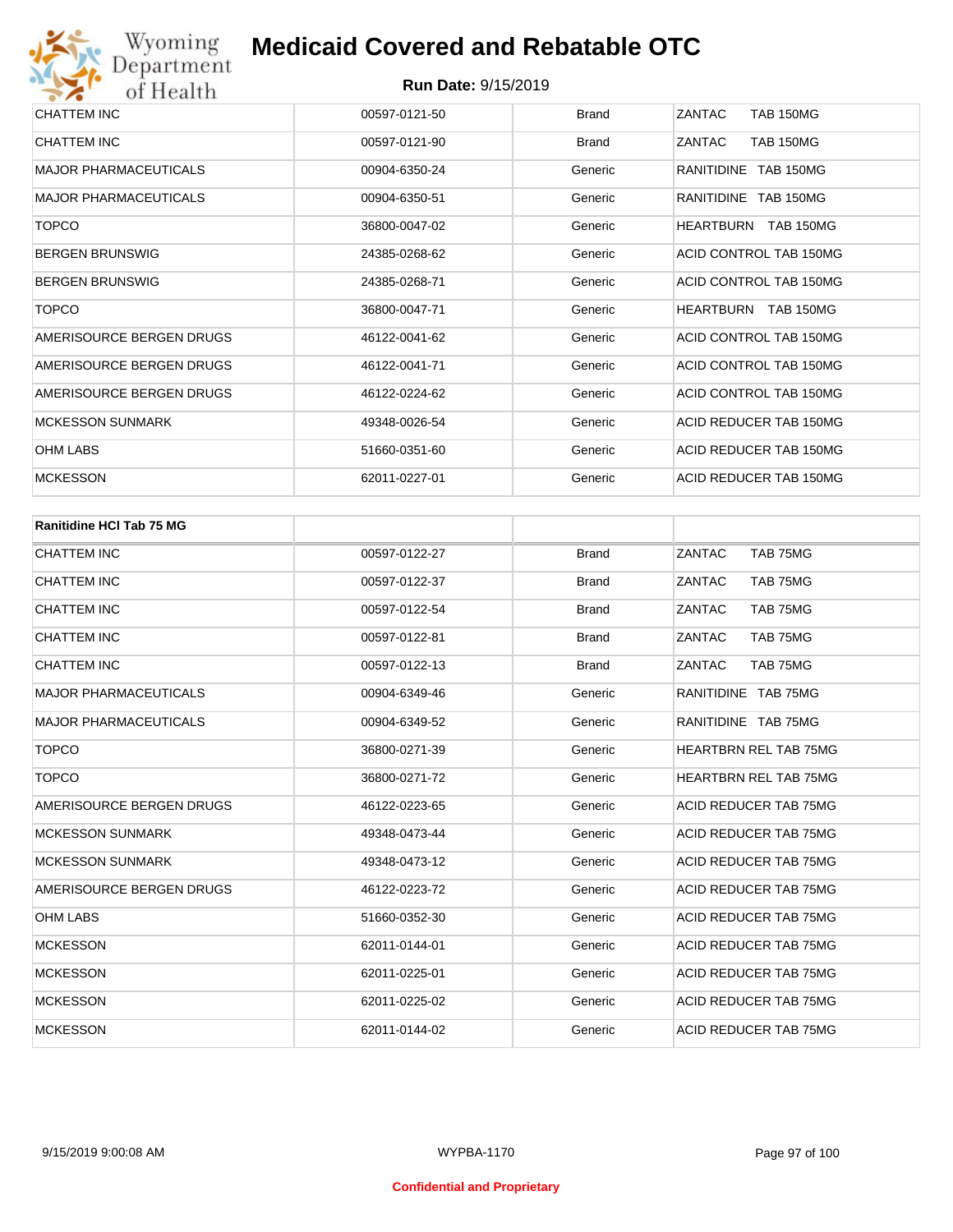

**Run Date:** 9/15/2019

**VAGINAL PRODUCTS**

| <b>Clotrimazole Vaginal Cream 1%</b>                         |               |         |                                |
|--------------------------------------------------------------|---------------|---------|--------------------------------|
|                                                              |               |         |                                |
| <b>ACTAVIS MID ATLANTIC</b>                                  | 00472-0220-41 | Generic | <b>CLOTRIMAZOLE CRE 1%</b>     |
| <b>ACTAVIS MID ATLANTIC</b>                                  | 00472-0220-63 | Generic | <b>CLOTRIMAZOLE CRE 1%</b>     |
| <b>MCKESSON SUNMARK</b>                                      | 49348-0793-76 | Generic | <b>CLOTRIMAZOLE CRE 1% VAG</b> |
| <b>TARO</b>                                                  | 51672-2003-06 | Generic | <b>CLOTRIMAZOLE CRE 1% VAG</b> |
| <b>Clotrimazole Vaginal Cream 2%</b>                         |               |         |                                |
| <b>BERGEN BRUNSWIG</b>                                       | 24385-0110-09 | Generic | <b>CLOTRIMAZOLE CRE 3 DAY</b>  |
| <b>MCKESSON SUNMARK</b>                                      | 49348-0379-54 | Generic | 3 DAY VAGINL CRE 2%            |
| <b>TARO</b>                                                  | 51672-2062-00 | Generic | 3 DAY VAGINL CRE 2%            |
| Miconazole Nitrate Vaginal App 200 MG &<br>2% Cream 9 GM Kit |               |         |                                |
| <b>TOPCO</b>                                                 | 36800-0982-00 | Generic | MICONAZOLE 3 KIT COMBINAT      |
| AMERISOURCE BERGEN DRUGS                                     | 46122-0144-04 | Generic | MICONAZOLE 3 KIT COMBO PK      |
| <b>MCKESSON SUNMARK</b>                                      | 49348-0645-73 | Generic | MICONAZOLE 3 KIT COMBINAT      |
| Miconazole Nitrate Vaginal Cream 2%                          |               |         |                                |
| <b>GEISS DESTIN &amp; DUNN</b>                               | 00113-0214-29 | Generic | MICONAZOLE 7 CRE TUBE/KIT      |
| <b>GEISS DESTIN &amp; DUNN</b>                               | 00113-0825-29 | Generic | MICONAZOLE 7 CRE 2%            |
| <b>ACTAVIS MID ATLANTIC</b>                                  | 00472-0730-41 | Generic | MICONAZOLE CRE 2%              |
| <b>COSETTE PHARMACEUTICALS</b>                               | 00713-0252-37 | Generic | MICONAZOLE CRE 2%              |
| <b>ACTAVIS MID ATLANTIC</b>                                  | 00472-0730-63 | Generic | MICONAZOLE CRE 2%              |
| <b>MAJOR PHARMACEUTICALS</b>                                 | 00904-7734-57 | Generic | MICONAZOLE 7 CRE 2%            |
| <b>MAJOR PHARMACEUTICALS</b>                                 | 00904-7734-45 | Generic | MICONAZOLE 7 CRE 2%            |
| <b>TOPCO</b>                                                 | 36800-0825-29 | Generic | MICONAZOLE 7 CRE 2%            |
| <b>BERGEN BRUNSWIG</b>                                       | 24385-0590-29 | Generic | MICONAZOLE 7 CRE 2%            |
| <b>MCKESSON SUNMARK</b>                                      | 49348-0530-77 | Generic | MICONAZOLE 7 CRE 2%            |
| TARO                                                         | 51672-2035-06 | Generic | MICONAZOLE CRE 2%              |
| <b>MCKESSON SUNMARK</b>                                      | 49348-0872-77 | Generic | MICONAZOLE 7 CRE 2%            |

| Miconazole Nitrate Vaginal Cream 4% (200<br>MG/5GM) |               |         |                            |
|-----------------------------------------------------|---------------|---------|----------------------------|
| CHAIN DRUG MARKETING ASSOC                          | 63868-0197-25 | Generic | <b>3 DAY VAGNAL CRE 4%</b> |

| Miconazole Nitrate Vaginal Supp 1200 MG<br>8. 2% Cream Kit |               |         |                          |
|------------------------------------------------------------|---------------|---------|--------------------------|
| LEADER BRAND PRODUCTS                                      | 37205-0640-03 | Generic | MICONAZOLE 1 KIT 1200-2% |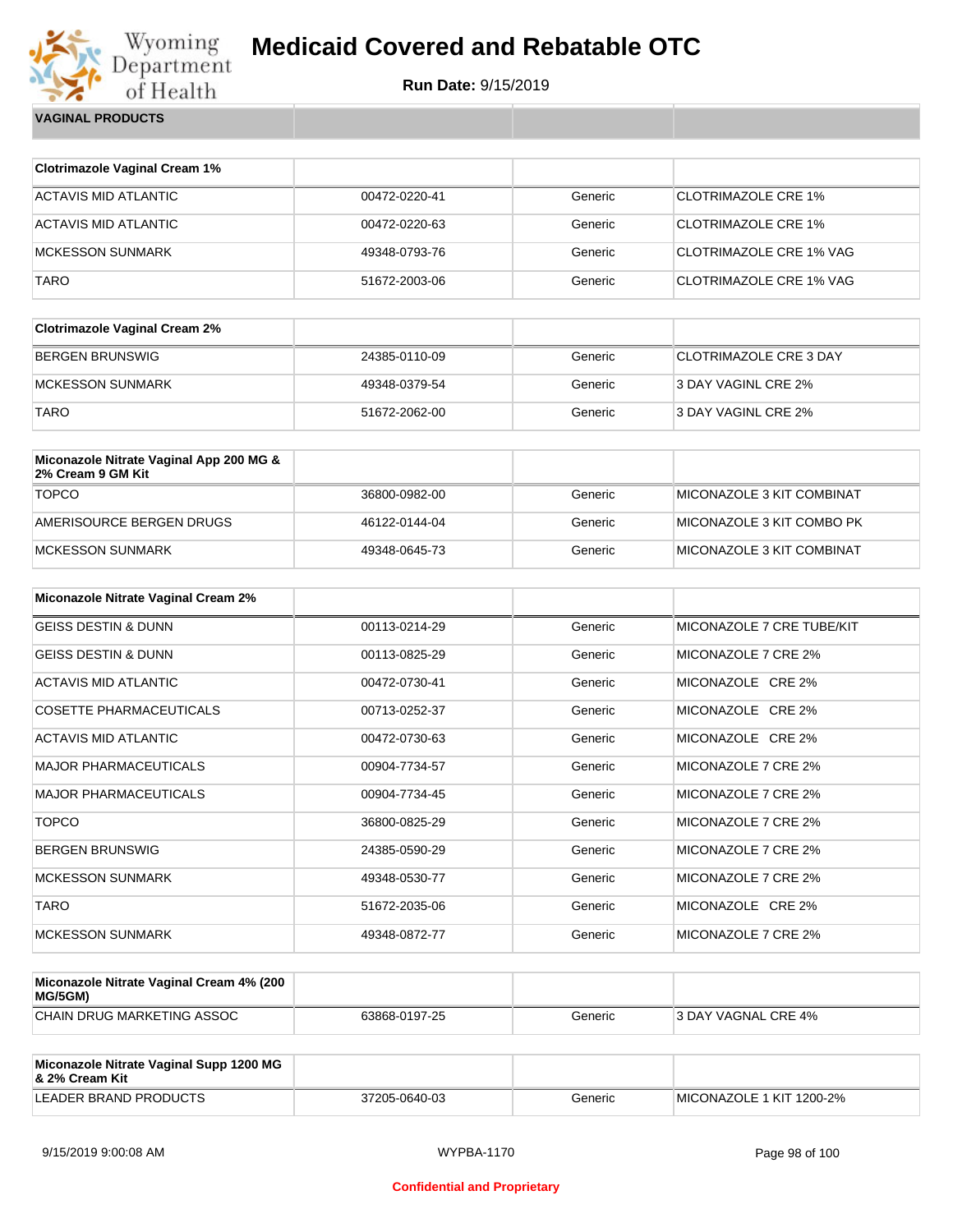| Department<br><b>Run Date: 9/15/2019</b><br>of Health         |               |              |                                 |  |  |  |
|---------------------------------------------------------------|---------------|--------------|---------------------------------|--|--|--|
| <b>TOPCO</b>                                                  | 36800-0737-45 | Generic      | <b>MICONAZOLE 1 KIT</b>         |  |  |  |
| AMERISOURCE BERGEN DRUGS                                      | 46122-0027-02 | Generic      | <b>MICONAZOLE 1 KIT</b>         |  |  |  |
| Miconazole Nitrate Vaginal Supp 200 MG &<br>2% Cream 9 GM Kit |               |              |                                 |  |  |  |
| <b>GLAXO CONSUMER HEALTHCARE L.P.</b>                         | 00067-2091-03 | Generic      | VAGISTAT-3 KIT COMBO PK         |  |  |  |
| <b>GEISS DESTIN &amp; DUNN</b>                                | 00113-0081-00 | Generic      | MICONAZOLE 3 KIT COMBO PK       |  |  |  |
| <b>MAJOR PHARMACEUTICALS</b>                                  | 00904-5415-01 | Generic      | MICONAZOLE 3 KIT COMBO PK       |  |  |  |
| <b>BERGEN BRUNSWIG</b>                                        | 24385-0606-02 | Generic      | MICONAZOLE 3 KIT COMBO PK       |  |  |  |
| <b>TOPCO</b>                                                  | 36800-0081-00 | Generic      | MICONAZOLE 3 KIT COMBO PK       |  |  |  |
| <b>MCKESSON SUNMARK</b>                                       | 49348-0355-43 | Generic      | MICONAZOLE 3 KIT COMBO PK       |  |  |  |
| Miconazole Nitrate Vaginal Suppos 100 MG                      |               |              |                                 |  |  |  |
| <b>ACTAVIS MID ATLANTIC</b>                                   | 00472-1736-07 | Generic      | MICONAZOLE 7 SUP 100MG          |  |  |  |
| <b>COSETTE PHARMACEUTICALS</b>                                | 00713-0197-57 | Generic      | MICONAZOLE SUP 100MG            |  |  |  |
| <b>MCKESSON SUNMARK</b>                                       | 49348-0833-61 | Generic      | SM MICON 7 SUP 100MG            |  |  |  |
| Nonoxynol-9 Film 28%                                          |               |              |                                 |  |  |  |
| <b>APOTHECUS</b>                                              | 52925-0112-01 | <b>Brand</b> | <b>VCF VAGINAL MIS CONTRACP</b> |  |  |  |
|                                                               |               |              |                                 |  |  |  |

| Nonoxynol-9 Foam 12.5% |               |       |                                        |
|------------------------|---------------|-------|----------------------------------------|
| APOTHECUS              | 52925-0312-14 | Brand | AER CONTRACP<br>`VAGINAL<br><b>VCF</b> |

APOTHECUS 52925-0112-02 Brand VCF VAGINAL MIS CONTRACP

| Nonoxynol-9 Gel 2% |               |       |                         |
|--------------------|---------------|-------|-------------------------|
| <b>MILEX</b>       | 00396-4010-00 | Brand | <b>GEL 2%</b><br>२-SEAL |

| Nonoxynol-9 Gel 3%              |               |              |                           |
|---------------------------------|---------------|--------------|---------------------------|
| <b>CALDWELL CONSUMER HEALTH</b> | 34362-0302-13 | <b>Brand</b> | GEL 3%<br><b>GYNOL II</b> |

| Nonoxynol-9 Gel 4%       |               |       |                   |
|--------------------------|---------------|-------|-------------------|
| CALDWELL CONSUMER HEALTH | 34362-0300-10 | Brand | CONCEPTROL GEL 4% |

| Nonoxynol-9 Vaginal Sponge 1000 MG |               |       |                  |
|------------------------------------|---------------|-------|------------------|
| MAYER LABORATORIES                 | 16169-0404-03 | Brand | TODAY SPONGE MIS |

| Nonoxynol-9 Vaginal Suppos 100 MG |               |       |               |           |
|-----------------------------------|---------------|-------|---------------|-----------|
| BLAIREX LABS                      | 50486-0221-12 | Brand | <b>ENCARE</b> | SUP 100MG |